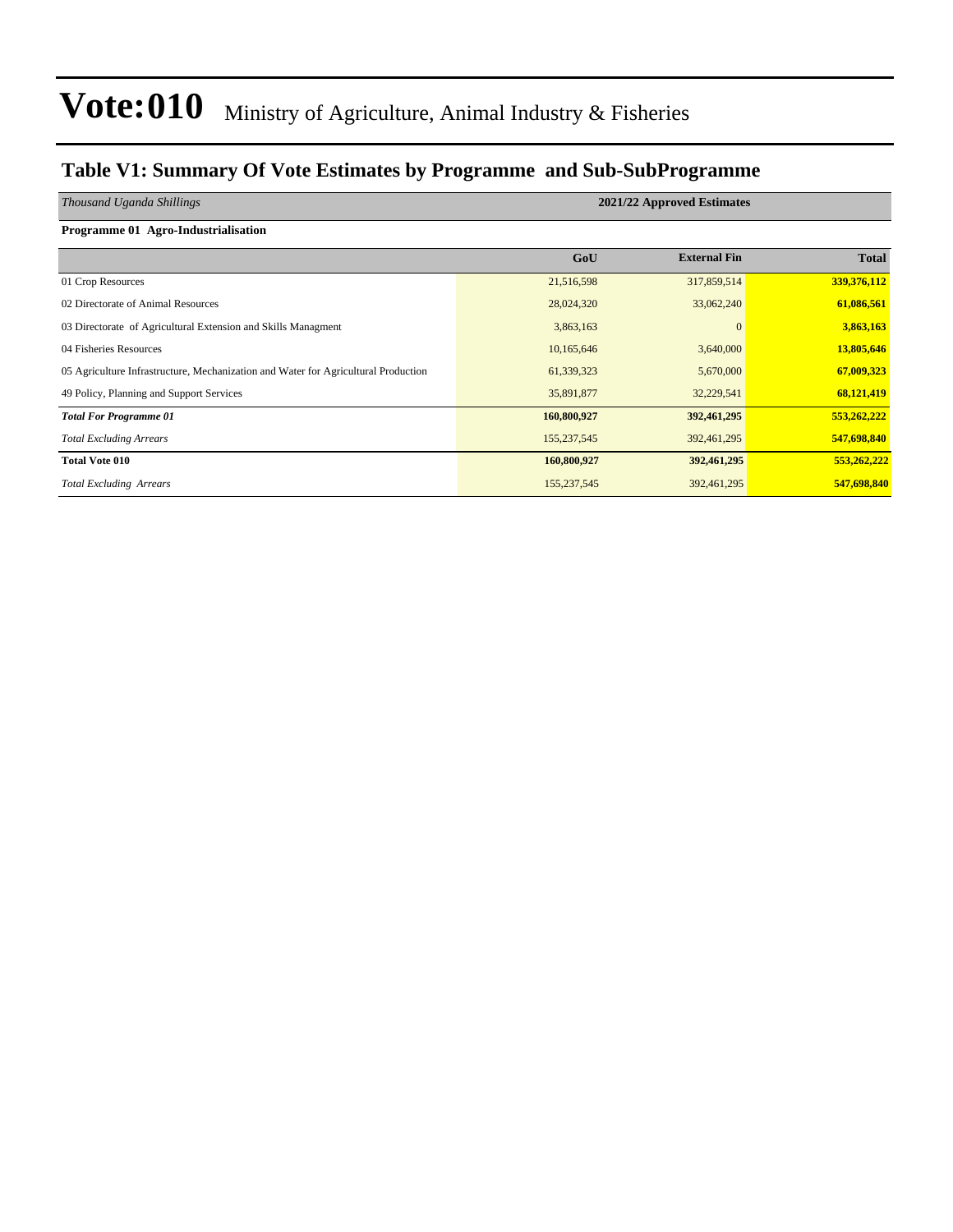### **Table V2: Summary Of Vote Estimates by Sub-SubProgramme,Department and Project**

| Thousand Uganda Shillings                                                                         |                  | 2020/21 Approved Budget |                  |              | 2021/22 Approved Estimates |                               |              |  |
|---------------------------------------------------------------------------------------------------|------------------|-------------------------|------------------|--------------|----------------------------|-------------------------------|--------------|--|
| <b>Sub-SubProgramme 01 Crop Resources</b>                                                         |                  |                         |                  |              |                            |                               |              |  |
| <b>Recurrent Budget Estimates</b>                                                                 | <b>Wage</b>      | Non-Wage                | <b>AIA</b>       | Total        | <b>Wage</b>                | Non-Wage                      | <b>Total</b> |  |
| 02 Directorate of Crop Resources                                                                  | 16,100           | 428,000                 | $\boldsymbol{0}$ | 444,100      | 16,100                     | 420,000                       | 436,100      |  |
| 04 Crop Protection Department                                                                     | 1,554,144        | 1,031,307               | $\boldsymbol{0}$ | 2,585,450    | 1,554,144                  | 650,000                       | 2,204,144    |  |
| 05 Crop Production Department                                                                     | 223,269          | 767,811                 | $\boldsymbol{0}$ | 991,080      | 500,000                    | 400,000                       | 900,000      |  |
| 14 Department of Crop Regulation and Certification                                                | 2,721,864        | 3,764,646               | $\boldsymbol{0}$ | 6,486,509    | 2,126,354                  | 850,000                       | 2,976,354    |  |
| <b>Total Recurrent Budget Estimates for Sub-</b><br><b>SubProgramme</b>                           | 4,515,377        | 5,991,763               | $\bf{0}$         | 10,507,139   | 4,196,598                  | 2,320,000                     | 6,516,598    |  |
| Development Budget Estimates                                                                      | <b>GoU Dev't</b> | <b>External Fin</b>     | <b>AIA</b>       | Total        |                            | <b>GoU Dev't External Fin</b> | <b>Total</b> |  |
| 1238 Rice Development Project                                                                     | 400,000          | $\mathbf{0}$            | $\boldsymbol{0}$ | 400,000      | $\Omega$                   | $\overline{0}$                |              |  |
| 1263 Agriculture Cluster Development Project                                                      | 611,000          | 296,260,000             | $\boldsymbol{0}$ | 296,871,000  | 700,000                    | 196,099,514                   | 196,799,514  |  |
| 1316 Enhancing National Food Security through increased<br>Rice production in Eastern Uganda      | 750,000          | 40,300,000              | $\boldsymbol{0}$ | 41,050,000   | 650,000                    | 48,780,000                    | 49,430,000   |  |
| 1386 Crop pests and diseases control phase 2                                                      | 3,751,997        | $\boldsymbol{0}$        | $\boldsymbol{0}$ | 3,751,997    | 2,703,000                  | $\boldsymbol{0}$              | 2,703,000    |  |
| 1425 Multisectoral Food Safety & Nutrition Project                                                | 755,000          | 16,610,000              | $\boldsymbol{0}$ | 17,365,000   | 500,000                    | 24,230,000                    | 24,730,000   |  |
| 1508 National Oil Palm Project                                                                    | 7,597,033        | 36,190,000              | $\boldsymbol{0}$ | 43,787,033   | 4,897,000                  | 39,290,000                    | 44,187,000   |  |
| 1696 Development of Sustainable Cashew Nut Value<br>Chain in Uganda                               | 2,000,000        | $\mathbf{0}$            | $\boldsymbol{0}$ | 2,000,000    | 2,000,000                  | $\mathbf{0}$                  | 2,000,000    |  |
| 1709 Rice Development Project Phase II                                                            | $\mathbf{0}$     | $\mathbf{0}$            | $\boldsymbol{0}$ | 0            | 1,400,000                  | 9,460,000                     | 10,860,000   |  |
| 1759 Support to External Markets for Flowers, Fruits and<br>Vegetables                            | $\mathbf{0}$     | $\boldsymbol{0}$        | $\boldsymbol{0}$ | 0            | 2,150,000                  | $\overline{0}$                | 2,150,000    |  |
| <b>Total Development Budget Estimates for Sub-</b><br><b>SubProgramme</b>                         | 15,865,030       | 389,360,000             | $\bf{0}$         | 405,225,030  | 15,000,000                 | 317,859,514                   | 332,859,514  |  |
|                                                                                                   | GoU              | <b>External Fin</b>     | <b>AIA</b>       | Total        | GoU                        | <b>External Fin</b>           | <b>Total</b> |  |
| <b>Total For Sub-SubProgramme 01</b>                                                              | 26,372,169       | 389,360,000             | $\bf{0}$         | 415,732,169  | 21,516,598                 | 317,859,514                   | 339,376,112  |  |
| <b>Total Excluding Arrears</b>                                                                    | 26,372,169       | 389,360,000             | $\boldsymbol{0}$ | 415,732,169  | 21,516,598                 | 317,859,514                   | 339,376,112  |  |
| Sub-SubProgramme 02 Directorate of Animal Resources                                               |                  |                         |                  |              |                            |                               |              |  |
| <b>Recurrent Budget Estimates</b>                                                                 | <b>Wage</b>      | <b>Non-Wage</b>         | <b>AIA</b>       | <b>Total</b> | <b>Wage</b>                | <b>Non-Wage</b>               | <b>Total</b> |  |
| 06 Directorate of Animal Resources                                                                | 26,895           | 151,989                 | $\boldsymbol{0}$ | 178,884      | 30,000                     | 200,000                       | 230,000      |  |
| 07 Animal Production Department                                                                   | 1,851,000        | 426,000                 | $\boldsymbol{0}$ | 2,277,000    | 412,901                    | 500,000                       | 912,901      |  |
| 08 Livestock Health and Entomology                                                                | 2,065,006        | 2,095,192               | $\mathbf{0}$     | 4,160,199    | 2,700,000                  | 1,500,000                     | 4,200,000    |  |
| 17 Department of Entomology                                                                       | 400,000          | 525,800                 | $\mathbf{0}$     | 925,800      | 500,000                    | 421,419                       | 921,419      |  |
| <b>Total Recurrent Budget Estimates for Sub-</b><br><b>SubProgramme</b>                           | 4,342,901        | 3,198,981               | $\pmb{0}$        | 7,541,882    | 3,642,901                  | 2,621,419                     | 6,264,320    |  |
| <b>Development Budget Estimates</b>                                                               | GoU Dev't        | <b>External Fin</b>     | <b>AIA</b>       | <b>Total</b> |                            | <b>GoU Dev't External Fin</b> | <b>Total</b> |  |
| 1324 Nothern Uganda Farmers Livelihood Improvement<br>Project                                     | 310,000          | 2,260,000               | $\boldsymbol{0}$ | 2,570,000    | 310,000                    | 1,460,000                     | 1,770,000    |  |
| 1330 Livestock Diseases Control Project Phase 2                                                   | 13,146,660       | $\boldsymbol{0}$        | $\boldsymbol{0}$ | 13,146,660   | 11,646,660                 | $\boldsymbol{0}$              | 11,646,660   |  |
| 1358 Meat Export Support Services                                                                 | 13,307,778       | $\boldsymbol{0}$        | $\boldsymbol{0}$ | 13,307,778   | 8,300,000                  | $\boldsymbol{0}$              | 8,300,000    |  |
| 1363 Regional Pastoral Livelihood Improvement Project                                             | 300,000          | 46,670,000              | $\boldsymbol{0}$ | 46,970,000   | 1,003,340                  | 23,912,240                    | 24,915,580   |  |
| 1493 Developing A Market-Oriented And Environmentally<br>Sustainable Beef Meat Industry In Uganda | 719,000          | 9,480,000               | $\boldsymbol{0}$ | 10,199,000   | 500,000                    | 7,690,000                     | 8,190,000    |  |
| <b>Total Development Budget Estimates for Sub-</b><br><b>SubProgramme</b>                         | 27,783,438       | 58,410,000              | $\bf{0}$         | 86,193,438   | 21,760,000                 | 33,062,240                    | 54,822,240   |  |
|                                                                                                   | GoU              | <b>External Fin</b>     | <b>AIA</b>       | <b>Total</b> | GoU                        | <b>External Fin</b>           | <b>Total</b> |  |
| <b>Total For Sub-SubProgramme 02</b>                                                              | 35,325,320       | 58,410,000              | $\bf{0}$         | 93,735,320   | 28,024,320                 | 33,062,240                    | 61,086,561   |  |
| <b>Total Excluding Arrears</b>                                                                    | 35,325,320       | 58,410,000              | $\boldsymbol{0}$ | 93,735,320   | 28,024,320                 | 33,062,240                    | 61,086,561   |  |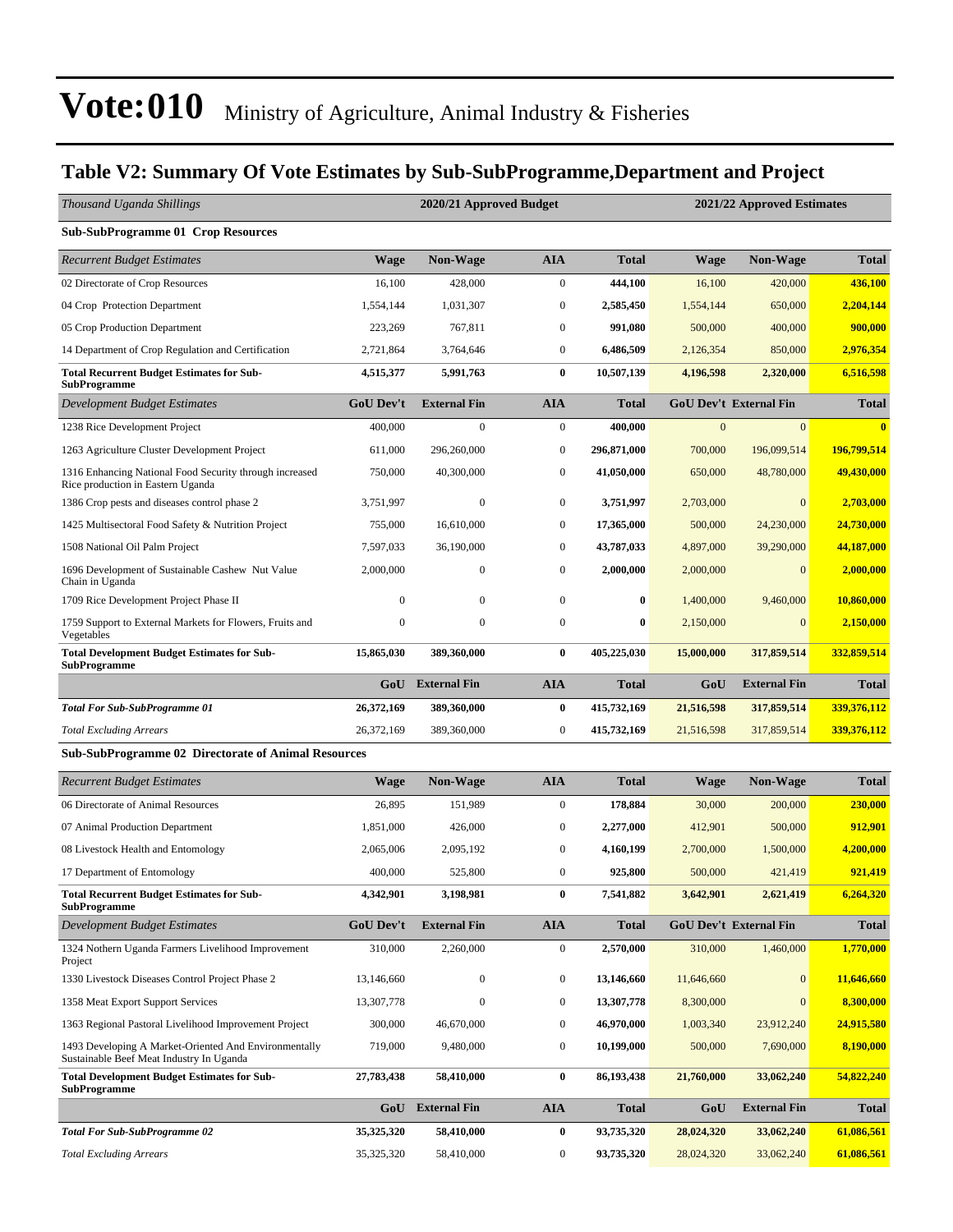| <b>Recurrent Budget Estimates</b>                                                                    | <b>Wage</b>      | <b>Non-Wage</b>     | <b>AIA</b>       | <b>Total</b> | <b>Wage</b> | <b>Non-Wage</b>               | <b>Total</b> |
|------------------------------------------------------------------------------------------------------|------------------|---------------------|------------------|--------------|-------------|-------------------------------|--------------|
| 23 Department of Agricultural Extension and Skills<br>Management (DAESM)                             | 195,895          | 594,080             | $\mathbf{0}$     | 789,975      | 195,895     | 500,000                       | 695,895      |
| 24 Department of Agricultural Investment and Enterprise<br>Development (DAIED)                       | 1,239,268        | 584,082             | $\boldsymbol{0}$ | 1,823,350    | 1,239,268   | 450,000                       | 1,689,268    |
| 26 Directorate of Agricultural Extension Services                                                    | 28,000           | 295,000             | $\mathbf{0}$     | 323,000      | 28,000      | 200,000                       | 228,000      |
| <b>Total Recurrent Budget Estimates for Sub-</b><br><b>SubProgramme</b>                              | 1,463,163        | 1,473,162           | $\bf{0}$         | 2,936,325    | 1,463,163   | 1,150,000                     | 2,613,163    |
| Development Budget Estimates                                                                         | <b>GoU</b> Dev't | <b>External Fin</b> | <b>AIA</b>       | <b>Total</b> |             | <b>GoU Dev't External Fin</b> | <b>Total</b> |
| 1698 Establishment of Value addition and Agro processing<br>plants in Uganda                         | 2,000,000        | $\mathbf{0}$        | $\mathbf{0}$     | 2,000,000    | 1,250,000   | $\overline{0}$                | 1,250,000    |
| <b>Total Development Budget Estimates for Sub-</b><br><b>SubProgramme</b>                            | 2,000,000        | $\bf{0}$            | $\bf{0}$         | 2,000,000    | 1,250,000   | $\bf{0}$                      | 1,250,000    |
|                                                                                                      | GoU              | <b>External Fin</b> | <b>AIA</b>       | <b>Total</b> | GoU         | <b>External Fin</b>           | <b>Total</b> |
| Total For Sub-SubProgramme 03                                                                        | 4,936,325        | $\bf{0}$            | $\bf{0}$         | 4,936,325    | 3,863,163   | $\bf{0}$                      | 3,863,163    |
| <b>Total Excluding Arrears</b>                                                                       | 4,936,325        | $\mathbf{0}$        | $\boldsymbol{0}$ | 4,936,325    | 3,863,163   | $\mathbf{0}$                  | 3,863,163    |
| <b>Sub-SubProgramme 04 Fisheries Resources</b>                                                       |                  |                     |                  |              |             |                               |              |
| <b>Recurrent Budget Estimates</b>                                                                    | <b>Wage</b>      | <b>Non-Wage</b>     | <b>AIA</b>       | <b>Total</b> | <b>Wage</b> | <b>Non-Wage</b>               | <b>Total</b> |
| 09 Fisheries Resources Department                                                                    | 200,000          | 392,334             | $\mathbf{0}$     | 592,334      | 200,000     | 400,000                       | 600,000      |
| 16 Directorate of Fisheries Resources                                                                | 30,000           | 134,000             | $\boldsymbol{0}$ | 164,000      | 30,000      | 200,000                       | 230,000      |
| 18 Department of Aquaculture Management and<br>Development                                           | 170,000          | 1,395,540           | $\mathbf{0}$     | 1,565,540    | 170,000     | 650,000                       | 820,000      |
| 19 Department of Fisheries Control, Regulation and Quality<br>Assurance                              | 225.646          | 708,600             | $\mathbf{0}$     | 934,246      | 225.646     | 650,000                       | 875,646      |
| <b>Total Recurrent Budget Estimates for Sub-</b><br><b>SubProgramme</b>                              | 625,646          | 2,630,474           | $\bf{0}$         | 3,256,120    | 625,646     | 1,900,000                     | 2,525,646    |
| Development Budget Estimates                                                                         | <b>GoU Dev't</b> | <b>External Fin</b> | <b>AIA</b>       | <b>Total</b> |             | <b>GoU Dev't External Fin</b> | <b>Total</b> |
| 1365 Support to Sustainable Fisheries Development Project                                            | 7,339,088        | $\boldsymbol{0}$    | $\boldsymbol{0}$ | 7,339,088    | 5,440,000   | $\mathbf{0}$                  | 5,440,000    |
| 1494 Promoting commercial aquaculture in Uganda Project                                              | 870,000          | 2,380,000           | $\boldsymbol{0}$ | 3,250,000    | 2,200,000   | 3,640,000                     | 5,840,000    |
| <b>Total Development Budget Estimates for Sub-</b><br>SubProgramme                                   | 8,209,088        | 2,380,000           | $\bf{0}$         | 10,589,088   | 7,640,000   | 3,640,000                     | 11,280,000   |
|                                                                                                      | GoU              | <b>External Fin</b> | <b>AIA</b>       | <b>Total</b> | GoU         | <b>External Fin</b>           | <b>Total</b> |
| <b>Total For Sub-SubProgramme 04</b>                                                                 | 11,465,208       | 2,380,000           | $\bf{0}$         | 13,845,208   | 10,165,646  | 3,640,000                     | 13,805,646   |
| <b>Total Excluding Arrears</b>                                                                       | 11,465,208       | 2,380,000           | $\mathbf{0}$     | 13,845,208   | 10,165,646  | 3,640,000                     | 13,805,646   |
| Sub-SubProgramme 05  Agriculture Infrastructure, Mechanization and Water for Agricultural Production |                  |                     |                  |              |             |                               |              |
| Recurrent Budget Estimates                                                                           | <b>Wage</b>      | Non-Wage            | <b>ATA</b>       | Total        | Wage        | Non-Wage                      | Total        |

#### **Sub-SubProgramme 03 Directorate of Agricultural Extension and Skills Managment**

| <b>Recurrent Budget Estimates</b>                                                                                             | <b>Wage</b>      | <b>Non-Wage</b>     | <b>AIA</b>   | <b>Total</b> | <b>Wage</b>  | <b>Non-Wage</b>               | <b>Total</b> |
|-------------------------------------------------------------------------------------------------------------------------------|------------------|---------------------|--------------|--------------|--------------|-------------------------------|--------------|
| 15 Department of Agricultural Infrastructure and Water for<br><b>Agricultural Production</b>                                  | 341,290          | 419,603             | $\mathbf{0}$ | 760,892      | 341,290      | 8,450,000                     | 8,791,290    |
| 27 Soil and Water conservation Division                                                                                       | $\mathbf{0}$     | $\mathbf{0}$        | $\mathbf{0}$ | $\bf{0}$     | $\mathbf{0}$ | 300,000                       | 300,000      |
| <b>Total Recurrent Budget Estimates for Sub-</b><br><b>SubProgramme</b>                                                       | 341,290          | 419,603             | $\bf{0}$     | 760,892      | 341,290      | 8,750,000                     | 9,091,290    |
| Development Budget Estimates                                                                                                  | <b>GoU</b> Dev't | <b>External Fin</b> | <b>AIA</b>   | <b>Total</b> |              | <b>GoU Dev't External Fin</b> | <b>Total</b> |
| 1323 The Project on Irrigation Scheme Development in<br>Central and Eastern Uganda (PISD)-JICA Supported<br>Project           | 1,318,800        | 6,910,000           | $\mathbf{0}$ | 8,228,800    | 800,000      | 5,670,000                     | 6,470,000    |
| 1357 Improving Access and Use of Agricultural Equipment<br>and Mechanisation through the use of labour Saving<br>Technologies | 38,401,200       | $\Omega$            | $\mathbf{0}$ | 38,401,200   | 43,448,033   | $\Omega$                      | 43,448,033   |
| 1520 Building Resilient Communities, Wetland Ecosystem<br>and Associated Catchments in Uganda                                 | 1,000,000        | $\Omega$            | $\mathbf{0}$ | 1,000,000    | 7,000,000    |                               | 7,000,000    |
| 1661 Irrigation For Climate Resilience Project Profile                                                                        | $\Omega$         | $\theta$            | $\Omega$     | $\bf{0}$     | 1,000,000    | $\Omega$                      | 1,000,000    |
| <b>Total Development Budget Estimates for Sub-</b><br><b>SubProgramme</b>                                                     | 40,720,000       | 6,910,000           | $\bf{0}$     | 47,630,000   | 52,248,033   | 5,670,000                     | 57.918.033   |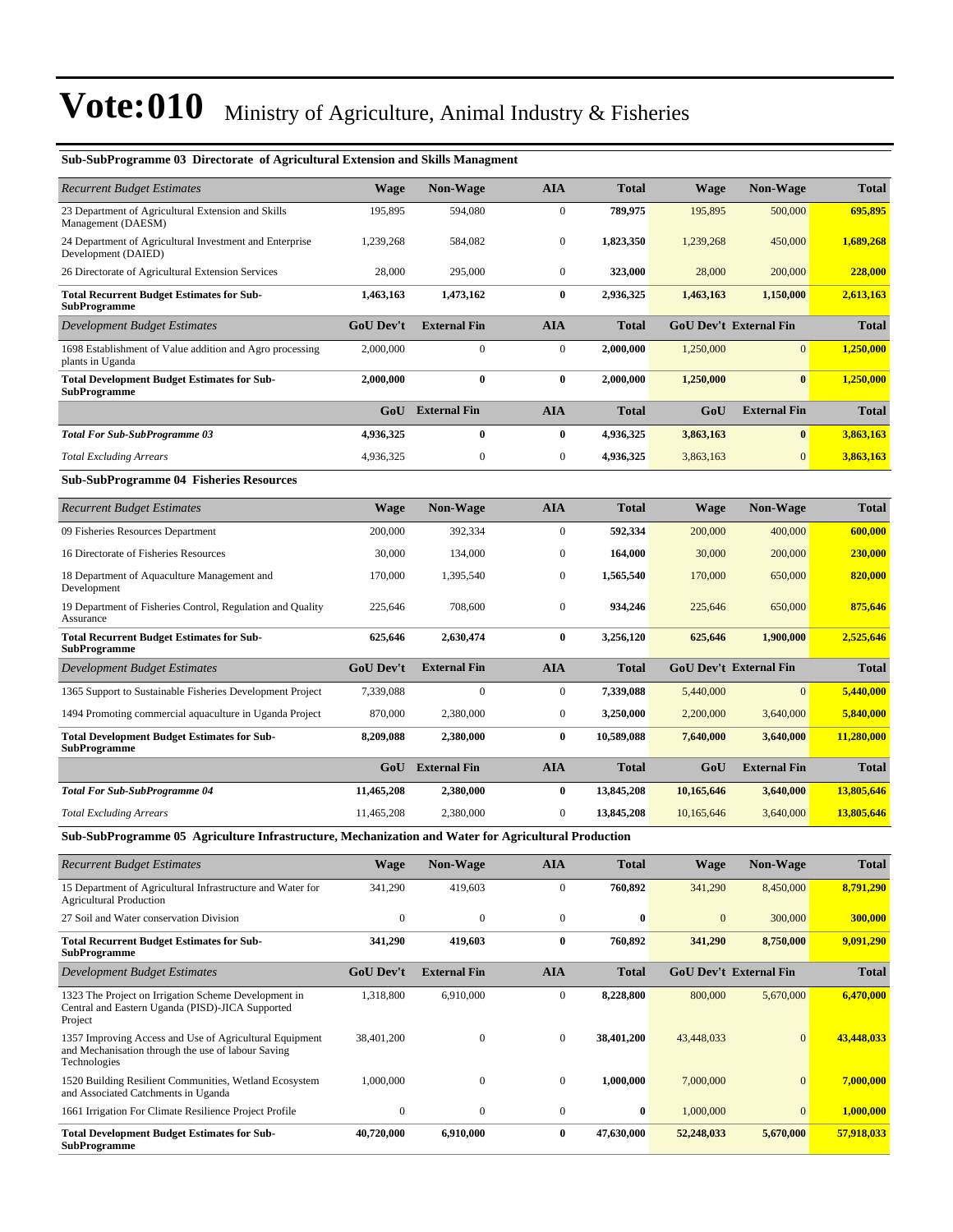|                                                                             | GoU              | <b>External Fin</b> | <b>AIA</b>   | <b>Total</b> | GoU              | <b>External Fin</b>           | <b>Total</b>   |
|-----------------------------------------------------------------------------|------------------|---------------------|--------------|--------------|------------------|-------------------------------|----------------|
| <b>Total For Sub-SubProgramme 05</b>                                        | 41,480,892       | 6,910,000           | $\bf{0}$     | 48,390,892   | 61,339,323       | 5,670,000                     | 67,009,323     |
| <b>Total Excluding Arrears</b>                                              | 41,480,892       | 6,910,000           | $\Omega$     | 48,390,892   | 56,211,290       | 5,670,000                     | 61,881,290     |
| Sub-SubProgramme 49 Policy, Planning and Support Services                   |                  |                     |              |              |                  |                               |                |
| <b>Recurrent Budget Estimates</b>                                           | <b>Wage</b>      | Non-Wage            | <b>AIA</b>   | <b>Total</b> | <b>Wage</b>      | Non-Wage                      | <b>Total</b>   |
| 01 Headquarters                                                             | 915.111          | 6.411.599           | $\mathbf{0}$ | 7,326,710    | 600,000          | 3.582.815                     | 4,182,815      |
| 10 Department of Planning                                                   | 500,000          | 1,195,514           | $\Omega$     | 1,695,514    | 600,000          | 820,000                       | 1,420,000      |
| 13 Internal Audit                                                           | 37,462           | 358,283             | $\mathbf{0}$ | 395,744      | 37,462           | 400,000                       | 437,462        |
| 22 Agricultural Statistical Unit                                            | 200,000          | 375,001             | $\mathbf{0}$ | 575,001      | 600,000          | 400,000                       | 1,000,000      |
| 25 Human Resource Management Department                                     | 92,000           | 16,109,378          | $\mathbf{0}$ | 16,201,378   | 1,107,111        | 14,752,534                    | 15,859,646     |
| <b>Total Recurrent Budget Estimates for Sub-</b><br><b>SubProgramme</b>     | 1,744,573        | 24,449,774          | $\mathbf{0}$ | 26,194,347   | 2,944,573        | 19,955,349                    | 22,899,922     |
| <b>Development Budget Estimates</b>                                         | <b>GoU Dev't</b> | <b>External Fin</b> | <b>AIA</b>   | <b>Total</b> |                  | <b>GoU Dev't External Fin</b> | <b>Total</b>   |
| 1328 Support to Agricultural Training Institutions                          | 1,584,000        | $\Omega$            | $\mathbf{0}$ | 1,584,000    | $\overline{0}$   | $\overline{0}$                | $\overline{0}$ |
| 1411 The COMESA Seed Harmonization Implementation<br>Plan (COMSHIP) Project | 5,286,223        | $\mathbf{0}$        | $\mathbf{0}$ | 5,286,223    | 2,400,000        | $\Omega$                      | 2,400,000      |
| 1444 Agriculture Value Chain Development                                    | 4.035.439        | 107.471.098         | $\mathbf{0}$ | 111.506.537  | 3,500,000        | 32.229.541                    | 35,729,541     |
| 1618 Retooling of Ministry Agriculture, Animal Industry<br>and Fisheries    | 5,068,095        | $\mathbf{0}$        | $\mathbf{0}$ | 5,068,095    | 5,600,000        | $\Omega$                      | 5,600,000      |
| 1663 China-Uganda South-South Cooperation Project<br>Phase III              | 3,522,988        | $\mathbf{0}$        | $\mathbf{0}$ | 3,522,988    | 1,491,956        | $\Omega$                      | 1,491,956      |
| <b>Total Development Budget Estimates for Sub-</b><br><b>SubProgramme</b>   | 19,496,744       | 107,471,098         | $\bf{0}$     | 126,967,842  | 12,991,956       | 32,229,541                    | 45,221,497     |
|                                                                             | Gol              | <b>External Fin</b> | <b>AIA</b>   | <b>Total</b> | G <sub>0</sub> U | <b>External Fin</b>           | <b>Total</b>   |
| <b>Total For Sub-SubProgramme 49</b>                                        | 45,691,091       | 107,471,098         | $\bf{0}$     | 153,162,189  | 35,891,877       | 32,229,541                    | 68,121,419     |
| <b>Total Excluding Arrears</b>                                              | 43,280,052       | 107,471,098         | $\mathbf{0}$ | 150,751,151  | 35,456,528       | 32,229,541                    | 67,686,070     |
| <b>Total Vote 010</b>                                                       | 165,271,006      | 564,531,098         | $\bf{0}$     | 729,802,104  | 160,800,927      | 392,461,295                   | 553,262,222    |
| <b>Total Excluding Arrears</b>                                              | 162,859,967      | 564,531,098         | $\Omega$     | 727,391,066  | 155,237,545      | 392,461,295                   | 547,698,840    |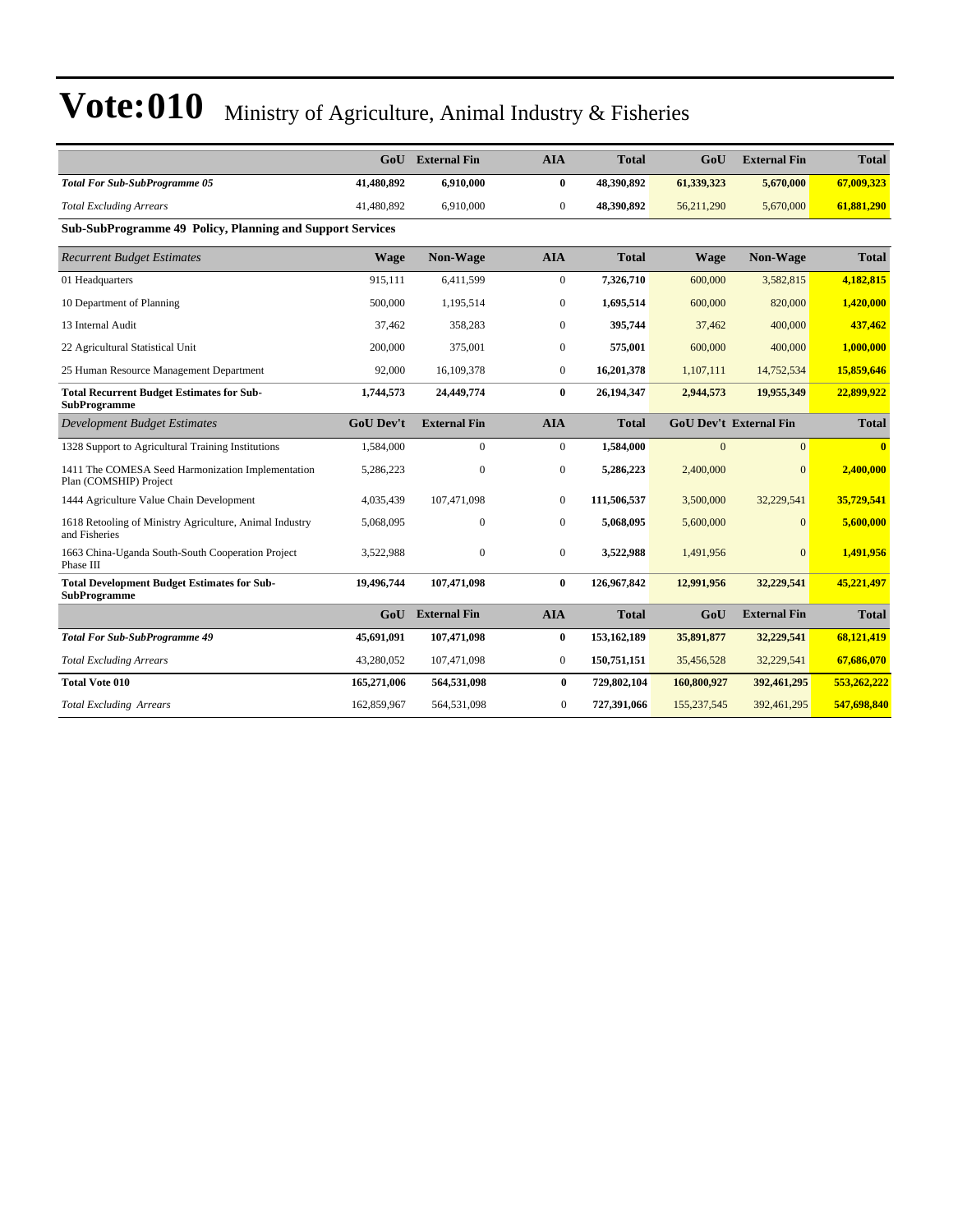### **Table V3: Summary Vote Estimates by Item**

| Thousand Uganda Shillings                                   |            | 2020/21 Approved Budget |                  |              | 2021/22 Approved Estimates |                     |              |  |  |
|-------------------------------------------------------------|------------|-------------------------|------------------|--------------|----------------------------|---------------------|--------------|--|--|
|                                                             | GoU        | <b>External Fin</b>     | AIA              | <b>Total</b> | GoU                        | <b>External Fin</b> | <b>Total</b> |  |  |
| <b>Employees, Goods and Services (Outputs Provided)</b>     | 96,595,452 | 248,238,509             | $\pmb{0}$        | 344,833,961  | 89,198,162                 | 198,914,361         | 288,112,522  |  |  |
| 211101 General Staff Salaries                               | 12,340,949 | $\bf{0}$                | $\bf{0}$         | 12,340,949   | 10,022,170                 | $\bf{0}$            | 10,022,170   |  |  |
| 211102 Contract Staff Salaries                              | 2,937,500  | 15,785,415              | $\bf{0}$         | 18,722,915   | 4,061,000                  | 8,208,679           | 12,269,679   |  |  |
| 211103 Allowances (Inc. Casuals, Temporary)                 | 8,575,128  | 2,089,656               | $\bf{0}$         | 10,664,783   | 7,188,000                  | 705,946             | 7,893,946    |  |  |
| 211105 Missions staff salaries                              | 0          | 44,000                  | $\bf{0}$         | 44,000       | $\bf{0}$                   | $\bf{0}$            | $\bf{0}$     |  |  |
| 212101 Social Security Contributions                        | 305,000    | 1,749,423               | $\bf{0}$         | 2,054,423    | 305,000                    | 1,239,965           | 1,544,965    |  |  |
| 212102 Pension for General Civil Service                    | 12,816,999 | $\bf{0}$                | $\bf{0}$         | 12,816,999   | 12,897,567                 | $\bf{0}$            | 12,897,567   |  |  |
| 212201 Social Security Contributions                        | 0          | $\bf{0}$                | $\bf{0}$         | $\bf{0}$     | $\bf{0}$                   | 59,535              | 59,535       |  |  |
| 213001 Medical expenses (To employees)                      | 110,000    | $\bf{0}$                | $\bf{0}$         | 110,000      | 100,000                    | $\bf{0}$            | 100,000      |  |  |
| 213002 Incapacity, death benefits and funeral expenses      | 60,000     | $\bf{0}$                | $\bf{0}$         | 60,000       | 61,198                     | $\bf{0}$            | 61,198       |  |  |
| 213004 Gratuity Expenses                                    | 751,023    | 1,111,930               | $\bf{0}$         | 1,862,953    | 1,222,989                  | 119,070             | 1,342,059    |  |  |
| 221001 Advertising and Public Relations                     | 214,201    | 1,427,679               | 0                | 1,641,880    | 225,000                    | 1,427,000           | 1,652,000    |  |  |
| 221002 Workshops and Seminars                               | 5,461,843  | 18,329,822              | $\boldsymbol{0}$ | 23,791,665   | 2,891,419                  | 240,283             | 3,131,702    |  |  |
| 221003 Staff Training                                       | 2,028,080  | 3,638,964               | $\bf{0}$         | 5,667,044    | 1,040,000                  | 6,734,452           | 7,774,452    |  |  |
| 221004 Recruitment Expenses                                 | 40,000     | $\bf{0}$                | $\bf{0}$         | 40,000       | $\bf{0}$                   | $\bf{0}$            | $\bf{0}$     |  |  |
| 221005 Hire of Venue (chairs, projector, etc)               | 54,000     | $\bf{0}$                | $\bf{0}$         | 54,000       | 70,000                     | $\bf{0}$            | 70,000       |  |  |
| 221006 Commissions and related charges                      | 617,872    | $\bf{0}$                | $\bf{0}$         | 617,872      | $\bf{0}$                   | $\bf{0}$            | $\bf{0}$     |  |  |
| 221007 Books, Periodicals & Newspapers                      | 30,895     | 160,000                 | $\bf{0}$         | 190,895      | $\bf{0}$                   | $\bf{0}$            | $\bf{0}$     |  |  |
| 221008 Computer supplies and Information Technology<br>(TT) | 249,000    | 1,354,000               | $\bf{0}$         | 1,603,000    | 250,000                    | $\bf{0}$            | 250,000      |  |  |
| 221009 Welfare and Entertainment                            | 859,493    | 653,171                 | $\bf{0}$         | 1,512,664    | 775,000                    | 60,000              | 835,000      |  |  |
| 221010 Special Meals and Drinks                             | 150,000    | $\pmb{0}$               | $\bf{0}$         | 150,000      | 40,000                     | $\bf{0}$            | 40,000       |  |  |
| 221011 Printing, Stationery, Photocopying and Binding       | 1,746,980  | 3,473,441               | $\bf{0}$         | 5,220,421    | 794,000                    | 2,179,700           | 2,973,700    |  |  |
| 221012 Small Office Equipment                               | 15,000     | 87,800                  | $\bf{0}$         | 102,800      | 15,000                     | $\bf{0}$            | 15,000       |  |  |
| 221016 IFMS Recurrent costs                                 | 30,000     | $\bf{0}$                | $\bf{0}$         | 30,000       | 80,000                     | $\bf{0}$            | 80,000       |  |  |
| 221017 Subscriptions                                        | 612,000    | 295,000                 | 0                | 907,000      | 500,000                    | $\bf{0}$            | 500,000      |  |  |
| 221020 IPPS Recurrent Costs                                 | 100,000    | $\bf{0}$                | $\bf{0}$         | 100,000      | 30,000                     | $\bf{0}$            | 30,000       |  |  |
| 222001 Telecommunications                                   | 205,000    | 250,000                 | 0                | 455,000      | 205,000                    | 70,000              | 275,000      |  |  |
| 222002 Postage and Courier                                  | 60,000     | 9,000                   | 0                | 69,000       | 60,000                     | $\bf{0}$            | 60,000       |  |  |
| 222003 Information and communications technology<br>(ICT)   | 20,000     | 2,113,161               | $\bf{0}$         | 2,133,161    | 60,000                     | 650,000             | 710,000      |  |  |
| 223001 Property Expenses                                    | 65,800     | $\bf{0}$                | $\bf{0}$         | 65,800       | $\bf{0}$                   | $\bf{0}$            | $\bf{0}$     |  |  |
| 223002 Rates                                                | 160,000    | $\bf{0}$                | $\bf{0}$         | 160,000      | $\bf{0}$                   | $\bf{0}$            | $\bf{0}$     |  |  |
| 223003 Rent – (Produced Assets) to private entities         | $\bf{0}$   | 1,138,700               | $\bf{0}$         | 1,138,700    | $\bf{0}$                   | 332,000             | 332,000      |  |  |
| 223004 Guard and Security services                          | 250,000    | 12,000                  | $\bf{0}$         | 262,000      | 250,000                    | $\bf{0}$            | 250,000      |  |  |
| 223005 Electricity                                          | 400,000    | 14,200                  | $\bf{0}$         | 414,200      | 430,000                    | $\bf{0}$            | 430,000      |  |  |
| 223006 Water                                                | 160,000    | 10,200                  | $\bf{0}$         | 170,200      | 180,000                    | $\mathbf{0}$        | 180,000      |  |  |
| 223901 Rent – (Produced Assets) to other govt. units        | $\bf{0}$   | $\bf{0}$                | $\bf{0}$         | 0            | $\bf{0}$                   | 391,500             | 391,500      |  |  |
| 224001 Medical Supplies                                     | 7,206,018  | 2,720,000               | $\bf{0}$         | 9,926,018    | 5,000,000                  | 200,890             | 5,200,890    |  |  |
| 224004 Cleaning and Sanitation                              | 263,000    | 6,000                   | $\bf{0}$         | 269,000      | 263,000                    | $\bf{0}$            | 263,000      |  |  |
| 224006 Agricultural Supplies                                | 16,128,693 | 103,886,122             | $\bf{0}$         | 120,014,815  | 11,900,000                 | 149,222,305         | 161,122,305  |  |  |
| 225001 Consultancy Services- Short term                     | 1,443,750  | 8,402,299               | $\bf{0}$         | 9,846,049    | 1,120,000                  | 1,931,331           | 3,051,331    |  |  |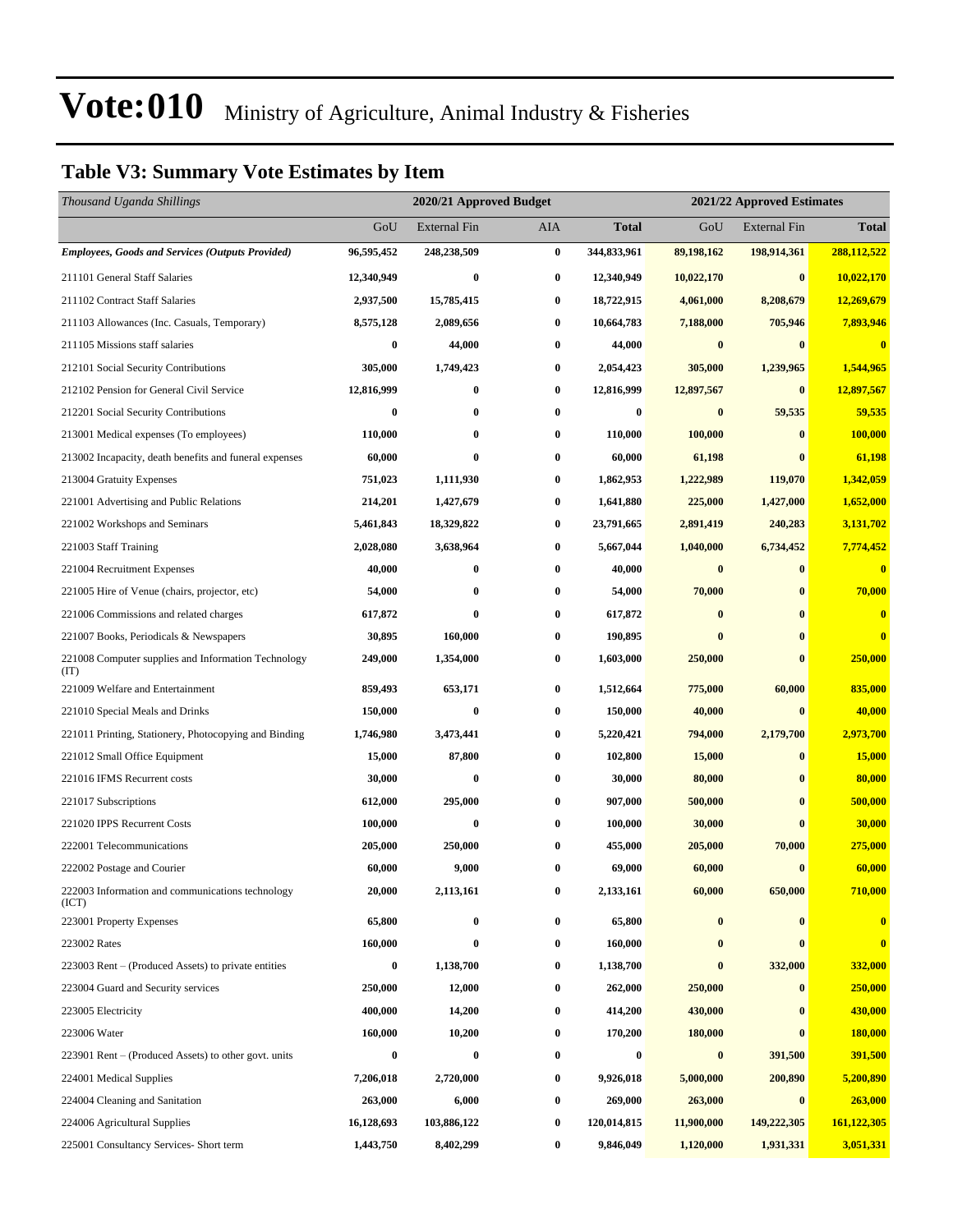| 225002 Consultancy Services-Long-term                                 | 1,500,400        | 21,342,167       | 0        | 22,842,567  | 350,912          | 18,771,534   | 19,122,446                 |
|-----------------------------------------------------------------------|------------------|------------------|----------|-------------|------------------|--------------|----------------------------|
| 226001 Insurances                                                     | $\bf{0}$         | 60,800           | 0        | 60,800      | $\bf{0}$         | $\bf{0}$     | $\mathbf{0}$               |
| 227001 Travel inland                                                  | 7,654,957        | 52,570,288       | 0        | 60,225,245  | 7,373,466        | 4,466,871    | 11,840,336                 |
| 227002 Travel abroad                                                  | 2,836,061        | 1,925,376        | 0        | 4,761,437   | 1,882,780        | 300,000      | 2,182,780                  |
| 227003 Carriage, Haulage, Freight and transport hire                  | 295,300          | 0                | 0        | 295,300     | $\bf{0}$         | $\bf{0}$     | $\bf{0}$                   |
| 227004 Fuel, Lubricants and Oils                                      | 5,707,611        | 2,052,154        | $\bf{0}$ | 7,759,765   | 8,391,660        | 1,032,000    | 9,423,660                  |
| 228001 Maintenance - Civil                                            | $\bf{0}$         | 352,160          | 0        | 352,160     | $\bf{0}$         | $\bf{0}$     | $\overline{\mathbf{0}}$    |
| 228002 Maintenance - Vehicles                                         | 1,000,810        | 764,534          | 0        | 1,765,344   | 843,000          | 571,300      | 1,414,300                  |
| 228003 Maintenance – Machinery, Equipment &<br>Furniture              | 700,000          | 0                | 0        | 700,000     | 8,320,000        | $\bf{0}$     | 8,320,000                  |
| 228004 Maintenance – Other                                            | 432,088          | $\bf{0}$         | 0        | 432,088     | $\mathbf 0$      | $\mathbf{0}$ | $\bf{0}$                   |
| 281504 Monitoring, Supervision & Appraisal of Capital<br>work         | $\boldsymbol{0}$ | 409,049          | 0        | 409,049     | $\bf{0}$         | $\mathbf{0}$ | $\bf{0}$                   |
| <b>Grants, Transfers and Subsides (Outputs Funded)</b>                | 7,911,164        | $\bf{0}$         | $\bf{0}$ | 7,911,164   | 13,741,956       | 18,500,000   | 32,241,956                 |
| 262101 Contributions to International Organisations<br>(Current)      | 3,000,000        | 0                | 0        | 3,000,000   | 1,091,956        | $\bf{0}$     | 1,091,956                  |
| 263204 Transfers to other govt. Units (Capital)                       | 330,000          | 0                | 0        | 330,000     | 1,030,000        | $\bf{0}$     | 1,030,000                  |
| 263206 Other Capital grants (Capital)                                 | 25,000           | 0                | 0        | 25,000      | $\bf{0}$         | $\bf{0}$     | $\overline{\mathbf{0}}$    |
| 263340 Other grants                                                   | 927,068          | 0                | 0        | 927,068     | 2,277,000        | $\mathbf{0}$ | 2,277,000                  |
| 264101 Contributions to Autonomous Institutions                       | 2,306,164        | 0                | 0        | 2,306,164   | 1,470,000        |              | 1,470,000                  |
| 264102 Contributions to Autonomous Institutions (Wage<br>Subventions) | 1,322,932        | 0                | 0        | 1,322,932   | 1,623,000        | $\mathbf{0}$ | 1,623,000                  |
| 264201 Contributions to Autonomous Institutions                       | $\bf{0}$         | 0                | 0        | $\bf{0}$    | 6,250,000        | $\bf{0}$     | 6,250,000                  |
| 321470 Development Grant                                              | $\bf{0}$         | $\bf{0}$         | $\bf{0}$ | $\bf{0}$    | $\bf{0}$         | 18,500,000   | 18,500,000                 |
|                                                                       |                  |                  |          |             |                  |              |                            |
| <b>Investment</b> (Capital Purchases)                                 | 58,353,351       | 316,292,590      | $\bf{0}$ | 374,645,941 | 52,297,428       | 175,046,934  | 227,344,362                |
| 281502 Feasibility Studies for Capital Works                          | 1,400,000        | 420,000          | 0        | 1,820,000   | 1,300,000        | $\bf{0}$     | 1,300,000                  |
| 281503 Engineering and Design Studies & Plans for<br>capital works    | 700,000          | 9,826,699        | 0        | 10,526,699  | 600,000          | 8,856,377    | 9,456,377                  |
| 281504 Monitoring, Supervision & Appraisal of Capital<br>work         | 3,520,000        | 8,569,279        | 0        | 12,089,279  | 8,307,548        | 5,828,844    | 14,136,392                 |
| 311101 Land                                                           | 6,002,033        | $\bf{0}$         | $\bf{0}$ | 6,002,033   | 4,397,000        | $\bf{0}$     | 4,397,000                  |
| 312101 Non-Residential Buildings                                      | 4,189,000        | 18,183,600       | 0        | 22,372,600  | 400,000          | 3,921,219    | 4,321,219                  |
| 312103 Roads and Bridges.                                             | 3,500,000        | 90,843,800       | 0        | 94,343,800  | 6,000,000        | $\bf{0}$     | 6,000,000                  |
| 312104 Other Structures                                               | 15,915,483       | 109,984,477      | 0        | 125,899,960 | 8,839,880        | 152,165,924  | 161,005,804                |
| 312201 Transport Equipment                                            | 2,431,836        | 9,922,280        |          | 12,354,116  | 1,153,000        | 814,870      | 1,967,870                  |
| 312202 Machinery and Equipment                                        | 20,250,000       | 57,368,753       | 0        | 77,618,753  | 21,200,000       | 2,804,951    | 24,004,951                 |
| 312203 Furniture & Fixtures                                           | $\bf{0}$         | $\bf{0}$         | 0        | $\bf{0}$    | 50,000           | 13,500       | 63,500                     |
| 312211 Office Equipment                                               | 145,000          | 37,000           | 0        | 182,000     | $\boldsymbol{0}$ | $\bf{0}$     | $\bf{0}$                   |
| 312213 ICT Equipment                                                  | 100,000          | 4,067,500        | 0        | 4,167,500   | 50,000           | 168,750      | 218,750                    |
| 312214 Laboratory Equipments                                          | $\bf{0}$         | 7,069,202        | 0        | 7,069,202   | $\bf{0}$         | 472,500      | 472,500                    |
| 312302 Intangible Fixed Assets                                        | 200,000          | $\boldsymbol{0}$ | 0        | 200,000     | $\bf{0}$         | $\bf{0}$     | $\mathbf{0}$               |
| <b>Arrears</b>                                                        | 2,411,039        | $\bf{0}$         | 0        | 2,411,039   | 5,563,382        | $\bf{0}$     | 5,563,382                  |
| 321605 Domestic arrears (Budgeting)                                   | 2,411,039        | 0                | 0        | 2,411,039   | 5,553,713        | $\bf{0}$     | 5,553,713                  |
| 321608 General Public Service Pension arrears<br>(Budgeting)          | $\bf{0}$         | $\bf{0}$         | 0        | $\bf{0}$    | 9,669            | $\bf{0}$     | 9,669                      |
| <b>Grand Total Vote 010</b>                                           | 165,271,006      | 564,531,098      | $\bf{0}$ | 729,802,104 | 160,800,927      | 392,461,295  | 553,262,222<br>547,698,840 |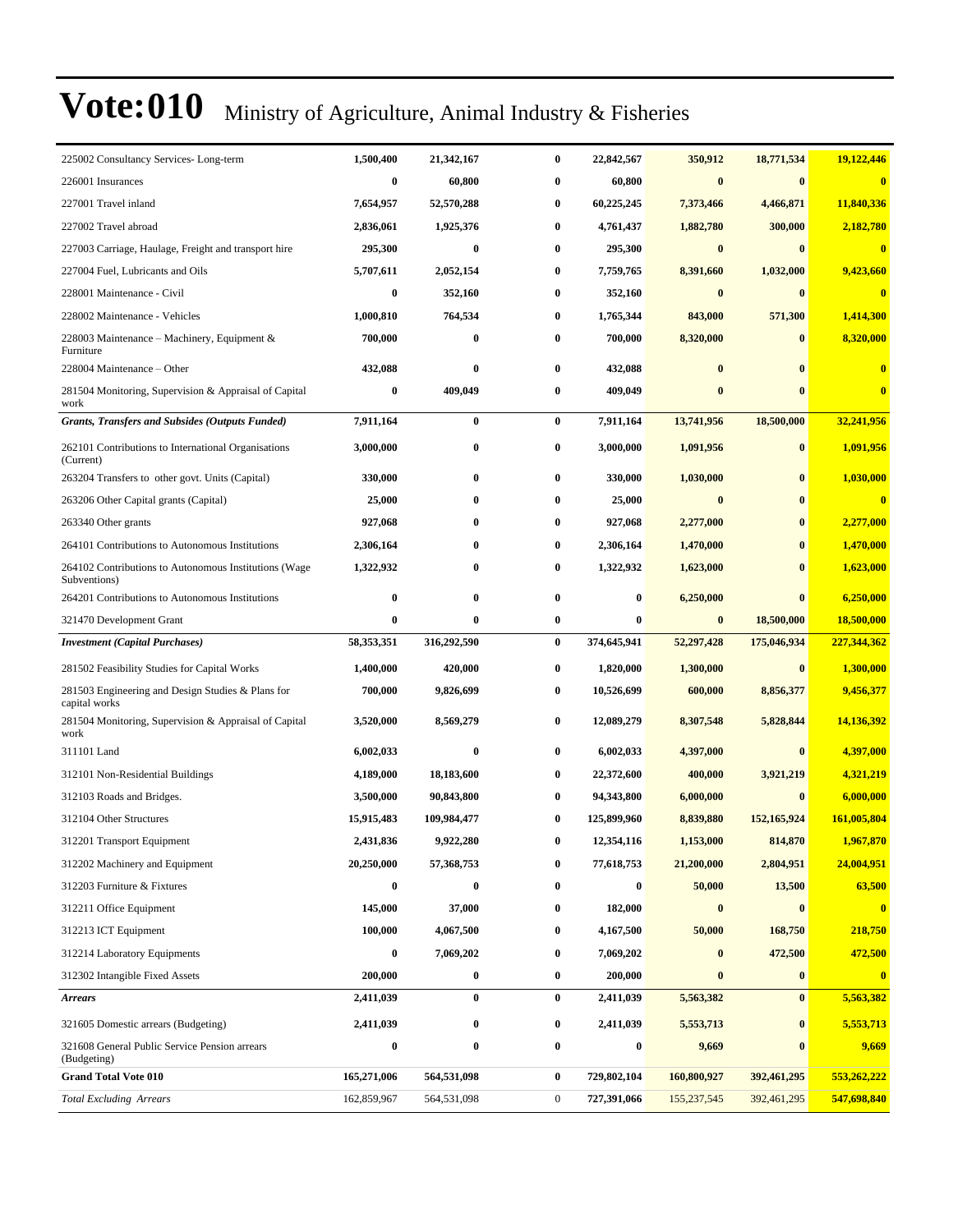### **Table V4: Detailed Estimates by Sub-SubProgramme, Department,Project and Budget Output and Item**

#### *Sub-SubProgrammme 01 Crop Resources*

*Recurrent Budget Estimates*

#### **Department 02 Directorate of Crop Resources**

| Thousand Uganda Shillings                                                                      |                  | 2020/21 Approved Budget |                  |                |                       | 2021/22 Approved Estimates |                       |
|------------------------------------------------------------------------------------------------|------------------|-------------------------|------------------|----------------|-----------------------|----------------------------|-----------------------|
| <b>Outputs Provided</b>                                                                        | Wage             | Non Wage                | AIA              | <b>Total</b>   | Wage                  | Non Wage                   | <b>Total</b>          |
| Budget Output 010101 Policies, laws, guidelines, plans and strategies                          |                  |                         |                  |                |                       |                            |                       |
| 211101 General Staff Salaries                                                                  | 16,100           | $\boldsymbol{0}$        | $\overline{0}$   | 16,100         | $\mathbf{0}$          | $\mathbf{0}$               | $\bf{0}$              |
| 211103 Allowances (Inc. Casuals, Temporary)                                                    | $\boldsymbol{0}$ | 50,000                  | $\overline{0}$   | 50,000         | $\mathbf{0}$          | $\mathbf{0}$               | $\bf{0}$              |
| 221009 Welfare and Entertainment                                                               | $\mathbf{0}$     | 10,000                  | $\overline{0}$   | 10,000         | $\overline{0}$        | $\overline{0}$             | $\bf{0}$              |
| 221011 Printing, Stationery, Photocopying and Binding                                          | $\boldsymbol{0}$ | 6,000                   | $\overline{0}$   | 6,000          | $\mathbf{0}$          | $\mathbf{0}$               | $\bf{0}$              |
| 227001 Travel inland                                                                           | $\mathbf{0}$     | 50,000                  | $\overline{0}$   | 50,000         | $\mathbf{0}$          | $\mathbf{0}$               | $\bf{0}$              |
| 227002 Travel abroad                                                                           | $\mathbf{0}$     | 50,000                  | $\overline{0}$   | 50,000         | $\mathbf{0}$          | $\mathbf{0}$               | $\bf{0}$              |
| 227004 Fuel, Lubricants and Oils                                                               | $\mathbf{0}$     | 40,000                  | $\overline{0}$   | 40,000         | $\overline{0}$        | $\mathbf{0}$               | $\mathbf{0}$          |
| 228002 Maintenance - Vehicles                                                                  | $\boldsymbol{0}$ | 10,000                  | $\mathbf{0}$     | 10,000         | $\mathbf{0}$          | $\mathbf{0}$               | $\bf{0}$              |
| <b>Total Cost of Budget Output 01</b>                                                          | 16,100           | 216,000                 | 0                | 232,100        | $\boldsymbol{\theta}$ | $\boldsymbol{\theta}$      | $\boldsymbol{\theta}$ |
| <b>Budget Output 010103 Crop production technology promotion</b>                               |                  |                         |                  |                |                       |                            |                       |
| 211101 General Staff Salaries                                                                  | $\mathbf{0}$     | $\boldsymbol{0}$        | $\overline{0}$   | $\bf{0}$       | 16,100                | $\overline{0}$             | 16,100                |
| 211103 Allowances (Inc. Casuals, Temporary)                                                    | $\mathbf{0}$     | $\mathbf{0}$            | $\overline{0}$   | $\bf{0}$       | $\mathbf{0}$          | 40,000                     | 40,000                |
| 221009 Welfare and Entertainment                                                               | $\boldsymbol{0}$ | $\boldsymbol{0}$        | $\overline{0}$   | $\bf{0}$       | $\mathbf{0}$          | 20,000                     | 20,000                |
| 221011 Printing, Stationery, Photocopying and Binding                                          | $\mathbf{0}$     | $\boldsymbol{0}$        | $\overline{0}$   | $\bf{0}$       | $\mathbf{0}$          | 10,000                     | 10,000                |
| 227001 Travel inland                                                                           | $\mathbf{0}$     | $\boldsymbol{0}$        | $\overline{0}$   | $\bf{0}$       | $\mathbf{0}$          | 30,000                     | 30,000                |
| 227002 Travel abroad                                                                           | $\mathbf{0}$     | $\boldsymbol{0}$        | $\overline{0}$   | $\bf{0}$       | $\mathbf{0}$          | 40,000                     | 40,000                |
| 227004 Fuel, Lubricants and Oils                                                               | $\mathbf{0}$     | $\boldsymbol{0}$        | $\overline{0}$   | $\bf{0}$       | $\mathbf{0}$          | 40,000                     | 40,000                |
| 228002 Maintenance - Vehicles                                                                  | $\boldsymbol{0}$ | $\boldsymbol{0}$        | $\boldsymbol{0}$ | $\bf{0}$       | $\mathbf{0}$          | 20,000                     | 20,000                |
| <b>Total Cost of Budget Output 03</b>                                                          | $\theta$         | $\boldsymbol{\theta}$   | 0                | $\pmb{\theta}$ | 16,100                | 200,000                    | 216,100               |
| <b>Budget Output 010107 Promotion of Production &amp; Productivity of priority commodities</b> |                  |                         |                  |                |                       |                            |                       |
| 211103 Allowances (Inc. Casuals, Temporary)                                                    | $\mathbf{0}$     | 90,000                  | $\overline{0}$   | 90,000         | $\mathbf{0}$          | 115,000                    | 115,000               |
| 221001 Advertising and Public Relations                                                        | $\mathbf{0}$     | 2,200                   | $\overline{0}$   | 2,200          | $\mathbf{0}$          | 30,000                     | 30,000                |
| 221005 Hire of Venue (chairs, projector, etc)                                                  | $\boldsymbol{0}$ | 54,000                  | $\overline{0}$   | 54,000         | $\mathbf{0}$          | 70,000                     | 70,000                |
| 223001 Property Expenses                                                                       | $\mathbf{0}$     | 65,800                  | $\overline{0}$   | 65,800         | $\mathbf{0}$          | $\mathbf{0}$               | $\bf{0}$              |
| 227004 Fuel, Lubricants and Oils                                                               | $\mathbf{0}$     | $\mathbf{0}$            | $\overline{0}$   | $\bf{0}$       | $\mathbf{0}$          | 5,000                      | 5,000                 |
| <b>Total Cost of Budget Output 07</b>                                                          | 0                | 212,000                 | 0                | 212,000        | $\boldsymbol{\theta}$ | 220,000                    | 220,000               |
| <b>Total Cost Of Outputs Provided</b>                                                          | 16,100           | 428,000                 | $\bf{0}$         | 444,100        | 16,100                | 420,000                    | 436,100               |
| <b>Total Cost for Department 02</b>                                                            | 16,100           | 428,000                 | $\bf{0}$         | 444,100        | 16,100                | 420,000                    | 436,100               |
| <b>Total Excluding Arrears</b>                                                                 | 16.100           | 428,000                 | $\Omega$         | 444,100        | 16,100                | 420,000                    | 436,100               |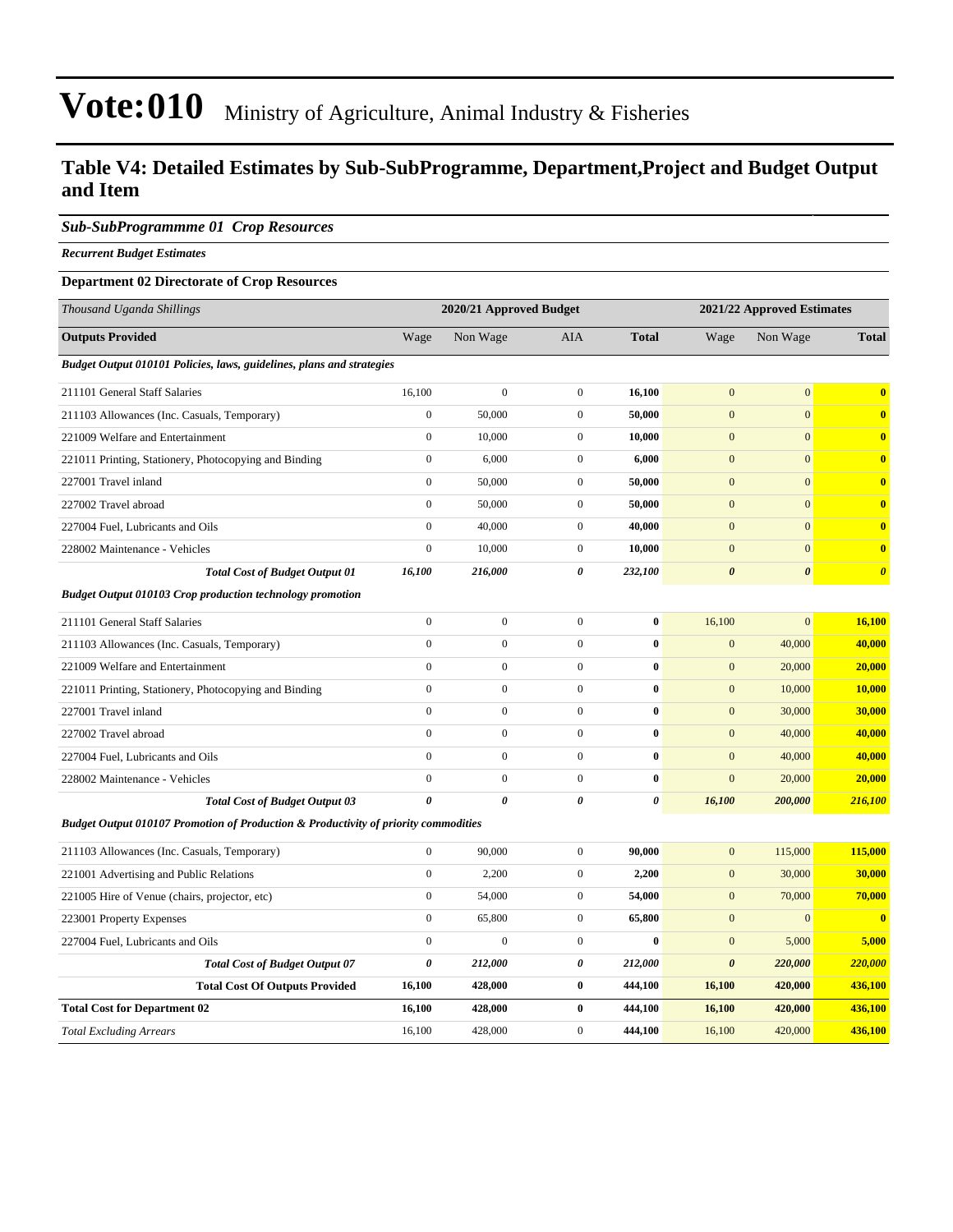### **Department 04 Crop Protection Department**

| Thousand Uganda Shillings                                             |                  | 2020/21 Approved Budget |                  | 2021/22 Approved Estimates |                       |                            |                       |  |
|-----------------------------------------------------------------------|------------------|-------------------------|------------------|----------------------------|-----------------------|----------------------------|-----------------------|--|
| <b>Outputs Provided</b>                                               | Wage             | Non Wage                | AIA              | <b>Total</b>               | Wage                  | Non Wage                   | <b>Total</b>          |  |
| Budget Output 010101 Policies, laws, guidelines, plans and strategies |                  |                         |                  |                            |                       |                            |                       |  |
| 211101 General Staff Salaries                                         | 1,554,144        | $\boldsymbol{0}$        | $\overline{0}$   | 1,554,144                  | $\mathbf{0}$          | $\boldsymbol{0}$           | $\bf{0}$              |  |
| 211103 Allowances (Inc. Casuals, Temporary)                           | $\boldsymbol{0}$ | 121,592                 | $\mathbf{0}$     | 121,592                    | $\mathbf{0}$          | $\mathbf{0}$               | $\bf{0}$              |  |
| 221002 Workshops and Seminars                                         | $\boldsymbol{0}$ | 7,400                   | $\mathbf{0}$     | 7,400                      | $\mathbf{0}$          | $\mathbf{0}$               | $\bf{0}$              |  |
| 227004 Fuel, Lubricants and Oils                                      | $\boldsymbol{0}$ | 41,000                  | $\mathbf{0}$     | 41,000                     | $\boldsymbol{0}$      | $\overline{0}$             | $\bf{0}$              |  |
| 228002 Maintenance - Vehicles                                         | $\boldsymbol{0}$ | 15,000                  | $\mathbf{0}$     | 15,000                     | $\mathbf{0}$          | $\mathbf{0}$               | $\bf{0}$              |  |
| <b>Total Cost of Budget Output 01</b>                                 | 1,554,144        | 184,992                 | 0                | 1,739,136                  | $\pmb{\theta}$        | $\boldsymbol{\theta}$      | $\boldsymbol{\theta}$ |  |
| <b>Budget Output 010104 Crop pest and disease control measures</b>    |                  |                         |                  |                            |                       |                            |                       |  |
| 211101 General Staff Salaries                                         | $\boldsymbol{0}$ | $\boldsymbol{0}$        | $\mathbf{0}$     | $\bf{0}$                   | 1,554,144             | $\overline{0}$             | 1,554,144             |  |
| 211103 Allowances (Inc. Casuals, Temporary)                           | $\boldsymbol{0}$ | 200,000                 | $\mathbf{0}$     | 200,000                    | $\mathbf{0}$          | 100,000                    | 100,000               |  |
| 221002 Workshops and Seminars                                         | $\boldsymbol{0}$ | 70,000                  | $\mathbf{0}$     | 70,000                     | $\mathbf{0}$          | $\mathbf{0}$               | $\bf{0}$              |  |
| 221003 Staff Training                                                 | $\boldsymbol{0}$ | 100,000                 | $\mathbf{0}$     | 100.000                    | $\mathbf{0}$          | $\overline{0}$             | $\bf{0}$              |  |
| 221009 Welfare and Entertainment                                      | $\boldsymbol{0}$ | 10,000                  | $\mathbf{0}$     | 10,000                     | $\mathbf{0}$          | 20,000                     | 20,000                |  |
| 221011 Printing, Stationery, Photocopying and Binding                 | $\boldsymbol{0}$ | $\boldsymbol{0}$        | $\overline{0}$   | $\bf{0}$                   | $\mathbf{0}$          | 40,000                     | 40,000                |  |
| 222003 Information and communications technology (ICT)                | $\boldsymbol{0}$ | $\overline{0}$          | $\boldsymbol{0}$ | $\bf{0}$                   | $\mathbf{0}$          | 20,000                     | 20,000                |  |
| 224006 Agricultural Supplies                                          | $\boldsymbol{0}$ | 200,000                 | $\mathbf{0}$     | 200,000                    | $\mathbf{0}$          | 100,000                    | 100,000               |  |
| 227001 Travel inland                                                  | $\boldsymbol{0}$ | 100,000                 | $\mathbf{0}$     | 100.000                    | $\mathbf{0}$          | 220,000                    | 220,000               |  |
| 227002 Travel abroad                                                  | $\boldsymbol{0}$ | 66,315                  | $\mathbf{0}$     | 66,315                     | $\mathbf{0}$          | 50,000                     | 50,000                |  |
| 227004 Fuel, Lubricants and Oils                                      | $\boldsymbol{0}$ | 80,000                  | $\mathbf{0}$     | 80,000                     | $\boldsymbol{0}$      | 80,000                     | 80,000                |  |
| 228002 Maintenance - Vehicles                                         | $\boldsymbol{0}$ | 20,000                  | $\mathbf{0}$     | 20,000                     | $\mathbf{0}$          | 20,000                     | 20,000                |  |
| <b>Total Cost of Budget Output 04</b>                                 | $\pmb{\theta}$   | 846,315                 | 0                | 846,315                    | 1,554,144             | 650,000                    | 2,204,144             |  |
| <b>Total Cost Of Outputs Provided</b>                                 | 1,554,144        | 1,031,307               | $\bf{0}$         | 2,585,450                  | 1,554,144             | 650,000                    | 2,204,144             |  |
| <b>Total Cost for Department 04</b>                                   | 1,554,144        | 1,031,307               | $\bf{0}$         | 2,585,450                  | 1,554,144             | 650,000                    | 2,204,144             |  |
| <b>Total Excluding Arrears</b>                                        | 1,554,144        | 1,031,307               | $\mathbf{0}$     | 2,585,450                  | 1,554,144             | 650,000                    | 2,204,144             |  |
| <b>Department 05 Crop Production Department</b>                       |                  |                         |                  |                            |                       |                            |                       |  |
| Thousand Uganda Shillings                                             |                  | 2020/21 Approved Budget |                  |                            |                       | 2021/22 Approved Estimates |                       |  |
| <b>Outputs Provided</b>                                               | Wage             | Non Wage                | <b>AIA</b>       | <b>Total</b>               | Wage                  | Non Wage                   | <b>Total</b>          |  |
| Budget Output 010101 Policies, laws, guidelines, plans and strategies |                  |                         |                  |                            |                       |                            |                       |  |
| 211101 General Staff Salaries                                         | 181,269          | $\boldsymbol{0}$        | $\overline{0}$   | 181,269                    | $\mathbf{0}$          | $\overline{0}$             | $\bf{0}$              |  |
| 211102 Contract Staff Salaries                                        | 42,000           | $\boldsymbol{0}$        | $\boldsymbol{0}$ | 42,000                     | $\mathbf{0}$          | $\boldsymbol{0}$           | $\boldsymbol{0}$      |  |
| 211103 Allowances (Inc. Casuals, Temporary)                           | $\boldsymbol{0}$ | 97,493                  | $\boldsymbol{0}$ | 97,493                     | $\mathbf{0}$          | $\mathbf{0}$               | $\bf{0}$              |  |
| 221011 Printing, Stationery, Photocopying and Binding                 | $\boldsymbol{0}$ | 40,000                  | $\boldsymbol{0}$ | 40,000                     | $\boldsymbol{0}$      | $\overline{0}$             | $\mathbf{0}$          |  |
| <b>Total Cost of Budget Output 01</b>                                 | 223,269          | 137,493                 | 0                | 360,762                    | $\boldsymbol{\theta}$ | 0                          | $\boldsymbol{\theta}$ |  |
| <b>Budget Output 010103 Crop production technology promotion</b>      |                  |                         |                  |                            |                       |                            |                       |  |
| 211101 General Staff Salaries                                         | $\boldsymbol{0}$ | $\boldsymbol{0}$        | $\overline{0}$   | $\pmb{0}$                  | 458,000               | $\boldsymbol{0}$           | 458,000               |  |
| 211102 Contract Staff Salaries                                        | $\boldsymbol{0}$ | $\boldsymbol{0}$        | $\overline{0}$   | $\bf{0}$                   | 42,000                | $\mathbf{0}$               | 42,000                |  |
| 211103 Allowances (Inc. Casuals, Temporary)                           | $\boldsymbol{0}$ | $\boldsymbol{0}$        | $\overline{0}$   | $\bf{0}$                   | $\mathbf{0}$          | 100,000                    | 100,000               |  |
| 221002 Workshops and Seminars                                         | $\boldsymbol{0}$ | 90,000                  | $\overline{0}$   | 90,000                     | $\mathbf{0}$          | $\mathbf{0}$               | $\bf{0}$              |  |
| 221008 Computer supplies and Information Technology (IT)              | $\boldsymbol{0}$ | 20,000                  | $\boldsymbol{0}$ | 20,000                     | $\mathbf{0}$          | $\overline{0}$             | $\bf{0}$              |  |
| 221009 Welfare and Entertainment                                      | $\boldsymbol{0}$ | $\boldsymbol{0}$        | $\boldsymbol{0}$ | $\bf{0}$                   | $\mathbf{0}$          | $\overline{0}$             | $\boldsymbol{0}$      |  |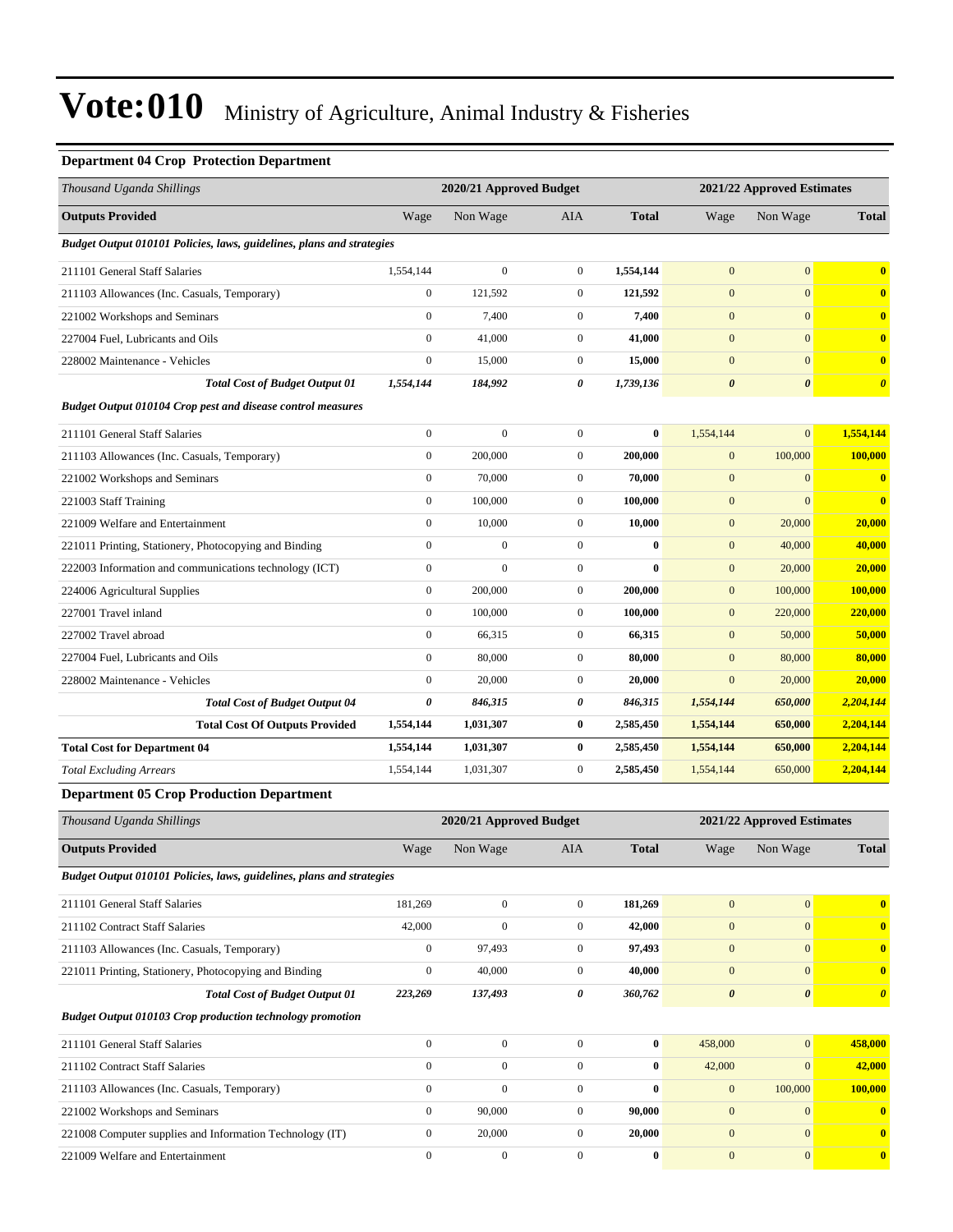| 227001 Travel inland                                                                           | $\boldsymbol{0}$ | 30,318                  | $\boldsymbol{0}$ | 30,318       | $\mathbf{0}$          | 100,000                    | 100,000               |
|------------------------------------------------------------------------------------------------|------------------|-------------------------|------------------|--------------|-----------------------|----------------------------|-----------------------|
| 227002 Travel abroad                                                                           | $\boldsymbol{0}$ | 40,000                  | $\boldsymbol{0}$ | 40,000       | $\mathbf{0}$          | $\boldsymbol{0}$           | $\bf{0}$              |
| 227004 Fuel, Lubricants and Oils                                                               | $\boldsymbol{0}$ | 80,000                  | $\boldsymbol{0}$ | 80,000       | $\mathbf{0}$          | $\overline{0}$             | $\bf{0}$              |
| 228002 Maintenance - Vehicles                                                                  | $\boldsymbol{0}$ | 20,000                  | $\boldsymbol{0}$ | 20,000       | $\mathbf{0}$          | $\overline{0}$             | $\bf{0}$              |
| <b>Total Cost of Budget Output 03</b>                                                          | 0                | 280,318                 | 0                | 280,318      | 500,000               | 200,000                    | 700,000               |
| <b>Budget Output 010105 Food and nutrition security</b>                                        |                  |                         |                  |              |                       |                            |                       |
| 211103 Allowances (Inc. Casuals, Temporary)                                                    | $\boldsymbol{0}$ | 30,000                  | $\boldsymbol{0}$ | 30,000       | $\mathbf{0}$          | $\mathbf{0}$               | $\bf{0}$              |
| 221002 Workshops and Seminars                                                                  | $\mathbf{0}$     | 50,000                  | $\boldsymbol{0}$ | 50,000       | $\mathbf{0}$          | 40,000                     | 40,000                |
| 221009 Welfare and Entertainment                                                               | $\mathbf{0}$     | $\overline{0}$          | $\overline{0}$   | $\bf{0}$     | $\mathbf{0}$          | 28,000                     | 28,000                |
| 221011 Printing, Stationery, Photocopying and Binding                                          | $\mathbf{0}$     | $\mathbf{0}$            | $\boldsymbol{0}$ | $\bf{0}$     | $\mathbf{0}$          | 20,000                     | 20,000                |
| 227002 Travel abroad                                                                           | $\mathbf{0}$     | $\boldsymbol{0}$        | $\boldsymbol{0}$ | $\bf{0}$     | $\mathbf{0}$          | 32,000                     | 32,000                |
| 227004 Fuel, Lubricants and Oils                                                               | $\boldsymbol{0}$ | 20,000                  | $\boldsymbol{0}$ | 20,000       | $\mathbf{0}$          | 60,000                     | 60,000                |
| 228002 Maintenance - Vehicles                                                                  | $\mathbf{0}$     | $\overline{0}$          | $\boldsymbol{0}$ | $\bf{0}$     | $\mathbf{0}$          | 20,000                     | 20,000                |
| <b>Total Cost of Budget Output 05</b>                                                          | 0                | 100,000                 | 0                | 100,000      | $\boldsymbol{\theta}$ | 200,000                    | 200,000               |
| <b>Budget Output 010107 Promotion of Production &amp; Productivity of priority commodities</b> |                  |                         |                  |              |                       |                            |                       |
| 211103 Allowances (Inc. Casuals, Temporary)                                                    | $\boldsymbol{0}$ | 90,000                  | $\boldsymbol{0}$ | 90,000       | $\mathbf{0}$          | $\overline{0}$             | $\bf{0}$              |
| 221011 Printing, Stationery, Photocopying and Binding                                          | $\boldsymbol{0}$ | 20,000                  | $\boldsymbol{0}$ | 20,000       | $\mathbf{0}$          | $\boldsymbol{0}$           | $\bf{0}$              |
| 227001 Travel inland                                                                           | $\boldsymbol{0}$ | 100,000                 | $\boldsymbol{0}$ | 100,000      | $\mathbf{0}$          | $\overline{0}$             | $\bf{0}$              |
| 227004 Fuel, Lubricants and Oils                                                               | $\mathbf{0}$     | 40,000                  | $\boldsymbol{0}$ | 40,000       | $\mathbf{0}$          | $\boldsymbol{0}$           | $\bf{0}$              |
| <b>Total Cost of Budget Output 07</b>                                                          | 0                | 250,000                 | 0                | 250,000      | $\boldsymbol{\theta}$ | 0                          | $\boldsymbol{\theta}$ |
| <b>Total Cost Of Outputs Provided</b>                                                          | 223,269          | 767,811                 | 0                | 991,080      | 500,000               | 400,000                    | 900,000               |
| <b>Total Cost for Department 05</b>                                                            | 223,269          | 767,811                 | 0                | 991,080      | 500,000               | 400,000                    | 900,000               |
| <b>Total Excluding Arrears</b>                                                                 | 223,269          | 767,811                 | $\boldsymbol{0}$ | 991,080      | 500,000               | 400,000                    | 900,000               |
| Department 14 Department of Crop Regulation and Certification                                  |                  |                         |                  |              |                       |                            |                       |
|                                                                                                |                  |                         |                  |              |                       |                            |                       |
| Thousand Uganda Shillings                                                                      |                  | 2020/21 Approved Budget |                  |              |                       | 2021/22 Approved Estimates |                       |
| <b>Outputs Provided</b>                                                                        | Wage             | Non Wage                | AIA              | <b>Total</b> | Wage                  | Non Wage                   | <b>Total</b>          |
| Budget Output 010101 Policies, laws, guidelines, plans and strategies                          |                  |                         |                  |              |                       |                            |                       |
| 211101 General Staff Salaries                                                                  | 2,721,864        | $\boldsymbol{0}$        | $\boldsymbol{0}$ | 2,721,864    | $\mathbf{0}$          | $\mathbf{0}$               | $\bf{0}$              |
| 221002 Workshops and Seminars                                                                  | $\boldsymbol{0}$ | 150,000                 | 0                | 150,000      | $\mathbf{0}$          | $\boldsymbol{0}$           | $\bf{0}$              |
| 221009 Welfare and Entertainment                                                               | $\boldsymbol{0}$ | 10,000                  | $\boldsymbol{0}$ | 10,000       | $\mathbf{0}$          | $\boldsymbol{0}$           |                       |
| 225002 Consultancy Services-Long-term                                                          | $\boldsymbol{0}$ | 660,000                 | $\mathbf{0}$     | 660,000      | $\boldsymbol{0}$      | $\vert 0 \vert$            | $\bf{0}$              |
| <b>Total Cost of Budget Output 01</b>                                                          | 2,721,864        | 820,000                 | 0                | 3,541,864    | $\boldsymbol{\theta}$ | $\boldsymbol{\theta}$      | $\boldsymbol{\theta}$ |
| Budget Output 010102 Quality Assurance systems along the value chain                           |                  |                         |                  |              |                       |                            |                       |
| 211101 General Staff Salaries                                                                  | $\boldsymbol{0}$ | $\boldsymbol{0}$        | $\boldsymbol{0}$ | $\bf{0}$     | 1,426,354             | $\mathbf{0}$               | 1,426,354             |
| 211102 Contract Staff Salaries                                                                 | $\boldsymbol{0}$ | $\boldsymbol{0}$        | $\boldsymbol{0}$ | $\bf{0}$     | 700,000               | $\mathbf{0}$               | 700,000               |
| 211103 Allowances (Inc. Casuals, Temporary)                                                    | $\boldsymbol{0}$ | 100,000                 | $\boldsymbol{0}$ | 100,000      | $\boldsymbol{0}$      | 180,000                    | 180,000               |
| 221001 Advertising and Public Relations                                                        | $\boldsymbol{0}$ | 70,000                  | $\boldsymbol{0}$ | 70,000       | $\mathbf{0}$          | 30,000                     | 30,000                |
| 221002 Workshops and Seminars                                                                  | $\boldsymbol{0}$ | 360,000                 | $\boldsymbol{0}$ | 360,000      | $\mathbf{0}$          | $\boldsymbol{0}$           | $\bf{0}$              |
| 221009 Welfare and Entertainment                                                               | $\boldsymbol{0}$ | $\boldsymbol{0}$        | $\boldsymbol{0}$ | $\bf{0}$     | $\boldsymbol{0}$      | 50,000                     | 50,000                |
| 221011 Printing, Stationery, Photocopying and Binding                                          | $\boldsymbol{0}$ | 80,000                  | $\boldsymbol{0}$ | 80,000       | $\mathbf{0}$          | 40,000                     | 40,000                |
| 224006 Agricultural Supplies                                                                   | $\boldsymbol{0}$ | $\boldsymbol{0}$        | $\boldsymbol{0}$ | $\bf{0}$     | $\mathbf{0}$          | 150,000                    | 150,000               |
| 225002 Consultancy Services-Long-term                                                          | $\boldsymbol{0}$ | 90,000                  | $\boldsymbol{0}$ | 90,000       | $\mathbf{0}$          | 0                          | $\bullet$             |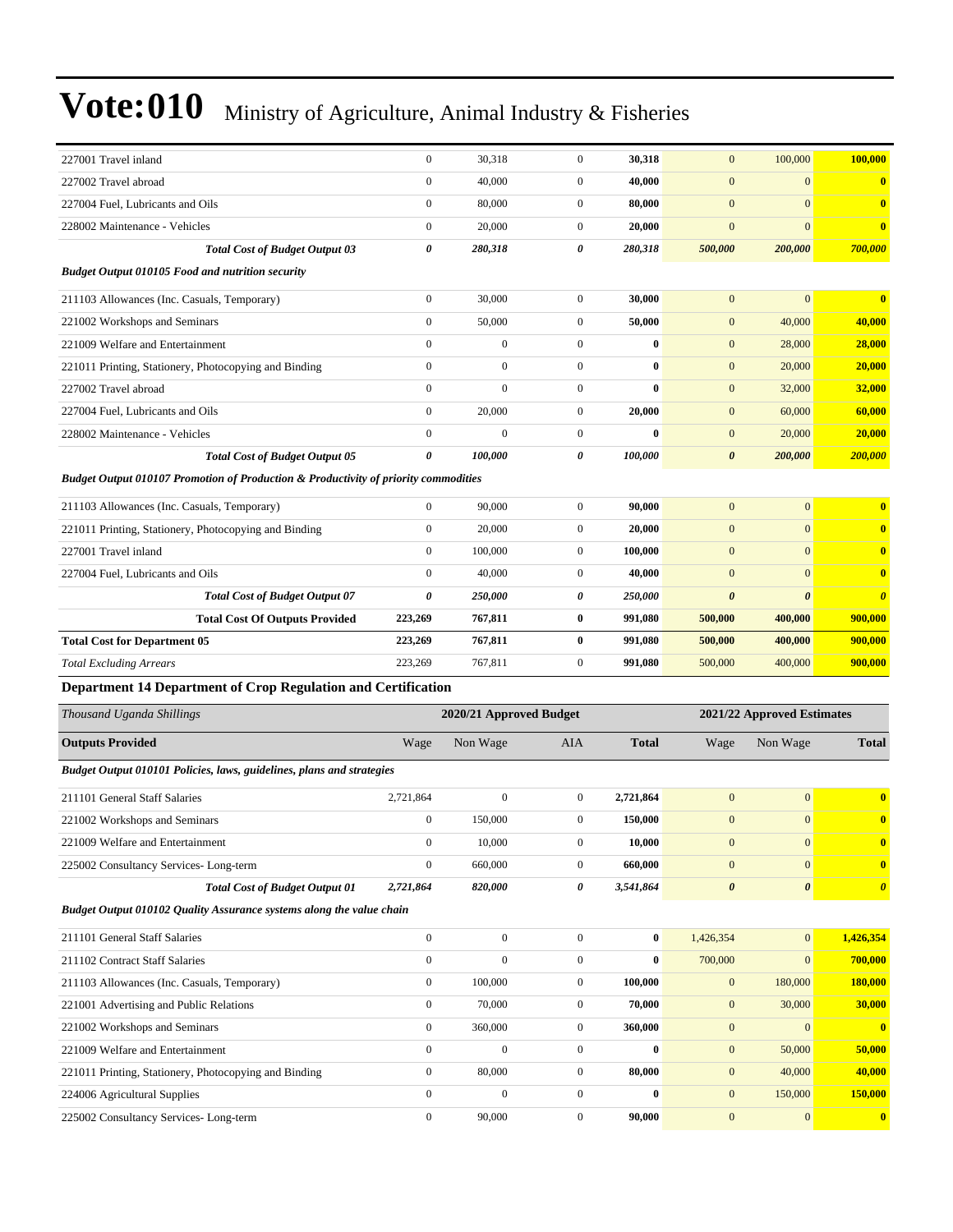| 227001 Travel inland                                                                           | $\boldsymbol{0}$              | 100,000                 | $\mathbf{0}$     | 100,000      | $\mathbf{0}$                  | 200,000                    | 200,000                 |
|------------------------------------------------------------------------------------------------|-------------------------------|-------------------------|------------------|--------------|-------------------------------|----------------------------|-------------------------|
| 227002 Travel abroad                                                                           | $\boldsymbol{0}$              | 60,000                  | $\mathbf{0}$     | 60,000       | $\mathbf{0}$                  | 60,000                     | 60,000                  |
| 227004 Fuel, Lubricants and Oils                                                               | $\boldsymbol{0}$              | 110,000                 | $\mathbf{0}$     | 110,000      | $\mathbf{0}$                  | 100,000                    | 100,000                 |
| 228002 Maintenance - Vehicles                                                                  | $\boldsymbol{0}$              | $\boldsymbol{0}$        | $\mathbf{0}$     | $\bf{0}$     | $\boldsymbol{0}$              | 40,000                     | 40,000                  |
| <b>Total Cost of Budget Output 02</b>                                                          | 0                             | 970,000                 | 0                | 970,000      | 2,126,354                     | 850,000                    | 2,976,354               |
| <b>Budget Output 010104 Crop pest and disease control measures</b>                             |                               |                         |                  |              |                               |                            |                         |
| 211103 Allowances (Inc. Casuals, Temporary)                                                    | $\boldsymbol{0}$              | 220,000                 | $\overline{0}$   | 220,000      | $\mathbf{0}$                  | $\mathbf{0}$               | $\bf{0}$                |
| 221001 Advertising and Public Relations                                                        | $\boldsymbol{0}$              | 55,000                  | $\mathbf{0}$     | 55,000       | $\mathbf{0}$                  | $\mathbf{0}$               | $\bf{0}$                |
| 221003 Staff Training                                                                          | $\boldsymbol{0}$              | 190,000                 | $\mathbf{0}$     | 190,000      | $\mathbf{0}$                  | $\mathbf{0}$               | $\bf{0}$                |
| 221008 Computer supplies and Information Technology (IT)                                       | $\boldsymbol{0}$              | 100,000                 | $\mathbf{0}$     | 100,000      | $\mathbf{0}$                  | $\mathbf{0}$               | $\bf{0}$                |
| 224006 Agricultural Supplies                                                                   | $\boldsymbol{0}$              | 185,000                 | $\mathbf{0}$     | 185,000      | $\mathbf{0}$                  | $\mathbf{0}$               | $\bf{0}$                |
| 225002 Consultancy Services-Long-term                                                          | $\mathbf{0}$                  | 200,000                 | $\mathbf{0}$     | 200,000      | $\mathbf{0}$                  | $\mathbf{0}$               | $\bf{0}$                |
| 227001 Travel inland                                                                           | $\boldsymbol{0}$              | 100,000                 | $\mathbf{0}$     | 100,000      | $\mathbf{0}$                  | $\mathbf{0}$               | $\bf{0}$                |
| 227004 Fuel, Lubricants and Oils                                                               | $\boldsymbol{0}$              | 160,000                 | $\mathbf{0}$     | 160,000      | $\mathbf{0}$                  | $\mathbf{0}$               | $\bf{0}$                |
| 228002 Maintenance - Vehicles                                                                  | $\boldsymbol{0}$              | 50,000                  | $\mathbf{0}$     | 50,000       | $\mathbf{0}$                  | $\mathbf{0}$               | $\bf{0}$                |
| 228004 Maintenance – Other                                                                     | $\boldsymbol{0}$              | 100,000                 | $\mathbf{0}$     | 100,000      | $\mathbf{0}$                  | $\mathbf{0}$               | $\bf{0}$                |
| <b>Total Cost of Budget Output 04</b>                                                          | 0                             | 1,360,000               | 0                | 1,360,000    | $\boldsymbol{\theta}$         | $\boldsymbol{\theta}$      | $\boldsymbol{\theta}$   |
| <b>Budget Output 010107 Promotion of Production &amp; Productivity of priority commodities</b> |                               |                         |                  |              |                               |                            |                         |
| 224006 Agricultural Supplies                                                                   | $\boldsymbol{0}$              | 614,646                 | $\mathbf{0}$     | 614,646      | $\mathbf{0}$                  | $\mathbf{0}$               | $\bf{0}$                |
| <b>Total Cost of Budget Output 07</b>                                                          | $\boldsymbol{\theta}$         | 614,646                 | 0                | 614,646      | $\boldsymbol{\theta}$         | $\boldsymbol{\theta}$      | $\boldsymbol{\theta}$   |
| <b>Total Cost Of Outputs Provided</b>                                                          | 2,721,864                     | 3,764,646               | $\bf{0}$         | 6,486,509    | 2,126,354                     | 850,000                    | 2,976,354               |
| <b>Total Cost for Department 14</b>                                                            | 2,721,864                     | 3,764,646               | $\bf{0}$         | 6,486,509    | 2,126,354                     | 850,000                    | 2,976,354               |
| <b>Total Excluding Arrears</b>                                                                 | 2,721,864                     | 3,764,646               | $\mathbf{0}$     | 6,486,509    | 2,126,354                     | 850,000                    | 2,976,354               |
| <b>Development Budget Estimates</b>                                                            |                               |                         |                  |              |                               |                            |                         |
| <b>Project 1238 Rice Development Project</b>                                                   |                               |                         |                  |              |                               |                            |                         |
| Thousand Uganda Shillings                                                                      |                               | 2020/21 Approved Budget |                  |              |                               | 2021/22 Approved Estimates |                         |
| <b>Outputs Provided</b>                                                                        | <b>GoU Dev't External Fin</b> |                         | <b>AIA</b>       | <b>Total</b> | <b>GoU Dev't External Fin</b> |                            | <b>Total</b>            |
| <b>Budget Output 010103 Crop production technology promotion</b>                               |                               |                         |                  |              |                               |                            |                         |
| 211102 Contract Staff Salaries                                                                 | 30,000                        | $\boldsymbol{0}$        | $\boldsymbol{0}$ | 30,000       | $\mathbf{0}$                  | $\mathbf{0}$               | $\bf{0}$                |
| 221002 Workshops and Seminars                                                                  | 200,000                       | $\boldsymbol{0}$        | $\boldsymbol{0}$ | 200,000      | $\boldsymbol{0}$              | $\mathbf{0}$               | $\bf{0}$                |
| 221009 Welfare and Entertainment                                                               | 15,000                        | $\boldsymbol{0}$        | $\boldsymbol{0}$ | 15,000       | $\boldsymbol{0}$              | $\mathbf{0}$               | $\bf{0}$                |
| 221011 Printing, Stationery, Photocopying and Binding                                          | 15,000                        | $\boldsymbol{0}$        | $\boldsymbol{0}$ | 15,000       | $\boldsymbol{0}$              | $\mathbf{0}$               | $\bf{0}$                |
| 227001 Travel inland                                                                           | 100,000                       | $\boldsymbol{0}$        | $\boldsymbol{0}$ | 100,000      | $\boldsymbol{0}$              | $\mathbf{0}$               | $\bf{0}$                |
| 227004 Fuel, Lubricants and Oils                                                               | 40,000                        | $\boldsymbol{0}$        | $\boldsymbol{0}$ | 40,000       | $\boldsymbol{0}$              | $\mathbf{0}$               | $\overline{\mathbf{0}}$ |
| Total Cost Of Budget Output 010103                                                             | 400,000                       | 0                       | 0                | 400,000      | $\pmb{\theta}$                | $\pmb{\theta}$             | $\boldsymbol{\theta}$   |
| <b>Total Cost for Outputs Provided</b>                                                         | 400,000                       | $\boldsymbol{0}$        | $\boldsymbol{0}$ | 400,000      | $\boldsymbol{0}$              | $\mathbf{0}$               | $\bf{0}$                |
| <b>Total Cost for Project: 1238</b>                                                            | 400,000                       | $\boldsymbol{0}$        | $\boldsymbol{0}$ | 400,000      | $\boldsymbol{0}$              | $\mathbf{0}$               | $\bf{0}$                |
| <b>Total Excluding Arrears</b>                                                                 | 400,000                       | $\boldsymbol{0}$        | $\boldsymbol{0}$ | 400,000      | $\boldsymbol{0}$              | $\mathbf{0}$               | $\bf{0}$                |
| Project 1263 Agriculture Cluster Development Project                                           |                               |                         |                  |              |                               |                            |                         |
| Thousand Uganda Shillings                                                                      |                               | 2020/21 Approved Budget |                  |              |                               | 2021/22 Approved Estimates |                         |
| <b>Outputs Provided</b>                                                                        | <b>GoU Dev't External Fin</b> |                         | <b>AIA</b>       | <b>Total</b> | GoU Dev't External Fin        |                            | <b>Total</b>            |

*Budget Output 010101 Policies, laws, guidelines, plans and strategies*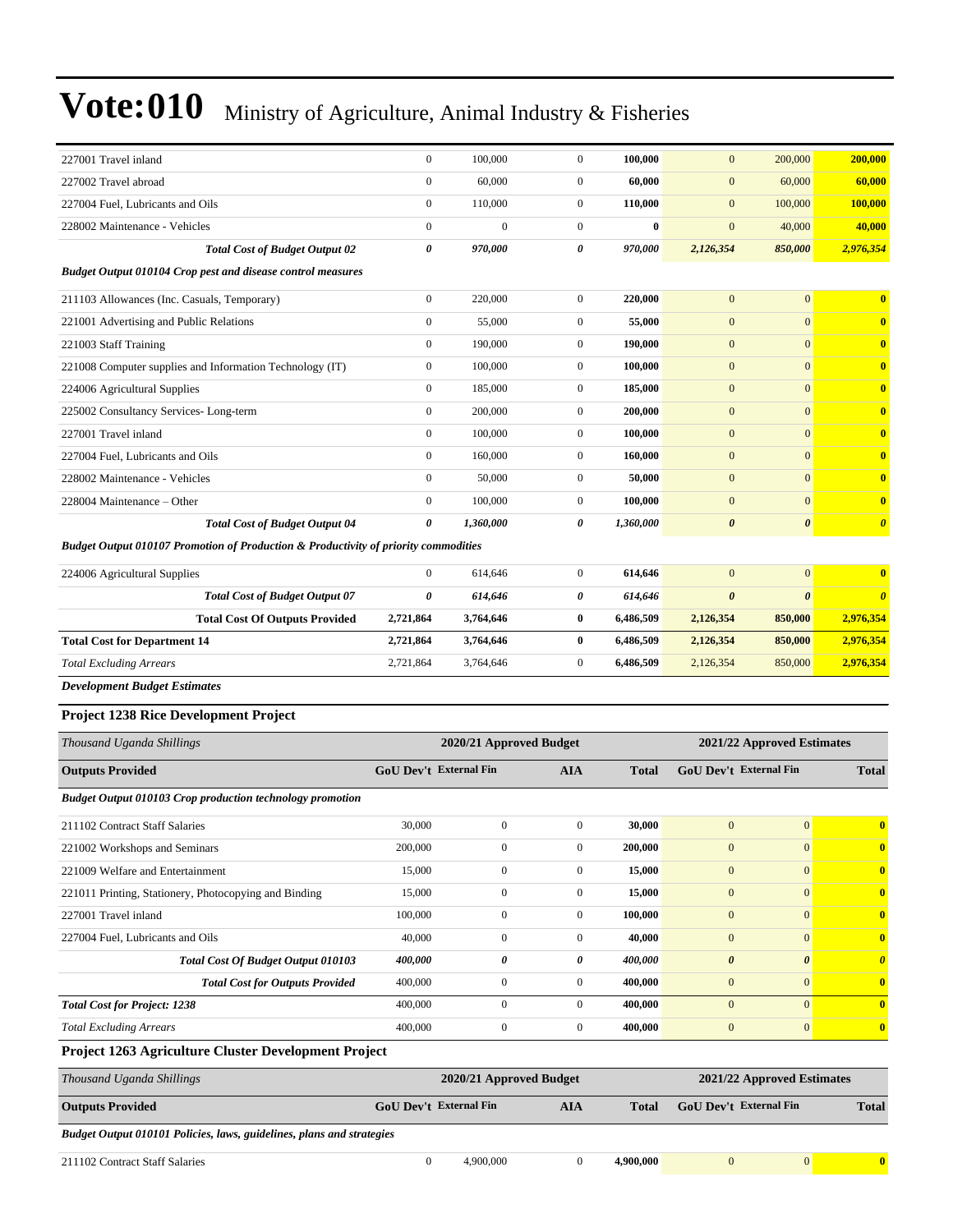|                                                                                                | 50,000           | $\overline{0}$   | $\boldsymbol{0}$ | 50,000     | $\mathbf{0}$<br>$\boldsymbol{0}$               | $\bf{0}$                |
|------------------------------------------------------------------------------------------------|------------------|------------------|------------------|------------|------------------------------------------------|-------------------------|
| 211103 Allowances (Inc. Casuals, Temporary)                                                    |                  |                  |                  |            |                                                |                         |
| 212101 Social Security Contributions                                                           | $\boldsymbol{0}$ | 1,205,450        | $\boldsymbol{0}$ | 1,205,450  | $\boldsymbol{0}$<br>$\mathbf{0}$               | $\bf{0}$                |
| 221002 Workshops and Seminars                                                                  | $\boldsymbol{0}$ | 3,180,982        | $\boldsymbol{0}$ | 3,180,982  | $\boldsymbol{0}$<br>$\mathbf{0}$               | $\overline{\mathbf{0}}$ |
| 221003 Staff Training                                                                          | 61,000           | 1,242,071        | $\boldsymbol{0}$ | 1,303,071  | $\mathbf{0}$<br>$\mathbf{0}$                   | $\mathbf{0}$            |
| 221009 Welfare and Entertainment                                                               | $\mathbf{0}$     | 160,000          | $\boldsymbol{0}$ | 160,000    | $\boldsymbol{0}$<br>$\mathbf{0}$               | $\overline{\mathbf{0}}$ |
| 221011 Printing, Stationery, Photocopying and Binding                                          | $\boldsymbol{0}$ | 700,000          | $\boldsymbol{0}$ | 700,000    | $\boldsymbol{0}$<br>$\overline{0}$             | $\mathbf{0}$            |
| 222001 Telecommunications                                                                      | $\boldsymbol{0}$ | 50,000           | $\boldsymbol{0}$ | 50,000     | $\boldsymbol{0}$<br>$\mathbf{0}$               | $\bf{0}$                |
| 223003 Rent – (Produced Assets) to private entities                                            | $\boldsymbol{0}$ | 385,000          | $\boldsymbol{0}$ | 385,000    | $\boldsymbol{0}$<br>$\mathbf{0}$               | $\overline{\mathbf{0}}$ |
| 223004 Guard and Security services                                                             | $\boldsymbol{0}$ | 12,000           | $\boldsymbol{0}$ | 12,000     | $\mathbf{0}$<br>$\mathbf{0}$                   | $\mathbf{0}$            |
| 223005 Electricity                                                                             | $\boldsymbol{0}$ | 10,000           | $\boldsymbol{0}$ | 10,000     | $\boldsymbol{0}$<br>$\mathbf{0}$               | $\overline{\mathbf{0}}$ |
| 223006 Water                                                                                   | $\boldsymbol{0}$ | 6,000            | $\boldsymbol{0}$ | 6,000      | $\boldsymbol{0}$<br>$\overline{0}$             | $\mathbf{0}$            |
| 224004 Cleaning and Sanitation                                                                 | $\boldsymbol{0}$ | 6,000            | $\boldsymbol{0}$ | 6,000      | $\boldsymbol{0}$<br>$\mathbf{0}$               | $\bf{0}$                |
| 225001 Consultancy Services- Short term                                                        | $\boldsymbol{0}$ | 968,609          | $\boldsymbol{0}$ | 968,609    | $\boldsymbol{0}$<br>$\mathbf{0}$               | $\overline{\mathbf{0}}$ |
| 227001 Travel inland                                                                           | $\boldsymbol{0}$ | 4,993,061        | $\boldsymbol{0}$ | 4,993,061  | $\mathbf{0}$<br>$\mathbf{0}$                   | $\mathbf{0}$            |
| 227002 Travel abroad                                                                           | $\mathbf{0}$     | 400,000          | $\boldsymbol{0}$ | 400,000    | $\boldsymbol{0}$<br>$\mathbf{0}$               | $\overline{\mathbf{0}}$ |
| 227004 Fuel, Lubricants and Oils                                                               | $\boldsymbol{0}$ | 532,000          | $\boldsymbol{0}$ | 532,000    | $\boldsymbol{0}$<br>$\overline{0}$             | $\mathbf{0}$            |
| 228002 Maintenance - Vehicles                                                                  | $\boldsymbol{0}$ | 200,000          | $\boldsymbol{0}$ | 200,000    | $\boldsymbol{0}$<br>$\mathbf{0}$               | $\bf{0}$                |
| Total Cost Of Budget Output 010101                                                             | 111,000          | 18,951,173       | 0                | 19,062,173 | $\boldsymbol{\theta}$<br>0                     | $\boldsymbol{\theta}$   |
| Budget Output 010102 Quality Assurance systems along the value chain                           |                  |                  |                  |            |                                                |                         |
| 221002 Workshops and Seminars                                                                  | $\boldsymbol{0}$ | 480,000          | $\boldsymbol{0}$ | 480,000    | $\mathbf{0}$<br>$\mathbf{0}$                   | $\bf{0}$                |
| 221017 Subscriptions                                                                           | $\mathbf{0}$     | 38,000           | $\boldsymbol{0}$ | 38,000     | $\boldsymbol{0}$<br>$\boldsymbol{0}$           | $\mathbf{0}$            |
| 224006 Agricultural Supplies                                                                   | $\boldsymbol{0}$ | 600,500          | $\boldsymbol{0}$ | 600,500    | $\boldsymbol{0}$<br>$\overline{0}$             | $\mathbf{0}$            |
| 227001 Travel inland                                                                           | $\mathbf{0}$     | 5,109,498        | $\boldsymbol{0}$ | 5,109,498  | $\mathbf{0}$<br>$\mathbf{0}$                   | $\bf{0}$                |
| 228001 Maintenance - Civil                                                                     | $\boldsymbol{0}$ | 352,160          | $\boldsymbol{0}$ | 352,160    | $\boldsymbol{0}$<br>$\mathbf{0}$               | $\overline{\mathbf{0}}$ |
| Total Cost Of Budget Output 010102                                                             | 0                | 6,580,158        | 0                | 6,580,158  | $\boldsymbol{\theta}$<br>$\boldsymbol{\theta}$ | $\boldsymbol{\theta}$   |
| <b>Budget Output 010103 Crop production technology promotion</b>                               |                  |                  |                  |            |                                                |                         |
| 221002 Workshops and Seminars                                                                  | 100,000          | $\boldsymbol{0}$ | $\boldsymbol{0}$ | 100,000    | $\mathbf{0}$<br>$\boldsymbol{0}$               | $\overline{\mathbf{0}}$ |
| Total Cost Of Budget Output 010103                                                             | 100,000          | 0                | 0                | 100,000    | $\pmb{\theta}$<br>$\boldsymbol{\theta}$        | $\boldsymbol{\theta}$   |
| Budget Output 010106 Increased value addition in the sector                                    |                  |                  |                  |            |                                                |                         |
| 221001 Advertising and Public Relations                                                        | $\boldsymbol{0}$ | 200,000          | $\boldsymbol{0}$ | 200,000    | $\overline{0}$<br>$\mathbf{0}$                 | $\overline{\mathbf{0}}$ |
| 221002 Workshops and Seminars                                                                  | 100,000          | 2,600,000        | $\boldsymbol{0}$ | 2,700,000  | $\boldsymbol{0}$<br>$\mathbf{0}$               | $\mathbf{0}$            |
| 225001 Consultancy Services- Short term                                                        | $\boldsymbol{0}$ | 2,360,000        | $\boldsymbol{0}$ | 2,360,000  | $\mathbf{0}$<br>$\mathbf{0}$                   | $\bf{0}$                |
| 225002 Consultancy Services-Long-term                                                          | $\overline{0}$   | $\boldsymbol{0}$ | $\boldsymbol{0}$ | $\bf{0}$   | 12,700,000<br>$\mathbf{0}$                     | 12,700,000              |
| 227001 Travel inland                                                                           | $\boldsymbol{0}$ | 11,700,000       | $\boldsymbol{0}$ | 11,700,000 | $\boldsymbol{0}$<br>$\mathbf{0}$               | $\bf{0}$                |
| 227002 Travel abroad                                                                           | $\boldsymbol{0}$ | 201,000          | $\boldsymbol{0}$ | 201,000    | $\boldsymbol{0}$<br>$\boldsymbol{0}$           | $\bf{0}$                |
| <b>Total Cost Of Budget Output 010106</b>                                                      | 100,000          | 17,061,000       | 0                | 17,161,000 | $\boldsymbol{\theta}$<br>12,700,000            | 12,700,000              |
| <b>Budget Output 010107 Promotion of Production &amp; Productivity of priority commodities</b> |                  |                  |                  |            |                                                |                         |
| 211102 Contract Staff Salaries                                                                 | $\boldsymbol{0}$ | $\boldsymbol{0}$ | $\boldsymbol{0}$ | $\bf{0}$   | $\boldsymbol{0}$<br>1,500,000                  | 1,500,000               |
| 211103 Allowances (Inc. Casuals, Temporary)                                                    | $\overline{0}$   | 720,000          | $\boldsymbol{0}$ | 720,000    | $\boldsymbol{0}$<br>400,000                    | 400,000                 |
| 212101 Social Security Contributions                                                           | $\boldsymbol{0}$ | $\boldsymbol{0}$ | $\boldsymbol{0}$ | $\bf{0}$   | $\mathbf{0}$<br>1,040,465                      | 1,040,465               |
| 221002 Workshops and Seminars                                                                  | $\boldsymbol{0}$ | 2,640,000        | $\boldsymbol{0}$ | 2,640,000  | $\boldsymbol{0}$<br>$\boldsymbol{0}$           | $\bf{0}$                |
| 221008 Computer supplies and Information Technology (IT)                                       | $\mathbf{0}$     | 250,000          | $\boldsymbol{0}$ | 250,000    | $\boldsymbol{0}$<br>$\boldsymbol{0}$           | $\bf{0}$                |
| 221011 Printing, Stationery, Photocopying and Binding                                          | $\boldsymbol{0}$ | 860,000          | $\boldsymbol{0}$ | 860,000    | $\mathbf{0}$<br>100,000                        | 100,000                 |
| 221017 Subscriptions                                                                           | $\boldsymbol{0}$ | 227,000          | $\boldsymbol{0}$ | 227,000    | $\mathbf{0}$<br>$\mathbf{0}$                   | $\bf{0}$                |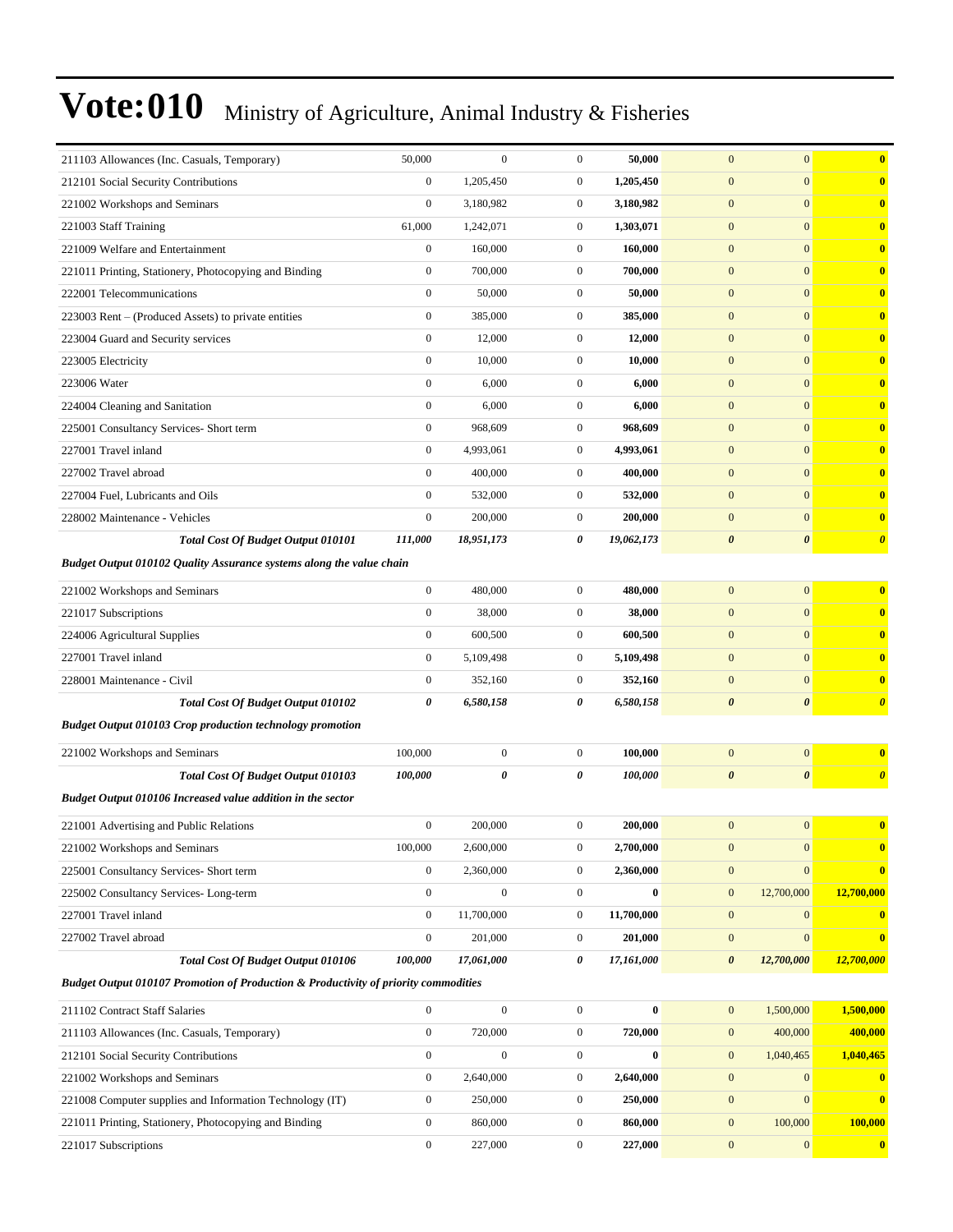| 222003 Information and communications technology (ICT)                        | $\mathbf{0}$                  | $\mathbf{0}$     | $\mathbf{0}$          | $\bf{0}$     | $\mathbf{0}$          | 500,000                       | 500,000               |
|-------------------------------------------------------------------------------|-------------------------------|------------------|-----------------------|--------------|-----------------------|-------------------------------|-----------------------|
| 224006 Agricultural Supplies                                                  | $\boldsymbol{0}$              | 55,088,320       | $\boldsymbol{0}$      | 55,088,320   | $\boldsymbol{0}$      | 114,432,609                   | 114,432,609           |
| 225001 Consultancy Services- Short term                                       | $\boldsymbol{0}$              | 670,000          | $\boldsymbol{0}$      | 670,000      | $\mathbf{0}$          | $\mathbf{0}$                  | $\bf{0}$              |
| 225002 Consultancy Services-Long-term                                         | $\boldsymbol{0}$              | 7,050,000        | $\boldsymbol{0}$      | 7,050,000    | $\mathbf{0}$          | $\overline{0}$                | $\bf{0}$              |
| 227001 Travel inland                                                          | $\mathbf{0}$                  | 20,427,414       | $\mathbf{0}$          | 20,427,414   | $\boldsymbol{0}$      | 300,000                       | 300,000               |
| 227002 Travel abroad                                                          | 60,000                        | $\mathbf{0}$     | $\boldsymbol{0}$      | 60,000       | $\mathbf{0}$          | 300,000                       | 300,000               |
| 227004 Fuel, Lubricants and Oils                                              | 40,000                        | $\boldsymbol{0}$ | $\mathbf{0}$          | 40,000       | $\boldsymbol{0}$      | 400,000                       | 400,000               |
| <b>Total Cost Of Budget Output 010107</b>                                     | 100,000                       | 87,932,734       | $\boldsymbol{\theta}$ | 88,032,734   | $\boldsymbol{\theta}$ | 118,973,074                   | 118,973,074           |
| Budget Output 010109 Control of pest and diseases in priority commodities     |                               |                  |                       |              |                       |                               |                       |
| 221002 Workshops and Seminars                                                 | $\boldsymbol{0}$              | 500,000          | $\mathbf{0}$          | 500,000      | $\boldsymbol{0}$      | $\mathbf{0}$                  | $\bf{0}$              |
| 221011 Printing, Stationery, Photocopying and Binding                         | $\boldsymbol{0}$              | 150,000          | $\mathbf{0}$          | 150,000      | $\boldsymbol{0}$      | $\overline{0}$                | $\bf{0}$              |
| 224006 Agricultural Supplies                                                  | $\boldsymbol{0}$              | 650,000          | $\mathbf{0}$          | 650,000      | $\mathbf{0}$          | $\overline{0}$                | $\bf{0}$              |
| 227001 Travel inland                                                          | $\mathbf{0}$                  | 480,000          | $\boldsymbol{0}$      | 480,000      | $\mathbf{0}$          | $\overline{0}$                | $\bf{0}$              |
| <b>Total Cost Of Budget Output 010109</b>                                     | 0                             | 1,780,000        | 0                     | 1,780,000    | $\boldsymbol{\theta}$ | $\boldsymbol{\theta}$         | $\boldsymbol{\theta}$ |
| <b>Total Cost for Outputs Provided</b>                                        | 411,000                       | 132,305,065      | $\mathbf{0}$          | 132,716,065  | $\mathbf{0}$          | 131,673,074                   | 131,673,074           |
| <b>Outputs Funded</b>                                                         | GoU Dev't External Fin        |                  | AIA                   | <b>Total</b> |                       | GoU Dev't External Fin        | <b>Total</b>          |
| <b>Budget Output 010154 Transfers to LGs</b>                                  |                               |                  |                       |              |                       |                               |                       |
| 321470 Development Grant                                                      | $\boldsymbol{0}$              | $\mathbf{0}$     | $\mathbf{0}$          | $\bf{0}$     | $\boldsymbol{0}$      | 18,500,000                    | 18,500,000            |
| o/w Development Transfer to Local Governments                                 | $\theta$                      | 0                | $\theta$              | $\bf{0}$     | $\boldsymbol{\theta}$ | 18,500,000                    | 18,500,000            |
| <b>Total Cost Of Budget Output 010154</b>                                     | 0                             | 0                | 0                     | 0            | $\boldsymbol{\theta}$ | 18,500,000                    | 18,500,000            |
|                                                                               |                               |                  |                       |              |                       |                               |                       |
| <b>Total Cost for Outputs Funded</b>                                          | $\mathbf{0}$                  | $\mathbf{0}$     | $\mathbf{0}$          | $\bf{0}$     | $\mathbf{0}$          | 18,500,000                    | 18,500,000            |
| <b>Capital Purchases</b>                                                      | <b>GoU Dev't External Fin</b> |                  | <b>AIA</b>            | <b>Total</b> |                       | <b>GoU Dev't External Fin</b> | <b>Total</b>          |
| <b>Budget Output 010173 Roads, Streets and Highways</b>                       |                               |                  |                       |              |                       |                               |                       |
| 281504 Monitoring, Supervision & Appraisal of Capital work                    | 100,000                       | 5,000,000        | $\mathbf{0}$          | 5,100,000    | $\boldsymbol{0}$      | $\overline{0}$                | $\bf{0}$              |
| 312103 Roads and Bridges.                                                     | $\boldsymbol{0}$              | 90,000,000       | $\mathbf{0}$          | 90,000,000   | $\boldsymbol{0}$      | $\overline{0}$                | $\mathbf{0}$          |
| Total Cost Of Budget Output 010173                                            | 100,000                       | 95,000,000       | 0                     | 95,100,000   | $\boldsymbol{\theta}$ | 0                             | $\boldsymbol{\theta}$ |
| Budget Output 010176 Purchase of Office and ICT Equipment, including Software |                               |                  |                       |              |                       |                               |                       |
|                                                                               | $\mathbf{0}$                  | 948,000          | $\mathbf{0}$          | 948,000      | $\boldsymbol{0}$      | $\boldsymbol{0}$              | $\bf{0}$              |
| 312201 Transport Equipment<br>312202 Machinery and Equipment                  | $\mathbf{0}$                  | 55,600,000       | $\boldsymbol{0}$      | 55,600,000   | $\mathbf{0}$          | $\mathbf{0}$                  | $\bf{0}$              |
| 312213 ICT Equipment                                                          | 100,000                       | 3,450,000        | $\boldsymbol{0}$      | 3,550,000    | $\overline{0}$        | $\boldsymbol{0}$              |                       |
| Total Cost Of Budget Output 010176                                            | 100,000                       | 59,998,000       | 0                     | 60,098,000   | $\boldsymbol{\theta}$ | $\boldsymbol{\theta}$         | $\boldsymbol{\theta}$ |
| Budget Output 010182 Construction of irrigation schemes                       |                               |                  |                       |              |                       |                               |                       |
| 281503 Engineering and Design Studies & Plans for capital<br>works            | $\boldsymbol{0}$              | 4,889,832        | $\boldsymbol{0}$      | 4,889,832    | $\boldsymbol{0}$      | 1,000,000                     | 1,000,000             |
| 281504 Monitoring, Supervision & Appraisal of Capital work                    | $\boldsymbol{0}$              | 2,887,104        | $\boldsymbol{0}$      | 2,887,104    | $\bf{0}$              | 800,000                       | 800,000               |
| 312104 Other Structures                                                       | $\boldsymbol{0}$              | $\mathbf{0}$     | $\boldsymbol{0}$      | $\bf{0}$     | $\mathbf{0}$          | 8,200,000                     | 8,200,000             |
| 312202 Machinery and Equipment                                                | $\boldsymbol{0}$              | 1,180,000        | $\boldsymbol{0}$      | 1,180,000    | $\boldsymbol{0}$      | $\boldsymbol{0}$              | $\bf{0}$              |
| Total Cost Of Budget Output 010182                                            | 0                             | 8,956,935        | 0                     | 8,956,935    | $\boldsymbol{\theta}$ | 10,000,000                    | 10,000,000            |
| Budget Output 010184 Crop marketing facility construction                     |                               |                  |                       |              |                       |                               |                       |
| 281503 Engineering and Design Studies & Plans for capital<br>works            | $\boldsymbol{0}$              | $\boldsymbol{0}$ | $\boldsymbol{0}$      | $\pmb{0}$    | $\boldsymbol{0}$      | 4,726,439                     | 4,726,439             |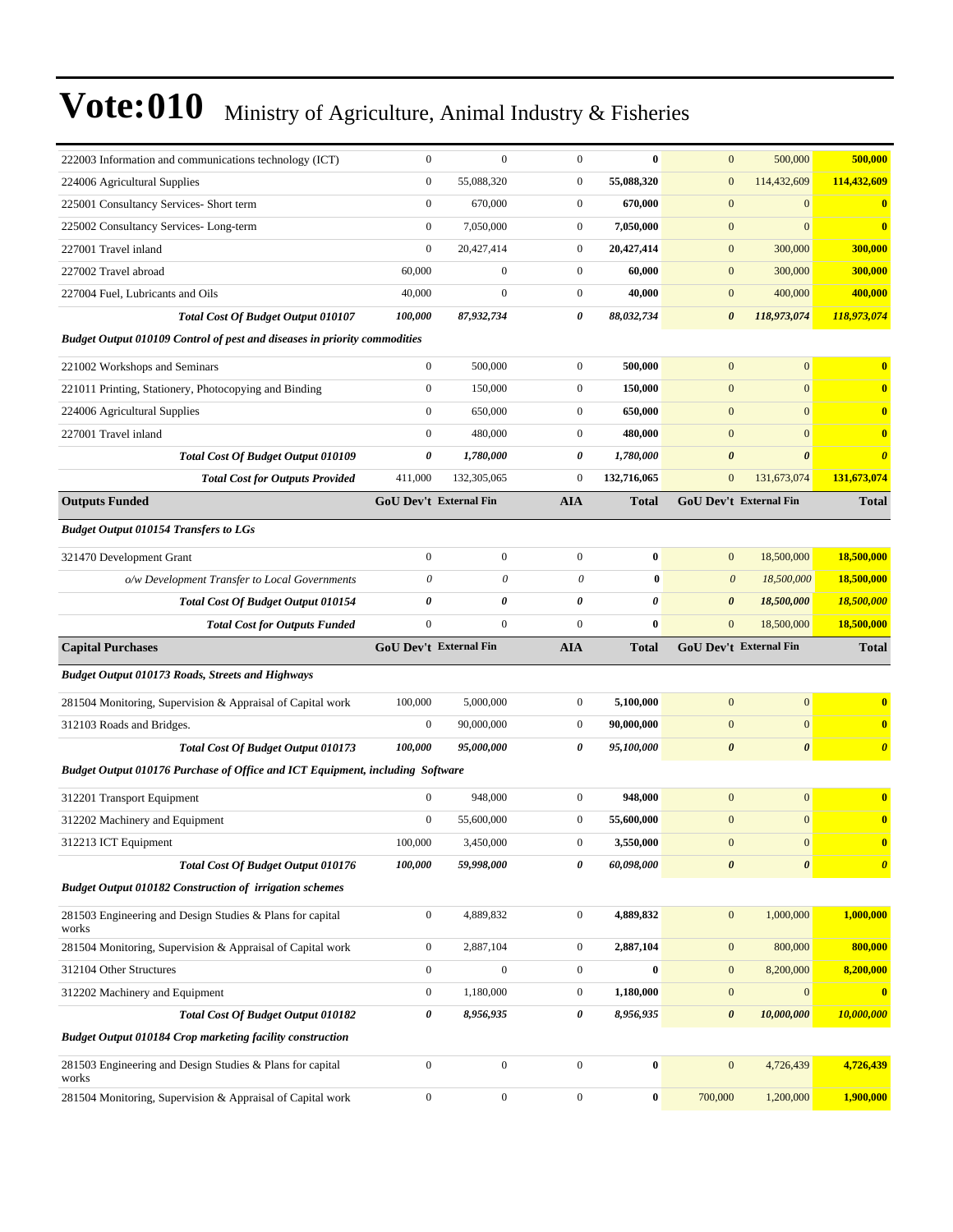| 312104 Other Structures                                                                           | $\mathbf{0}$                  | $\boldsymbol{0}$        | $\mathbf{0}$     | $\bf{0}$     | $\mathbf{0}$     | 30,000,000                 | 30,000,000              |
|---------------------------------------------------------------------------------------------------|-------------------------------|-------------------------|------------------|--------------|------------------|----------------------------|-------------------------|
| Total Cost Of Budget Output 010184                                                                | $\boldsymbol{\theta}$         | 0                       | 0                | 0            | 700,000          | 35,926,439                 | 36,626,439              |
| <b>Total Cost for Capital Purchases</b>                                                           | 200,000                       | 163,954,935             | $\boldsymbol{0}$ | 164,154,935  | 700,000          | 45,926,439                 | 46,626,439              |
| <b>Total Cost for Project: 1263</b>                                                               | 611,000                       | 296,260,000             | $\boldsymbol{0}$ | 296,871,000  | 700,000          | 196,099,514                | 196,799,514             |
| <b>Total Excluding Arrears</b>                                                                    | 611,000                       | 296,260,000             | $\overline{0}$   | 296,871,000  | 700,000          | 196,099,514                | 196,799,514             |
| Project 1316 Enhancing National Food Security through increased Rice production in Eastern Uganda |                               |                         |                  |              |                  |                            |                         |
| Thousand Uganda Shillings                                                                         |                               | 2020/21 Approved Budget |                  |              |                  | 2021/22 Approved Estimates |                         |
| <b>Outputs Provided</b>                                                                           |                               | GoU Dev't External Fin  | <b>AIA</b>       | <b>Total</b> |                  | GoU Dev't External Fin     | <b>Total</b>            |
| <b>Budget Output 010107 Promotion of Production &amp; Productivity of priority commodities</b>    |                               |                         |                  |              |                  |                            |                         |
| 211102 Contract Staff Salaries                                                                    | 300,000                       | 845,598                 | $\boldsymbol{0}$ | 1,145,598    | 503,000          | 887,000                    | 1,390,000               |
| 211103 Allowances (Inc. Casuals, Temporary)                                                       | $\mathbf{0}$                  | 74,000                  | $\boldsymbol{0}$ | 74,000       | 60,000           | 74,000                     | 134,000                 |
| 221001 Advertising and Public Relations                                                           | $\mathbf{0}$                  | 27,581                  | $\boldsymbol{0}$ | 27,581       | $\mathbf{0}$     | $\mathbf{0}$               | $\bf{0}$                |
| 221002 Workshops and Seminars                                                                     | $\mathbf{0}$                  | 20,000                  | $\boldsymbol{0}$ | 20,000       | $\mathbf{0}$     | $\mathbf{0}$               | $\bf{0}$                |
| 221008 Computer supplies and Information Technology (IT)                                          | $\mathbf{0}$                  | 4,000                   | $\boldsymbol{0}$ | 4,000        | $\mathbf{0}$     | $\mathbf{0}$               | $\overline{\mathbf{0}}$ |
| 221009 Welfare and Entertainment                                                                  | $\boldsymbol{0}$              | 4,200                   | $\boldsymbol{0}$ | 4,200        | $\mathbf{0}$     | $\mathbf{0}$               | $\bf{0}$                |
| 221011 Printing, Stationery, Photocopying and Binding                                             | $\mathbf{0}$                  | 9,000                   | $\boldsymbol{0}$ | 9,000        | $\mathbf{0}$     | $\mathbf{0}$               | $\bf{0}$                |
| 222002 Postage and Courier                                                                        | $\mathbf{0}$                  | 9,000                   | $\boldsymbol{0}$ | 9,000        | $\mathbf{0}$     | $\overline{0}$             | $\bf{0}$                |
| 222003 Information and communications technology (ICT)                                            | $\mathbf{0}$                  | 9,000                   | $\boldsymbol{0}$ | 9,000        | $\mathbf{0}$     | $\mathbf{0}$               | $\bf{0}$                |
| 223003 Rent – (Produced Assets) to private entities                                               | $\mathbf{0}$                  | 137,700                 | $\boldsymbol{0}$ | 137,700      | $\mathbf{0}$     | 160,000                    | 160,000                 |
| 223005 Electricity                                                                                | $\boldsymbol{0}$              | 4,200                   | $\boldsymbol{0}$ | 4,200        | $\boldsymbol{0}$ | $\mathbf{0}$               | $\bf{0}$                |
| 223006 Water                                                                                      | $\mathbf{0}$                  | 4,200                   | $\boldsymbol{0}$ | 4,200        | $\mathbf{0}$     | $\mathbf{0}$               | $\bf{0}$                |
| 224006 Agricultural Supplies                                                                      | $\mathbf{0}$                  | 1,470,000               | $\boldsymbol{0}$ | 1,470,000    | $\mathbf{0}$     | 1,847,000                  | 1,847,000               |
| 225001 Consultancy Services- Short term                                                           | $\mathbf{0}$                  | 249,750                 | $\boldsymbol{0}$ | 249,750      | $\mathbf{0}$     | $\mathbf{0}$               | $\overline{\mathbf{0}}$ |
| 227001 Travel inland                                                                              | $\mathbf{0}$                  | 60,000                  | $\boldsymbol{0}$ | 60,000       | 47,000           | $\mathbf{0}$               | 47,000                  |
| 227002 Travel abroad                                                                              | $\mathbf{0}$                  | 100,000                 | $\boldsymbol{0}$ | 100,000      | $\mathbf{0}$     | $\mathbf{0}$               | $\overline{\mathbf{0}}$ |
| 227004 Fuel, Lubricants and Oils                                                                  | $\mathbf{0}$                  | 32,000                  | $\boldsymbol{0}$ | 32,000       | 40,000           | 32,000                     | 72,000                  |
| 228002 Maintenance - Vehicles                                                                     | $\boldsymbol{0}$              | 8,500                   | $\boldsymbol{0}$ | 8,500        | $\mathbf{0}$     | $\mathbf{0}$               | $\overline{0}$          |
| <b>Total Cost Of Budget Output 010107</b>                                                         | 300,000                       | 3,068,729               | 0                | 3,368,729    | 650,000          | 3,000,000                  | 3,650,000               |
| <b>Total Cost for Outputs Provided</b>                                                            | 300,000                       | 3,068,729               | $\overline{0}$   | 3,368,729    | 650,000          | 3,000,000                  | 3,650,000               |
| <b>Capital Purchases</b>                                                                          | <b>GoU Dev't External Fin</b> |                         | <b>AIA</b>       | <b>Total</b> |                  | GoU Dev't External Fin     | <b>Total</b>            |
| <b>Budget Output 010175 Purchase of Motor Vehicles and Other Transport Equipment</b>              |                               |                         |                  |              |                  |                            |                         |
| 312201 Transport Equipment                                                                        | 350,000                       | $\boldsymbol{0}$        | $\boldsymbol{0}$ | 350,000      | $\boldsymbol{0}$ | $\mathbf{0}$               | $\bf{0}$                |
| Total Cost Of Budget Output 010175                                                                | 350,000                       | 0                       | 0                | 350,000      | $\pmb{\theta}$   | $\boldsymbol{\theta}$      | $\boldsymbol{\theta}$   |
| <b>Budget Output 010182 Construction of irrigation schemes</b>                                    |                               |                         |                  |              |                  |                            |                         |
| 281503 Engineering and Design Studies & Plans for capital<br>works                                | $\boldsymbol{0}$              | 2,975,000               | $\boldsymbol{0}$ | 2,975,000    | $\boldsymbol{0}$ | 3,000,000                  | 3,000,000               |
| 281504 Monitoring, Supervision & Appraisal of Capital work                                        | 100,000                       | 550,000                 | $\boldsymbol{0}$ | 650,000      | $\mathbf{0}$     | 2,000,000                  | 2,000,000               |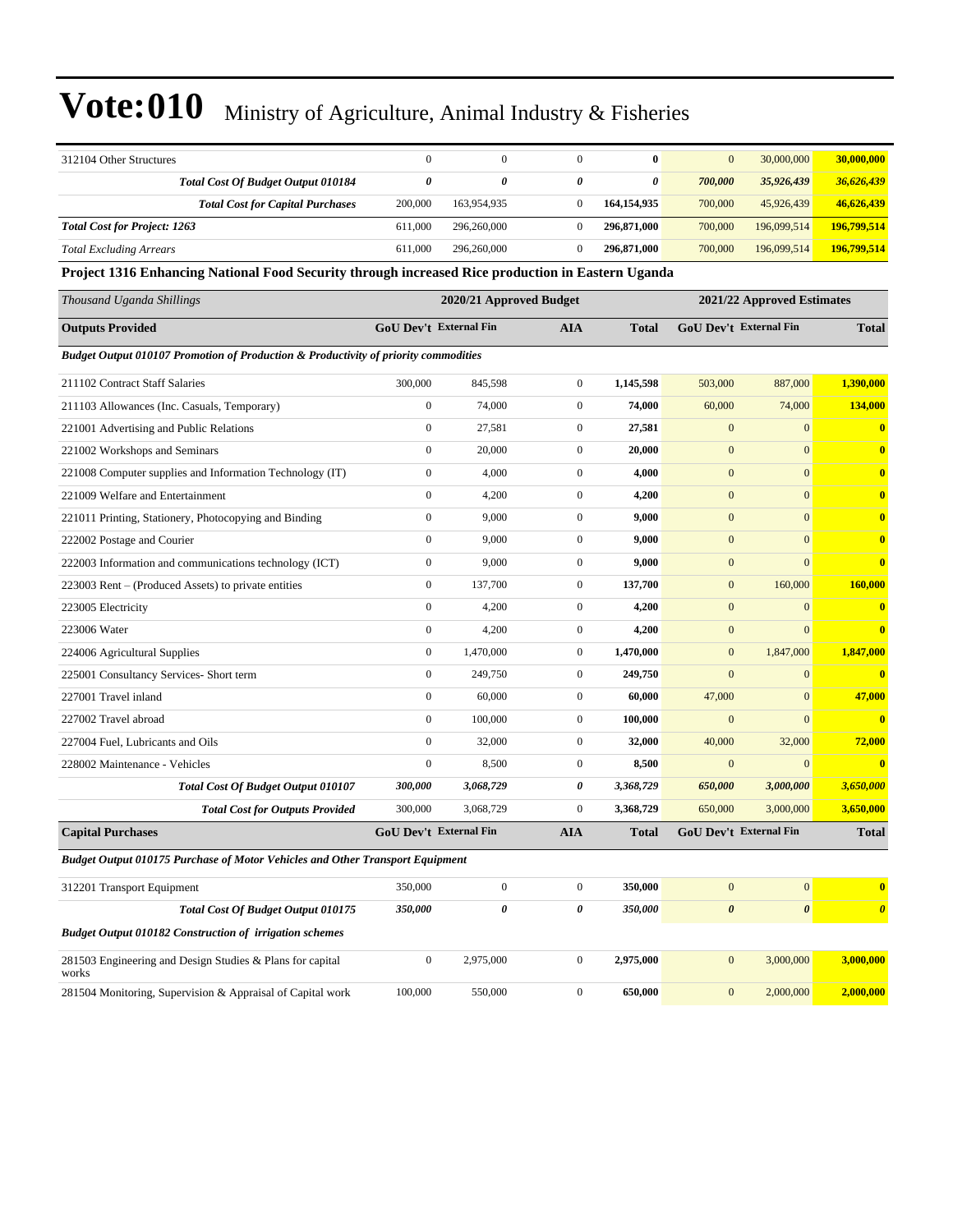| 312104 Other Structures                                                             | $\boldsymbol{0}$              | 33,706,271              | $\boldsymbol{0}$ | 33,706,271   | $\mathbf{0}$          | 40,780,000                 | 40,780,000              |
|-------------------------------------------------------------------------------------|-------------------------------|-------------------------|------------------|--------------|-----------------------|----------------------------|-------------------------|
| Total Cost Of Budget Output 010182                                                  | 100,000                       | 37,231,271              | 0                | 37,331,271   | $\boldsymbol{\theta}$ | 45,780,000                 | 45,780,000              |
| <b>Total Cost for Capital Purchases</b>                                             | 450,000                       | 37,231,271              | $\boldsymbol{0}$ | 37,681,271   | $\mathbf{0}$          | 45,780,000                 | 45,780,000              |
| <b>Total Cost for Project: 1316</b>                                                 | 750,000                       | 40,300,000              | $\boldsymbol{0}$ | 41,050,000   | 650,000               | 48,780,000                 | 49,430,000              |
| <b>Total Excluding Arrears</b>                                                      | 750,000                       | 40,300,000              | $\boldsymbol{0}$ | 41,050,000   | 650,000               | 48,780,000                 | 49,430,000              |
| Project 1386 Crop pests and diseases control phase 2                                |                               |                         |                  |              |                       |                            |                         |
| Thousand Uganda Shillings                                                           |                               | 2020/21 Approved Budget |                  |              |                       | 2021/22 Approved Estimates |                         |
| <b>Outputs Provided</b>                                                             | <b>GoU Dev't External Fin</b> |                         | <b>AIA</b>       | <b>Total</b> |                       | GoU Dev't External Fin     | <b>Total</b>            |
| Budget Output 010101 Policies, laws, guidelines, plans and strategies               |                               |                         |                  |              |                       |                            |                         |
| 211103 Allowances (Inc. Casuals, Temporary)                                         | 190,000                       | $\boldsymbol{0}$        | $\boldsymbol{0}$ | 190,000      | $\mathbf{0}$          | $\mathbf{0}$               | $\bf{0}$                |
| 221011 Printing, Stationery, Photocopying and Binding                               | 300,000                       | $\boldsymbol{0}$        | $\boldsymbol{0}$ | 300,000      | $\mathbf{0}$          | $\mathbf{0}$               | $\bf{0}$                |
| Total Cost Of Budget Output 010101                                                  | 490,000                       | 0                       | 0                | 490,000      | $\boldsymbol{\theta}$ | $\boldsymbol{\theta}$      | $\boldsymbol{\theta}$   |
| Budget Output 010102 Quality Assurance systems along the value chain                |                               |                         |                  |              |                       |                            |                         |
| 221002 Workshops and Seminars                                                       | 150,000                       | $\boldsymbol{0}$        | $\boldsymbol{0}$ | 150,000      | $\mathbf{0}$          | $\mathbf{0}$               | $\bf{0}$                |
| 221003 Staff Training                                                               | 150,000                       | $\boldsymbol{0}$        | $\boldsymbol{0}$ | 150,000      | $\boldsymbol{0}$      | $\mathbf{0}$               | $\bf{0}$                |
| 227001 Travel inland                                                                | 550,000                       | $\boldsymbol{0}$        | $\boldsymbol{0}$ | 550,000      | $\boldsymbol{0}$      | $\mathbf{0}$               | $\bf{0}$                |
| 227004 Fuel. Lubricants and Oils                                                    | 200,000                       | $\boldsymbol{0}$        | $\boldsymbol{0}$ | 200,000      | $\mathbf{0}$          | $\mathbf{0}$               | $\bf{0}$                |
| 228002 Maintenance - Vehicles                                                       | 50,000                        | $\mathbf{0}$            | $\boldsymbol{0}$ | 50,000       | $\mathbf{0}$          | $\mathbf{0}$               | $\bf{0}$                |
| <b>Total Cost Of Budget Output 010102</b>                                           | 1,100,000                     | 0                       | 0                | 1,100,000    | $\boldsymbol{\theta}$ | $\boldsymbol{\theta}$      | $\boldsymbol{\theta}$   |
| <b>Budget Output 010103 Crop production technology promotion</b>                    |                               |                         |                  |              |                       |                            |                         |
| 221017 Subscriptions                                                                | $\mathbf{0}$                  | $\boldsymbol{0}$        | $\mathbf{0}$     | $\bf{0}$     | 500,000               | $\mathbf{0}$               | 500,000                 |
| 224006 Agricultural Supplies                                                        | 500,000                       | $\boldsymbol{0}$        | $\boldsymbol{0}$ | 500,000      | $\mathbf{0}$          | $\mathbf{0}$               | $\overline{\mathbf{0}}$ |
| Total Cost Of Budget Output 010103                                                  | 500,000                       | 0                       | 0                | 500,000      | 500,000               | $\boldsymbol{\theta}$      | 500,000                 |
| <b>Budget Output 010104 Crop pest and disease control measures</b>                  |                               |                         |                  |              |                       |                            |                         |
| 211102 Contract Staff Salaries                                                      | 60,000                        | $\overline{0}$          | $\overline{0}$   | 60,000       | 60,000                | $\mathbf{0}$               | 60,000                  |
| 211103 Allowances (Inc. Casuals, Temporary)                                         | $\mathbf{0}$                  | $\boldsymbol{0}$        | $\boldsymbol{0}$ | $\bf{0}$     | 240,000               | $\mathbf{0}$               | 240,000                 |
| 221002 Workshops and Seminars                                                       | $\mathbf{0}$                  | $\boldsymbol{0}$        | $\boldsymbol{0}$ | $\bf{0}$     | 110,000               | $\mathbf{0}$               | 110,000                 |
| 221003 Staff Training                                                               | 300,000                       | $\boldsymbol{0}$        | $\boldsymbol{0}$ | 300,000      | $\boldsymbol{0}$      | $\mathbf{0}$               | $\overline{\mathbf{0}}$ |
| 221009 Welfare and Entertainment                                                    | $\boldsymbol{0}$              | $\boldsymbol{0}$        | $\overline{0}$   | $\bf{0}$     | 60,000                | $\mathbf{0}$               | 60,000                  |
| 224006 Agricultural Supplies                                                        | 145,297                       | 0                       | $\boldsymbol{0}$ | 145,297      | 300,000               | $\mathbf{0}$               | 300,000                 |
| 227001 Travel inland                                                                | 250,000                       | $\overline{0}$          | $\mathbf{0}$     | 250,000      | 200,000               | $\mathbf{0}$               | 200,000                 |
| 227002 Travel abroad                                                                | 50,000                        | $\boldsymbol{0}$        | $\boldsymbol{0}$ | 50,000       | 80,000                | $\mathbf{0}$               | 80,000                  |
| 227004 Fuel, Lubricants and Oils                                                    | 200,000                       | $\boldsymbol{0}$        | $\boldsymbol{0}$ | 200,000      | 150,000               | $\mathbf{0}$               | 150,000                 |
| 228002 Maintenance - Vehicles                                                       | 50,000                        | $\boldsymbol{0}$        | $\boldsymbol{0}$ | 50,000       | $\boldsymbol{0}$      | $\mathbf{0}$               | $\bf{0}$                |
| <b>Total Cost Of Budget Output 010104</b>                                           | 1,055,297                     | 0                       | 0                | 1,055,297    | 1,200,000             | $\boldsymbol{\theta}$      | 1,200,000               |
| Budget Output 010107 Promotion of Production & Productivity of priority commodities |                               |                         |                  |              |                       |                            |                         |
| 211103 Allowances (Inc. Casuals, Temporary)                                         | $\boldsymbol{0}$              | $\boldsymbol{0}$        | $\boldsymbol{0}$ | $\bf{0}$     | 100,000               | $\mathbf{0}$               | 100,000                 |
| 222003 Information and communications technology (ICT)                              | $\mathbf{0}$                  | $\boldsymbol{0}$        | $\boldsymbol{0}$ | $\bf{0}$     | 20,000                | $\mathbf{0}$               | 20,000                  |
| 227001 Travel inland                                                                | $\boldsymbol{0}$              | $\boldsymbol{0}$        | $\boldsymbol{0}$ | 0            | 400,000               | $\mathbf{0}$               | 400,000                 |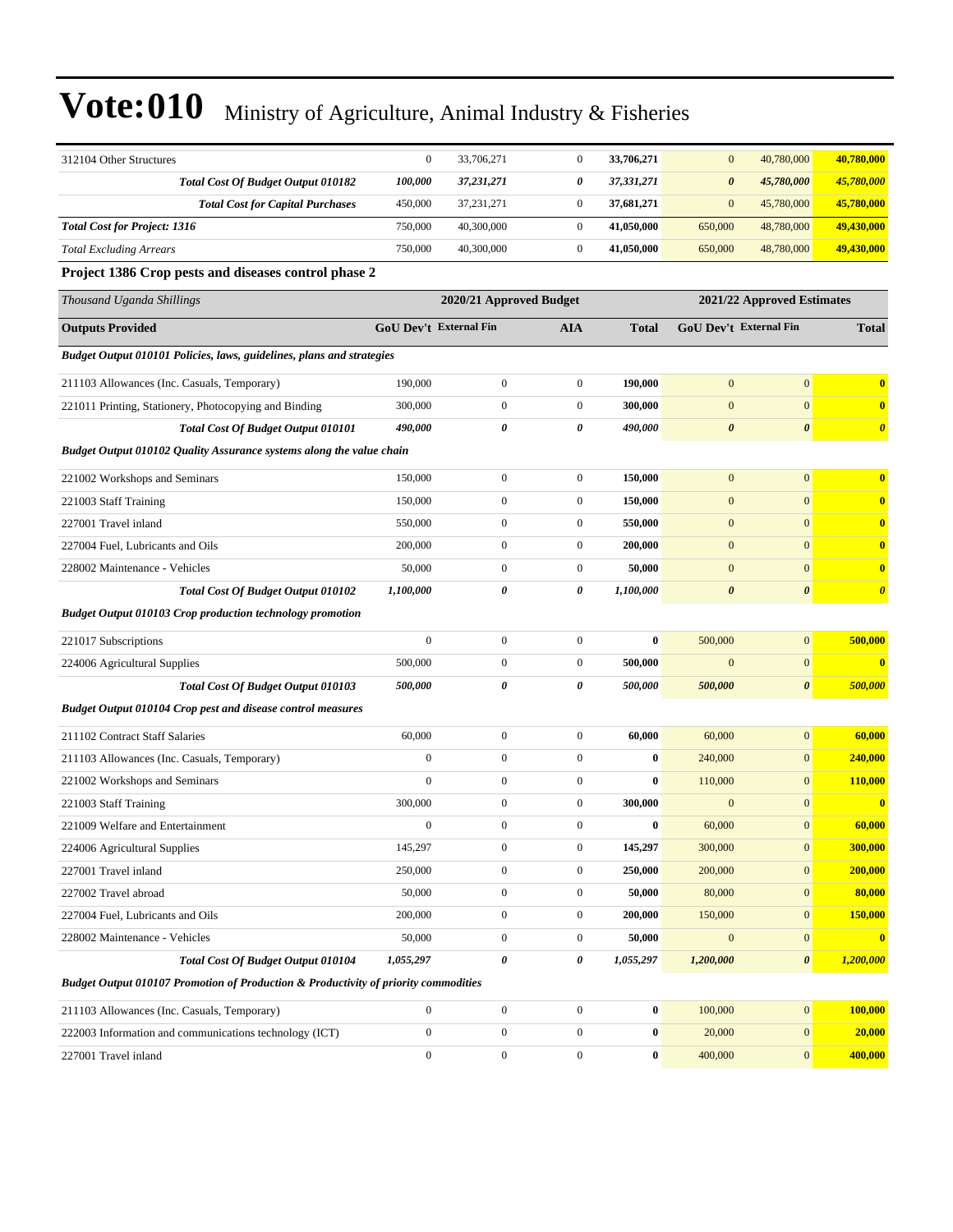| 227004 Fuel, Lubricants and Oils                                                      | $\mathbf{0}$                  | $\boldsymbol{0}$        | $\boldsymbol{0}$      | $\bf{0}$     | 160,000               | $\overline{0}$             | 160,000               |
|---------------------------------------------------------------------------------------|-------------------------------|-------------------------|-----------------------|--------------|-----------------------|----------------------------|-----------------------|
| 228002 Maintenance - Vehicles                                                         | $\boldsymbol{0}$              | $\boldsymbol{0}$        | $\boldsymbol{0}$      | $\bf{0}$     | 20,000                | $\mathbf{0}$               | 20,000                |
| Total Cost Of Budget Output 010107                                                    | 0                             | 0                       | 0                     | 0            | 700,000               | $\boldsymbol{\theta}$      | 700,000               |
| <b>Budget Output 010109 Control of pest and diseases in priority commodities</b>      |                               |                         |                       |              |                       |                            |                       |
| 224001 Medical Supplies                                                               | 206,000                       | $\boldsymbol{0}$        | $\boldsymbol{0}$      | 206,000      | $\mathbf{0}$          | $\overline{0}$             | $\bf{0}$              |
| 227001 Travel inland                                                                  | 240,700                       | $\boldsymbol{0}$        | $\boldsymbol{0}$      | 240,700      | $\mathbf{0}$          | $\overline{0}$             | $\bf{0}$              |
| 227002 Travel abroad                                                                  | 60,000                        | $\boldsymbol{0}$        | $\boldsymbol{0}$      | 60,000       | $\mathbf{0}$          | $\mathbf{0}$               | $\bf{0}$              |
| Total Cost Of Budget Output 010109                                                    | 506,700                       | 0                       | 0                     | 506,700      | $\boldsymbol{\theta}$ | $\boldsymbol{\theta}$      | $\boldsymbol{\theta}$ |
| <b>Total Cost for Outputs Provided</b>                                                | 3,651,997                     | $\boldsymbol{0}$        | $\overline{0}$        | 3,651,997    | 2,400,000             | $\mathbf{0}$               | 2,400,000             |
| <b>Capital Purchases</b>                                                              | <b>GoU Dev't External Fin</b> |                         | <b>AIA</b>            | Total        |                       | GoU Dev't External Fin     | <b>Total</b>          |
| Budget Output 010175 Purchase of Motor Vehicles and Other Transport Equipment         |                               |                         |                       |              |                       |                            |                       |
| 312201 Transport Equipment                                                            | $\mathbf{0}$                  | $\boldsymbol{0}$        | $\boldsymbol{0}$      | $\bf{0}$     | 203,000               | $\overline{0}$             | 203,000               |
| <b>Total Cost Of Budget Output 010175</b>                                             | 0                             | 0                       | $\boldsymbol{\theta}$ | 0            | 203,000               | $\boldsymbol{\theta}$      | 203,000               |
| <b>Budget Output 010178 Purchase of Office and Residential Furniture and Fittings</b> |                               |                         |                       |              |                       |                            |                       |
| 312203 Furniture & Fixtures                                                           | $\mathbf{0}$                  | $\boldsymbol{0}$        | $\boldsymbol{0}$      | $\bf{0}$     | 50,000                | $\overline{0}$             | 50,000                |
|                                                                                       | 100,000                       | $\boldsymbol{0}$        | $\boldsymbol{0}$      | 100,000      | $\mathbf{0}$          | $\overline{0}$             | $\bf{0}$              |
| 312211 Office Equipment<br>312213 ICT Equipment                                       | $\mathbf{0}$                  | $\boldsymbol{0}$        | $\boldsymbol{0}$      | $\bf{0}$     | 50,000                | $\mathbf{0}$               | 50,000                |
|                                                                                       | 100,000                       | 0                       | 0                     | 100,000      | 100,000               | 0                          | <b>100,000</b>        |
| <b>Total Cost Of Budget Output 010178</b>                                             | 100,000                       | $\boldsymbol{0}$        | $\boldsymbol{0}$      | 100,000      | 303,000               | $\boldsymbol{0}$           | 303,000               |
| <b>Total Cost for Capital Purchases</b>                                               | 3,751,997                     | $\boldsymbol{0}$        | $\boldsymbol{0}$      | 3,751,997    | 2,703,000             | $\overline{0}$             |                       |
| <b>Total Cost for Project: 1386</b>                                                   |                               |                         |                       |              |                       |                            | 2,703,000             |
| <b>Total Excluding Arrears</b>                                                        | 3,751,997                     | $\boldsymbol{0}$        | $\boldsymbol{0}$      | 3,751,997    | 2,703,000             | $\mathbf{0}$               | 2,703,000             |
| Project 1425 Multisectoral Food Safety & Nutrition Project                            |                               |                         |                       |              |                       |                            |                       |
| Thousand Uganda Shillings                                                             |                               | 2020/21 Approved Budget |                       |              |                       | 2021/22 Approved Estimates |                       |
| <b>Outputs Provided</b>                                                               | GoU Dev't External Fin        |                         | <b>AIA</b>            | <b>Total</b> |                       | GoU Dev't External Fin     | <b>Total</b>          |
| <b>Budget Output 010105 Food and nutrition security</b>                               |                               |                         |                       |              |                       |                            |                       |
| 211102 Contract Staff Salaries                                                        | 198,000                       | 1,300,000               | $\boldsymbol{0}$      | 1,498,000    | 198,000               | 2,047,900                  | 2,245,900             |
| 212101 Social Security Contributions                                                  | $\mathbf{0}$                  | 140,000                 | $\overline{0}$        | 140,000      | $\mathbf{0}$          | 199,500                    | <b>199,500</b>        |
| 221001 Advertising and Public Relations                                               | $\mathbf{0}$                  | 700,000                 | $\boldsymbol{0}$      | 700,000      | $\mathbf{0}$          | 1,400,000                  | 1,400,000             |
| 221002 Workshops and Seminars                                                         | $\mathbf{0}$                  | 560,000                 | $\boldsymbol{0}$      | 560,000      | $\mathbf{0}$          | $\mathbf{0}$               | $\bf{0}$              |
| 221003 Staff Training                                                                 | $\boldsymbol{0}$              | 900,000                 | $\boldsymbol{0}$      | 900,000      | $\boldsymbol{0}$      | 6,687,500                  | 6,687,500             |
| 221007 Books, Periodicals & Newspapers                                                | $\mathbf{0}$                  | 160,000                 | $\boldsymbol{0}$      | 160,000      | $\mathbf{0}$          | $\mathbf{0}$               | $\bf{0}$              |
| 221009 Welfare and Entertainment                                                      | $\boldsymbol{0}$              | 400,000                 | $\boldsymbol{0}$      | 400,000      | $\boldsymbol{0}$      | 60,000                     | 60,000                |
| 221011 Printing, Stationery, Photocopying and Binding                                 | $\boldsymbol{0}$              | 767,200                 | $\boldsymbol{0}$      | 767,200      | $\boldsymbol{0}$      | 2,079,700                  | 2,079,700             |
| 222001 Telecommunications                                                             | $\boldsymbol{0}$              | 200,000                 | $\boldsymbol{0}$      | 200,000      | $\boldsymbol{0}$      | 70,000                     | 70,000                |
| 222003 Information and communications technology (ICT)                                | $\boldsymbol{0}$              | 150,000                 | $\boldsymbol{0}$      | 150,000      | $\boldsymbol{0}$      | 150,000                    | 150,000               |
| 223003 Rent - (Produced Assets) to private entities                                   | $\mathbf{0}$                  | 172,000                 | $\boldsymbol{0}$      | 172,000      | $\boldsymbol{0}$      | 172,000                    | 172,000               |
| 224006 Agricultural Supplies                                                          | $\mathbf{0}$                  | 8,000,000               | $\boldsymbol{0}$      | 8,000,000    | $\boldsymbol{0}$      | 7,049,500                  | 7,049,500             |
| 225001 Consultancy Services- Short term                                               | $\mathbf{0}$                  | 950,000                 | $\boldsymbol{0}$      | 950,000      | $\boldsymbol{0}$      | 1,275,000                  | 1,275,000             |
| 226001 Insurances                                                                     | $\mathbf{0}$                  | 60,800                  | $\boldsymbol{0}$      | 60,800       | $\boldsymbol{0}$      | $\mathbf{0}$               | $\bf{0}$              |
| 227001 Travel inland                                                                  | $\mathbf{0}$                  | 950,000                 | $\boldsymbol{0}$      | 950,000      | 182,000               | 2,058,100                  | 2,240,100             |
| 227002 Travel abroad                                                                  | $\mathbf{0}$                  | 300,000                 | $\boldsymbol{0}$      | 300,000      | 60,000                | $\mathbf{0}$               | 60,000                |
|                                                                                       |                               |                         |                       |              |                       |                            |                       |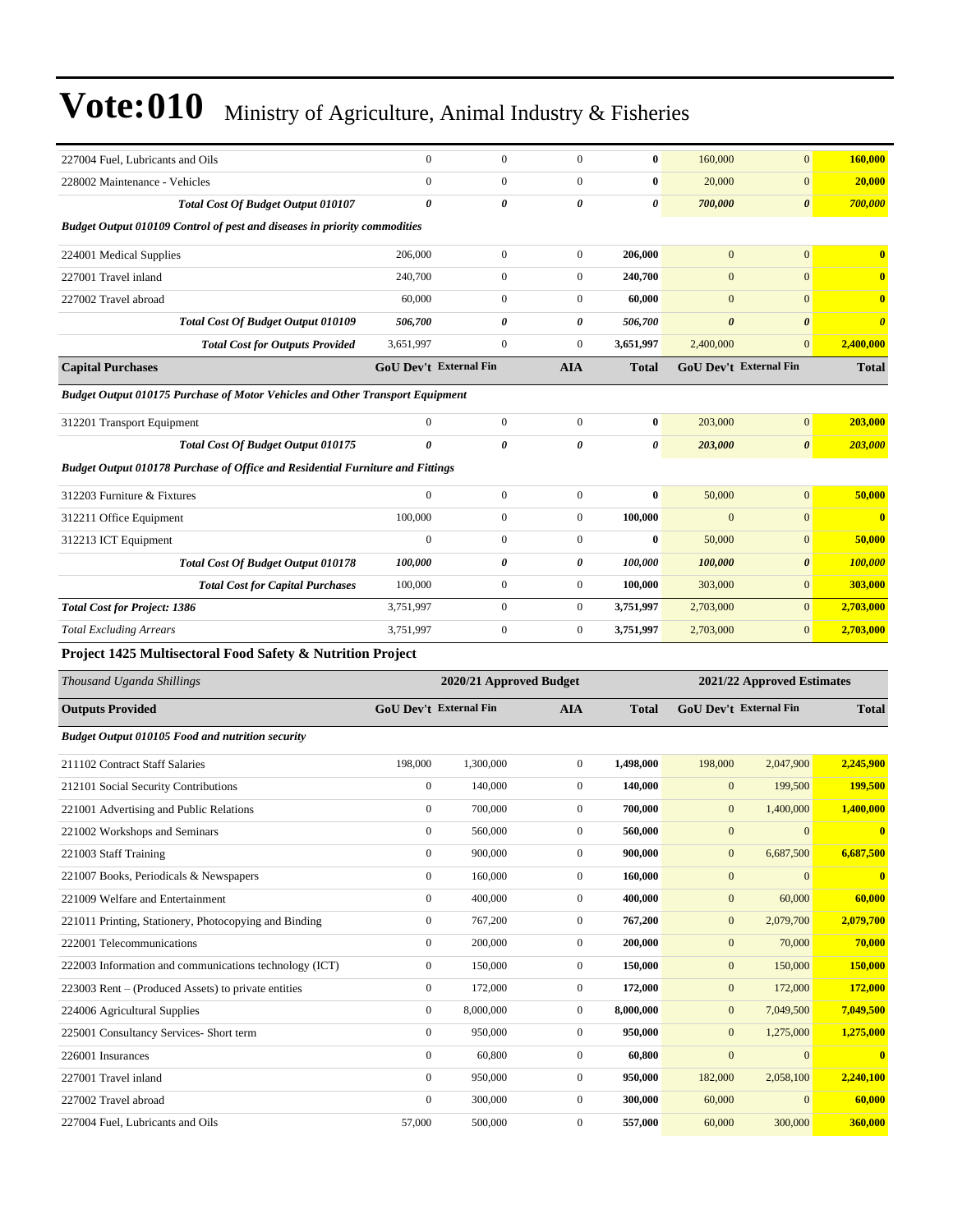| 228002 Maintenance - Vehicles                                                                  | $\boldsymbol{0}$              | 400,000                 | $\boldsymbol{0}$ | 400,000               | $\mathbf{0}$          | 530,800                       | 530,800               |
|------------------------------------------------------------------------------------------------|-------------------------------|-------------------------|------------------|-----------------------|-----------------------|-------------------------------|-----------------------|
| <b>Total Cost Of Budget Output 010105</b>                                                      | 255,000                       | 16,610,000              | 0                | 16,865,000            | 500,000               | 24,080,000                    | 24,580,000            |
| <b>Budget Output 010107 Promotion of Production &amp; Productivity of priority commodities</b> |                               |                         |                  |                       |                       |                               |                       |
| 211103 Allowances (Inc. Casuals, Temporary)                                                    | 200,000                       | $\boldsymbol{0}$        | $\boldsymbol{0}$ | 200,000               | $\overline{0}$        | $\overline{0}$                | $\bf{0}$              |
| 221002 Workshops and Seminars                                                                  | 200,000                       | $\mathbf{0}$            | $\boldsymbol{0}$ | 200,000               | $\mathbf{0}$          | $\overline{0}$                | $\mathbf{0}$          |
| 225001 Consultancy Services- Short term                                                        | 40,000                        | $\boldsymbol{0}$        | $\boldsymbol{0}$ | 40,000                | $\mathbf{0}$          | $\overline{0}$                | $\bf{0}$              |
| 227002 Travel abroad                                                                           | 60,000                        | $\overline{0}$          | $\boldsymbol{0}$ | 60,000                | $\mathbf{0}$          | $\overline{0}$                | $\bf{0}$              |
| <b>Total Cost Of Budget Output 010107</b>                                                      | 500,000                       | 0                       | 0                | 500,000               | $\boldsymbol{\theta}$ | $\boldsymbol{\theta}$         | $\boldsymbol{\theta}$ |
| <b>Total Cost for Outputs Provided</b>                                                         | 755,000                       | 16.610.000              | $\mathbf{0}$     | 17,365,000            | 500,000               | 24,080,000                    | 24,580,000            |
| <b>Capital Purchases</b>                                                                       | <b>GoU Dev't External Fin</b> |                         | <b>AIA</b>       | <b>Total</b>          |                       | <b>GoU Dev't External Fin</b> | <b>Total</b>          |
| Budget Output 010175 Purchase of Motor Vehicles and Other Transport Equipment                  |                               |                         |                  |                       |                       |                               |                       |
| 312201 Transport Equipment                                                                     | $\overline{0}$                | $\overline{0}$          | $\boldsymbol{0}$ | $\bf{0}$              | $\mathbf{0}$          | 150,000                       | 150,000               |
| Total Cost Of Budget Output 010175                                                             | 0                             | 0                       | 0                | $\boldsymbol{\theta}$ | $\boldsymbol{\theta}$ | 150,000                       | <b>150,000</b>        |
| <b>Total Cost for Capital Purchases</b>                                                        | $\mathbf{0}$                  | $\overline{0}$          | $\boldsymbol{0}$ | $\bf{0}$              | $\mathbf{0}$          | 150,000                       | 150,000               |
| <b>Total Cost for Project: 1425</b>                                                            | 755,000                       | 16,610,000              | $\boldsymbol{0}$ | 17,365,000            | 500,000               | 24,230,000                    | 24,730,000            |
| <b>Total Excluding Arrears</b>                                                                 | 755,000                       | 16,610,000              | $\boldsymbol{0}$ | 17,365,000            | 500,000               | 24,230,000                    | 24,730,000            |
| <b>Project 1508 National Oil Palm Project</b>                                                  |                               |                         |                  |                       |                       |                               |                       |
| Thousand Uganda Shillings                                                                      |                               | 2020/21 Approved Budget |                  |                       |                       | 2021/22 Approved Estimates    |                       |
| <b>Outputs Provided</b>                                                                        | <b>GoU Dev't External Fin</b> |                         | <b>AIA</b>       | <b>Total</b>          |                       | <b>GoU</b> Dev't External Fin | <b>Total</b>          |
| Budget Output 010101 Policies, laws, guidelines, plans and strategies                          |                               |                         |                  |                       |                       |                               |                       |
| 221001 Advertising and Public Relations                                                        | $\mathbf{0}$                  | 100,000                 | $\boldsymbol{0}$ | 100,000               | $\mathbf{0}$          | $\overline{0}$                | $\bf{0}$              |
| 221002 Workshops and Seminars                                                                  | $\boldsymbol{0}$              | 1,093,284               | $\boldsymbol{0}$ | 1,093,284             | $\mathbf{0}$          | $\overline{0}$                | $\bf{0}$              |
| 221011 Printing, Stationery, Photocopying and Binding                                          | $\mathbf{0}$                  | 600,000                 | $\boldsymbol{0}$ | 600,000               | $\mathbf{0}$          | $\overline{0}$                | $\bf{0}$              |
| 221017 Subscriptions                                                                           | $\boldsymbol{0}$              | 30,000                  | $\boldsymbol{0}$ | 30,000                | $\mathbf{0}$          | $\overline{0}$                | $\mathbf{0}$          |
| 225002 Consultancy Services-Long-term                                                          | $\boldsymbol{0}$              | 3,441,500               | $\boldsymbol{0}$ | 3,441,500             | $\mathbf{0}$          | $\overline{0}$                | $\bf{0}$              |
| 227001 Travel inland                                                                           | $\boldsymbol{0}$              | 1,712,240               | $\boldsymbol{0}$ | 1,712,240             | $\mathbf{0}$          | $\overline{0}$                | $\mathbf{0}$          |
| 227002 Travel abroad                                                                           | $\boldsymbol{0}$              | 660,000                 | $\boldsymbol{0}$ | 660,000               | $\mathbf{0}$          | $\overline{0}$                | $\bf{0}$              |
| Total Cost Of Budget Output 010101                                                             | 0                             | 7,637,024               | 0                | 7,637,024             | $\boldsymbol{\theta}$ | $\boldsymbol{\theta}$         | $\boldsymbol{\theta}$ |
| Budget Output 010102 Quality Assurance systems along the value chain                           |                               |                         |                  |                       |                       |                               |                       |
| 212101 Social Security Contributions                                                           | 305,000                       | $\boldsymbol{0}$        | $\boldsymbol{0}$ | 305,000               | $\mathbf{0}$          | $\overline{0}$                | $\mathbf{0}$          |
| 227001 Travel inland                                                                           | 290,000                       | $\boldsymbol{0}$        | $\boldsymbol{0}$ | 290,000               | $\mathbf{0}$          | $\overline{0}$                | $\bf{0}$              |
| <b>Total Cost Of Budget Output 010102</b>                                                      | 595,000                       | 0                       | 0                | 595,000               | $\boldsymbol{\theta}$ | 0                             | $\boldsymbol{\theta}$ |
| <b>Budget Output 010103 Crop production technology promotion</b>                               |                               |                         |                  |                       |                       |                               |                       |
| 211102 Contract Staff Salaries                                                                 | $\boldsymbol{0}$              | 3,920,000               | $\boldsymbol{0}$ | 3,920,000             | $\mathbf{0}$          | 1,944,914                     | 1,944,914             |
| 211103 Allowances (Inc. Casuals, Temporary)                                                    | $\boldsymbol{0}$              | 481,600                 | $\boldsymbol{0}$ | 481,600               | 110,000               | $\mathbf{0}$                  | 110,000               |
| 212101 Social Security Contributions                                                           | $\boldsymbol{0}$              | $\boldsymbol{0}$        | $\boldsymbol{0}$ | $\bf{0}$              | 305,000               | $\mathbf{0}$                  | 305,000               |
| 221002 Workshops and Seminars                                                                  | $\boldsymbol{0}$              | 290,000                 | $\boldsymbol{0}$ | 290,000               | $\mathbf{0}$          | $\mathbf{0}$                  | $\bf{0}$              |
| 221003 Staff Training                                                                          | $\boldsymbol{0}$              | 17,000                  | $\boldsymbol{0}$ | 17,000                | 100,000               | $\mathbf{0}$                  | 100,000               |
| 221008 Computer supplies and Information Technology (IT)                                       | $\boldsymbol{0}$              | 1,100,000               | $\boldsymbol{0}$ | 1,100,000             | $\mathbf{0}$          | $\mathbf{0}$                  | $\mathbf{0}$          |
| 221011 Printing, Stationery, Photocopying and Binding                                          | $\mathbf{0}$                  | 120,360                 | $\boldsymbol{0}$ | 120,360               | $\boldsymbol{0}$      | $\overline{0}$                | $\bf{0}$              |
| 224006 Agricultural Supplies                                                                   | 1,000,000                     | $\boldsymbol{0}$        | $\boldsymbol{0}$ | 1,000,000             | $\bf{0}$              | 12,000,000                    | 12,000,000            |
| 225002 Consultancy Services-Long-term                                                          | $\boldsymbol{0}$              | 2,817,000               | $\boldsymbol{0}$ | 2,817,000             | $\boldsymbol{0}$      | $\mathbf{0}$                  | $\bf{0}$              |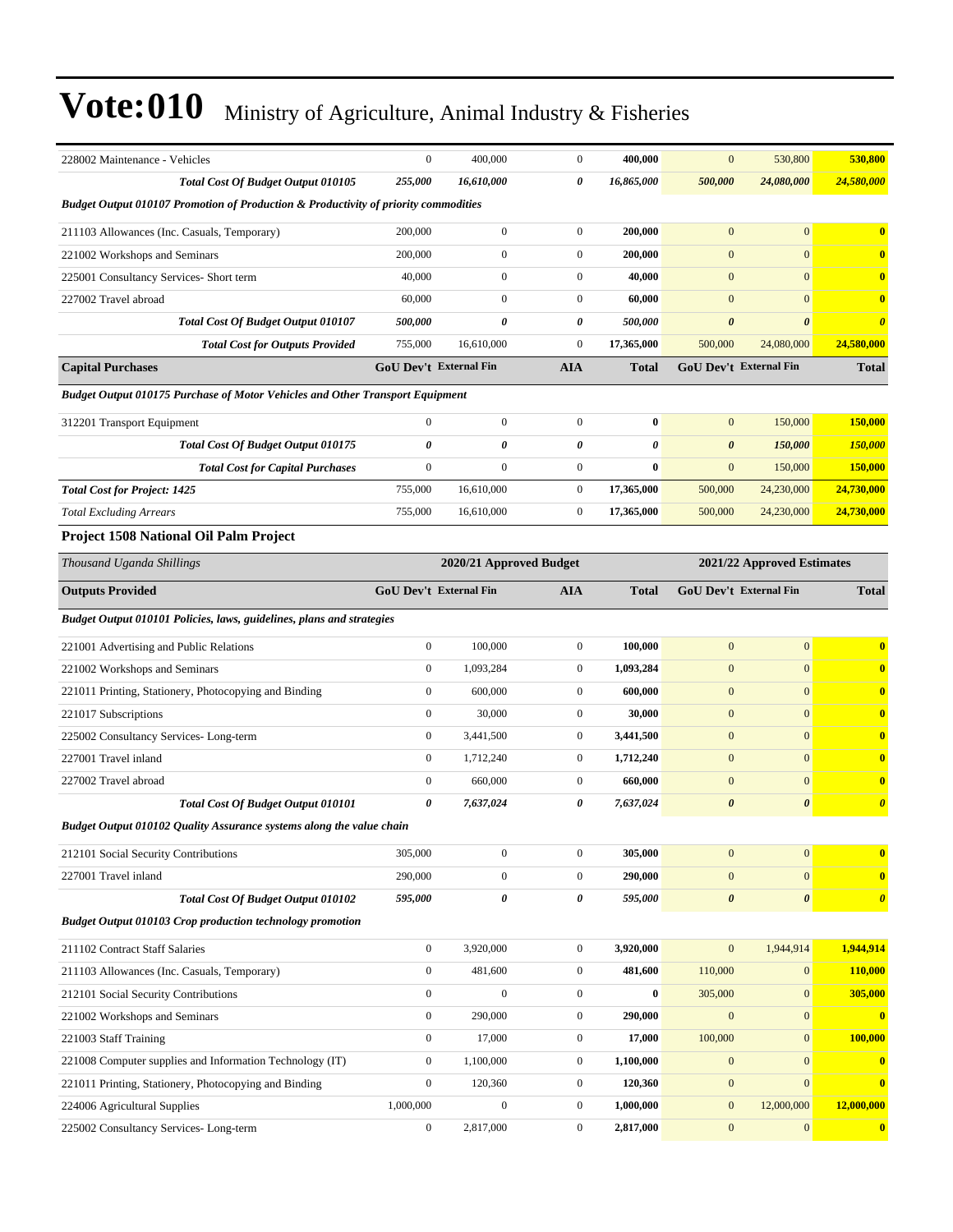| 227001 Travel inland                                                                           | $\mathbf{0}$                  | 655,000                 | $\overline{0}$   | 655,000      | 100,000               | $\mathbf{0}$               | 100,000               |
|------------------------------------------------------------------------------------------------|-------------------------------|-------------------------|------------------|--------------|-----------------------|----------------------------|-----------------------|
| 227002 Travel abroad                                                                           | $\mathbf{0}$                  | $\mathbf{0}$            | $\overline{0}$   | $\bf{0}$     | 85,000                | $\mathbf{0}$               | 85,000                |
| 227004 Fuel, Lubricants and Oils                                                               | $\mathbf{0}$                  | $\overline{0}$          | $\boldsymbol{0}$ | $\bf{0}$     | 100,000               | $\mathbf{0}$               | 100,000               |
| 281504 Monitoring, Supervision & Appraisal of Capital work                                     | $\mathbf{0}$                  | 380,040                 | $\boldsymbol{0}$ | 380,040      | $\boldsymbol{0}$      | $\mathbf{0}$               | $\bf{0}$              |
| Total Cost Of Budget Output 010103                                                             | 1,000,000                     | 9,781,000               | 0                | 10,781,000   | 800,000               | 13,944,914                 | 14,744,914            |
| <b>Budget Output 010107 Promotion of Production &amp; Productivity of priority commodities</b> |                               |                         |                  |              |                       |                            |                       |
| 211103 Allowances (Inc. Casuals, Temporary)                                                    | $\mathbf{0}$                  | 552,000                 | $\boldsymbol{0}$ | 552,000      | $\mathbf{0}$          | $\mathbf{0}$               | $\bf{0}$              |
| 221002 Workshops and Seminars                                                                  | $\mathbf{0}$                  | 1,883,000               | $\boldsymbol{0}$ | 1,883,000    | $\mathbf{0}$          | $\mathbf{0}$               | $\mathbf{0}$          |
| 221009 Welfare and Entertainment                                                               | $\mathbf{0}$                  | 60,000                  | $\overline{0}$   | 60,000       | $\mathbf{0}$          | $\mathbf{0}$               | $\mathbf{0}$          |
| 221011 Printing, Stationery, Photocopying and Binding                                          | $\mathbf{0}$                  | 4,000                   | $\boldsymbol{0}$ | 4,000        | $\mathbf{0}$          | $\overline{0}$             | $\bf{0}$              |
| 222003 Information and communications technology (ICT)                                         | $\mathbf{0}$                  | 60,000                  | $\boldsymbol{0}$ | 60,000       | $\mathbf{0}$          | $\overline{0}$             | $\bf{0}$              |
| 224006 Agricultural Supplies                                                                   | $\mathbf{0}$                  | 80,000                  | $\boldsymbol{0}$ | 80,000       | $\bf{0}$              | $\overline{0}$             | $\bf{0}$              |
| 225002 Consultancy Services-Long-term                                                          | $\mathbf{0}$                  | 4,729,000               | $\boldsymbol{0}$ | 4,729,000    | $\mathbf{0}$          | $\overline{0}$             | $\mathbf{0}$          |
| 227001 Travel inland                                                                           | $\mathbf{0}$                  | 842,000                 | $\boldsymbol{0}$ | 842,000      | $\mathbf{0}$          | $\mathbf{0}$               | $\bf{0}$              |
| <b>Total Cost Of Budget Output 010107</b>                                                      | 0                             | 8,210,000               | 0                | 8,210,000    | $\boldsymbol{\theta}$ | $\boldsymbol{\theta}$      | $\boldsymbol{\theta}$ |
| <b>Total Cost for Outputs Provided</b>                                                         | 1,595,000                     | 25,628,024              | $\boldsymbol{0}$ | 27,223,024   | 800,000               | 13,944,914                 | 14,744,914            |
| <b>Capital Purchases</b>                                                                       | GoU Dev't External Fin        |                         | <b>AIA</b>       | <b>Total</b> |                       | GoU Dev't External Fin     | <b>Total</b>          |
| <b>Budget Output 010171 Acquisition of Land by Government</b>                                  |                               |                         |                  |              |                       |                            |                       |
| 311101 Land                                                                                    | 6,002,033                     | $\boldsymbol{0}$        | $\boldsymbol{0}$ | 6,002,033    | 4,097,000             | $\mathbf{0}$               | 4,097,000             |
| Total Cost Of Budget Output 010171                                                             | 6,002,033                     | 0                       | 0                | 6,002,033    | 4,097,000             | $\boldsymbol{\theta}$      | 4,097,000             |
| <b>Budget Output 010172 Government Buildings and Administrative Infrastructure</b>             |                               |                         |                  |              |                       |                            |                       |
| 312104 Other Structures                                                                        | $\mathbf{0}$                  | $\overline{0}$          | $\boldsymbol{0}$ | $\bf{0}$     | $\bf{0}$              | 11,345,086                 | 11,345,086            |
| <b>Total Cost Of Budget Output 010172</b>                                                      | 0                             | 0                       | 0                | 0            | $\boldsymbol{\theta}$ | 11,345,086                 | 11,345,086            |
| <b>Budget Output 010173 Roads, Streets and Highways</b>                                        |                               |                         |                  |              |                       |                            |                       |
| 281504 Monitoring, Supervision & Appraisal of Capital work                                     | $\mathbf{0}$                  | 132,176                 | $\boldsymbol{0}$ | 132,176      | $\mathbf{0}$          | 500,000                    | 500,000               |
| 312101 Non-Residential Buildings                                                               | $\mathbf{0}$                  | 8,586,000               | $\boldsymbol{0}$ | 8,586,000    | $\mathbf{0}$          | $\boldsymbol{0}$           | $\bf{0}$              |
| 312103 Roads and Bridges.                                                                      | $\mathbf{0}$                  | 843,800                 | $\boldsymbol{0}$ | 843,800      | $\mathbf{0}$          | $\mathbf{0}$               | $\bf{0}$              |
| 312104 Other Structures                                                                        | $\mathbf{0}$                  | $\mathbf{0}$            | $\overline{0}$   | $\bf{0}$     | $\bf{0}$              | 13,500,000                 | 13,500,000            |
| 312201 Transport Equipment                                                                     | $\mathbf{0}$                  | 1,000,000               | $\boldsymbol{0}$ | 1,000,000    | $\mathbf{0}$          | $\mathbf{0}$               | $\bf{0}$              |
| <b>Total Cost Of Budget Output 010173</b>                                                      | 0                             | 10,561,976              | 0                | 10,561,976   | $\boldsymbol{\theta}$ | 14,000,000                 | 14,000,000            |
| <b>Total Cost for Capital Purchases</b>                                                        | 6,002,033                     | 10,561,976              | $\boldsymbol{0}$ | 16,564,008   | 4,097,000             | 25,345,086                 | 29,442,086            |
| <b>Total Cost for Project: 1508</b>                                                            | 7,597,033                     | 36,190,000              | $\boldsymbol{0}$ | 43,787,033   | 4,897,000             | 39,290,000                 | 44,187,000            |
| <b>Total Excluding Arrears</b>                                                                 | 7,597,033                     | 36,190,000              | $\boldsymbol{0}$ | 43,787,033   | 4,897,000             | 39,290,000                 | 44,187,000            |
| Project 1696 Development of Sustainable Cashew Nut Value Chain in Uganda                       |                               |                         |                  |              |                       |                            |                       |
| Thousand Uganda Shillings                                                                      |                               | 2020/21 Approved Budget |                  |              |                       | 2021/22 Approved Estimates |                       |
| <b>Outputs Provided</b>                                                                        | <b>GoU Dev't External Fin</b> |                         | <b>AIA</b>       | <b>Total</b> |                       | GoU Dev't External Fin     | <b>Total</b>          |
| Budget Output 010107 Promotion of Production & Productivity of priority commodities            |                               |                         |                  |              |                       |                            |                       |
| 224006 Agricultural Supplies                                                                   | 1,750,000                     | $\boldsymbol{0}$        | $\boldsymbol{0}$ | 1,750,000    | 1,750,000             | $\vert 0 \vert$            | 1,750,000             |

227001 Travel inland 200,000 0 0 **200,000** 200,000 0 **200,000**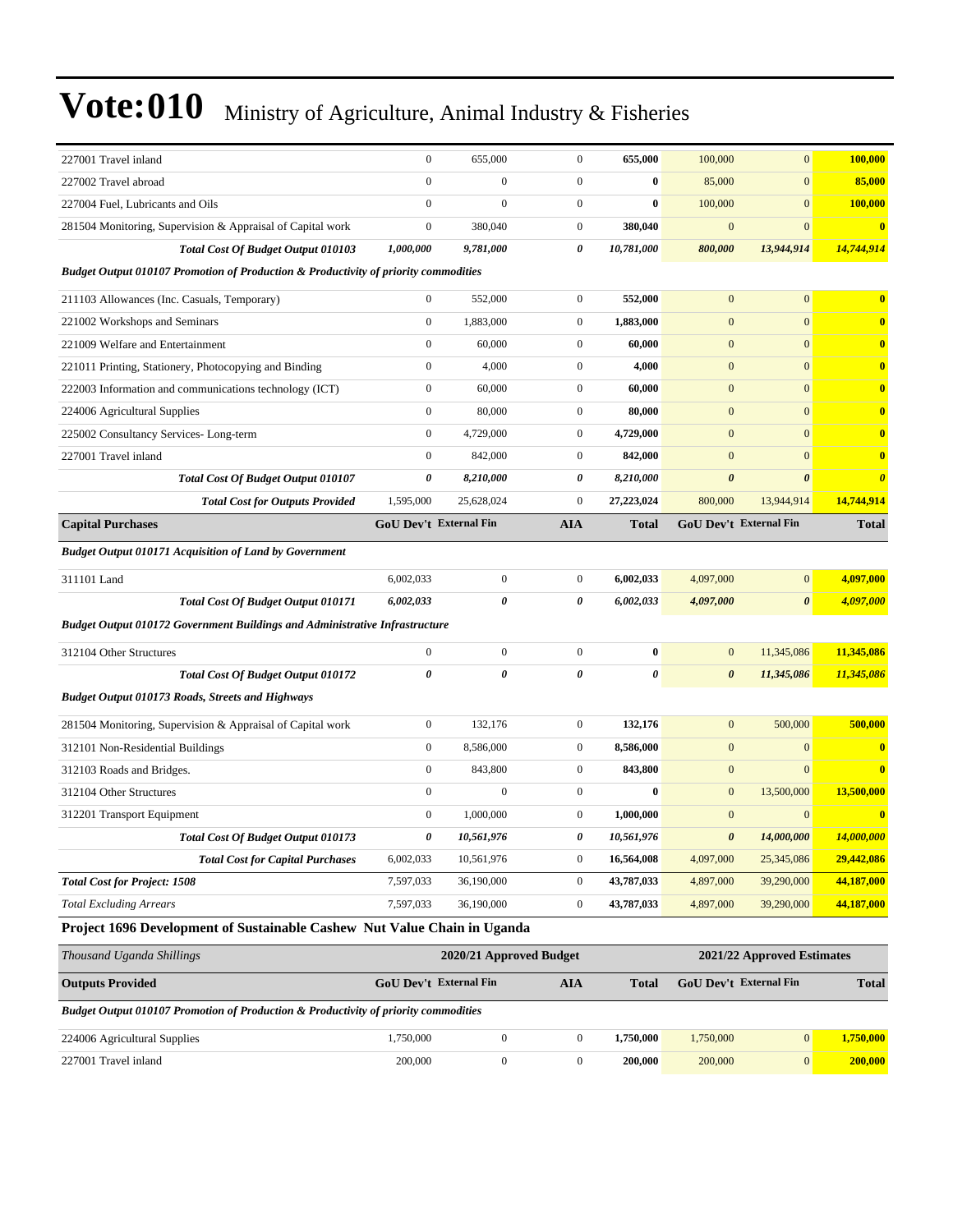| 227004 Fuel, Lubricants and Oils                                                               | 50,000                        | $\mathbf{0}$            | $\mathbf{0}$          | 50,000           | 50,000           | $\mathbf{0}$               | 50,000         |
|------------------------------------------------------------------------------------------------|-------------------------------|-------------------------|-----------------------|------------------|------------------|----------------------------|----------------|
| Total Cost Of Budget Output 010107                                                             | 2,000,000                     | 0                       | 0                     | 2,000,000        | 2,000,000        | $\boldsymbol{\theta}$      | 2,000,000      |
| <b>Total Cost for Outputs Provided</b>                                                         | 2,000,000                     | $\boldsymbol{0}$        | $\mathbf{0}$          | 2,000,000        | 2,000,000        | $\boldsymbol{0}$           | 2,000,000      |
| <b>Total Cost for Project: 1696</b>                                                            | 2,000,000                     | $\boldsymbol{0}$        | $\mathbf{0}$          | 2,000,000        | 2,000,000        | $\mathbf{0}$               | 2,000,000      |
| <b>Total Excluding Arrears</b>                                                                 | 2,000,000                     | $\boldsymbol{0}$        | $\mathbf{0}$          | 2,000,000        | 2,000,000        | $\mathbf{0}$               | 2,000,000      |
| Project 1709 Rice Development Project Phase II                                                 |                               |                         |                       |                  |                  |                            |                |
| Thousand Uganda Shillings                                                                      |                               | 2020/21 Approved Budget |                       |                  |                  | 2021/22 Approved Estimates |                |
| <b>Outputs Provided</b>                                                                        | GoU Dev't External Fin        |                         | <b>AIA</b>            | <b>Total</b>     |                  | GoU Dev't External Fin     | <b>Total</b>   |
| <b>Budget Output 010103 Crop production technology promotion</b>                               |                               |                         |                       |                  |                  |                            |                |
| 221002 Workshops and Seminars                                                                  | $\overline{0}$                | $\boldsymbol{0}$        | $\mathbf{0}$          | $\bf{0}$         | 60,000           | $\mathbf{0}$               | 60,000         |
| 221011 Printing, Stationery, Photocopying and Binding                                          | $\mathbf{0}$                  | $\boldsymbol{0}$        | $\mathbf{0}$          | $\bf{0}$         | 10,000           | $\mathbf{0}$               | 10,000         |
| 224006 Agricultural Supplies                                                                   | $\mathbf{0}$                  | $\boldsymbol{0}$        | $\mathbf{0}$          | $\bf{0}$         | $\boldsymbol{0}$ | 7,460,000                  | 7,460,000      |
| 225002 Consultancy Services-Long-term                                                          | $\overline{0}$                | $\boldsymbol{0}$        | $\boldsymbol{0}$      | $\bf{0}$         | $\mathbf{0}$     | 2,000,000                  | 2,000,000      |
| 227001 Travel inland                                                                           | $\overline{0}$                | $\boldsymbol{0}$        | $\mathbf{0}$          | $\bf{0}$         | 80,000           | $\mathbf{0}$               | 80,000         |
| 227004 Fuel, Lubricants and Oils                                                               | $\overline{0}$                | $\mathbf{0}$            | $\theta$              | $\bf{0}$         | 40,000           | $\mathbf{0}$               | 40,000         |
| 228002 Maintenance - Vehicles                                                                  | $\mathbf{0}$                  | $\boldsymbol{0}$        | $\mathbf{0}$          | $\bf{0}$         | 10,000           | $\boldsymbol{0}$           | 10,000         |
| Total Cost Of Budget Output 010103                                                             | 0                             | 0                       | 0                     | 0                | 200,000          | 9,460,000                  | 9,660,000      |
| <b>Budget Output 010107 Promotion of Production &amp; Productivity of priority commodities</b> |                               |                         |                       |                  |                  |                            |                |
| 211103 Allowances (Inc. Casuals, Temporary)                                                    | $\overline{0}$                | $\boldsymbol{0}$        | $\mathbf{0}$          | $\bf{0}$         | 150,000          | $\mathbf{0}$               | 150,000        |
| 227001 Travel inland                                                                           | $\overline{0}$                | $\boldsymbol{0}$        | $\mathbf{0}$          | $\bf{0}$         | 190,000          | $\boldsymbol{0}$           | 190,000        |
| 227004 Fuel, Lubricants and Oils                                                               | $\overline{0}$                | $\boldsymbol{0}$        | $\mathbf{0}$          | $\bf{0}$         | 60,000           | $\mathbf{0}$               | 60,000         |
| <b>Total Cost Of Budget Output 010107</b>                                                      | $\boldsymbol{\theta}$         | 0                       | $\boldsymbol{\theta}$ | $\theta$         | 400,000          | $\boldsymbol{\theta}$      | <b>400,000</b> |
| <b>Total Cost for Outputs Provided</b>                                                         | $\mathbf{0}$                  | $\boldsymbol{0}$        | $\mathbf{0}$          | $\bf{0}$         | 600,000          | 9,460,000                  | 10,060,000     |
| <b>Capital Purchases</b>                                                                       | <b>GoU Dev't External Fin</b> |                         | <b>AIA</b>            | <b>Total</b>     |                  | GoU Dev't External Fin     | <b>Total</b>   |
| <b>Budget Output 010182 Construction of irrigation schemes</b>                                 |                               |                         |                       |                  |                  |                            |                |
| 281503 Engineering and Design Studies & Plans for capital<br>works                             | $\overline{0}$                | $\boldsymbol{0}$        | $\theta$              | $\bf{0}$         | 600,000          | $\mathbf{0}$               | 600,000        |
| 312104 Other Structures                                                                        | $\mathbf{0}$                  | $\boldsymbol{0}$        | $\mathbf{0}$          | $\bf{0}$         | 200,000          | $\mathbf{0}$               | 200,000        |
| <b>Total Cost Of Budget Output 010182</b>                                                      | 0                             | 0                       | 0                     | 0                | 800,000          | $\boldsymbol{\theta}$      | 800,000        |
| <b>Total Cost for Capital Purchases</b>                                                        | $\boldsymbol{0}$              | $\mathbf{0}$            | $\mathbf{0}$          | $\bf{0}$         | 800,000          | $\boldsymbol{0}$           | 800,000        |
| <b>Total Cost for Project: 1709</b>                                                            | $\overline{0}$                | $\boldsymbol{0}$        | $\mathbf{0}$          | $\bf{0}$         | 1,400,000        | 9,460,000                  | 10,860,000     |
| <b>Total Excluding Arrears</b>                                                                 | $\overline{0}$                | $\overline{0}$          | $\mathbf{0}$          | $\bf{0}$         | 1,400,000        | 9,460,000                  | 10,860,000     |
| Project 1759 Support to External Markets for Flowers, Fruits and Vegetables                    |                               |                         |                       |                  |                  |                            |                |
| Thousand Uganda Shillings                                                                      |                               | 2020/21 Approved Budget |                       |                  |                  | 2021/22 Approved Estimates |                |
| <b>Outputs Provided</b>                                                                        | <b>GoU Dev't External Fin</b> |                         | <b>AIA</b>            | <b>Total</b>     |                  | GoU Dev't External Fin     | <b>Total</b>   |
| Budget Output 010102 Quality Assurance systems along the value chain                           |                               |                         |                       |                  |                  |                            |                |
| 211103 Allowances (Inc. Casuals, Temporary)                                                    | $\overline{0}$                | $\boldsymbol{0}$        | $\mathbf{0}$          | $\bf{0}$         | 300,000          | $\bf{0}$                   | 300,000        |
| 221001 Advertising and Public Relations                                                        | $\overline{0}$                | $\boldsymbol{0}$        | $\mathbf{0}$          | $\bf{0}$         | 50,000           | $\mathbf{0}$               | 50,000         |
| 221002 Workshops and Seminars                                                                  | $\boldsymbol{0}$              | $\boldsymbol{0}$        | $\boldsymbol{0}$      | $\boldsymbol{0}$ | 250,000          | $\mathbf{0}$               | 250,000        |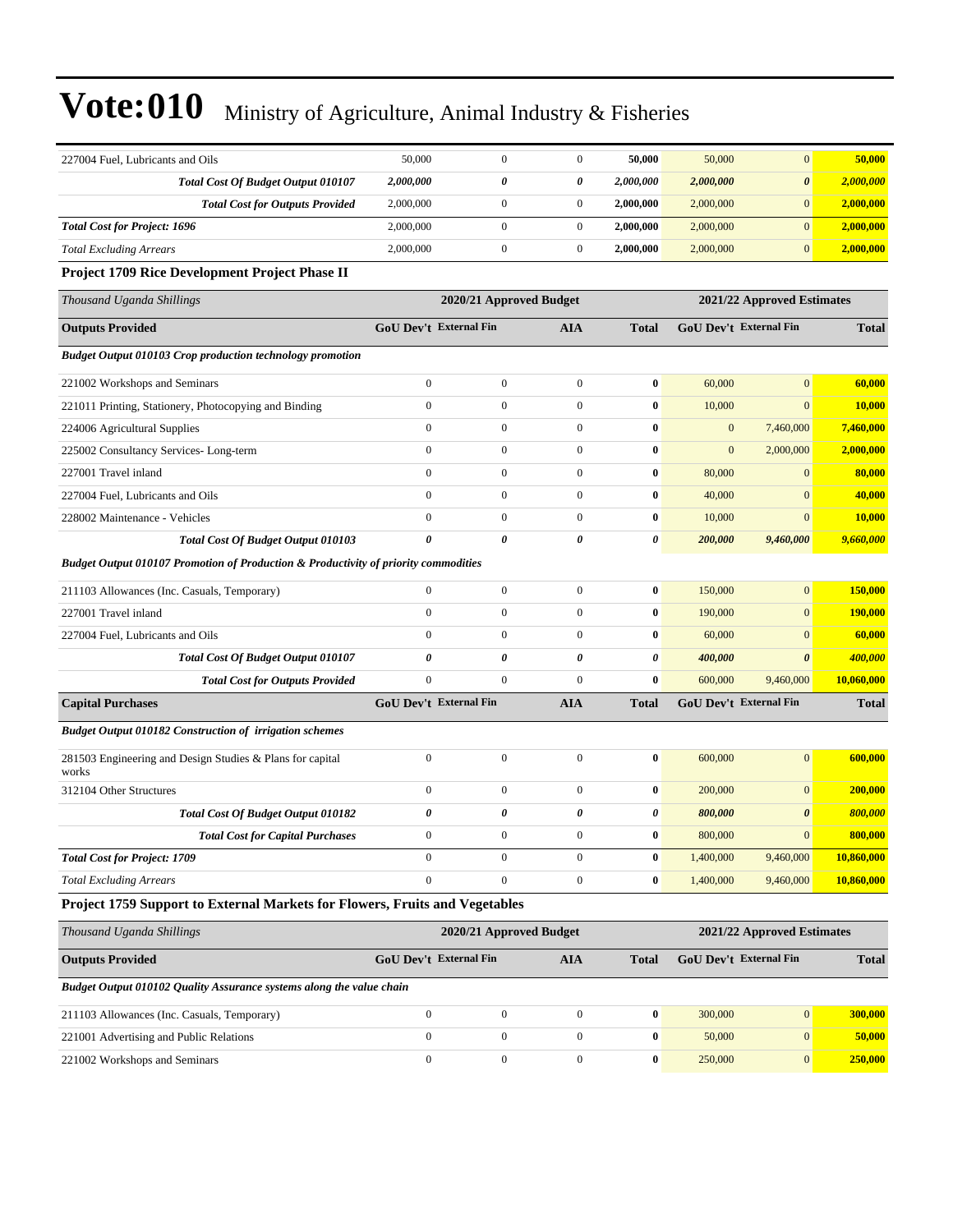| 221003 Staff Training                                    | $\mathbf{0}$ | $\mathbf{0}$        | $\Omega$     | $\bf{0}$     | 200,000    | $\overline{0}$        | 200,000      |
|----------------------------------------------------------|--------------|---------------------|--------------|--------------|------------|-----------------------|--------------|
| 221008 Computer supplies and Information Technology (IT) | $\mathbf{0}$ | $\mathbf{0}$        | $\Omega$     | $\bf{0}$     | 80,000     | $\overline{0}$        | 80,000       |
| 221009 Welfare and Entertainment                         | $\mathbf{0}$ | $\mathbf{0}$        | $\Omega$     | $\bf{0}$     | 40,000     | $\overline{0}$        | 40,000       |
| 221011 Printing, Stationery, Photocopying and Binding    | $\mathbf{0}$ | $\mathbf{0}$        | $\mathbf{0}$ | $\bf{0}$     | 100,000    | $\mathbf{0}$          | 100,000      |
| 224006 Agricultural Supplies                             | $\mathbf{0}$ | $\mathbf{0}$        | $\Omega$     | $\bf{0}$     | 490,000    | $\overline{0}$        | 490,000      |
| 227001 Travel inland                                     | $\mathbf{0}$ | $\mathbf{0}$        | $\mathbf{0}$ | $\bf{0}$     | 300,000    | $\overline{0}$        | 300,000      |
| 227002 Travel abroad                                     | $\mathbf{0}$ | $\mathbf{0}$        | $\mathbf{0}$ | $\bf{0}$     | 100,000    | $\mathbf{0}$          | 100,000      |
| 227004 Fuel, Lubricants and Oils                         | $\mathbf{0}$ | $\mathbf{0}$        | $\mathbf{0}$ | $\bf{0}$     | 160,000    | $\mathbf{0}$          | 160,000      |
| 228002 Maintenance - Vehicles                            | $\mathbf{0}$ | $\mathbf{0}$        | $\Omega$     | $\bf{0}$     | 80,000     | $\overline{0}$        | 80,000       |
| <b>Total Cost Of Budget Output 010102</b>                | 0            | 0                   | 0            | 0            | 2,150,000  | $\boldsymbol{\theta}$ | 2,150,000    |
| <b>Total Cost for Outputs Provided</b>                   | $\mathbf{0}$ | $\mathbf{0}$        | $\mathbf{0}$ | $\bf{0}$     | 2,150,000  | $\mathbf{0}$          | 2,150,000    |
| <b>Total Cost for Project: 1759</b>                      | $\mathbf{0}$ | $\mathbf{0}$        | $\mathbf{0}$ | $\bf{0}$     | 2,150,000  | $\overline{0}$        | 2,150,000    |
| <b>Total Excluding Arrears</b>                           | $\mathbf{0}$ | $\mathbf{0}$        | $\mathbf{0}$ | $\bf{0}$     | 2,150,000  | $\overline{0}$        | 2,150,000    |
|                                                          | GoU          | <b>External Fin</b> | <b>AIA</b>   | <b>Total</b> | GoU        | <b>External Fin</b>   | <b>Total</b> |
| <b>Total Cost for Sub-SubProgramme 01</b>                | 26,372,169   | 389,360,000         | $\bf{0}$     | 415,732,169  | 21,516,598 | 317,859,514           | 339,376,112  |
| <b>Total Excluding Arrears</b>                           | 26,372,169   | 389,360,000         | $\mathbf{0}$ | 415,732,169  | 21,516,598 | 317,859,514           | 339,376,112  |

### *Sub-SubProgrammme 02 Directorate of Animal Resources*

*Recurrent Budget Estimates*

#### **Department 06 Directorate of Animal Resources**

| Thousand Uganda Shillings                                             |              | 2020/21 Approved Budget |                  |              |                       | 2021/22 Approved Estimates |                                  |  |
|-----------------------------------------------------------------------|--------------|-------------------------|------------------|--------------|-----------------------|----------------------------|----------------------------------|--|
| <b>Outputs Provided</b>                                               | Wage         | Non Wage                | <b>AIA</b>       | <b>Total</b> | Wage                  | Non Wage                   | <b>Total</b>                     |  |
| Budget Output 010201 Policies, laws, guidelines, plans and strategies |              |                         |                  |              |                       |                            |                                  |  |
| 211101 General Staff Salaries                                         | 26,895       | $\boldsymbol{0}$        | $\boldsymbol{0}$ | 26,895       | $\mathbf{0}$          | $\overline{0}$             | $\mathbf{0}$                     |  |
| 211103 Allowances (Inc. Casuals, Temporary)                           | $\mathbf{0}$ | 30,000                  | $\mathbf{0}$     | 30,000       | $\mathbf{0}$          | $\overline{0}$             | $\overline{0}$                   |  |
| 227002 Travel abroad                                                  | $\mathbf{0}$ | 20,000                  | $\mathbf{0}$     | 20,000       | $\mathbf{0}$          | $\overline{0}$             | $\mathbf{0}$                     |  |
| <b>Total Cost of Budget Output 01</b>                                 | 26,895       | 50,000                  | 0                | 76,895       | $\boldsymbol{\theta}$ | $\boldsymbol{\theta}$      | $\overline{\boldsymbol{\theta}}$ |  |
| <b>Budget Output 010203 Promotion of Animals and Animal Products</b>  |              |                         |                  |              |                       |                            |                                  |  |
| 211101 General Staff Salaries                                         | $\mathbf{0}$ | $\mathbf{0}$            | $\mathbf{0}$     | $\mathbf{0}$ | 30,000                | $\overline{0}$             | 30,000                           |  |
| 211103 Allowances (Inc. Casuals, Temporary)                           | $\mathbf{0}$ | $\mathbf{0}$            | $\mathbf{0}$     | $\bf{0}$     | $\boldsymbol{0}$      | 50,000                     | 50,000                           |  |
| 221009 Welfare and Entertainment                                      | $\mathbf{0}$ | 10,000                  | $\mathbf{0}$     | 10,000       | $\mathbf{0}$          | 12,000                     | 12,000                           |  |
| 221011 Printing, Stationery, Photocopying and Binding                 | $\mathbf{0}$ | 5,000                   | $\mathbf{0}$     | 5,000        | $\mathbf{0}$          | 10,000                     | 10,000                           |  |
| 227001 Travel inland                                                  | $\mathbf{0}$ | 41,989                  | $\mathbf{0}$     | 41,989       | $\mathbf{0}$          | 50,000                     | 50,000                           |  |
| 227002 Travel abroad                                                  | $\mathbf{0}$ | $\mathbf{0}$            | $\mathbf{0}$     | $\bf{0}$     | $\boldsymbol{0}$      | 40,000                     | 40,000                           |  |
| 227004 Fuel, Lubricants and Oils                                      | $\mathbf{0}$ | 35,000                  | $\mathbf{0}$     | 35,000       | $\mathbf{0}$          | 30,000                     | 30,000                           |  |
| 228002 Maintenance - Vehicles                                         | $\mathbf{0}$ | 10,000                  | $\mathbf{0}$     | 10,000       | $\mathbf{0}$          | 8,000                      | 8,000                            |  |
| <b>Total Cost of Budget Output 03</b>                                 | 0            | 101,989                 | 0                | 101,989      | 30,000                | 200,000                    | 230,000                          |  |
| <b>Total Cost Of Outputs Provided</b>                                 | 26,895       | 151,989                 | $\bf{0}$         | 178,884      | 30,000                | 200,000                    | 230,000                          |  |
| <b>Total Cost for Department 06</b>                                   | 26,895       | 151,989                 | $\bf{0}$         | 178,884      | 30,000                | 200,000                    | 230,000                          |  |
| <b>Total Excluding Arrears</b>                                        | 26,895       | 151,989                 | $\mathbf{0}$     | 178,884      | 30,000                | 200,000                    | 230,000                          |  |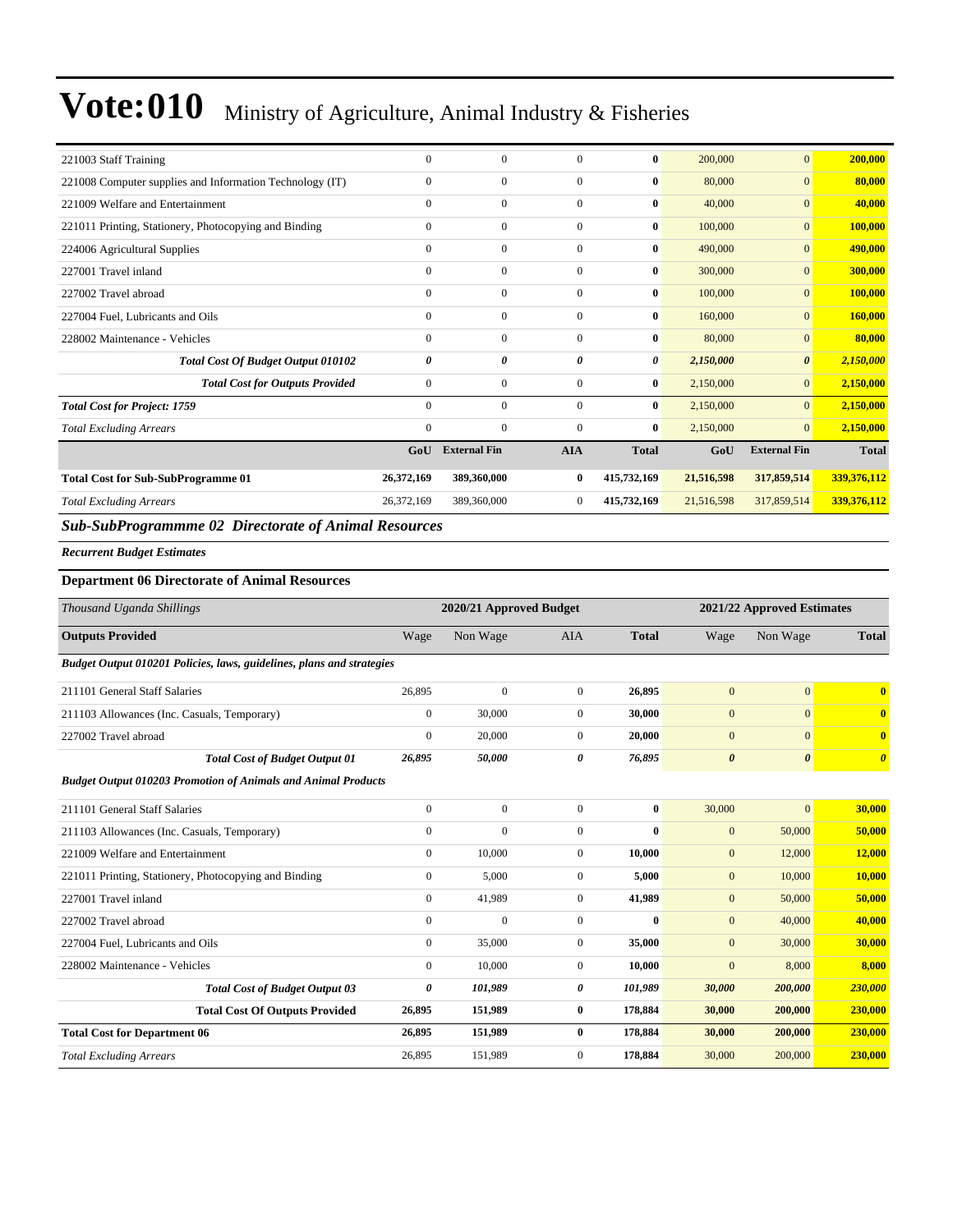### **Department 07 Animal Production Department**

| Thousand Uganda Shillings                                             |                  | 2020/21 Approved Budget |                  |              | 2021/22 Approved Estimates |                            |                       |
|-----------------------------------------------------------------------|------------------|-------------------------|------------------|--------------|----------------------------|----------------------------|-----------------------|
| <b>Outputs Provided</b>                                               | Wage             | Non Wage                | AIA              | <b>Total</b> | Wage                       | Non Wage                   | <b>Total</b>          |
| Budget Output 010201 Policies, laws, guidelines, plans and strategies |                  |                         |                  |              |                            |                            |                       |
| 211101 General Staff Salaries                                         | 1,851,000        | $\boldsymbol{0}$        | $\mathbf{0}$     | 1,851,000    | $\mathbf{0}$               | $\boldsymbol{0}$           | $\bf{0}$              |
| 211103 Allowances (Inc. Casuals, Temporary)                           | $\boldsymbol{0}$ | 95,000                  | $\mathbf{0}$     | 95,000       | $\mathbf{0}$               | $\mathbf{0}$               | $\bf{0}$              |
| <b>Total Cost of Budget Output 01</b>                                 | 1,851,000        | 95,000                  | 0                | 1,946,000    | $\boldsymbol{\theta}$      | $\boldsymbol{\theta}$      | $\boldsymbol{\theta}$ |
| <b>Budget Output 010202 Improved access to water for livestock</b>    |                  |                         |                  |              |                            |                            |                       |
| 221002 Workshops and Seminars                                         | $\boldsymbol{0}$ | 45,000                  | $\mathbf{0}$     | 45,000       | $\mathbf{0}$               | $\mathbf{0}$               | $\mathbf{0}$          |
| 227002 Travel abroad                                                  | $\boldsymbol{0}$ | 50,000                  | $\mathbf{0}$     | 50,000       | $\mathbf{0}$               | $\mathbf{0}$               | $\bf{0}$              |
| <b>Total Cost of Budget Output 02</b>                                 | 0                | 95,000                  | 0                | 95,000       | $\pmb{\theta}$             | $\boldsymbol{\theta}$      | $\boldsymbol{\theta}$ |
| <b>Budget Output 010203 Promotion of Animals and Animal Products</b>  |                  |                         |                  |              |                            |                            |                       |
| 211101 General Staff Salaries                                         | $\boldsymbol{0}$ | $\boldsymbol{0}$        | $\boldsymbol{0}$ | $\bf{0}$     | 412,901                    | $\mathbf{0}$               | 412,901               |
| 211103 Allowances (Inc. Casuals, Temporary)                           | $\boldsymbol{0}$ | $\boldsymbol{0}$        | $\overline{0}$   | $\bf{0}$     | $\boldsymbol{0}$           | 150,000                    | <b>150,000</b>        |
| 221008 Computer supplies and Information Technology (IT)              | $\boldsymbol{0}$ | $\boldsymbol{0}$        | $\mathbf{0}$     | $\bf{0}$     | $\boldsymbol{0}$           | 20,000                     | 20,000                |
| 221009 Welfare and Entertainment                                      | $\boldsymbol{0}$ | 20,000                  | $\mathbf{0}$     | 20,000       | $\mathbf{0}$               | 30,000                     | 30,000                |
| 221011 Printing, Stationery, Photocopying and Binding                 | $\boldsymbol{0}$ | 20,000                  | $\mathbf{0}$     | 20,000       | $\boldsymbol{0}$           | 30,000                     | 30,000                |
| 227001 Travel inland                                                  | $\boldsymbol{0}$ | 60,000                  | $\mathbf{0}$     | 60,000       | $\mathbf{0}$               | 122,000                    | 122,000               |
| 227002 Travel abroad                                                  | $\boldsymbol{0}$ | 30,000                  | $\boldsymbol{0}$ | 30,000       | $\boldsymbol{0}$           | 60,000                     | 60,000                |
| 227004 Fuel, Lubricants and Oils                                      | $\boldsymbol{0}$ | 80,000                  | $\mathbf{0}$     | 80,000       | $\mathbf{0}$               | 60,000                     | 60,000                |
| 228002 Maintenance - Vehicles                                         | $\boldsymbol{0}$ | 26,000                  | $\mathbf{0}$     | 26,000       | $\mathbf{0}$               | 28,000                     | 28,000                |
| <b>Total Cost of Budget Output 03</b>                                 | 0                | 236,000                 | 0                | 236,000      | 412,901                    | 500,000                    | 912,901               |
| <b>Total Cost Of Outputs Provided</b>                                 | 1,851,000        | 426,000                 | $\bf{0}$         | 2,277,000    | 412,901                    | 500,000                    | 912,901               |
| <b>Total Cost for Department 07</b>                                   | 1,851,000        | 426,000                 | $\bf{0}$         | 2,277,000    | 412,901                    | 500,000                    | 912,901               |
| <b>Total Excluding Arrears</b>                                        | 1,851,000        | 426,000                 | $\mathbf{0}$     | 2,277,000    | 412,901                    | 500,000                    | 912,901               |
| <b>Department 08 Livestock Health and Entomology</b>                  |                  |                         |                  |              |                            |                            |                       |
| Thousand Uganda Shillings                                             |                  | 2020/21 Approved Budget |                  |              |                            | 2021/22 Approved Estimates |                       |
| <b>Outputs Provided</b>                                               | Wage             | Non Wage                | AIA              | <b>Total</b> | Wage                       | Non Wage                   | <b>Total</b>          |
| Budget Output 010201 Policies, laws, guidelines, plans and strategies |                  |                         |                  |              |                            |                            |                       |
| 211101 General Staff Salaries                                         | 1,945,006        | $\boldsymbol{0}$        | $\boldsymbol{0}$ | 1,945,006    | $\mathbf{0}$               | $\boldsymbol{0}$           | $\mathbf{0}$          |
| 211102 Contract Staff Salaries                                        | 120,000          | $\boldsymbol{0}$        | $\mathbf{0}$     | 120,000      | $\boldsymbol{0}$           | $\boldsymbol{0}$           | $\bf{0}$              |
| 211103 Allowances (Inc. Casuals, Temporary)                           | $\boldsymbol{0}$ | 49,000                  | $\mathbf{0}$     | 49,000       | $\mathbf{0}$               | $\mathbf{0}$               | $\bf{0}$              |
| <b>Total Cost of Budget Output 01</b>                                 | 2,065,006        | 49,000                  | 0                | 2,114,006    | $\pmb{\theta}$             | $\boldsymbol{\theta}$      | $\boldsymbol{\theta}$ |
| <b>Budget Output 010203 Promotion of Animals and Animal Products</b>  |                  |                         |                  |              |                            |                            |                       |
| 211103 Allowances (Inc. Casuals, Temporary)                           | $\boldsymbol{0}$ | 50,000                  | $\boldsymbol{0}$ | 50,000       | $\boldsymbol{0}$           | $\mathbf{0}$               | $\mathbf{0}$          |
| 228002 Maintenance - Vehicles                                         | $\boldsymbol{0}$ | 10,000                  | $\boldsymbol{0}$ | 10,000       | $\mathbf{0}$               | $\mathbf{0}$               | $\bf{0}$              |
| <b>Total Cost of Budget Output 03</b>                                 | 0                | 60,000                  | 0                | 60,000       | $\pmb{\theta}$             | $\boldsymbol{\theta}$      | $\boldsymbol{\theta}$ |
| Budget Output 010205 Vector and disease control measures              |                  |                         |                  |              |                            |                            |                       |
| 221009 Welfare and Entertainment                                      | $\boldsymbol{0}$ | 20,000                  | $\boldsymbol{0}$ | 20,000       | $\mathbf{0}$               | $\boldsymbol{0}$           | $\mathbf{0}$          |
| 221011 Printing, Stationery, Photocopying and Binding                 | $\boldsymbol{0}$ | 20,000                  | $\boldsymbol{0}$ | 20,000       | $\boldsymbol{0}$           | $\boldsymbol{0}$           | $\bf{0}$              |
| 227001 Travel inland                                                  | $\boldsymbol{0}$ | 60,000                  | $\boldsymbol{0}$ | 60,000       | $\boldsymbol{0}$           | $\boldsymbol{0}$           | $\bf{0}$              |
| 227002 Travel abroad                                                  | $\boldsymbol{0}$ | 50,000                  | $\boldsymbol{0}$ | 50,000       | $\boldsymbol{0}$           | $\mathbf{0}$               | $\bf{0}$              |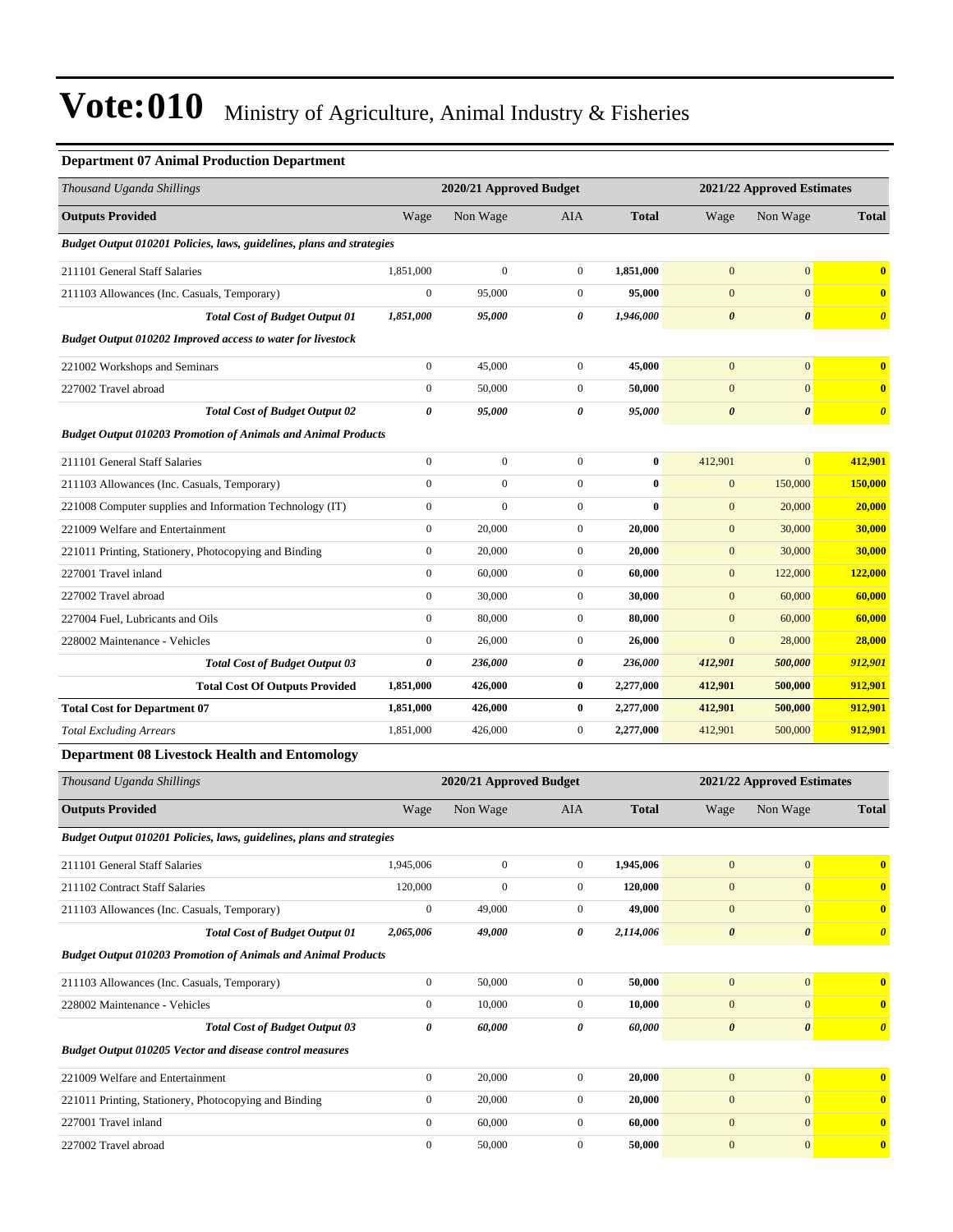| 227004 Fuel, Lubricants and Oils                                               | $\boldsymbol{0}$      | 40,000                    | $\boldsymbol{0}$          | 40,000           | $\mathbf{0}$          | $\mathbf{0}$               | $\bf{0}$              |
|--------------------------------------------------------------------------------|-----------------------|---------------------------|---------------------------|------------------|-----------------------|----------------------------|-----------------------|
| 228002 Maintenance - Vehicles                                                  | $\boldsymbol{0}$      | 20,000                    | $\boldsymbol{0}$          | 20,000           | $\mathbf{0}$          | $\mathbf{0}$               | $\bf{0}$              |
| <b>Total Cost of Budget Output 05</b>                                          | $\boldsymbol{\theta}$ | 210,000                   | 0                         | 210,000          | $\boldsymbol{\theta}$ | $\boldsymbol{\theta}$      | $\boldsymbol{\theta}$ |
| Budget Output 010209 Vector and disease control in priority animal commodities |                       |                           |                           |                  |                       |                            |                       |
| 211101 General Staff Salaries                                                  | $\boldsymbol{0}$      | $\boldsymbol{0}$          | $\overline{0}$            | $\bf{0}$         | 1,730,000             | $\mathbf{0}$               | 1,730,000             |
| 211102 Contract Staff Salaries                                                 | $\boldsymbol{0}$      | $\boldsymbol{0}$          | $\overline{0}$            | $\bf{0}$         | 120,000               | $\mathbf{0}$               | 120,000               |
| 211103 Allowances (Inc. Casuals, Temporary)                                    | $\boldsymbol{0}$      | $\boldsymbol{0}$          | $\boldsymbol{0}$          | $\bf{0}$         | $\mathbf{0}$          | 100,000                    | 100,000               |
| 221002 Workshops and Seminars                                                  | $\mathbf{0}$          | $\boldsymbol{0}$          | $\overline{0}$            | $\bf{0}$         | $\mathbf{0}$          | 100,000                    | 100,000               |
| 221009 Welfare and Entertainment                                               | $\boldsymbol{0}$      | $\boldsymbol{0}$          | $\overline{0}$            | $\bf{0}$         | $\mathbf{0}$          | 20,000                     | 20,000                |
| 227001 Travel inland                                                           | $\mathbf{0}$          | $\boldsymbol{0}$          | $\overline{0}$            | $\bf{0}$         | $\mathbf{0}$          | 120,000                    | 120,000               |
| 227002 Travel abroad                                                           | $\boldsymbol{0}$      | $\boldsymbol{0}$          | $\overline{0}$            | $\bf{0}$         | $\boldsymbol{0}$      | 60,000                     | 60,000                |
| 227004 Fuel, Lubricants and Oils                                               | $\mathbf{0}$          | $\boldsymbol{0}$          | $\boldsymbol{0}$          | $\bf{0}$         | $\mathbf{0}$          | 70,000                     | 70,000                |
| 228002 Maintenance - Vehicles                                                  | $\mathbf{0}$          | $\boldsymbol{0}$          | $\overline{0}$            | $\bf{0}$         | $\mathbf{0}$          | 30,000                     | 30,000                |
| <b>Total Cost of Budget Output 09</b>                                          | 0                     | 0                         | 0                         | 0                | 1,850,000             | 500,000                    | 2,350,000             |
| <b>Total Cost Of Outputs Provided</b>                                          | 2,065,006             | 319,000                   | 0                         | 2,384,006        | 1,850,000             | 500,000                    | 2,350,000             |
| <b>Outputs Funded</b>                                                          | Wage                  | Non Wage                  | AIA                       | <b>Total</b>     | Wage                  | Non Wage                   | <b>Total</b>          |
| Budget Output 010254 Control of Tryptanomiasis and Sleeping Sickness (COCTU)   |                       |                           |                           |                  |                       |                            |                       |
| 263206 Other Capital grants (Capital)                                          | $\boldsymbol{0}$      | 25,000                    | $\overline{0}$            | 25,000           | $\boldsymbol{0}$      | $\mathbf{0}$               | $\bf{0}$              |
| o/w Capital purchases for COCTU                                                | $\theta$              | 25,000                    | $\boldsymbol{\mathit{0}}$ | 25,000           | $\boldsymbol{\theta}$ | $\theta$                   | $\bf{0}$              |
| 264101 Contributions to Autonomous Institutions                                | $\boldsymbol{0}$      | 901,192                   | $\overline{0}$            | 901,192          | $\mathbf{0}$          | 1,000,000                  | 1,000,000             |
| o/w COCTU operational funds                                                    | $\boldsymbol{\theta}$ | 901,192                   | 0                         | 901,192          | $\boldsymbol{\theta}$ | $\boldsymbol{\theta}$      | $\bf{0}$              |
| o/w COCTU Subvention Non-wage (Operational Costs)                              | $\theta$              | $\boldsymbol{\mathit{0}}$ | $\boldsymbol{\theta}$     | $\bf{0}$         | $\boldsymbol{\theta}$ | 1,000,000                  | 1,000,000             |
| 264102 Contributions to Autonomous Institutions (Wage<br>Subventions)          | $\boldsymbol{0}$      | 850,000                   | $\mathbf{0}$              | 850,000          | 850,000               | $\mathbf{0}$               | 850,000               |
| o/w COCTU wages/salaries                                                       | $\theta$              | 850,000                   | $\boldsymbol{\theta}$     | 850,000          | $\boldsymbol{\theta}$ | $\boldsymbol{\theta}$      | $\bf{0}$              |
| o/w COCTU Contract Staff Salaries                                              | $\theta$              | $\boldsymbol{\mathit{0}}$ | $\boldsymbol{\theta}$     | $\bf{0}$         | 850,000               | $\boldsymbol{\theta}$      | 850,000               |
| <b>Total Cost of Budget Output 54</b>                                          | 0                     | 1,776,192                 | 0                         | 1,776,192        | 850,000               | 1,000,000                  | 1,850,000             |
| <b>Total Cost Of Outputs Funded</b>                                            | $\bf{0}$              | 1,776,192                 | $\bf{0}$                  | 1,776,192        | 850,000               | 1,000,000                  | 1,850,000             |
| <b>Total Cost for Department 08</b>                                            | 2,065,006             | 2,095,192                 | $\bf{0}$                  | 4,160,199        | 2,700,000             | 1,500,000                  | 4,200,000             |
| <b>Total Excluding Arrears</b>                                                 | 2,065,006             | 2,095,192                 | $\boldsymbol{0}$          | 4,160,199        | 2,700,000             | 1,500,000                  | 4,200,000             |
| <b>Department 17 Department of Entomology</b>                                  |                       |                           |                           |                  |                       |                            |                       |
| Thousand Uganda Shillings                                                      |                       | 2020/21 Approved Budget   |                           |                  |                       | 2021/22 Approved Estimates |                       |
| <b>Outputs Provided</b>                                                        | Wage                  | Non Wage                  | AIA                       | <b>Total</b>     | Wage                  | Non Wage                   | <b>Total</b>          |
| Budget Output 010201 Policies, laws, guidelines, plans and strategies          |                       |                           |                           |                  |                       |                            |                       |
| 211101 General Staff Salaries                                                  | 250,000               | $\mathbf{0}$              | $\mathbf{0}$              | 250,000          | $\boldsymbol{0}$      | $\mathbf{0}$               | $\bf{0}$              |
| 211102 Contract Staff Salaries                                                 | 150,000               | $\boldsymbol{0}$          | $\boldsymbol{0}$          | 150,000          | $\boldsymbol{0}$      | $\mathbf{0}$               | $\bf{0}$              |
| 211103 Allowances (Inc. Casuals, Temporary)                                    | $\boldsymbol{0}$      | 90,000                    | $\boldsymbol{0}$          | 90,000           | $\boldsymbol{0}$      | $\mathbf{0}$               | $\bf{0}$              |
| 221009 Welfare and Entertainment                                               | $\boldsymbol{0}$      | 20,000                    | $\boldsymbol{0}$          | 20,000           | $\mathbf{0}$          | $\mathbf{0}$               | $\bf{0}$              |
| 227004 Fuel, Lubricants and Oils                                               | $\boldsymbol{0}$      | 40,000                    | $\boldsymbol{0}$          | 40,000           | $\boldsymbol{0}$      | $\mathbf{0}$               | $\bf{0}$              |
| <b>Total Cost of Budget Output 01</b>                                          | 400,000               | 150,000                   | 0                         | 550,000          | $\pmb{\theta}$        | $\boldsymbol{\theta}$      | $\boldsymbol{\theta}$ |
| <b>Budget Output 010205 Vector and disease control measures</b>                |                       |                           |                           |                  |                       |                            |                       |
| 211101 General Staff Salaries                                                  | $\boldsymbol{0}$      | $\boldsymbol{0}$          | $\boldsymbol{0}$          | $\boldsymbol{0}$ | 350,000               | $\mathbf{0}$               | 350,000               |
| 211102 Contract Staff Salaries                                                 | $\boldsymbol{0}$      | $\boldsymbol{0}$          | $\boldsymbol{0}$          | $\bf{0}$         | 150,000               | $\mathbf{0}$               | 150,000               |
| 211103 Allowances (Inc. Casuals, Temporary)                                    | $\boldsymbol{0}$      | $\boldsymbol{0}$          | $\boldsymbol{0}$          | 0                | $\boldsymbol{0}$      | 100,000                    | 100,000               |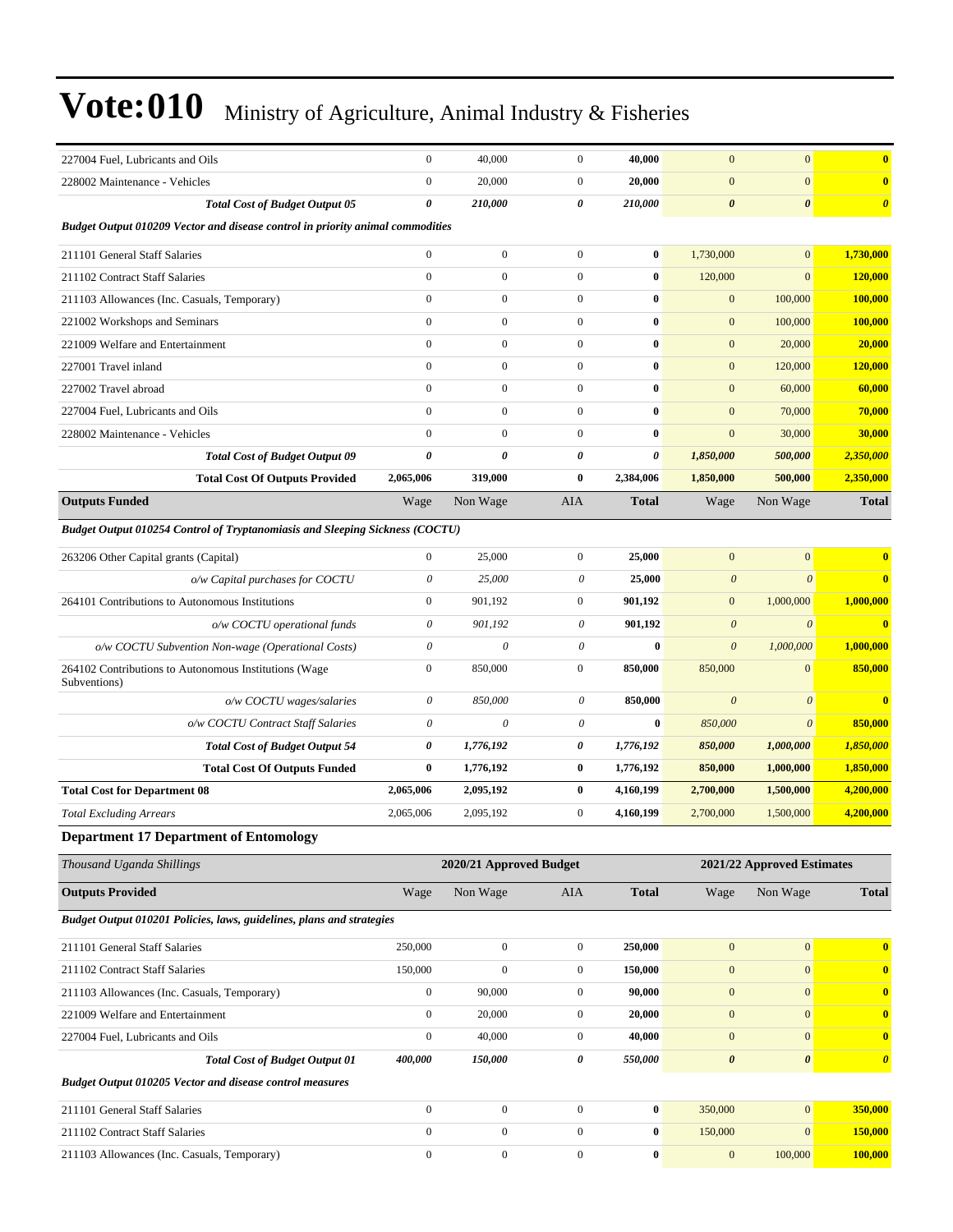| 221002 Workshops and Seminars                            | $\boldsymbol{0}$ | 25,000       | $\overline{0}$ | 25,000   | $\mathbf{0}$ | 61,419         | 61,419         |
|----------------------------------------------------------|------------------|--------------|----------------|----------|--------------|----------------|----------------|
| 221003 Staff Training                                    | $\mathbf{0}$     | 50,000       | $\overline{0}$ | 50,000   | $\mathbf{0}$ | $\overline{0}$ | $\overline{0}$ |
| 221008 Computer supplies and Information Technology (IT) | $\mathbf{0}$     | $\mathbf{0}$ | $\overline{0}$ | $\bf{0}$ | $\mathbf{0}$ | 20,000         | 20,000         |
| 221011 Printing, Stationery, Photocopying and Binding    | $\bf{0}$         | 20,800       | $\overline{0}$ | 20,800   | $\mathbf{0}$ | $\mathbf{0}$   | $\mathbf{0}$   |
| 227001 Travel inland                                     | $\mathbf{0}$     | 100,000      | $\mathbf{0}$   | 100,000  | $\mathbf{0}$ | 100,000        | 100,000        |
| 227002 Travel abroad                                     | $\mathbf{0}$     | 100,000      | $\overline{0}$ | 100,000  | $\mathbf{0}$ | 60,000         | 60,000         |
| 227004 Fuel, Lubricants and Oils                         | $\mathbf{0}$     | 60,000       | $\overline{0}$ | 60,000   | $\mathbf{0}$ | 60,000         | 60,000         |
| 228002 Maintenance - Vehicles                            | $\mathbf{0}$     | 20,000       | $\mathbf{0}$   | 20,000   | $\mathbf{0}$ | 20,000         | 20,000         |
| <b>Total Cost of Budget Output 05</b>                    | 0                | 375,800      | 0              | 375,800  | 500,000      | 421,419        | 921,419        |
| <b>Total Cost Of Outputs Provided</b>                    | 400,000          | 525,800      | $\bf{0}$       | 925,800  | 500,000      | 421,419        | 921,419        |
| <b>Total Cost for Department 17</b>                      | 400,000          | 525,800      | $\bf{0}$       | 925,800  | 500,000      | 421,419        | 921,419        |
| <b>Total Excluding Arrears</b>                           | 400,000          | 525,800      | $\overline{0}$ | 925,800  | 500,000      | 421,419        | 921,419        |
| Douglasses and Deedand Fatiments                         |                  |              |                |          |              |                |                |

*Development Budget Estimates*

### **Project 1324 Nothern Uganda Farmers Livelihood Improvement Project**

| Thousand Uganda Shillings                                                   |                               | 2020/21 Approved Budget |                | 2021/22 Approved Estimates |                  |                               |                         |
|-----------------------------------------------------------------------------|-------------------------------|-------------------------|----------------|----------------------------|------------------|-------------------------------|-------------------------|
| <b>Outputs Provided</b>                                                     | <b>GoU Dev't External Fin</b> |                         | <b>AIA</b>     | <b>Total</b>               |                  | <b>GoU</b> Dev't External Fin | <b>Total</b>            |
| Budget Output 010207 Promotion of priority animal products and productivity |                               |                         |                |                            |                  |                               |                         |
| 211102 Contract Staff Salaries                                              | 20,000                        | $\boldsymbol{0}$        | $\Omega$       | 20,000                     | 30,000           | $\overline{0}$                | 30,000                  |
| 211103 Allowances (Inc. Casuals, Temporary)                                 | 100,000                       | $\overline{0}$          | $\overline{0}$ | 100,000                    | 51,000           | $\overline{0}$                | 51,000                  |
| 221011 Printing, Stationery, Photocopying and Binding                       | 20,000                        | $\overline{0}$          | $\overline{0}$ | 20.000                     | 19,000           | $\mathbf{0}$                  | <b>19,000</b>           |
| 224006 Agricultural Supplies                                                | $\mathbf{0}$                  | 1,500,000               | $\mathbf{0}$   | 1,500,000                  | $\boldsymbol{0}$ | 1,460,000                     | 1,460,000               |
| 225002 Consultancy Services-Long-term                                       | $\mathbf{0}$                  | 760,000                 | $\mathbf{0}$   | 760,000                    | $\overline{0}$   | $\overline{0}$                | $\overline{\mathbf{0}}$ |
| 227001 Travel inland                                                        | 100,000                       | $\overline{0}$          | $\overline{0}$ | 100,000                    | 100,000          | $\mathbf{0}$                  | 100,000                 |
| 227002 Travel abroad                                                        | 40,000                        | $\overline{0}$          | $\mathbf{0}$   | 40,000                     | 50,000           | $\overline{0}$                | 50,000                  |
| 227004 Fuel, Lubricants and Oils                                            | 30,000                        | $\overline{0}$          | $\overline{0}$ | 30,000                     | 40,000           | $\mathbf{0}$                  | 40,000                  |
| 228002 Maintenance - Vehicles                                               | $\mathbf{0}$                  | $\overline{0}$          | $\mathbf{0}$   | $\bf{0}$                   | 20,000           | $\overline{0}$                | 20,000                  |
| <b>Total Cost Of Budget Output 010207</b>                                   | 310,000                       | 2,260,000               | 0              | 2,570,000                  | 310,000          | 1,460,000                     | 1,770,000               |
| <b>Total Cost for Outputs Provided</b>                                      | 310,000                       | 2,260,000               | $\mathbf{0}$   | 2,570,000                  | 310,000          | 1,460,000                     | 1,770,000               |
| <b>Total Cost for Project: 1324</b>                                         | 310,000                       | 2,260,000               | $\mathbf{0}$   | 2,570,000                  | 310,000          | 1,460,000                     | 1,770,000               |
| <b>Total Excluding Arrears</b>                                              | 310,000                       | 2,260,000               | $\mathbf{0}$   | 2,570,000                  | 310,000          | 1,460,000                     | 1,770,000               |

**Project 1330 Livestock Diseases Control Project Phase 2**

| Thousand Uganda Shillings                                            |                               | 2020/21 Approved Budget |              |              | 2021/22 Approved Estimates    |                       |              |  |
|----------------------------------------------------------------------|-------------------------------|-------------------------|--------------|--------------|-------------------------------|-----------------------|--------------|--|
| <b>Outputs Provided</b>                                              | <b>GoU Dev't External Fin</b> |                         | <b>AIA</b>   | <b>Total</b> | <b>GoU Dev't External Fin</b> |                       | <b>Total</b> |  |
| <b>Budget Output 010203 Promotion of Animals and Animal Products</b> |                               |                         |              |              |                               |                       |              |  |
| 211103 Allowances (Inc. Casuals, Temporary)                          | 50,000                        | $\mathbf{0}$            | $\mathbf{0}$ | 50,000       | 50,000                        | $\overline{0}$        | 50,000       |  |
| 221002 Workshops and Seminars                                        | $\mathbf{0}$                  | $\mathbf{0}$            | $\mathbf{0}$ | $\bf{0}$     | 30,000                        | $\overline{0}$        | 30,000       |  |
| 224006 Agricultural Supplies                                         | 100,000                       | $\mathbf{0}$            | $\mathbf{0}$ | 100,000      | 100,000                       | $\overline{0}$        | 100,000      |  |
| 227004 Fuel, Lubricants and Oils                                     | $\mathbf{0}$                  | $\mathbf{0}$            | $\mathbf{0}$ | $\bf{0}$     | 20,000                        | $\overline{0}$        | 20,000       |  |
| <b>Total Cost Of Budget Output 010203</b>                            | 150,000                       | 0                       | 0            | 150,000      | 200,000                       | $\boldsymbol{\theta}$ | 200,000      |  |
| <b>Budget Output 010205 Vector and disease control measures</b>      |                               |                         |              |              |                               |                       |              |  |
| 211102 Contract Staff Salaries                                       | 50,000                        | $\mathbf{0}$            | $\mathbf{0}$ | 50,000       | 50,000                        | $\overline{0}$        | 50,000       |  |
| 211103 Allowances (Inc. Casuals, Temporary)                          | 100,000                       | $\mathbf{0}$            | $\Omega$     | 100,000      | 200,000                       | $\overline{0}$        | 200,000      |  |
| 221002 Workshops and Seminars                                        | $\mathbf{0}$                  | $\boldsymbol{0}$        | $\mathbf{0}$ | $\bf{0}$     | 100,000                       | $\overline{0}$        | 100,000      |  |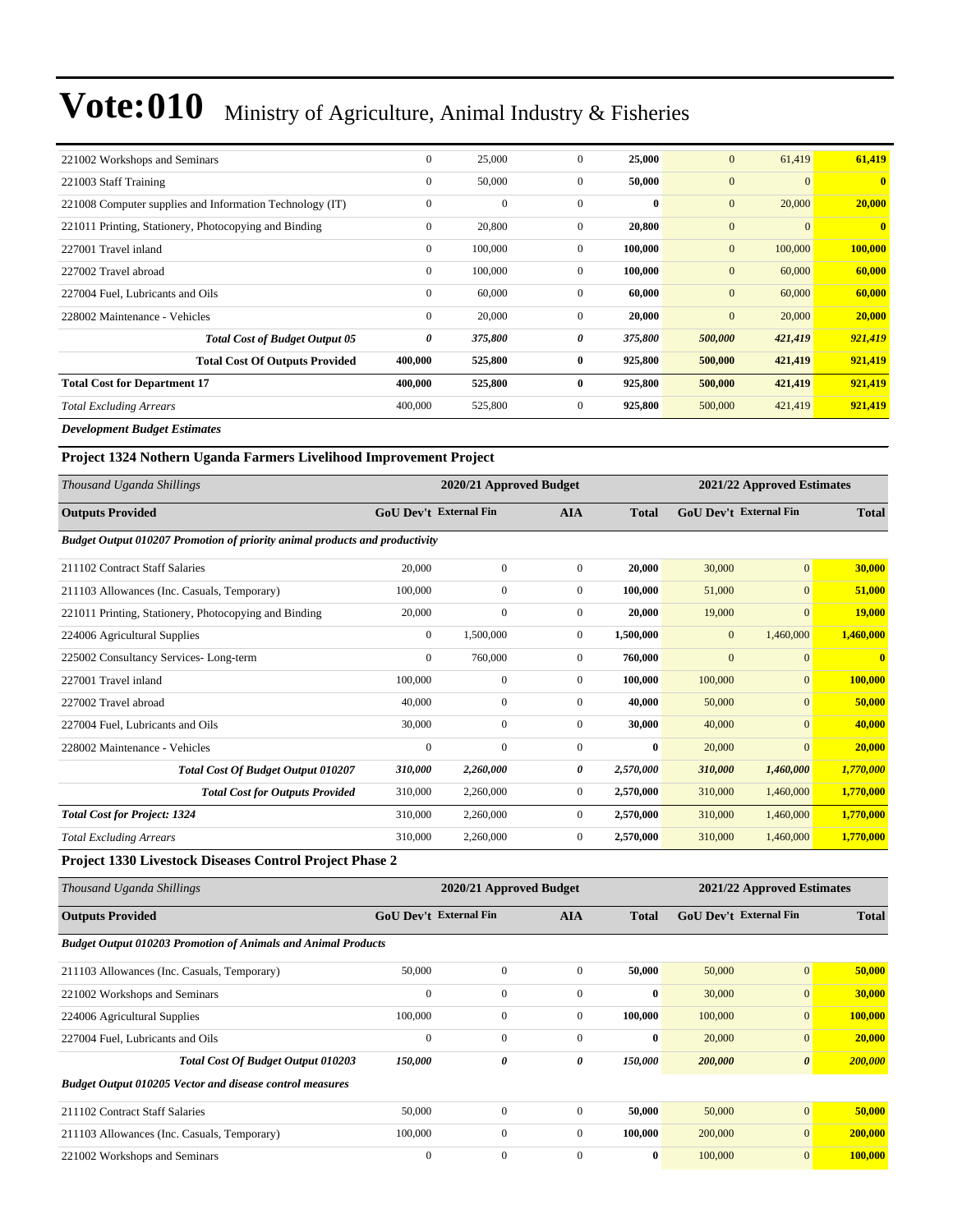| 221003 Staff Training                                                              | 200,000                | $\mathbf{0}$     | $\boldsymbol{0}$ | 200,000      | 50,000                | $\mathbf{0}$                  | 50,000                |
|------------------------------------------------------------------------------------|------------------------|------------------|------------------|--------------|-----------------------|-------------------------------|-----------------------|
| 221008 Computer supplies and Information Technology (IT)                           | $\boldsymbol{0}$       | $\boldsymbol{0}$ | $\boldsymbol{0}$ | $\bf{0}$     | 50,000                | $\mathbf{0}$                  | 50,000                |
| 221011 Printing, Stationery, Photocopying and Binding                              | 35,000                 | $\mathbf{0}$     | $\boldsymbol{0}$ | 35,000       | 20,000                | $\mathbf{0}$                  | 20,000                |
| 224001 Medical Supplies                                                            | 7,000,018              | $\boldsymbol{0}$ | $\boldsymbol{0}$ | 7,000,018    | 5,000,000             | $\mathbf{0}$                  | 5,000,000             |
| 227001 Travel inland                                                               | $\boldsymbol{0}$       | $\boldsymbol{0}$ | $\boldsymbol{0}$ | $\bf{0}$     | 200,000               | $\mathbf{0}$                  | 200,000               |
| 227002 Travel abroad                                                               | $\boldsymbol{0}$       | $\mathbf{0}$     | $\boldsymbol{0}$ | $\bf{0}$     | 80,000                | $\mathbf{0}$                  | 80,000                |
| 227004 Fuel, Lubricants and Oils                                                   | $\mathbf{0}$           | $\mathbf{0}$     | $\boldsymbol{0}$ | $\bf{0}$     | 100,000               | $\mathbf{0}$                  | 100,000               |
| 228002 Maintenance - Vehicles                                                      | 20,000                 | $\mathbf{0}$     | $\boldsymbol{0}$ | 20,000       | 50,000                | $\mathbf{0}$                  | 50,000                |
| <b>Total Cost Of Budget Output 010205</b>                                          | 7,405,018              | 0                | 0                | 7,405,018    | 5,900,000             | $\boldsymbol{\theta}$         | 5,900,000             |
| Budget Output 010206 Improved market access for livestock and livestock products   |                        |                  |                  |              |                       |                               |                       |
| 227003 Carriage, Haulage, Freight and transport hire                               | 295,300                | $\boldsymbol{0}$ | $\mathbf{0}$     | 295,300      | $\mathbf{0}$          | $\mathbf{0}$                  | $\bf{0}$              |
| Total Cost Of Budget Output 010206                                                 | 295,300                | 0                | 0                | 295,300      | $\boldsymbol{\theta}$ | $\boldsymbol{\theta}$         | $\boldsymbol{\theta}$ |
| <b>Budget Output 010207 Promotion of priority animal products and productivity</b> |                        |                  |                  |              |                       |                               |                       |
| 211103 Allowances (Inc. Casuals, Temporary)                                        | $\mathbf{0}$           | $\mathbf{0}$     | $\boldsymbol{0}$ | $\bf{0}$     | 200,000               | $\mathbf{0}$                  | 200,000               |
| 221002 Workshops and Seminars                                                      | $\boldsymbol{0}$       | $\boldsymbol{0}$ | $\overline{0}$   | $\bf{0}$     | 100,000               | $\mathbf{0}$                  | 100,000               |
| 221003 Staff Training                                                              | $\mathbf{0}$           | $\boldsymbol{0}$ | $\boldsymbol{0}$ | $\bf{0}$     | 100,000               | $\mathbf{0}$                  | 100,000               |
| 221011 Printing, Stationery, Photocopying and Binding                              | $\mathbf{0}$           | $\boldsymbol{0}$ | $\boldsymbol{0}$ | $\bf{0}$     | 40,000                | $\mathbf{0}$                  | 40,000                |
| 224006 Agricultural Supplies                                                       | $\boldsymbol{0}$       | $\mathbf{0}$     | $\boldsymbol{0}$ | $\bf{0}$     | 410,000               | $\mathbf{0}$                  | 410,000               |
| 227001 Travel inland                                                               | $\boldsymbol{0}$       | $\mathbf{0}$     | $\boldsymbol{0}$ | $\bf{0}$     | 200,000               | $\mathbf{0}$                  | 200,000               |
| 227002 Travel abroad                                                               | $\boldsymbol{0}$       | $\boldsymbol{0}$ | $\overline{0}$   | $\bf{0}$     | 80,000                | $\mathbf{0}$                  | 80,000                |
| 227004 Fuel, Lubricants and Oils                                                   | $\mathbf{0}$           | $\mathbf{0}$     | $\boldsymbol{0}$ | $\bf{0}$     | 100,000               | $\mathbf{0}$                  | 100,000               |
| 228002 Maintenance - Vehicles                                                      | $\mathbf{0}$           | $\mathbf{0}$     | $\boldsymbol{0}$ | $\bf{0}$     | 20,000                | $\mathbf{0}$                  | 20,000                |
| Total Cost Of Budget Output 010207                                                 | 0                      | 0                | 0                | 0            | 1,250,000             | $\boldsymbol{\theta}$         | 1,250,000             |
| Budget Output 010209 Vector and disease control in priority animal commodities     |                        |                  |                  |              |                       |                               |                       |
| 211103 Allowances (Inc. Casuals, Temporary)                                        | 190,000                | $\boldsymbol{0}$ | $\boldsymbol{0}$ | 190,000      | $\mathbf{0}$          | $\mathbf{0}$                  | $\bf{0}$              |
| 221002 Workshops and Seminars                                                      | 75,000                 | $\mathbf{0}$     | $\boldsymbol{0}$ | 75,000       | $\mathbf{0}$          | $\mathbf{0}$                  | $\bf{0}$              |
| 221011 Printing, Stationery, Photocopying and Binding                              | 60,000                 | $\boldsymbol{0}$ | $\boldsymbol{0}$ | 60,000       | $\mathbf{0}$          | $\mathbf{0}$                  | $\bf{0}$              |
| 224006 Agricultural Supplies                                                       | 4,800,000              | $\mathbf{0}$     | $\boldsymbol{0}$ | 4,800,000    | 4,000,000             | $\mathbf{0}$                  | 4,000,000             |
| 227001 Travel inland                                                               | 100,000                | $\mathbf{0}$     | $\boldsymbol{0}$ | 100,000      | $\mathbf{0}$          | $\mathbf{0}$                  | $\bf{0}$              |
| 227002 Travel abroad                                                               | 37,000                 | $\mathbf{0}$     | $\boldsymbol{0}$ | 37,000       | $\mathbf{0}$          | $\mathbf{0}$                  | $\bf{0}$              |
| 227004 Fuel, Lubricants and Oils                                                   | 34,342                 | $\boldsymbol{0}$ | $\boldsymbol{0}$ | 34,342       | 46,660                | $\boldsymbol{0}$              | 46,660                |
| <b>Total Cost Of Budget Output 010209</b>                                          | 5,296,342              | 0                | $\pmb{\theta}$   | 5,296,342    | 4,046,660             | $\boldsymbol{\theta}$         | 4,046,660             |
| <b>Total Cost for Outputs Provided</b>                                             | 13,146,660             | $\boldsymbol{0}$ | $\mathbf{0}$     | 13,146,660   | 11,396,660            | $\mathbf{0}$                  | 11,396,660            |
| <b>Outputs Funded</b>                                                              | GoU Dev't External Fin |                  | <b>AIA</b>       | <b>Total</b> |                       | <b>GoU Dev't External Fin</b> | <b>Total</b>          |
| Budget Output 010255 Transfer to Uganda Veterinary Board                           |                        |                  |                  |              |                       |                               |                       |
| 264201 Contributions to Autonomous Institutions                                    | $\boldsymbol{0}$       | $\boldsymbol{0}$ | $\mathbf{0}$     | $\bf{0}$     | 250,000               | $\boldsymbol{0}$              | 250,000               |
| o/w Support to Uganda Veterinary Board (UVB)                                       | $\theta$               | 0                | 0                | $\bf{0}$     | 250,000               | $\boldsymbol{\mathit{0}}$     | 250,000               |
| Total Cost Of Budget Output 010255                                                 | $\pmb{\theta}$         | 0                | 0                | 0            | 250,000               | $\boldsymbol{\theta}$         | 250,000               |
| <b>Total Cost for Outputs Funded</b>                                               | $\boldsymbol{0}$       | $\boldsymbol{0}$ | $\boldsymbol{0}$ | $\bf{0}$     | 250,000               | $\mathbf{0}$                  | 250,000               |
| <b>Total Cost for Project: 1330</b>                                                | 13,146,660             | $\boldsymbol{0}$ | $\boldsymbol{0}$ | 13,146,660   | 11,646,660            | $\mathbf{0}$                  | 11,646,660            |
| <b>Total Excluding Arrears</b>                                                     | 13,146,660             | $\boldsymbol{0}$ | $\boldsymbol{0}$ | 13,146,660   | 11,646,660            | $\mathbf{0}$                  | 11,646,660            |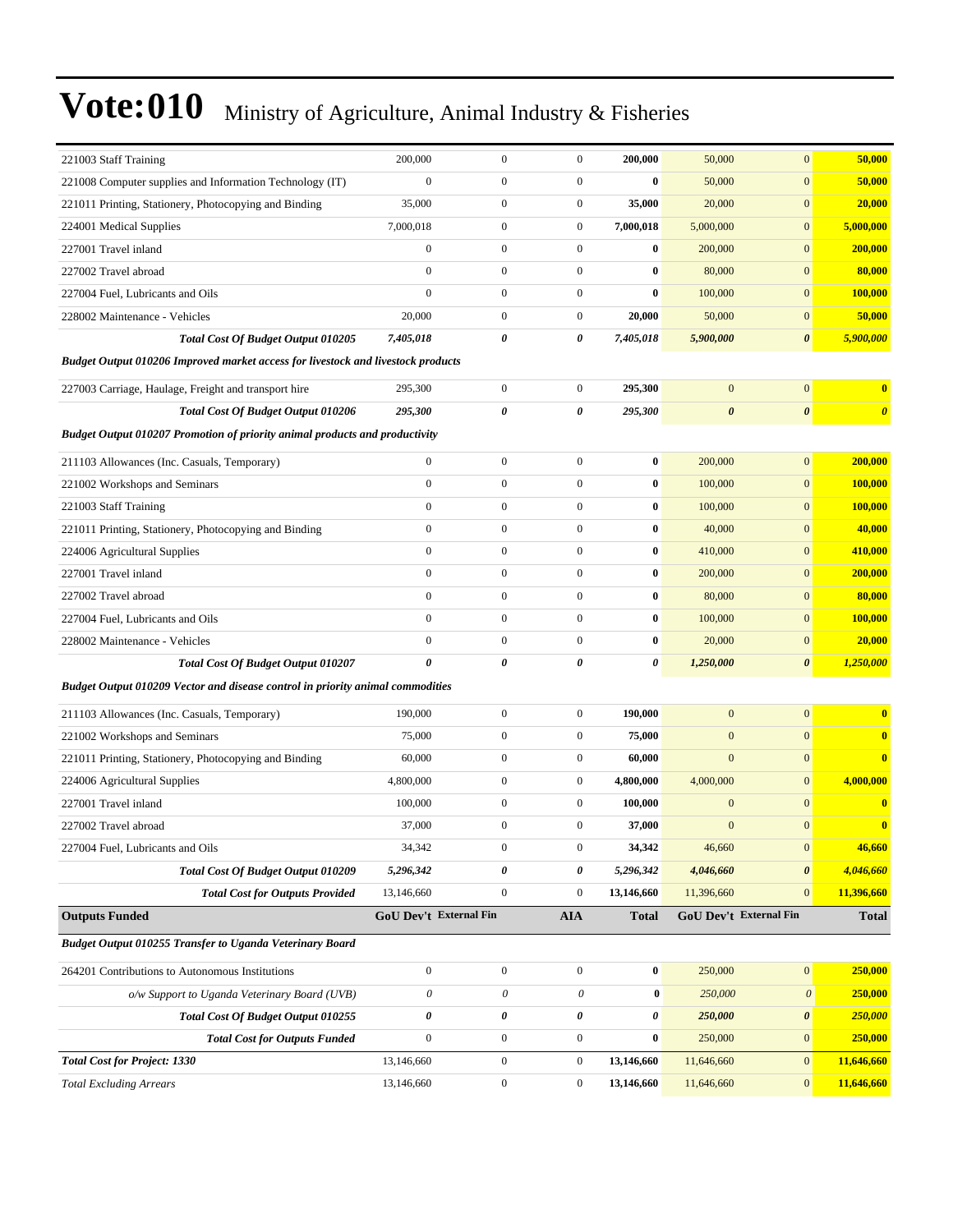### **Project 1358 Meat Export Support Services**

| Thousand Uganda Shillings                                                          |                  | 2020/21 Approved Budget       |                  |              |                       | 2021/22 Approved Estimates    |                         |
|------------------------------------------------------------------------------------|------------------|-------------------------------|------------------|--------------|-----------------------|-------------------------------|-------------------------|
| <b>Outputs Provided</b>                                                            |                  | <b>GoU Dev't External Fin</b> | AIA              | <b>Total</b> |                       | <b>GoU Dev't External Fin</b> | <b>Total</b>            |
| Budget Output 010201 Policies, laws, guidelines, plans and strategies              |                  |                               |                  |              |                       |                               |                         |
| 211102 Contract Staff Salaries                                                     | 300,000          | $\boldsymbol{0}$              | $\boldsymbol{0}$ | 300,000      | $\mathbf{0}$          | $\mathbf{0}$                  | $\bf{0}$                |
| 211103 Allowances (Inc. Casuals, Temporary)                                        | 128,100          | $\boldsymbol{0}$              | $\boldsymbol{0}$ | 128,100      | $\mathbf{0}$          | $\mathbf{0}$                  | $\bf{0}$                |
| 221009 Welfare and Entertainment                                                   | 20,000           | $\boldsymbol{0}$              | $\boldsymbol{0}$ | 20,000       | $\mathbf{0}$          | $\mathbf{0}$                  | $\bf{0}$                |
| 221011 Printing, Stationery, Photocopying and Binding                              | 180,000          | $\boldsymbol{0}$              | $\boldsymbol{0}$ | 180,000      | $\bf{0}$              | $\mathbf{0}$                  | $\bf{0}$                |
| 227001 Travel inland                                                               | 90,000           | $\boldsymbol{0}$              | $\boldsymbol{0}$ | 90,000       | $\boldsymbol{0}$      | $\mathbf{0}$                  | $\bf{0}$                |
| 227002 Travel abroad                                                               | 35,528           | $\boldsymbol{0}$              | $\boldsymbol{0}$ | 35,528       | $\mathbf{0}$          | $\mathbf{0}$                  | $\bf{0}$                |
| 227004 Fuel, Lubricants and Oils                                                   | 130,000          | $\boldsymbol{0}$              | $\boldsymbol{0}$ | 130,000      | $\mathbf{0}$          | $\mathbf{0}$                  | $\bf{0}$                |
| 228002 Maintenance - Vehicles                                                      | 30,000           | $\boldsymbol{0}$              | $\boldsymbol{0}$ | 30,000       | $\mathbf{0}$          | $\mathbf{0}$                  | $\bf{0}$                |
| <b>Total Cost Of Budget Output 010201</b>                                          | 913,628          | 0                             | 0                | 913,628      | $\boldsymbol{\theta}$ | $\boldsymbol{\theta}$         | $\boldsymbol{\theta}$   |
| <b>Budget Output 010203 Promotion of Animals and Animal Products</b>               |                  |                               |                  |              |                       |                               |                         |
| 211102 Contract Staff Salaries                                                     | $\boldsymbol{0}$ | $\boldsymbol{0}$              | $\boldsymbol{0}$ | $\bf{0}$     | 300,000               | $\mathbf{0}$                  | 300,000                 |
| 211103 Allowances (Inc. Casuals, Temporary)                                        | $\mathbf{0}$     | $\boldsymbol{0}$              | $\mathbf{0}$     | $\bf{0}$     | 100,000               | $\mathbf{0}$                  | 100,000                 |
| 224006 Agricultural Supplies                                                       | $\mathbf{0}$     | $\boldsymbol{0}$              | $\boldsymbol{0}$ | $\bf{0}$     | 1,100,000             | $\mathbf{0}$                  | 1,100,000               |
| 227001 Travel inland                                                               | $\mathbf{0}$     | $\boldsymbol{0}$              | $\boldsymbol{0}$ | $\bf{0}$     | 100,000               | $\mathbf{0}$                  | 100,000                 |
| 227004 Fuel, Lubricants and Oils                                                   | $\mathbf{0}$     | $\boldsymbol{0}$              | $\mathbf{0}$     | $\bf{0}$     | 100,000               | $\mathbf{0}$                  | 100,000                 |
| <b>Total Cost Of Budget Output 010203</b>                                          | 0                | 0                             | 0                | 0            | 1,700,000             | $\boldsymbol{\theta}$         | 1,700,000               |
| <b>Budget Output 010205 Vector and disease control measures</b>                    |                  |                               |                  |              |                       |                               |                         |
| 225001 Consultancy Services- Short term                                            | 200,000          | $\boldsymbol{0}$              | $\boldsymbol{0}$ | 200,000      | $\mathbf{0}$          | $\mathbf{0}$                  | $\bf{0}$                |
| <b>Total Cost Of Budget Output 010205</b>                                          | 200,000          | 0                             | 0                | 200,000      | $\boldsymbol{\theta}$ | $\boldsymbol{\theta}$         | $\boldsymbol{\theta}$   |
| Budget Output 010206 Improved market access for livestock and livestock products   |                  |                               |                  |              |                       |                               |                         |
| 211103 Allowances (Inc. Casuals, Temporary)                                        | 300,000          | $\boldsymbol{0}$              | $\boldsymbol{0}$ | 300,000      | 300,000               | $\mathbf{0}$                  | 300,000                 |
| 221002 Workshops and Seminars                                                      | 500,000          | $\boldsymbol{0}$              | $\boldsymbol{0}$ | 500,000      | 200,000               | $\mathbf{0}$                  | 200,000                 |
| 224006 Agricultural Supplies                                                       | 2,200,000        | $\boldsymbol{0}$              | $\boldsymbol{0}$ | 2,200,000    | 1,700,000             | $\mathbf{0}$                  | 1,700,000               |
| Total Cost Of Budget Output 010206                                                 | 3,000,000        | 0                             | 0                | 3,000,000    | 2,200,000             | $\boldsymbol{\theta}$         | 2,200,000               |
| <b>Budget Output 010207 Promotion of priority animal products and productivity</b> |                  |                               |                  |              |                       |                               |                         |
| 224006 Agricultural Supplies                                                       | 2,683,750        | $\boldsymbol{0}$              | 0                | 2,683,750    | $\mathbf{0}$          | $\boldsymbol{0}$              | $\overline{\mathbf{0}}$ |
| <b>Total Cost Of Budget Output 010207</b>                                          | 2,683,750        | 0                             | 0                | 2,683,750    | $\pmb{\theta}$        | $\boldsymbol{\theta}$         | $\boldsymbol{\theta}$   |
| <b>Total Cost for Outputs Provided</b>                                             | 6,797,378        | $\boldsymbol{0}$              | $\boldsymbol{0}$ | 6,797,378    | 3,900,000             | $\mathbf{0}$                  | 3,900,000               |
| <b>Capital Purchases</b>                                                           |                  | GoU Dev't External Fin        | <b>AIA</b>       | <b>Total</b> |                       | GoU Dev't External Fin        | <b>Total</b>            |
| <b>Budget Output 010279 Acquisition of Other Capital Assets</b>                    |                  |                               |                  |              |                       |                               |                         |
| 281504 Monitoring, Supervision & Appraisal of Capital work                         | $\boldsymbol{0}$ | $\boldsymbol{0}$              | $\boldsymbol{0}$ | $\pmb{0}$    | 50,000                | $\boldsymbol{0}$              | 50,000                  |
| 312202 Machinery and Equipment                                                     | 500,000          | $\boldsymbol{0}$              | $\boldsymbol{0}$ | 500,000      | 450,000               | $\boldsymbol{0}$              | 450,000                 |
| Total Cost Of Budget Output 010279                                                 | 500,000          | 0                             | 0                | 500,000      | 500,000               | $\boldsymbol{\theta}$         | 500,000                 |
| <b>Budget Output 010280 Livestock Infrastructure Construction</b>                  |                  |                               |                  |              |                       |                               |                         |
| 281504 Monitoring, Supervision & Appraisal of Capital work                         | $\boldsymbol{0}$ | $\boldsymbol{0}$              | $\boldsymbol{0}$ | $\pmb{0}$    | 900,000               | $\vert 0 \vert$               | 900,000                 |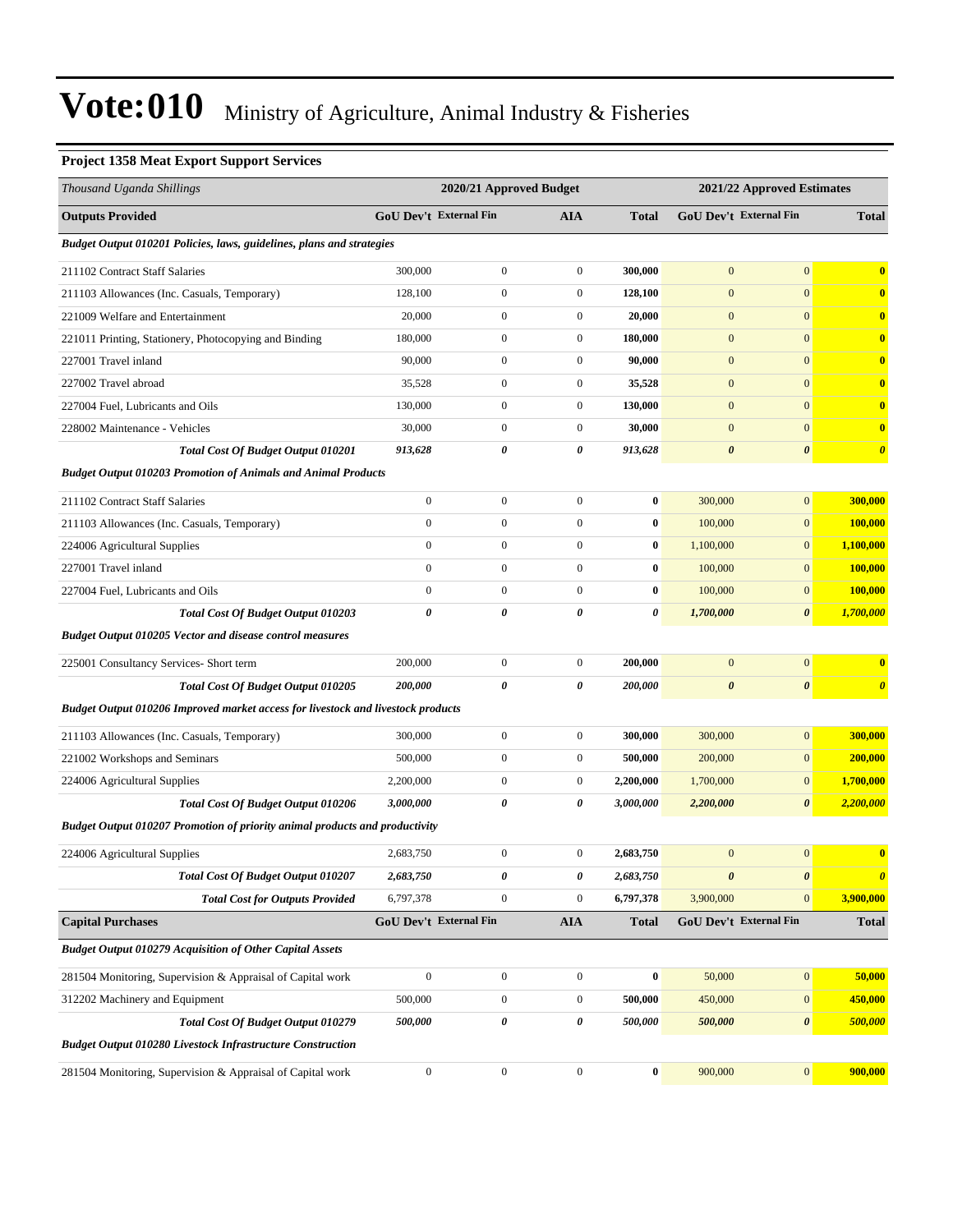| 312104 Other Structures                                                          | 6,010,400        | $\mathbf{0}$            | $\boldsymbol{0}$ | 6,010,400    | 3,000,000              | $\mathbf{0}$               | 3,000,000             |
|----------------------------------------------------------------------------------|------------------|-------------------------|------------------|--------------|------------------------|----------------------------|-----------------------|
| Total Cost Of Budget Output 010280                                               | 6,010,400        | 0                       | 0                | 6,010,400    | 3,900,000              | $\boldsymbol{\theta}$      | 3,900,000             |
| <b>Total Cost for Capital Purchases</b>                                          | 6,510,400        | $\mathbf{0}$            | $\boldsymbol{0}$ | 6,510,400    | 4,400,000              | $\mathbf{0}$               | 4,400,000             |
| <b>Total Cost for Project: 1358</b>                                              | 13,307,778       | $\mathbf{0}$            | $\boldsymbol{0}$ | 13,307,778   | 8,300,000              | $\overline{0}$             | 8,300,000             |
| <b>Total Excluding Arrears</b>                                                   | 13,307,778       | $\boldsymbol{0}$        | $\boldsymbol{0}$ | 13,307,778   | 8,300,000              | $\overline{0}$             | 8,300,000             |
| Project 1363 Regional Pastoral Livelihood Improvement Project                    |                  |                         |                  |              |                        |                            |                       |
| Thousand Uganda Shillings                                                        |                  | 2020/21 Approved Budget |                  |              |                        | 2021/22 Approved Estimates |                       |
| <b>Outputs Provided</b>                                                          |                  | GoU Dev't External Fin  | AIA              | <b>Total</b> | GoU Dev't External Fin |                            | <b>Total</b>          |
| Budget Output 010201 Policies, laws, guidelines, plans and strategies            |                  |                         |                  |              |                        |                            |                       |
| 211102 Contract Staff Salaries                                                   | $\boldsymbol{0}$ | 2,364,617               | $\boldsymbol{0}$ | 2,364,617    | $\mathbf{0}$           | 270,000                    | 270,000               |
| 211103 Allowances (Inc. Casuals, Temporary)                                      | 50,000           | $\mathbf{0}$            | $\boldsymbol{0}$ | 50,000       | $\boldsymbol{0}$       | $\boldsymbol{0}$           | $\bf{0}$              |
| 211105 Missions staff salaries                                                   | $\boldsymbol{0}$ | 44,000                  | $\boldsymbol{0}$ | 44,000       | $\mathbf{0}$           | $\overline{0}$             | $\bf{0}$              |
| 212101 Social Security Contributions                                             | $\boldsymbol{0}$ | 236,553                 | $\boldsymbol{0}$ | 236,553      | $\boldsymbol{0}$       | $\overline{0}$             | $\bf{0}$              |
| 213004 Gratuity Expenses                                                         | $\boldsymbol{0}$ | 354,830                 | $\boldsymbol{0}$ | 354,830      | $\boldsymbol{0}$       | $\overline{0}$             | $\bf{0}$              |
| 224006 Agricultural Supplies                                                     | $\boldsymbol{0}$ | $\mathbf{0}$            | $\boldsymbol{0}$ | $\bf{0}$     | $\mathbf{0}$           | 764,000                    | 764,000               |
| 227001 Travel inland                                                             | $\boldsymbol{0}$ | $\mathbf{0}$            | $\boldsymbol{0}$ | $\bf{0}$     | $\boldsymbol{0}$       | 200,000                    | 200,000               |
| 227004 Fuel, Lubricants and Oils                                                 | $\boldsymbol{0}$ | $\mathbf{0}$            | $\boldsymbol{0}$ | $\bf{0}$     | $\boldsymbol{0}$       | 200,000                    | 200,000               |
| Total Cost Of Budget Output 010201                                               | 50,000           | 3,000,000               | 0                | 3,050,000    | $\boldsymbol{\theta}$  | 1,434,000                  | 1,434,000             |
| <b>Budget Output 010202 Improved access to water for livestock</b>               |                  |                         |                  |              |                        |                            |                       |
| 224006 Agricultural Supplies                                                     | $\boldsymbol{0}$ | 7,000,000               | $\boldsymbol{0}$ | 7,000,000    | $\boldsymbol{0}$       | $\boldsymbol{0}$           | $\bf{0}$              |
| 227004 Fuel, Lubricants and Oils                                                 | 50,000           | $\mathbf{0}$            | $\boldsymbol{0}$ | 50,000       | $\boldsymbol{0}$       | $\mathbf{0}$               | $\bf{0}$              |
| <b>Total Cost Of Budget Output 010202</b>                                        | 50,000           | 7,000,000               | 0                | 7,050,000    | $\boldsymbol{\theta}$  | $\boldsymbol{\theta}$      | $\boldsymbol{\theta}$ |
| <b>Budget Output 010203 Promotion of Animals and Animal Products</b>             |                  |                         |                  |              |                        |                            |                       |
| 211103 Allowances (Inc. Casuals, Temporary)                                      | 30,000           | $\mathbf{0}$            | $\boldsymbol{0}$ | 30,000       | $\mathbf{0}$           | $\boldsymbol{0}$           | $\bf{0}$              |
| 221003 Staff Training                                                            | $\boldsymbol{0}$ | 500,000                 | $\boldsymbol{0}$ | 500,000      | $\boldsymbol{0}$       | $\overline{0}$             | $\bf{0}$              |
| 224006 Agricultural Supplies                                                     | $\boldsymbol{0}$ | 1,000,000               | $\boldsymbol{0}$ | 1,000,000    | $\boldsymbol{0}$       | $\overline{0}$             | $\bf{0}$              |
| 227001 Travel inland                                                             | $\boldsymbol{0}$ | 500,000                 | $\boldsymbol{0}$ | 500,000      | $\mathbf{0}$           | $\mathbf{0}$               | $\bf{0}$              |
| <b>Total Cost Of Budget Output 010203</b>                                        | 30,000           | 2,000,000               | 0                | 2,030,000    | $\boldsymbol{\theta}$  | $\boldsymbol{\theta}$      | $\boldsymbol{\theta}$ |
| Budget Output 010206 Improved market access for livestock and livestock products |                  |                         |                  |              |                        |                            |                       |
| 221002 Workshops and Seminars                                                    | $\boldsymbol{0}$ | 200,000                 | $\boldsymbol{0}$ | 200,000      | $\boldsymbol{0}$       | $\boldsymbol{0}$           | $\bf{0}$              |
| 221011 Printing, Stationery, Photocopying and Binding                            | $\boldsymbol{0}$ | 80,000                  | $\boldsymbol{0}$ | 80,000       | $\boldsymbol{0}$       | $\overline{0}$             | $\bf{0}$              |
| 224001 Medical Supplies                                                          | $\boldsymbol{0}$ | 2,720,000               | $\boldsymbol{0}$ | 2,720,000    | $\boldsymbol{0}$       | $\overline{0}$             | $\bf{0}$              |
| 225001 Consultancy Services- Short term                                          | $\boldsymbol{0}$ | 2,000,000               | $\boldsymbol{0}$ | 2,000,000    | $\mathbf{0}$           | $\mathbf{0}$               | $\bf{0}$              |
| 227004 Fuel, Lubricants and Oils                                                 | 50,000           | $\boldsymbol{0}$        | $\boldsymbol{0}$ | 50,000       | $\boldsymbol{0}$       | $\boldsymbol{0}$           | $\bf{0}$              |
| <b>Total Cost Of Budget Output 010206</b>                                        | 50,000           | 5,000,000               | 0                | 5,050,000    | $\pmb{\theta}$         | $\boldsymbol{\theta}$      | $\boldsymbol{\theta}$ |
| <b>Total Cost for Outputs Provided</b>                                           | 180,000          | 17,000,000              | $\boldsymbol{0}$ | 17,180,000   | $\mathbf{0}$           | 1,434,000                  | 1,434,000             |
| <b>Capital Purchases</b>                                                         |                  | GoU Dev't External Fin  | <b>AIA</b>       | <b>Total</b> | GoU Dev't External Fin |                            | <b>Total</b>          |
| <b>Budget Output 010280 Livestock Infrastructure Construction</b>                |                  |                         |                  |              |                        |                            |                       |
| 281504 Monitoring, Supervision & Appraisal of Capital work                       | 120,000          | $\boldsymbol{0}$        | $\boldsymbol{0}$ | 120,000      | 1,003,340              | $\vert 0 \vert$            | 1,003,340             |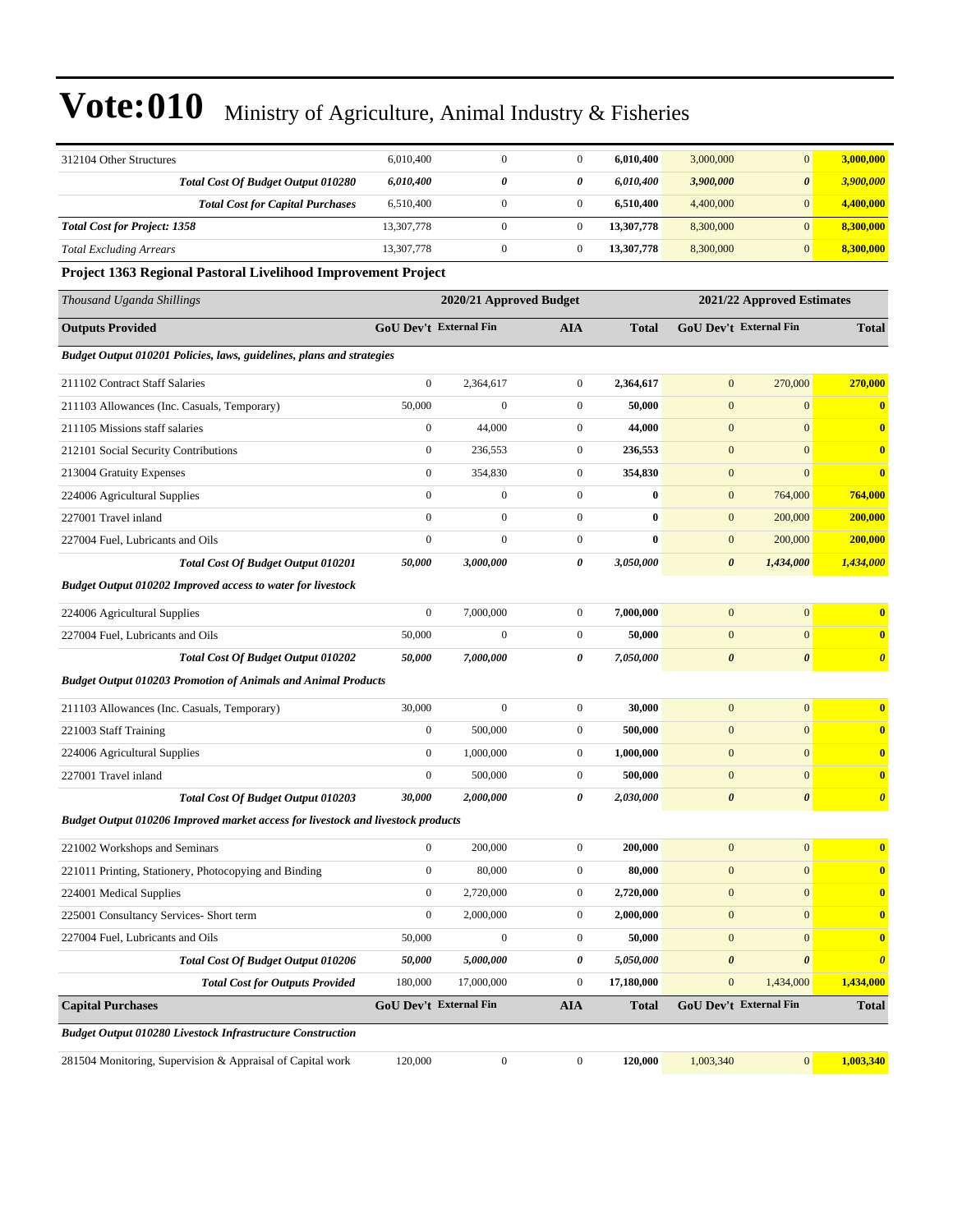| 312104 Other Structures                                                                                                       | $\boldsymbol{0}$                     | 29,670,000              | $\boldsymbol{0}$                     | 29,670,000            | $\mathbf{0}$                 | 18,213,240                   | 18,213,240              |
|-------------------------------------------------------------------------------------------------------------------------------|--------------------------------------|-------------------------|--------------------------------------|-----------------------|------------------------------|------------------------------|-------------------------|
| <b>Total Cost Of Budget Output 010280</b>                                                                                     | 120,000                              | 29,670,000              | 0                                    | 29,790,000            | 1,003,340                    | 18,213,240                   | 19,216,580              |
| <b>Budget Output 010281 Livestock marketing facility construction</b>                                                         |                                      |                         |                                      |                       |                              |                              |                         |
| 312104 Other Structures                                                                                                       | $\boldsymbol{0}$                     | $\boldsymbol{0}$        | $\boldsymbol{0}$                     | $\bf{0}$              | $\mathbf{0}$                 | 4,265,000                    | 4,265,000               |
| <b>Total Cost Of Budget Output 010281</b>                                                                                     | $\theta$                             | $\theta$                | 0                                    | $\boldsymbol{\theta}$ | $\boldsymbol{\theta}$        | 4,265,000                    | 4,265,000               |
| <b>Total Cost for Capital Purchases</b>                                                                                       | 120,000                              | 29,670,000              | $\boldsymbol{0}$                     | 29,790,000            | 1,003,340                    | 22,478,240                   | 23,481,580              |
| <b>Total Cost for Project: 1363</b>                                                                                           | 300,000                              | 46,670,000              | $\boldsymbol{0}$                     | 46,970,000            | 1,003,340                    | 23,912,240                   | 24,915,580              |
| <b>Total Excluding Arrears</b>                                                                                                | 300,000                              | 46,670,000              | $\overline{0}$                       | 46,970,000            | 1,003,340                    | 23,912,240                   | 24,915,580              |
| Project 1493 Developing A Market-Oriented And Environmentally Sustainable Beef Meat Industry In Uganda                        |                                      |                         |                                      |                       |                              |                              |                         |
| Thousand Uganda Shillings                                                                                                     |                                      | 2020/21 Approved Budget |                                      |                       |                              | 2021/22 Approved Estimates   |                         |
| <b>Outputs Provided</b>                                                                                                       | GoU Dev't External Fin               |                         | <b>AIA</b>                           | <b>Total</b>          |                              | GoU Dev't External Fin       | <b>Total</b>            |
| Budget Output 010201 Policies, laws, guidelines, plans and strategies                                                         |                                      |                         |                                      |                       |                              |                              |                         |
|                                                                                                                               |                                      |                         |                                      |                       |                              |                              |                         |
| 221001 Advertising and Public Relations                                                                                       | $\mathbf{0}$<br>$\overline{0}$       | 49,500<br>728,064       | $\boldsymbol{0}$<br>$\boldsymbol{0}$ | 49,500                | $\mathbf{0}$<br>$\mathbf{0}$ | $\mathbf{0}$<br>$\mathbf{0}$ | $\overline{\mathbf{0}}$ |
| 221002 Workshops and Seminars                                                                                                 |                                      |                         |                                      | 728,064               |                              |                              | $\bf{0}$                |
| 227001 Travel inland                                                                                                          | $\boldsymbol{0}$<br>$\boldsymbol{0}$ | 1,178,060               | $\boldsymbol{0}$<br>$\boldsymbol{0}$ | 1,178,060<br>244,376  | $\mathbf{0}$<br>$\mathbf{0}$ | $\mathbf{0}$<br>$\mathbf{0}$ | $\overline{\mathbf{0}}$ |
| 227002 Travel abroad                                                                                                          | 0                                    | 244,376                 | 0                                    |                       | $\boldsymbol{\theta}$        | $\boldsymbol{\theta}$        | $\bf{0}$                |
| <b>Total Cost Of Budget Output 010201</b><br>Budget Output 010206 Improved market access for livestock and livestock products |                                      | 2,200,000               |                                      | 2,200,000             |                              |                              | $\boldsymbol{\theta}$   |
|                                                                                                                               |                                      |                         |                                      |                       |                              |                              |                         |
| 211102 Contract Staff Salaries                                                                                                | $\boldsymbol{0}$                     | 29,851                  | $\boldsymbol{0}$                     | 29,851                | $\mathbf{0}$                 | 490,000                      | 490,000                 |
| 211103 Allowances (Inc. Casuals, Temporary)                                                                                   | 150,000                              | $\boldsymbol{0}$        | $\boldsymbol{0}$                     | 150,000               | 150,000                      | $\mathbf{0}$                 | 150,000                 |
| 221002 Workshops and Seminars                                                                                                 | 250,000                              | $\mathbf{0}$            | $\boldsymbol{0}$                     | 250,000               | 50,000                       | 200,000                      | 250,000                 |
| 221003 Staff Training                                                                                                         | $\boldsymbol{0}$                     | 100,000                 | $\boldsymbol{0}$                     | 100,000               | $\mathbf{0}$                 | $\mathbf{0}$                 | $\bf{0}$                |
| 221011 Printing, Stationery, Photocopying and Binding                                                                         | $\boldsymbol{0}$                     | 20,000                  | $\boldsymbol{0}$                     | 20,000                | $\mathbf{0}$                 | $\overline{0}$               | $\overline{\mathbf{0}}$ |
| 224006 Agricultural Supplies                                                                                                  | $\mathbf{0}$                         | 50,812                  | $\boldsymbol{0}$                     | 50,812                | $\boldsymbol{0}$             | 400,000                      | 400,000                 |
| 225001 Consultancy Services- Short term                                                                                       | $\boldsymbol{0}$                     | 143,955                 | $\boldsymbol{0}$                     | 143,955               | $\boldsymbol{0}$             | 200,000                      | 200,000                 |
| 227001 Travel inland                                                                                                          | $\mathbf{0}$                         | 197,382                 | $\boldsymbol{0}$                     | 197,382               | 200,000                      | 300,000                      | 500,000                 |
| 227002 Travel abroad                                                                                                          | 50,000                               | $\boldsymbol{0}$        | $\boldsymbol{0}$                     | 50,000                | 50,000                       | $\mathbf{0}$                 | 50,000                  |
| 227004 Fuel, Lubricants and Oils                                                                                              | 50,000                               | $\boldsymbol{0}$        | $\boldsymbol{0}$                     | 50,000                | 50,000                       | 100,000                      | 150,000                 |
| Total Cost Of Budget Output 010206                                                                                            | 500,000                              | 542,000                 | 0                                    | 1,042,000             | 500,000                      | 1,690,000                    | 2,190,000               |
| Budget Output 010207 Promotion of priority animal products and productivity                                                   |                                      |                         |                                      |                       |                              |                              |                         |
| 211102 Contract Staff Salaries                                                                                                | $\overline{0}$                       | 461,649                 | $\boldsymbol{0}$                     | 461,649               | $\mathbf{0}$                 | $\boldsymbol{0}$             | $\bf{0}$                |
| 212101 Social Security Contributions                                                                                          | $\overline{0}$                       | 20,000                  | $\boldsymbol{0}$                     | 20,000                | $\boldsymbol{0}$             | $\overline{0}$               | $\bf{0}$                |
| 213004 Gratuity Expenses                                                                                                      | $\overline{0}$                       | 20,000                  | $\boldsymbol{0}$                     | 20,000                | $\boldsymbol{0}$             | $\mathbf{0}$                 | $\bf{0}$                |
| 221001 Advertising and Public Relations                                                                                       | $\boldsymbol{0}$                     | 104,521                 | $\boldsymbol{0}$                     | 104,521               | $\boldsymbol{0}$             | $\mathbf{0}$                 | $\bf{0}$                |
| 221002 Workshops and Seminars                                                                                                 | 50,000                               | 330,000                 | $\boldsymbol{0}$                     | 380,000               | $\boldsymbol{0}$             | $\mathbf{0}$                 | $\bf{0}$                |
| 221003 Staff Training                                                                                                         | $\boldsymbol{0}$                     | 24,651                  | $\boldsymbol{0}$                     | 24,651                | $\boldsymbol{0}$             | $\mathbf{0}$                 | $\boldsymbol{0}$        |
| 221011 Printing, Stationery, Photocopying and Binding                                                                         | 15,000                               | 35,587                  | $\boldsymbol{0}$                     | 50,587                | $\boldsymbol{0}$             | $\overline{0}$               | $\bf{0}$                |
| 225001 Consultancy Services- Short term                                                                                       | $\overline{0}$                       | 80,000                  | $\boldsymbol{0}$                     | 80,000                | $\boldsymbol{0}$             | $\overline{0}$               | $\bf{0}$                |
| 227001 Travel inland                                                                                                          | 50,000                               | 402,950                 | $\boldsymbol{0}$                     | 452,950               | $\boldsymbol{0}$             | $\mathbf{0}$                 | $\bf{0}$                |
| 227002 Travel abroad                                                                                                          | 34,000                               | $\boldsymbol{0}$        | $\boldsymbol{0}$                     | 34,000                | $\boldsymbol{0}$             | $\mathbf{0}$                 | $\bf{0}$                |
| 227004 Fuel, Lubricants and Oils                                                                                              | 50,000                               | 168,154                 | $\boldsymbol{0}$                     | 218,154               | $\boldsymbol{0}$             | $\boldsymbol{0}$             | $\boldsymbol{0}$        |
| 228002 Maintenance - Vehicles                                                                                                 | 20,000                               | 30,729                  | $\boldsymbol{0}$                     | 50,729                | $\boldsymbol{0}$             | $\mathbf{0}$                 | $\bf{0}$                |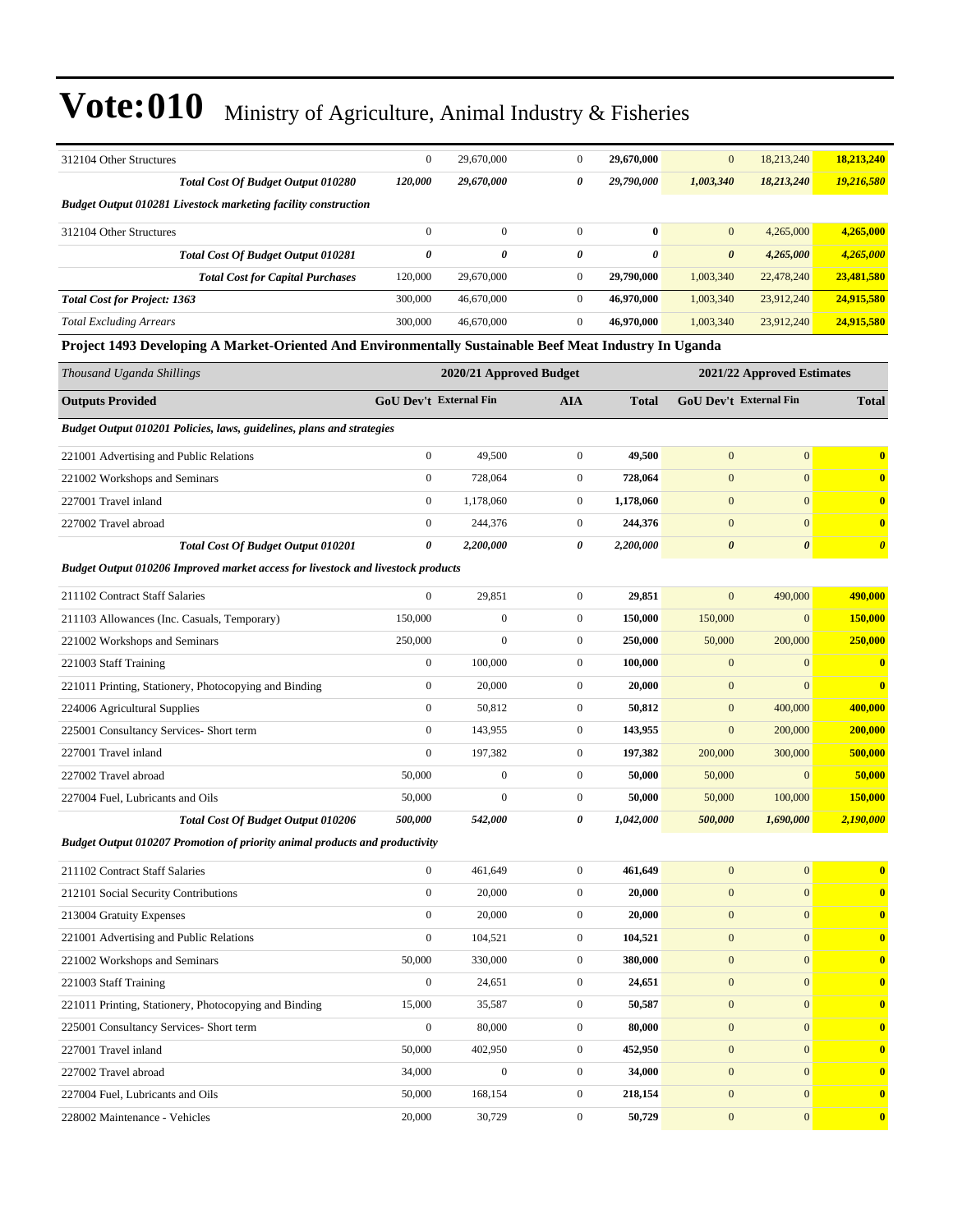| 281504 Monitoring, Supervision & Appraisal of Capital work                    | $\mathbf{0}$                  | 29,009              | $\Omega$         | 29,009       | $\overline{0}$        | $\overline{0}$                | $\mathbf{0}$            |
|-------------------------------------------------------------------------------|-------------------------------|---------------------|------------------|--------------|-----------------------|-------------------------------|-------------------------|
| <b>Total Cost Of Budget Output 010207</b>                                     | 219,000                       | 1,707,250           | 0                | 1,926,250    | $\boldsymbol{\theta}$ | $\boldsymbol{\theta}$         | $\boldsymbol{\theta}$   |
| <b>Total Cost for Outputs Provided</b>                                        | 719,000                       | 4,449,250           | $\boldsymbol{0}$ | 5,168,250    | 500,000               | 1,690,000                     | 2,190,000               |
| <b>Capital Purchases</b>                                                      | <b>GoU Dev't External Fin</b> |                     | <b>AIA</b>       | <b>Total</b> |                       | <b>GoU Dev't External Fin</b> | <b>Total</b>            |
| Budget Output 010275 Purchase of Motor Vehicles and Other Transport Equipment |                               |                     |                  |              |                       |                               |                         |
| 312201 Transport Equipment                                                    | $\mathbf{0}$                  | 4,171,000           | $\overline{0}$   | 4,171,000    | $\overline{0}$        | $\overline{0}$                | $\overline{\mathbf{0}}$ |
| <b>Total Cost Of Budget Output 010275</b>                                     | 0                             | 4,171,000           | 0                | 4,171,000    | $\boldsymbol{\theta}$ | $\boldsymbol{\theta}$         | $\boldsymbol{\theta}$   |
| <b>Budget Output 010279 Acquisition of Other Capital Assets</b>               |                               |                     |                  |              |                       |                               |                         |
| 281502 Feasibility Studies for Capital Works                                  | $\boldsymbol{0}$              | 420,000             | $\boldsymbol{0}$ | 420,000      | $\mathbf{0}$          | $\overline{0}$                | $\overline{\mathbf{0}}$ |
| 312202 Machinery and Equipment                                                | $\mathbf{0}$                  | 284,750             | $\overline{0}$   | 284,750      | $\mathbf{0}$          | $\overline{0}$                | $\bf{0}$                |
| 312213 ICT Equipment                                                          | $\mathbf{0}$                  | 155,000             | $\overline{0}$   | 155,000      | $\mathbf{0}$          | $\overline{0}$                | $\overline{\mathbf{0}}$ |
| <b>Total Cost Of Budget Output 010279</b>                                     | 0                             | 859,750             | 0                | 859,750      | $\boldsymbol{\theta}$ | $\boldsymbol{\theta}$         | $\boldsymbol{\theta}$   |
| <b>Budget Output 010280 Livestock Infrastructure Construction</b>             |                               |                     |                  |              |                       |                               |                         |
| 281504 Monitoring, Supervision & Appraisal of Capital work                    | $\mathbf{0}$                  | $\overline{0}$      | $\overline{0}$   | $\bf{0}$     | $\mathbf{0}$          | 1,000,000                     | 1,000,000               |
| 312104 Other Structures                                                       | $\Omega$                      | $\overline{0}$      | $\Omega$         | $\mathbf{0}$ | $\mathbf{0}$          | 5,000,000                     | 5,000,000               |
| <b>Total Cost Of Budget Output 010280</b>                                     | $\theta$                      | 0                   | 0                | $\theta$     | $\boldsymbol{\theta}$ | 6,000,000                     | 6,000,000               |
| <b>Total Cost for Capital Purchases</b>                                       | $\mathbf{0}$                  | 5,030,750           | $\overline{0}$   | 5,030,750    | $\mathbf{0}$          | 6,000,000                     | 6,000,000               |
| <b>Total Cost for Project: 1493</b>                                           | 719,000                       | 9,480,000           | $\overline{0}$   | 10,199,000   | 500,000               | 7,690,000                     | 8,190,000               |
| <b>Total Excluding Arrears</b>                                                | 719,000                       | 9,480,000           | $\overline{0}$   | 10,199,000   | 500,000               | 7,690,000                     | 8,190,000               |
|                                                                               | GoU                           | <b>External Fin</b> | <b>AIA</b>       | <b>Total</b> | GoU                   | <b>External Fin</b>           | <b>Total</b>            |
| <b>Total Cost for Sub-SubProgramme 02</b>                                     | 35,325,320                    | 58,410,000          | 0                | 93,735,320   | 28,024,320            | 33,062,240                    | 61,086,561              |
| <b>Total Excluding Arrears</b>                                                | 35,325,320                    | 58,410,000          | $\overline{0}$   | 93,735,320   | 28,024,320            | 33,062,240                    | 61,086,561              |
|                                                                               |                               |                     |                  |              |                       |                               |                         |

*Sub-SubProgrammme 03 Directorate of Agricultural Extension and Skills Managment*

*Recurrent Budget Estimates*

| <b>Department 23 Department of Agricultural Extension and Skills Management (DAESM)</b> |              |                         |                |              |                            |                       |                         |
|-----------------------------------------------------------------------------------------|--------------|-------------------------|----------------|--------------|----------------------------|-----------------------|-------------------------|
| Thousand Uganda Shillings                                                               |              | 2020/21 Approved Budget |                |              | 2021/22 Approved Estimates |                       |                         |
| <b>Outputs Provided</b>                                                                 | Wage         | Non Wage                | <b>AIA</b>     | <b>Total</b> | Wage                       | Non Wage              | <b>Total</b>            |
| Budget Output 010301 Strategies, Policies, Plans and guidelines                         |              |                         |                |              |                            |                       |                         |
| 211101 General Staff Salaries                                                           | 195,895      | $\overline{0}$          | $\mathbf{0}$   | 195,895      | $\mathbf{0}$               | $\overline{0}$        | $\overline{\mathbf{0}}$ |
| 211103 Allowances (Inc. Casuals, Temporary)                                             | $\mathbf{0}$ | 100,000                 | $\overline{0}$ | 100,000      | $\mathbf{0}$               | $\mathbf{0}$          | $\overline{\mathbf{0}}$ |
| <b>Total Cost of Budget Output 01</b>                                                   | 195,895      | 100,000                 | 0              | 295,895      | $\boldsymbol{\theta}$      | $\boldsymbol{\theta}$ | $\theta$                |
| Budget Output 010302 Administration, HRD, and Accounting                                |              |                         |                |              |                            |                       |                         |
| 221003 Staff Training                                                                   | $\mathbf{0}$ | 59,080                  | $\overline{0}$ | 59,080       | $\mathbf{0}$               | $\overline{0}$        | $\overline{\mathbf{0}}$ |
| <b>Total Cost of Budget Output 02</b>                                                   | 0            | 59,080                  | 0              | 59,080       | $\boldsymbol{\theta}$      | $\boldsymbol{\theta}$ | $\boldsymbol{\theta}$   |
| Budget Output 010303 Agricultural extension co-ordination strengthened                  |              |                         |                |              |                            |                       |                         |
| 211101 General Staff Salaries                                                           | $\mathbf{0}$ | $\mathbf{0}$            | $\mathbf{0}$   | $\bf{0}$     | 195,895                    | $\overline{0}$        | 195,895                 |
| 211103 Allowances (Inc. Casuals, Temporary)                                             | $\mathbf{0}$ | $\mathbf{0}$            | $\overline{0}$ | $\bf{0}$     | $\mathbf{0}$               | 150,000               | 150,000                 |
| 221001 Advertising and Public Relations                                                 | $\mathbf{0}$ | 20,000                  | 0              | 20,000       | $\mathbf{0}$               | 25,000                | 25,000                  |
| 221002 Workshops and Seminars                                                           | $\mathbf{0}$ | 100,000                 | $\overline{0}$ | 100,000      | $\mathbf{0}$               | $\mathbf{0}$          | $\bf{0}$                |
| 221009 Welfare and Entertainment                                                        | $\mathbf{0}$ | $\mathbf{0}$            | $\overline{0}$ | $\bf{0}$     | $\mathbf{0}$               | 20,000                | 20,000                  |
| 221011 Printing, Stationery, Photocopying and Binding                                   | $\mathbf{0}$ | 40,000                  | $\overline{0}$ | 40,000       | $\mathbf{0}$               | 15,000                | 15,000                  |
| 227001 Travel inland                                                                    | $\Omega$     | 100,000                 | 0              | 100.000      | $\mathbf{0}$               | 150,000               | 150,000                 |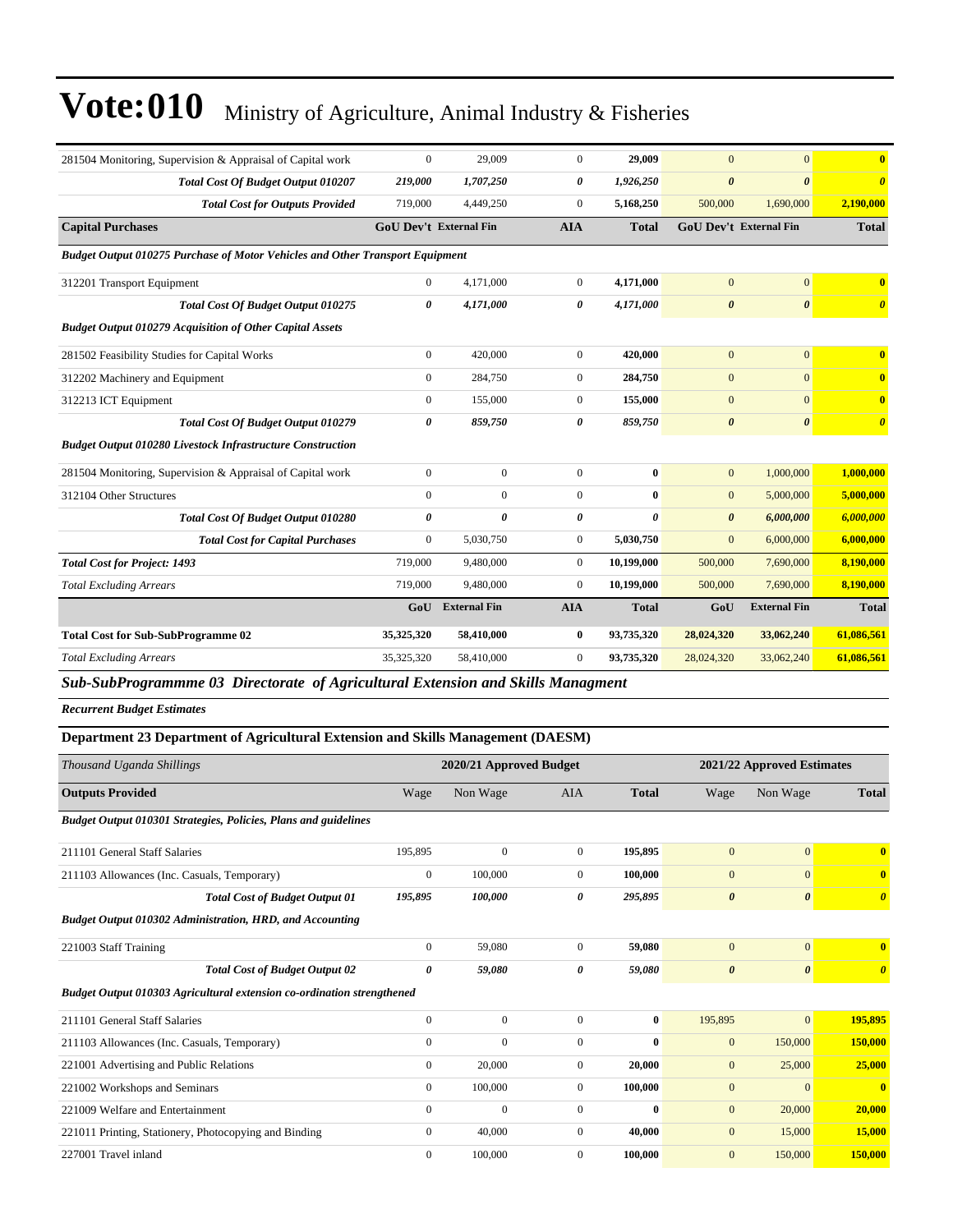| 227002 Travel abroad                                                                   | $\boldsymbol{0}$ | 44,000                  | $\boldsymbol{0}$ | 44,000           | $\mathbf{0}$          | 60,000                     | 60,000                |  |
|----------------------------------------------------------------------------------------|------------------|-------------------------|------------------|------------------|-----------------------|----------------------------|-----------------------|--|
| 227004 Fuel, Lubricants and Oils                                                       | $\mathbf{0}$     | $\boldsymbol{0}$        | $\overline{0}$   | $\bf{0}$         | $\mathbf{0}$          | 60,000                     | 60,000                |  |
| 228002 Maintenance - Vehicles                                                          | $\mathbf{0}$     | $\overline{0}$          | $\mathbf{0}$     | $\bf{0}$         | $\mathbf{0}$          | 20,000                     | 20,000                |  |
| <b>Total Cost of Budget Output 03</b>                                                  | $\pmb{\theta}$   | 304,000                 | 0                | 304,000          | 195,895               | 500,000                    | 695,895               |  |
| Budget Output 010304 Provision of Agricultural production extension services           |                  |                         |                  |                  |                       |                            |                       |  |
| 211103 Allowances (Inc. Casuals, Temporary)                                            | $\boldsymbol{0}$ | 101,000                 | $\mathbf{0}$     | 101,000          | $\mathbf{0}$          | $\overline{0}$             | $\bf{0}$              |  |
| 221009 Welfare and Entertainment                                                       | $\boldsymbol{0}$ | 20,000                  | $\boldsymbol{0}$ | 20,000           | $\mathbf{0}$          | $\overline{0}$             | $\bf{0}$              |  |
| 227002 Travel abroad                                                                   | $\mathbf{0}$     | 10,000                  | $\mathbf{0}$     | 10,000           | $\mathbf{0}$          | $\overline{0}$             | $\bf{0}$              |  |
| <b>Total Cost of Budget Output 04</b>                                                  | 0                | 131,000                 | 0                | 131,000          | $\boldsymbol{\theta}$ | $\boldsymbol{\theta}$      | $\boldsymbol{\theta}$ |  |
| <b>Total Cost Of Outputs Provided</b>                                                  | 195,895          | 594,080                 | 0                | 789,975          | 195,895               | 500,000                    | 695,895               |  |
| <b>Total Cost for Department 23</b>                                                    | 195,895          | 594,080                 | $\bf{0}$         | 789,975          | 195,895               | 500,000                    | 695,895               |  |
| <b>Total Excluding Arrears</b>                                                         | 195,895          | 594,080                 | $\boldsymbol{0}$ | 789,975          | 195,895               | 500,000                    | 695,895               |  |
| Department 24 Department of Agricultural Investment and Enterprise Development (DAIED) |                  |                         |                  |                  |                       |                            |                       |  |
| Thousand Uganda Shillings                                                              |                  | 2020/21 Approved Budget |                  |                  |                       | 2021/22 Approved Estimates |                       |  |
| <b>Outputs Provided</b>                                                                | Wage             | Non Wage                | AIA              | <b>Total</b>     | Wage                  | Non Wage                   | <b>Total</b>          |  |
| Budget Output 010303 Agricultural extension co-ordination strengthened                 |                  |                         |                  |                  |                       |                            |                       |  |
|                                                                                        |                  |                         |                  |                  |                       |                            |                       |  |
| 211101 General Staff Salaries                                                          | 1,139,268        | $\boldsymbol{0}$        | $\overline{0}$   | 1,139,268        | $\mathbf{0}$          | $\overline{0}$             | $\bf{0}$              |  |
| 211102 Contract Staff Salaries                                                         | 100,000          | $\overline{0}$          | $\boldsymbol{0}$ | 100,000          | $\mathbf{0}$          | $\mathbf{0}$               | $\bf{0}$              |  |
| 221002 Workshops and Seminars                                                          | $\boldsymbol{0}$ | 13,000                  | $\mathbf{0}$     | 13,000           | $\boldsymbol{0}$      | $\mathbf{0}$               | $\bf{0}$              |  |
| 221009 Welfare and Entertainment                                                       | $\boldsymbol{0}$ | 20,000                  | $\mathbf{0}$     | 20,000           | $\mathbf{0}$          | $\overline{0}$             | $\bf{0}$              |  |
| 221011 Printing, Stationery, Photocopying and Binding                                  | $\boldsymbol{0}$ | 10,000                  | $\overline{0}$   | 10,000           | $\mathbf{0}$          | $\overline{0}$             | $\bf{0}$              |  |
| 227001 Travel inland                                                                   | $\mathbf{0}$     | 38,000                  | $\mathbf{0}$     | 38,000           | $\mathbf{0}$          | $\overline{0}$             | $\bf{0}$              |  |
| 227004 Fuel, Lubricants and Oils                                                       | $\mathbf{0}$     | 39,000                  | $\mathbf{0}$     | 39,000           | $\mathbf{0}$          | $\overline{0}$             | $\bf{0}$              |  |
| 228002 Maintenance - Vehicles                                                          | $\boldsymbol{0}$ | 30,682                  | $\mathbf{0}$     | 30,682           | $\mathbf{0}$          | $\overline{0}$             | $\bf{0}$              |  |
| <b>Total Cost of Budget Output 03</b>                                                  | 1,239,268        | 150,682                 | 0                | 1,389,950        | $\boldsymbol{\theta}$ | 0                          | $\boldsymbol{\theta}$ |  |
| <b>Budget Output 010305 Provision of Value Addition extension services</b>             |                  |                         |                  |                  |                       |                            |                       |  |
| 211101 General Staff Salaries                                                          | $\boldsymbol{0}$ | $\boldsymbol{0}$        | $\boldsymbol{0}$ | $\bf{0}$         | 939,268               | $\mathbf{0}$               | 939,268               |  |
| 211102 Contract Staff Salaries                                                         | $\mathbf{0}$     | $\boldsymbol{0}$        | $\overline{0}$   | $\bf{0}$         | 300,000               | $\overline{0}$             | 300,000               |  |
| 211103 Allowances (Inc. Casuals, Temporary)                                            | $\boldsymbol{0}$ | 0                       | $\mathbf{0}$     | $\bf{0}$         | $\mathbf{0}$          | 100,000                    | 100,000               |  |
| 221008 Computer supplies and Information Technology (IT)                               | $\boldsymbol{0}$ | $\boldsymbol{0}$        | $\mathbf{0}$     | $\bf{0}$         | $\boldsymbol{0}$      | 20,000                     | 20,000                |  |
| 221009 Welfare and Entertainment                                                       | $\boldsymbol{0}$ | $\boldsymbol{0}$        | $\boldsymbol{0}$ | $\bf{0}$         | $\mathbf{0}$          | 20,000                     | 20,000                |  |
| 221011 Printing, Stationery, Photocopying and Binding                                  | $\boldsymbol{0}$ | 20,000                  | $\boldsymbol{0}$ | 20,000           | $\boldsymbol{0}$      | 30,000                     | 30,000                |  |
| 225001 Consultancy Services- Short term                                                | $\boldsymbol{0}$ | 200,000                 | $\boldsymbol{0}$ | 200,000          | $\mathbf{0}$          | $\boldsymbol{0}$           | $\bf{0}$              |  |
| 225002 Consultancy Services-Long-term                                                  | $\boldsymbol{0}$ | 188,400                 | $\mathbf{0}$     | 188,400          | $\mathbf{0}$          | $\overline{0}$             | $\bf{0}$              |  |
| 227001 Travel inland                                                                   | $\boldsymbol{0}$ | $\boldsymbol{0}$        | $\boldsymbol{0}$ | $\bf{0}$         | $\boldsymbol{0}$      | 150,000                    | 150,000               |  |
| 227002 Travel abroad                                                                   | $\boldsymbol{0}$ | 25,000                  | $\boldsymbol{0}$ | 25,000           | $\boldsymbol{0}$      | 30,000                     | 30,000                |  |
| 227004 Fuel, Lubricants and Oils                                                       | $\boldsymbol{0}$ | $\boldsymbol{0}$        | $\boldsymbol{0}$ | $\bf{0}$         | $\mathbf{0}$          | 80,000                     | 80,000                |  |
| 228002 Maintenance - Vehicles                                                          | $\boldsymbol{0}$ | $\boldsymbol{0}$        | $\boldsymbol{0}$ | $\boldsymbol{0}$ | $\mathbf{0}$          | 20,000                     | 20,000                |  |
| <b>Total Cost of Budget Output 05</b>                                                  | 0                | 433,400                 | 0                | 433,400          | 1,239,268             | 450,000                    | 1,689,268             |  |
| <b>Total Cost Of Outputs Provided</b>                                                  | 1,239,268        | 584,082                 | $\bf{0}$         | 1,823,350        | 1,239,268             | 450,000                    | 1,689,268             |  |
| <b>Total Cost for Department 24</b>                                                    | 1,239,268        | 584,082                 | $\bf{0}$         | 1,823,350        | 1,239,268             | 450,000                    | 1,689,268             |  |
| <b>Total Excluding Arrears</b>                                                         | 1,239,268        | 584,082                 | $\boldsymbol{0}$ | 1,823,350        | 1,239,268             | 450,000                    | 1,689,268             |  |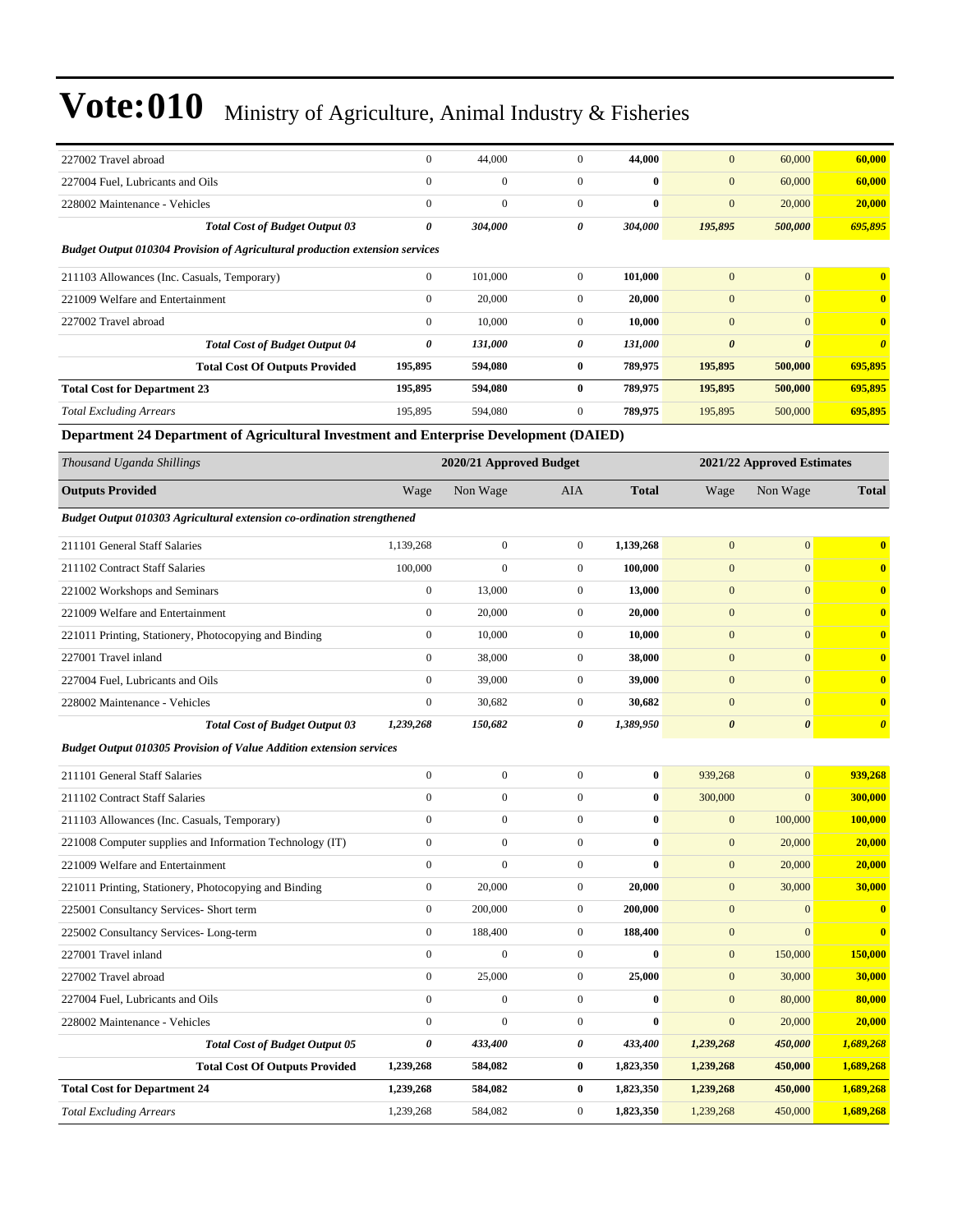#### **Department 26 Directorate of Agricultural Extension Services**

| Thousand Uganda Shillings                                              |                  | 2020/21 Approved Budget |                |              | 2021/22 Approved Estimates |              |                |
|------------------------------------------------------------------------|------------------|-------------------------|----------------|--------------|----------------------------|--------------|----------------|
| <b>Outputs Provided</b>                                                | Wage             | Non Wage                | <b>AIA</b>     | <b>Total</b> | Wage                       | Non Wage     | <b>Total</b>   |
| Budget Output 010303 Agricultural extension co-ordination strengthened |                  |                         |                |              |                            |              |                |
| 211101 General Staff Salaries                                          | 28,000           | $\mathbf{0}$            | $\overline{0}$ | 28,000       | 28,000                     | $\mathbf{0}$ | 28,000         |
| 211103 Allowances (Inc. Casuals, Temporary)                            | $\boldsymbol{0}$ | 80,000                  | $\Omega$       | 80,000       | $\mathbf{0}$               | $\mathbf{0}$ | $\mathbf{0}$   |
| 221002 Workshops and Seminars                                          | $\mathbf{0}$     | 72,000                  | $\overline{0}$ | 72,000       | $\mathbf{0}$               | $\mathbf{0}$ | $\mathbf{0}$   |
| 221009 Welfare and Entertainment                                       | $\mathbf{0}$     | 20,000                  | $\overline{0}$ | 20,000       | $\mathbf{0}$               | 20,000       | 20,000         |
| 221011 Printing, Stationery, Photocopying and Binding                  | $\mathbf{0}$     | 20,000                  | $\overline{0}$ | 20.000       | $\mathbf{0}$               | $\mathbf{0}$ | $\overline{0}$ |
| 227001 Travel inland                                                   | $\mathbf{0}$     | 35,000                  | $\overline{0}$ | 35,000       | $\mathbf{0}$               | 70,000       | 70,000         |
| 227002 Travel abroad                                                   | $\mathbf{0}$     | 30,000                  | $\overline{0}$ | 30,000       | $\mathbf{0}$               | 60,000       | 60,000         |
| 227004 Fuel, Lubricants and Oils                                       | $\mathbf{0}$     | 28,000                  | $\mathbf{0}$   | 28,000       | $\mathbf{0}$               | 40,000       | 40,000         |
| 228002 Maintenance - Vehicles                                          | $\mathbf{0}$     | 10,000                  | $\overline{0}$ | 10,000       | $\mathbf{0}$               | 10,000       | 10,000         |
| <b>Total Cost of Budget Output 03</b>                                  | 28,000           | 295,000                 | 0              | 323,000      | 28,000                     | 200,000      | 228,000        |
| <b>Total Cost Of Outputs Provided</b>                                  | 28,000           | 295,000                 | $\bf{0}$       | 323,000      | 28,000                     | 200,000      | 228,000        |
| <b>Total Cost for Department 26</b>                                    | 28,000           | 295,000                 | $\bf{0}$       | 323,000      | 28,000                     | 200,000      | 228,000        |
| <b>Total Excluding Arrears</b>                                         | 28,000           | 295,000                 | $\mathbf{0}$   | 323,000      | 28,000                     | 200,000      | 228,000        |
| <b>Development Budget Estimates</b>                                    |                  |                         |                |              |                            |              |                |

### **Project 1698 Establishment of Value addition and Agro processing plants in Uganda**

| Thousand Uganda Shillings                                       | 2020/21 Approved Budget<br>2021/22 Approved Estimates |                     |                |              |                               |                       |              |
|-----------------------------------------------------------------|-------------------------------------------------------|---------------------|----------------|--------------|-------------------------------|-----------------------|--------------|
| <b>Capital Purchases</b>                                        | <b>GoU Dev't External Fin</b>                         |                     | <b>AIA</b>     | <b>Total</b> | <b>GoU Dev't External Fin</b> |                       | <b>Total</b> |
| <b>Budget Output 010379 Acquisition of Other Capital Assets</b> |                                                       |                     |                |              |                               |                       |              |
| 281504 Monitoring, Supervision & Appraisal of Capital work      | 700,000                                               | $\mathbf{0}$        | $\overline{0}$ | 700,000      | 500,000                       | $\overline{0}$        | 500,000      |
| 312202 Machinery and Equipment                                  | 1,300,000                                             | 0                   | $\overline{0}$ | 1,300,000    | 750,000                       | $\overline{0}$        | 750,000      |
| <b>Total Cost Of Budget Output 010379</b>                       | 2,000,000                                             | 0                   | 0              | 2,000,000    | 1,250,000                     | $\boldsymbol{\theta}$ | 1,250,000    |
| <b>Total Cost for Capital Purchases</b>                         | 2,000,000                                             | 0                   | $\mathbf{0}$   | 2,000,000    | 1,250,000                     | $\overline{0}$        | 1,250,000    |
| <b>Total Cost for Project: 1698</b>                             | 2,000,000                                             | $\Omega$            | $\mathbf{0}$   | 2,000,000    | 1,250,000                     | $\overline{0}$        | 1,250,000    |
| <b>Total Excluding Arrears</b>                                  | 2,000,000                                             | $\mathbf{0}$        | $\mathbf{0}$   | 2,000,000    | 1,250,000                     | $\overline{0}$        | 1,250,000    |
|                                                                 | GoU                                                   | <b>External Fin</b> | <b>AIA</b>     | <b>Total</b> | GoU                           | <b>External Fin</b>   | <b>Total</b> |
| <b>Total Cost for Sub-SubProgramme 03</b>                       | 4,936,325                                             | $\bf{0}$            | $\bf{0}$       | 4,936,325    | 3,863,163                     | $\bf{0}$              | 3,863,163    |
| <b>Total Excluding Arrears</b>                                  | 4,936,325                                             | $\mathbf{0}$        | $\mathbf{0}$   | 4,936,325    | 3,863,163                     | $\overline{0}$        | 3,863,163    |

### *Sub-SubProgrammme 04 Fisheries Resources*

*Recurrent Budget Estimates*

### **Department 09 Fisheries Resources Department**

| Thousand Uganda Shillings                                      |              | 2020/21 Approved Budget |              | 2021/22 Approved Estimates |              |                |              |
|----------------------------------------------------------------|--------------|-------------------------|--------------|----------------------------|--------------|----------------|--------------|
| <b>Outputs Provided</b>                                        | Wage         | Non Wage                | AIA          | <b>Total</b>               | Wage         | Non Wage       | <b>Total</b> |
| <b>Budget Output 010404 Promotion of sustainable fisheries</b> |              |                         |              |                            |              |                |              |
| 211101 General Staff Salaries                                  | 200,000      | $\mathbf{0}$            | $\mathbf{0}$ | 200,000                    | 200,000      | $\overline{0}$ | 200,000      |
| 211103 Allowances (Inc. Casuals, Temporary)                    | $\mathbf{0}$ | 100,000                 | $\Omega$     | 100.000                    | $\mathbf{0}$ | 80,000         | 80,000       |
| 221001 Advertising and Public Relations                        | $\mathbf{0}$ | 10,000                  | $\Omega$     | 10,000                     | $\mathbf{0}$ | 20,000         | 20,000       |
| 221002 Workshops and Seminars                                  | $\Omega$     | 92,334                  | $\Omega$     | 92,334                     | $\mathbf{0}$ | $\overline{0}$ | $\mathbf{0}$ |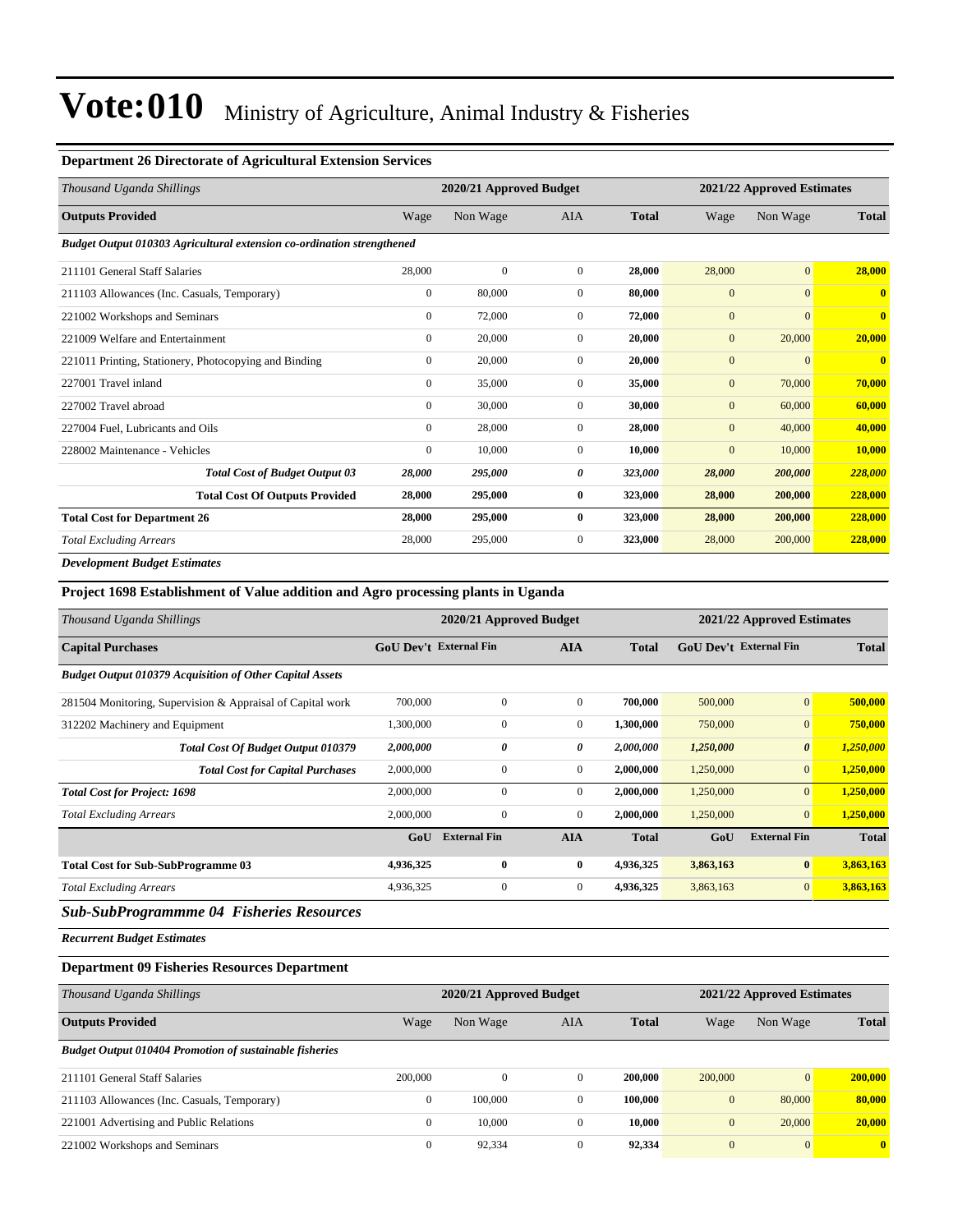| 221003 Staff Training                                          | $\overline{0}$                                        | 30,000       | $\mathbf{0}$     | 30.000       | $\overline{0}$ | 20,000         | 20,000                  |
|----------------------------------------------------------------|-------------------------------------------------------|--------------|------------------|--------------|----------------|----------------|-------------------------|
| 221008 Computer supplies and Information Technology (IT)       | $\mathbf{0}$                                          | 10,000       | $\mathbf{0}$     | 10,000       | $\mathbf{0}$   | $\overline{0}$ | $\overline{\mathbf{0}}$ |
| 221009 Welfare and Entertainment                               | $\mathbf{0}$                                          | 20,000       | $\mathbf{0}$     | 20,000       | $\overline{0}$ | 20,000         | 20,000                  |
| 221011 Printing, Stationery, Photocopying and Binding          | $\mathbf{0}$                                          | $\mathbf{0}$ | $\overline{0}$   | $\mathbf{0}$ | $\mathbf{0}$   | 20,000         | 20,000                  |
| 227001 Travel inland                                           | $\mathbf{0}$                                          | $\mathbf{0}$ | $\mathbf{0}$     | $\mathbf{0}$ | $\overline{0}$ | 100,000        | 100,000                 |
| 227002 Travel abroad                                           | $\mathbf{0}$                                          | 30,000       | $\boldsymbol{0}$ | 30,000       | $\mathbf{0}$   | 60,000         | 60,000                  |
| 227004 Fuel, Lubricants and Oils                               | $\boldsymbol{0}$                                      | 80,000       | $\boldsymbol{0}$ | 80,000       | $\mathbf{0}$   | 60,000         | 60,000                  |
| 228002 Maintenance - Vehicles                                  | $\boldsymbol{0}$                                      | 20,000       | $\mathbf{0}$     | 20,000       | $\mathbf{0}$   | 20,000         | 20,000                  |
| <b>Total Cost of Budget Output 04</b>                          | 200,000                                               | 392,334      | 0                | 592,334      | 200,000        | 400,000        | 600,000                 |
| <b>Total Cost Of Outputs Provided</b>                          | 200,000                                               | 392,334      | $\bf{0}$         | 592,334      | 200,000        | 400,000        | 600,000                 |
| <b>Total Cost for Department 09</b>                            | 200,000                                               | 392,334      | $\bf{0}$         | 592,334      | 200,000        | 400,000        | 600,000                 |
| <b>Total Excluding Arrears</b>                                 | 200,000                                               | 392,334      | $\mathbf{0}$     | 592,334      | 200,000        | 400,000        | 600,000                 |
| <b>Department 16 Directorate of Fisheries Resources</b>        |                                                       |              |                  |              |                |                |                         |
| Thousand Uganda Shillings                                      | 2020/21 Approved Budget<br>2021/22 Approved Estimates |              |                  |              |                |                |                         |
|                                                                |                                                       |              |                  |              |                |                |                         |
| <b>Outputs Provided</b>                                        | Wage                                                  | Non Wage     | <b>AIA</b>       | <b>Total</b> | Wage           | Non Wage       | <b>Total</b>            |
| <b>Budget Output 010404 Promotion of sustainable fisheries</b> |                                                       |              |                  |              |                |                |                         |
| 211101 General Staff Salaries                                  | 30,000                                                | $\mathbf{0}$ | $\boldsymbol{0}$ | 30,000       | 30,000         | $\overline{0}$ | 30,000                  |
| 211103 Allowances (Inc. Casuals, Temporary)                    | $\boldsymbol{0}$                                      | 50,000       | $\boldsymbol{0}$ | 50,000       | $\mathbf{0}$   | 60,000         | 60,000                  |
| 221009 Welfare and Entertainment                               | $\boldsymbol{0}$                                      | 15,000       | $\boldsymbol{0}$ | 15,000       | $\mathbf{0}$   | 10,000         | 10,000                  |
| 221011 Printing, Stationery, Photocopying and Binding          | $\mathbf{0}$                                          | 19,000       | $\mathbf{0}$     | 19,000       | $\mathbf{0}$   | 10,000         | <b>10,000</b>           |
| 227001 Travel inland                                           | $\mathbf{0}$                                          | $\Omega$     | $\overline{0}$   | $\mathbf{0}$ | $\overline{0}$ | 50,000         | 50,000                  |
| 227002 Travel abroad                                           | $\mathbf{0}$                                          | 30,000       | $\mathbf{0}$     | 30,000       | $\mathbf{0}$   | 30,000         | 30,000                  |
| 227004 Fuel. Lubricants and Oils                               | $\mathbf{0}$                                          | 20,000       | $\mathbf{0}$     | 20,000       | $\mathbf{0}$   | 30,000         | 30,000                  |
| 228002 Maintenance - Vehicles                                  | $\Omega$                                              | $\Omega$     | $\overline{0}$   | $\mathbf{0}$ | $\overline{0}$ | 10,000         | 10,000                  |
| <b>Total Cost of Budget Output 04</b>                          | 30,000                                                | 134,000      | 0                | 164,000      | 30,000         | 200,000        | 230,000                 |
| <b>Total Cost Of Outputs Provided</b>                          | 30,000                                                | 134,000      | $\bf{0}$         | 164,000      | 30,000         | 200,000        | 230,000                 |
| <b>Total Cost for Department 16</b>                            | 30,000                                                | 134,000      | $\bf{0}$         | 164,000      | 30,000         | 200,000        | 230,000                 |
| <b>Total Excluding Arrears</b>                                 | 30,000                                                | 134,000      | $\mathbf{0}$     | 164,000      | 30,000         | 200,000        | 230,000                 |

**Department 18 Department of Aquaculture Management and Development**

| Thousand Uganda Shillings                                      |              | 2020/21 Approved Budget |                |              |              | 2021/22 Approved Estimates |              |  |  |
|----------------------------------------------------------------|--------------|-------------------------|----------------|--------------|--------------|----------------------------|--------------|--|--|
| <b>Outputs Provided</b>                                        | Wage         | Non Wage                | AIA            | <b>Total</b> | Wage         | Non Wage                   | <b>Total</b> |  |  |
| <b>Budget Output 010404 Promotion of sustainable fisheries</b> |              |                         |                |              |              |                            |              |  |  |
| 211101 General Staff Salaries                                  | 170,000      | $\mathbf{0}$            | $\overline{0}$ | 170,000      | 170,000      | $\overline{0}$             | 170,000      |  |  |
| 211103 Allowances (Inc. Casuals, Temporary)                    | $\mathbf{0}$ | 140,000                 | $\mathbf{0}$   | 140,000      | $\mathbf{0}$ | 20,000                     | 20,000       |  |  |
| 221001 Advertising and Public Relations                        | $\mathbf{0}$ | $\mathbf{0}$            | $\mathbf{0}$   | $\bf{0}$     | $\mathbf{0}$ | 20,000                     | 20,000       |  |  |
| 221002 Workshops and Seminars                                  | $\mathbf{0}$ | $\Omega$                | $\Omega$       | $\mathbf{0}$ | $\mathbf{0}$ | 100,000                    | 100,000      |  |  |
| 221009 Welfare and Entertainment                               | $\mathbf{0}$ | 10,000                  | $\overline{0}$ | 10,000       | $\mathbf{0}$ | 20,000                     | 20,000       |  |  |
| 221011 Printing, Stationery, Photocopying and Binding          | $\mathbf{0}$ | 11,000                  | $\overline{0}$ | 11,000       | $\mathbf{0}$ | 30,000                     | 30,000       |  |  |
| 224006 Agricultural Supplies                                   | $\mathbf{0}$ | 1,050,000               | $\overline{0}$ | 1,050,000    | $\mathbf{0}$ | $\mathbf{0}$               | $\mathbf{0}$ |  |  |
| 225001 Consultancy Services- Short term                        | $\mathbf{0}$ | $\mathbf{0}$            | $\mathbf{0}$   | $\bf{0}$     | $\mathbf{0}$ | 100,000                    | 100,000      |  |  |
| 227001 Travel inland                                           | $\mathbf{0}$ | 41,280                  | $\overline{0}$ | 41,280       | $\mathbf{0}$ | 200,000                    | 200,000      |  |  |
| 227002 Travel abroad                                           | $\mathbf{0}$ | 63,260                  | $\overline{0}$ | 63,260       | $\mathbf{0}$ | 60,000                     | 60,000       |  |  |
| 227004 Fuel, Lubricants and Oils                               | $\mathbf{0}$ | 60,000                  | $\mathbf{0}$   | 60,000       | $\mathbf{0}$ | 80,000                     | 80,000       |  |  |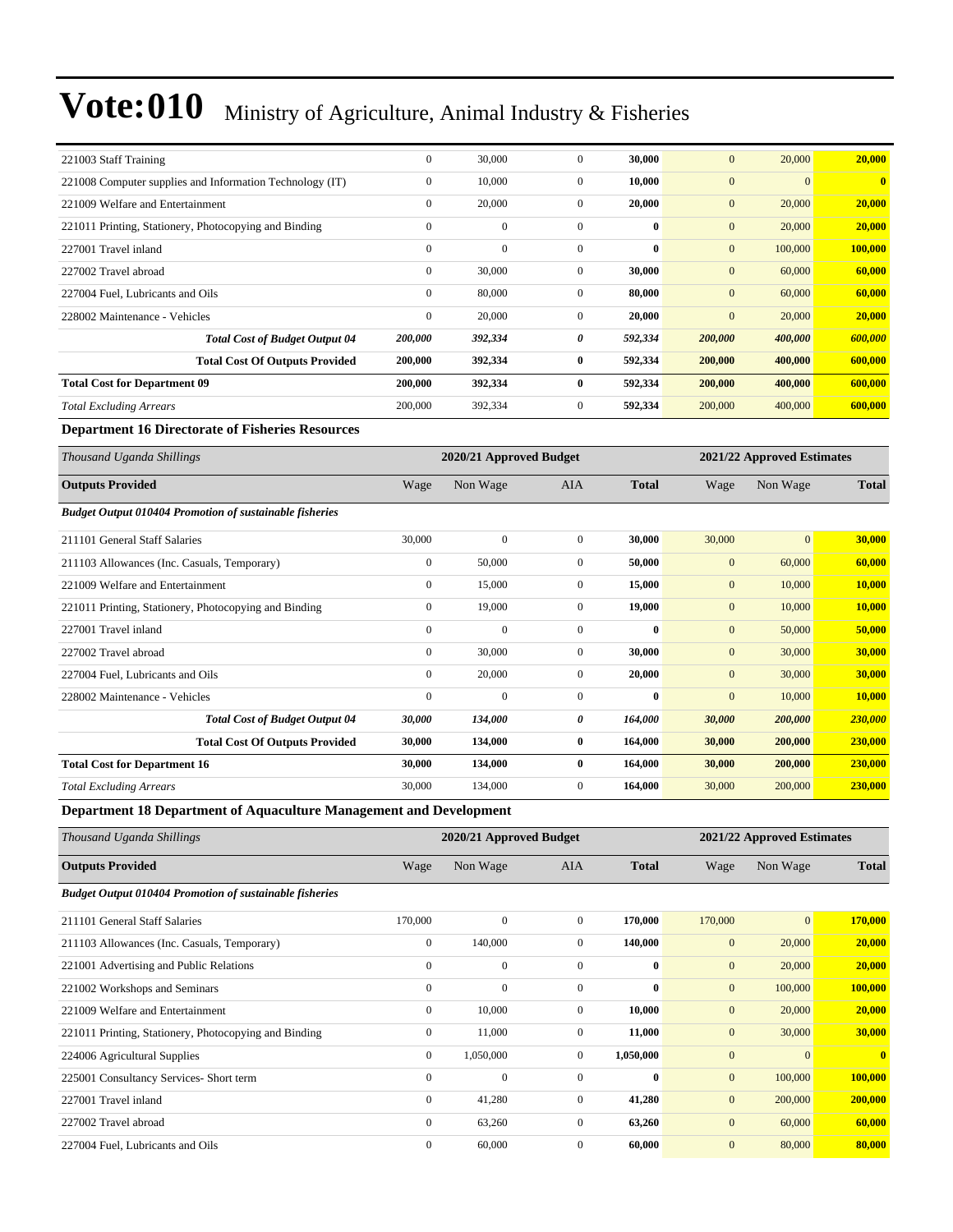| 228002 Maintenance - Vehicles                                                   | $\mathbf{0}$            | 20,000       | $\mathbf{0}$     | 20,000       | $\overline{0}$             | 20,000         | 20,000                  |
|---------------------------------------------------------------------------------|-------------------------|--------------|------------------|--------------|----------------------------|----------------|-------------------------|
| <b>Total Cost of Budget Output 04</b>                                           | 170,000                 | 1,395,540    | 0                | 1,565,540    | 170,000                    | 650,000        | 820,000                 |
| <b>Total Cost Of Outputs Provided</b>                                           | 170,000                 | 1,395,540    | $\bf{0}$         | 1,565,540    | 170,000                    | 650,000        | 820,000                 |
| <b>Total Cost for Department 18</b>                                             | 170,000                 | 1,395,540    | $\bf{0}$         | 1,565,540    | 170,000                    | 650,000        | 820,000                 |
| <b>Total Excluding Arrears</b>                                                  | 170,000                 | 1,395,540    | $\overline{0}$   | 1,565,540    | 170,000                    | 650,000        | 820,000                 |
| Department 19 Department of Fisheries Control, Regulation and Quality Assurance |                         |              |                  |              |                            |                |                         |
| Thousand Uganda Shillings                                                       | 2020/21 Approved Budget |              |                  |              | 2021/22 Approved Estimates |                |                         |
| <b>Outputs Provided</b>                                                         | Wage                    | Non Wage     | <b>AIA</b>       | <b>Total</b> | Wage                       | Non Wage       | <b>Total</b>            |
| <b>Budget Output 010404 Promotion of sustainable fisheries</b>                  |                         |              |                  |              |                            |                |                         |
| 211101 General Staff Salaries                                                   | 225,646                 | $\mathbf{0}$ | $\mathbf{0}$     | 225,646      | 225,646                    | $\overline{0}$ | 225,646                 |
| 211103 Allowances (Inc. Casuals, Temporary)                                     | $\overline{0}$          | 150,000      | $\mathbf{0}$     | 150,000      | $\mathbf{0}$               | 150,000        | 150,000                 |
| 221002 Workshops and Seminars                                                   | $\mathbf{0}$            | 100,600      | $\mathbf{0}$     | 100,600      | $\overline{0}$             | 100,000        | 100,000                 |
| 221003 Staff Training                                                           | $\mathbf{0}$            | 78,000       | $\mathbf{0}$     | 78,000       | $\mathbf{0}$               | $\overline{0}$ | $\overline{\mathbf{0}}$ |
| 221008 Computer supplies and Information Technology (IT)                        | $\boldsymbol{0}$        | $\mathbf{0}$ | $\mathbf{0}$     | $\bf{0}$     | $\mathbf{0}$               | 30,000         | 30,000                  |
| 221009 Welfare and Entertainment                                                | $\mathbf{0}$            | 20,000       | $\mathbf{0}$     | 20,000       | $\mathbf{0}$               | 20,000         | 20,000                  |
| 221011 Printing, Stationery, Photocopying and Binding                           | $\boldsymbol{0}$        | 20,000       | $\mathbf{0}$     | 20,000       | $\mathbf{0}$               | 30,000         | 30,000                  |
| 227001 Travel inland                                                            | $\mathbf{0}$            | 100,000      | $\mathbf{0}$     | 100,000      | $\mathbf{0}$               | 130,000        | 130,000                 |
| 227002 Travel abroad                                                            | $\mathbf{0}$            | 100,000      | $\overline{0}$   | 100,000      | $\mathbf{0}$               | 60,000         | 60,000                  |
| 227004 Fuel, Lubricants and Oils                                                | $\mathbf{0}$            | 100,000      | $\mathbf{0}$     | 100,000      | $\mathbf{0}$               | 100,000        | 100,000                 |
| 228002 Maintenance - Vehicles                                                   | $\overline{0}$          | 40,000       | $\boldsymbol{0}$ | 40,000       | $\overline{0}$             | 30,000         | 30,000                  |
| <b>Total Cost of Budget Output 04</b>                                           | 225,646                 | 708,600      | 0                | 934,246      | 225,646                    | 650,000        | 875,646                 |
| <b>Total Cost Of Outputs Provided</b>                                           | 225,646                 | 708,600      | $\bf{0}$         | 934,246      | 225,646                    | 650,000        | 875,646                 |
| <b>Total Cost for Department 19</b>                                             | 225,646                 | 708,600      | $\bf{0}$         | 934,246      | 225,646                    | 650,000        | 875,646                 |
| <b>Total Excluding Arrears</b>                                                  | 225,646                 | 708,600      | $\mathbf{0}$     | 934,246      | 225,646                    | 650,000        | 875,646                 |
|                                                                                 |                         |              |                  |              |                            |                |                         |

*Development Budget Estimates*

### **Project 1365 Support to Sustainable Fisheries Development Project**

| Thousand Uganda Shillings                                             | 2020/21 Approved Budget       |                  |                |              | 2021/22 Approved Estimates    |                       |              |  |
|-----------------------------------------------------------------------|-------------------------------|------------------|----------------|--------------|-------------------------------|-----------------------|--------------|--|
| <b>Outputs Provided</b>                                               | <b>GoU Dev't External Fin</b> |                  | <b>AIA</b>     | <b>Total</b> | <b>GoU</b> Dev't External Fin |                       | <b>Total</b> |  |
| Budget Output 010401 Policies, laws, guidelines, plans and strategies |                               |                  |                |              |                               |                       |              |  |
| 221002 Workshops and Seminars                                         | 120,000                       | $\overline{0}$   | $\overline{0}$ | 120,000      | 100,000                       | $\mathbf{0}$          | 100,000      |  |
| 225001 Consultancy Services- Short term                               | 100,000                       | $\boldsymbol{0}$ | $\mathbf{0}$   | 100,000      | 100,000                       | $\overline{0}$        | 100,000      |  |
| 227001 Travel inland                                                  | 400,000                       | 0                | $\mathbf{0}$   | 400,000      | 220,000                       | $\mathbf{0}$          | 220,000      |  |
| 227004 Fuel, Lubricants and Oils                                      | 80,000                        | 0                | $\overline{0}$ | 80,000       | 80,000                        | $\overline{0}$        | 80,000       |  |
| Total Cost Of Budget Output 010401                                    | 700,000                       | 0                | 0              | 700,000      | 500,000                       | $\boldsymbol{\theta}$ | 500,000      |  |
| <b>Budget Output 010402 Fisheries Quality Assurance and standards</b> |                               |                  |                |              |                               |                       |              |  |
| 211103 Allowances (Inc. Casuals, Temporary)                           | $\mathbf{0}$                  | $\overline{0}$   | $\mathbf{0}$   | $\bf{0}$     | 200,000                       | $\overline{0}$        | 200,000      |  |
| 221008 Computer supplies and Information Technology (IT)              | 50,000                        | 0                | $\mathbf{0}$   | 50,000       | $\boldsymbol{0}$              | $\mathbf{0}$          | $\bf{0}$     |  |
| 224006 Agricultural Supplies                                          | 800,000                       | 0                | $\overline{0}$ | 800,000      | 450,000                       | $\mathbf{0}$          | 450,000      |  |
| 227001 Travel inland                                                  | 150,000                       | 0                | $\overline{0}$ | 150,000      | 100,000                       | $\mathbf{0}$          | 100,000      |  |
| 227002 Travel abroad                                                  | 50,000                        | $\mathbf{0}$     | $\overline{0}$ | 50,000       | 50,000                        | $\mathbf{0}$          | 50,000       |  |
| 227004 Fuel, Lubricants and Oils                                      | 280,000                       | $\mathbf{0}$     | $\overline{0}$ | 280,000      | 200,000                       | $\mathbf{0}$          | 200,000      |  |
| 228004 Maintenance – Other                                            | 332,088                       | $\boldsymbol{0}$ | $\mathbf{0}$   | 332,088      | $\mathbf{0}$                  | $\overline{0}$        | $\mathbf{0}$ |  |
| Total Cost Of Budget Output 010402                                    | 1,662,088                     | 0                | 0              | 1,662,088    | 1,000,000                     | $\boldsymbol{\theta}$ | 1,000,000    |  |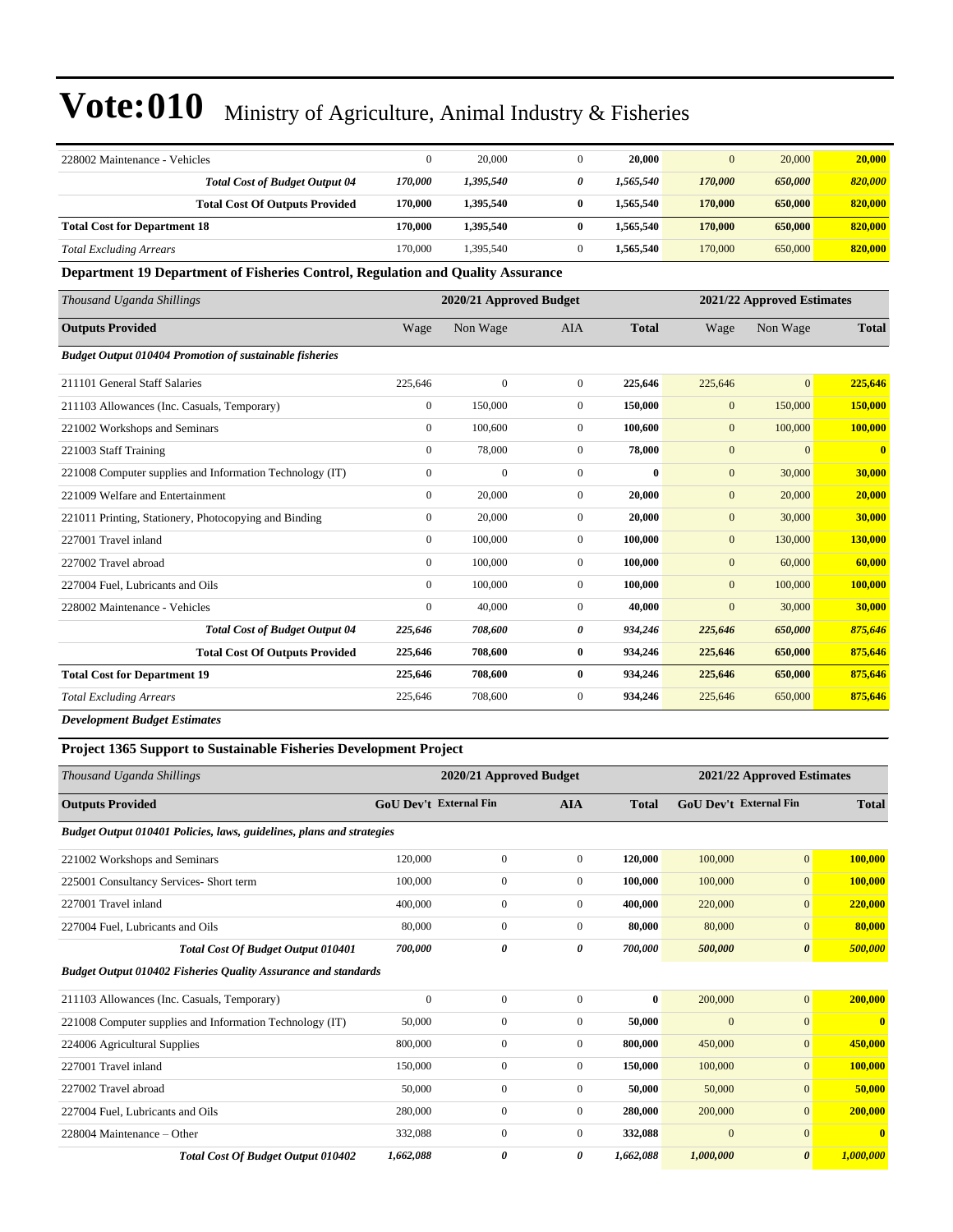#### *Budget Output 010404 Promotion of sustainable fisheries*

| 211102 Contract Staff Salaries                                                   | 60,000                        | $\boldsymbol{0}$        | $\boldsymbol{0}$ | 60,000       | 60,000       | $\mathbf{0}$               | 60,000       |
|----------------------------------------------------------------------------------|-------------------------------|-------------------------|------------------|--------------|--------------|----------------------------|--------------|
| 211103 Allowances (Inc. Casuals, Temporary)                                      | 1,000,000                     | $\boldsymbol{0}$        | $\boldsymbol{0}$ | 1,000,000    | 800,000      | $\mathbf{0}$               | 800,000      |
| 221002 Workshops and Seminars                                                    | 50,000                        | $\boldsymbol{0}$        | $\boldsymbol{0}$ | 50,000       | $\mathbf{0}$ | $\mathbf{0}$               | $\bf{0}$     |
| 221003 Staff Training                                                            | 145,000                       | $\boldsymbol{0}$        | $\boldsymbol{0}$ | 145,000      | 180,000      | $\mathbf{0}$               | 180,000      |
| 221011 Printing, Stationery, Photocopying and Binding                            | 40,000                        | $\boldsymbol{0}$        | $\boldsymbol{0}$ | 40,000       | 40,000       | $\overline{0}$             | 40,000       |
| 224006 Agricultural Supplies                                                     | 100,000                       | $\boldsymbol{0}$        | $\boldsymbol{0}$ | 100,000      | 100,000      | $\mathbf{0}$               | 100,000      |
| 227001 Travel inland                                                             | 700,000                       | $\boldsymbol{0}$        | $\boldsymbol{0}$ | 700,000      | 600,000      | $\mathbf{0}$               | 600,000      |
| 227002 Travel abroad                                                             | 20,000                        | $\boldsymbol{0}$        | $\boldsymbol{0}$ | 20,000       | 20,000       | $\mathbf{0}$               | 20,000       |
| 227004 Fuel, Lubricants and Oils                                                 | 640,000                       | $\boldsymbol{0}$        | $\boldsymbol{0}$ | 640,000      | 640,000      | $\mathbf{0}$               | 640,000      |
| 228002 Maintenance - Vehicles                                                    | 60,000                        | $\boldsymbol{0}$        | $\boldsymbol{0}$ | 60,000       | 60,000       | $\mathbf{0}$               | 60,000       |
| Total Cost Of Budget Output 010404                                               | 2,815,000                     | 0                       | 0                | 2,815,000    | 2,500,000    | $\boldsymbol{\theta}$      | 2,500,000    |
| Budget Output 010406 Improved market access for livestock and livestock products |                               |                         |                  |              |              |                            |              |
| 211103 Allowances (Inc. Casuals, Temporary)                                      | 400,000                       | $\boldsymbol{0}$        | $\boldsymbol{0}$ | 400,000      | $\mathbf{0}$ | $\mathbf{0}$               | $\bf{0}$     |
| 225002 Consultancy Services-Long-term                                            | 362,000                       | $\boldsymbol{0}$        | $\boldsymbol{0}$ | 362,000      | 200,912      | $\mathbf{0}$               | 200.912      |
| 227004 Fuel, Lubricants and Oils                                                 | 200,000                       | $\mathbf{0}$            | $\boldsymbol{0}$ | 200,000      | 200,000      | $\boldsymbol{0}$           | 200,000      |
| 228003 Maintenance – Machinery, Equipment & Furniture                            | 200,000                       | $\boldsymbol{0}$        | $\boldsymbol{0}$ | 200,000      | 200,000      | $\mathbf{0}$               | 200,000      |
| <b>Total Cost Of Budget Output 010406</b>                                        | 1,162,000                     | 0                       | 0                | 1,162,000    | 600,912      | $\boldsymbol{\theta}$      | 600,912      |
| <b>Total Cost for Outputs Provided</b>                                           | 6,339,088                     | $\boldsymbol{0}$        | $\boldsymbol{0}$ | 6,339,088    | 4,600,912    | $\overline{0}$             | 4,600,912    |
| <b>Capital Purchases</b>                                                         | <b>GoU Dev't External Fin</b> |                         | <b>AIA</b>       | <b>Total</b> |              | GoU Dev't External Fin     | <b>Total</b> |
| <b>Budget Output 010483 Fisheries Infrastructure Construction</b>                |                               |                         |                  |              |              |                            |              |
| 312104 Other Structures                                                          | 1,000,000                     | $\boldsymbol{0}$        | $\boldsymbol{0}$ | 1,000,000    | 339,088      | $\overline{0}$             | 339,088      |
| 312201 Transport Equipment                                                       | $\mathbf{0}$                  | $\boldsymbol{0}$        | $\boldsymbol{0}$ | $\bf{0}$     | 500,000      | $\mathbf{0}$               | 500,000      |
| <b>Total Cost Of Budget Output 010483</b>                                        | 1,000,000                     | 0                       | 0                | 1,000,000    | 839,088      | $\boldsymbol{\theta}$      | 839,088      |
| <b>Total Cost for Capital Purchases</b>                                          | 1,000,000                     | $\boldsymbol{0}$        | $\boldsymbol{0}$ | 1,000,000    | 839,088      | $\mathbf{0}$               | 839,088      |
| <b>Total Cost for Project: 1365</b>                                              | 7,339,088                     | $\boldsymbol{0}$        | $\boldsymbol{0}$ | 7,339,088    | 5,440,000    | $\mathbf{0}$               | 5,440,000    |
| <b>Total Excluding Arrears</b>                                                   | 7,339,088                     | $\boldsymbol{0}$        | $\boldsymbol{0}$ | 7,339,088    | 5,440,000    | $\mathbf{0}$               | 5,440,000    |
| Project 1494 Promoting commercial aquaculture in Uganda Project                  |                               |                         |                  |              |              |                            |              |
| Thousand Uganda Shillings                                                        |                               | 2020/21 Approved Budget |                  |              |              | 2021/22 Approved Estimates |              |
| <b>Outputs Provided</b>                                                          | <b>GoU Dev't External Fin</b> |                         | AIA              | <b>Total</b> |              | GoU Dev't External Fin     | <b>Total</b> |
| <b>Budget Output 010402 Fisheries Quality Assurance and standards</b>            |                               |                         |                  |              |              |                            |              |
| 221002 Workshops and Seminars                                                    | 200,000                       | $\boldsymbol{0}$        | $\boldsymbol{0}$ | 200,000      | $\mathbf{0}$ | $\mathbf{0}$               | $\bf{0}$     |
| 221003 Staff Training                                                            | 100,000                       | $\overline{0}$          | $\boldsymbol{0}$ | 100,000      | $\mathbf{0}$ | $\overline{0}$             | $\bf{0}$     |
| 224006 Agricultural Supplies                                                     | $\mathbf{0}$                  | $\boldsymbol{0}$        | $\boldsymbol{0}$ | $\bf{0}$     | 1,000,000    | $\overline{0}$             | 1,000,000    |
| 227001 Travel inland                                                             | 150,000                       | $\boldsymbol{0}$        | $\boldsymbol{0}$ | 150,000      | $\mathbf{0}$ | $\overline{0}$             | $\mathbf{0}$ |
| 227002 Travel abroad                                                             | 85,000                        | $\boldsymbol{0}$        | $\boldsymbol{0}$ | 85,000       | $\mathbf{0}$ | $\mathbf{0}$               | $\bf{0}$     |
| 227004 Fuel, Lubricants and Oils                                                 | 60,000                        | $\boldsymbol{0}$        | $\boldsymbol{0}$ | 60,000       | $\mathbf{0}$ | $\overline{0}$             | $\bf{0}$     |
| <b>Total Cost Of Budget Output 010402</b>                                        | 595,000                       | 0                       | 0                | 595,000      | 1,000,000    | $\boldsymbol{\theta}$      | 1,000,000    |
| <b>Budget Output 010404 Promotion of sustainable fisheries</b>                   |                               |                         |                  |              |              |                            |              |
| 211102 Contract Staff Salaries                                                   | $\mathbf{0}$                  | 350,000                 | $\boldsymbol{0}$ | 350,000      | $\mathbf{0}$ | 492,997                    | 492,997      |
| 211103 Allowances (Inc. Casuals, Temporary)                                      | $\mathbf{0}$                  | 158,104                 | $\boldsymbol{0}$ | 158,104      | 100,000      | 144,831                    | 244,831      |
| 221001 Advertising and Public Relations                                          | $\mathbf{0}$                  | 172,077                 | $\boldsymbol{0}$ | 172,077      | $\mathbf{0}$ | $\overline{0}$             | $\bf{0}$     |
| 221002 Workshops and Seminars                                                    | 95,000                        | 136,236                 | $\boldsymbol{0}$ | 231,236      | 50,000       | $\mathbf{0}$               | 50,000       |
|                                                                                  |                               |                         |                  |              |              |                            |              |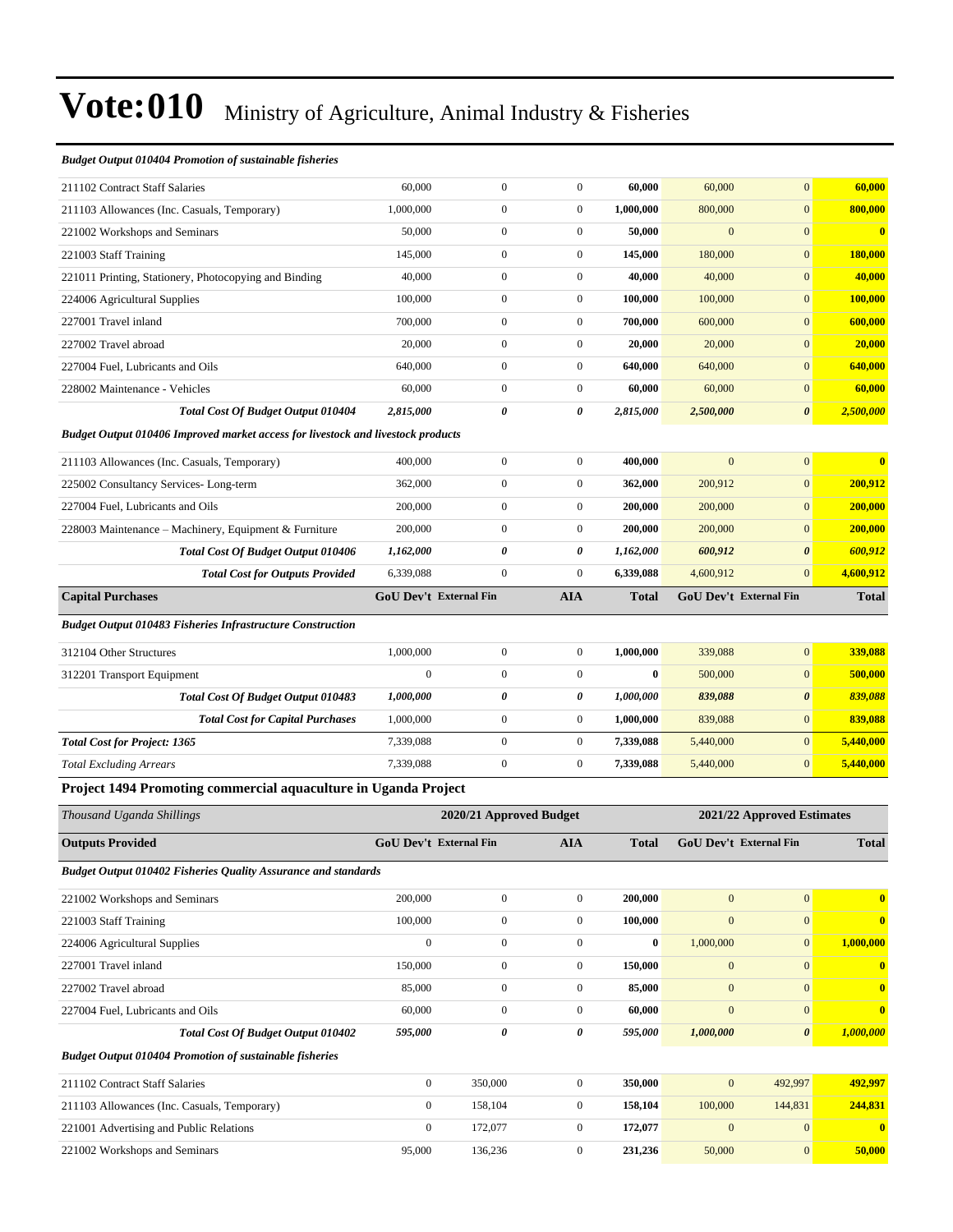| $\Omega$<br>$\Omega$<br>$\mathbf{0}$<br>$\Omega$<br>221009 Welfare and Entertainment<br>28,971<br>28,971<br>30,000<br>$\overline{0}$<br>$\mathbf{0}$<br>$\Omega$<br>221011 Printing, Stationery, Photocopying and Binding<br>60,000<br>90,000<br>$\mathbf{0}$<br>$\overline{0}$<br>$\mathbf{0}$<br>$\Omega$<br>87,800<br>87,800<br>221012 Small Office Equipment<br>$\Omega$<br>$\overline{0}$<br>$\mathbf{0}$<br>$\Omega$<br>225001 Consultancy Services- Short term<br>424,986<br>424,986<br>$\Omega$<br>$\Omega$<br>$\mathbf{0}$<br>1,126,545<br>225002 Consultancy Services-Long-term<br>544,667<br>544,667<br>1,126,545<br>227001 Travel inland<br>50,000<br>$\Omega$<br>150,000<br>$\overline{0}$<br>236,296<br>286,296<br>$\Omega$<br>$\mathbf{0}$<br>$\Omega$<br>227002 Travel abroad<br>50,000<br>70.000<br>20,000<br>$\overline{0}$<br>40,000<br>$\overline{0}$<br>60,000<br>80,000<br>227004 Fuel, Lubricants and Oils<br>20,000<br>$\overline{0}$<br>228002 Maintenance - Vehicles<br>10,000<br>$\overline{0}$<br>20,000<br>14,305<br>24,305<br><b>Total Cost Of Budget Output 010404</b><br>275,000<br>2,380,000<br>0<br>2,655,000<br>400,000<br>1,764,373<br>2,164,373<br>870,000<br>2,380,000<br>$\Omega$<br>3,250,000<br>3,164,373<br><b>Total Cost for Outputs Provided</b><br>1,400,000<br>1,764,373<br><b>Capital Purchases</b><br><b>GoU Dev't External Fin</b><br><b>AIA</b><br><b>Total</b><br><b>GoU Dev't External Fin</b> | $\overline{0}$          |
|----------------------------------------------------------------------------------------------------------------------------------------------------------------------------------------------------------------------------------------------------------------------------------------------------------------------------------------------------------------------------------------------------------------------------------------------------------------------------------------------------------------------------------------------------------------------------------------------------------------------------------------------------------------------------------------------------------------------------------------------------------------------------------------------------------------------------------------------------------------------------------------------------------------------------------------------------------------------------------------------------------------------------------------------------------------------------------------------------------------------------------------------------------------------------------------------------------------------------------------------------------------------------------------------------------------------------------------------------------------------------------------------------------------------------------------------------|-------------------------|
|                                                                                                                                                                                                                                                                                                                                                                                                                                                                                                                                                                                                                                                                                                                                                                                                                                                                                                                                                                                                                                                                                                                                                                                                                                                                                                                                                                                                                                                    |                         |
|                                                                                                                                                                                                                                                                                                                                                                                                                                                                                                                                                                                                                                                                                                                                                                                                                                                                                                                                                                                                                                                                                                                                                                                                                                                                                                                                                                                                                                                    | $\overline{0}$          |
|                                                                                                                                                                                                                                                                                                                                                                                                                                                                                                                                                                                                                                                                                                                                                                                                                                                                                                                                                                                                                                                                                                                                                                                                                                                                                                                                                                                                                                                    | $\bf{0}$                |
|                                                                                                                                                                                                                                                                                                                                                                                                                                                                                                                                                                                                                                                                                                                                                                                                                                                                                                                                                                                                                                                                                                                                                                                                                                                                                                                                                                                                                                                    | $\overline{0}$          |
|                                                                                                                                                                                                                                                                                                                                                                                                                                                                                                                                                                                                                                                                                                                                                                                                                                                                                                                                                                                                                                                                                                                                                                                                                                                                                                                                                                                                                                                    |                         |
|                                                                                                                                                                                                                                                                                                                                                                                                                                                                                                                                                                                                                                                                                                                                                                                                                                                                                                                                                                                                                                                                                                                                                                                                                                                                                                                                                                                                                                                    | 150,000                 |
|                                                                                                                                                                                                                                                                                                                                                                                                                                                                                                                                                                                                                                                                                                                                                                                                                                                                                                                                                                                                                                                                                                                                                                                                                                                                                                                                                                                                                                                    | $\overline{\mathbf{0}}$ |
|                                                                                                                                                                                                                                                                                                                                                                                                                                                                                                                                                                                                                                                                                                                                                                                                                                                                                                                                                                                                                                                                                                                                                                                                                                                                                                                                                                                                                                                    | 80,000                  |
|                                                                                                                                                                                                                                                                                                                                                                                                                                                                                                                                                                                                                                                                                                                                                                                                                                                                                                                                                                                                                                                                                                                                                                                                                                                                                                                                                                                                                                                    | 20,000                  |
|                                                                                                                                                                                                                                                                                                                                                                                                                                                                                                                                                                                                                                                                                                                                                                                                                                                                                                                                                                                                                                                                                                                                                                                                                                                                                                                                                                                                                                                    |                         |
|                                                                                                                                                                                                                                                                                                                                                                                                                                                                                                                                                                                                                                                                                                                                                                                                                                                                                                                                                                                                                                                                                                                                                                                                                                                                                                                                                                                                                                                    |                         |
|                                                                                                                                                                                                                                                                                                                                                                                                                                                                                                                                                                                                                                                                                                                                                                                                                                                                                                                                                                                                                                                                                                                                                                                                                                                                                                                                                                                                                                                    | <b>Total</b>            |
| <b>Budget Output 010483 Fisheries Infrastructure Construction</b>                                                                                                                                                                                                                                                                                                                                                                                                                                                                                                                                                                                                                                                                                                                                                                                                                                                                                                                                                                                                                                                                                                                                                                                                                                                                                                                                                                                  |                         |
| $\boldsymbol{0}$<br>$\boldsymbol{0}$<br>$\overline{0}$<br>$\overline{0}$<br>$\bf{0}$<br>200,000<br>281504 Monitoring, Supervision & Appraisal of Capital work                                                                                                                                                                                                                                                                                                                                                                                                                                                                                                                                                                                                                                                                                                                                                                                                                                                                                                                                                                                                                                                                                                                                                                                                                                                                                      | 200,000                 |
| $\mathbf{0}$<br>$\overline{0}$<br>$\overline{0}$<br>$\bf{0}$<br>600,000<br>1,833,056<br>2,433,056<br>312104 Other Structures                                                                                                                                                                                                                                                                                                                                                                                                                                                                                                                                                                                                                                                                                                                                                                                                                                                                                                                                                                                                                                                                                                                                                                                                                                                                                                                       |                         |
| $\overline{0}$<br>$\mathbf{0}$<br>$\overline{0}$<br>$\bf{0}$<br>$\mathbf{0}$<br>42,571<br>312202 Machinery and Equipment                                                                                                                                                                                                                                                                                                                                                                                                                                                                                                                                                                                                                                                                                                                                                                                                                                                                                                                                                                                                                                                                                                                                                                                                                                                                                                                           | 42,571                  |
| $\boldsymbol{\theta}$<br>$\theta$<br>$\theta$<br><b>Total Cost Of Budget Output 010483</b><br>$\theta$<br>2,675,627<br>800,000<br>1,875,627                                                                                                                                                                                                                                                                                                                                                                                                                                                                                                                                                                                                                                                                                                                                                                                                                                                                                                                                                                                                                                                                                                                                                                                                                                                                                                        |                         |
| $\boldsymbol{0}$<br>$\overline{0}$<br>$\overline{0}$<br>$\bf{0}$<br>2,675,627<br><b>Total Cost for Capital Purchases</b><br>800,000<br>1,875,627                                                                                                                                                                                                                                                                                                                                                                                                                                                                                                                                                                                                                                                                                                                                                                                                                                                                                                                                                                                                                                                                                                                                                                                                                                                                                                   |                         |
| 870,000<br>2,380,000<br>$\overline{0}$<br>3,250,000<br>5,840,000<br><b>Total Cost for Project: 1494</b><br>2,200,000<br>3,640,000                                                                                                                                                                                                                                                                                                                                                                                                                                                                                                                                                                                                                                                                                                                                                                                                                                                                                                                                                                                                                                                                                                                                                                                                                                                                                                                  |                         |
| $\overline{0}$<br>5,840,000<br>870,000<br>2,380,000<br>3,250,000<br>2,200,000<br>3,640,000<br><b>Total Excluding Arrears</b>                                                                                                                                                                                                                                                                                                                                                                                                                                                                                                                                                                                                                                                                                                                                                                                                                                                                                                                                                                                                                                                                                                                                                                                                                                                                                                                       |                         |
| <b>External Fin</b><br><b>AIA</b><br><b>External Fin</b><br>GoU<br><b>Total</b><br>GoU                                                                                                                                                                                                                                                                                                                                                                                                                                                                                                                                                                                                                                                                                                                                                                                                                                                                                                                                                                                                                                                                                                                                                                                                                                                                                                                                                             |                         |
| 11,465,208<br>2,380,000<br>$\bf{0}$<br>13,845,208<br>13,805,646<br><b>Total Cost for Sub-SubProgramme 04</b><br>10,165,646<br>3,640,000                                                                                                                                                                                                                                                                                                                                                                                                                                                                                                                                                                                                                                                                                                                                                                                                                                                                                                                                                                                                                                                                                                                                                                                                                                                                                                            | <b>Total</b>            |
| 2,380,000<br>$\overline{0}$<br>13,845,208<br>13,805,646<br><b>Total Excluding Arrears</b><br>11,465,208<br>10,165,646<br>3,640,000                                                                                                                                                                                                                                                                                                                                                                                                                                                                                                                                                                                                                                                                                                                                                                                                                                                                                                                                                                                                                                                                                                                                                                                                                                                                                                                 |                         |

*Sub-SubProgrammme 05 Agriculture Infrastructure, Mechanization and Water for Agricultural Production*

*Recurrent Budget Estimates*

### **Department 15 Department of Agricultural Infrastructure and Water for Agricultural Production**

| Thousand Uganda Shillings                                              |                  | 2020/21 Approved Budget |              |              |                       | 2021/22 Approved Estimates |                       |
|------------------------------------------------------------------------|------------------|-------------------------|--------------|--------------|-----------------------|----------------------------|-----------------------|
| <b>Outputs Provided</b>                                                | Wage             | Non Wage                | <b>AIA</b>   | <b>Total</b> | Wage                  | Non Wage                   | <b>Total</b>          |
| Budget Output 010501 Policies, laws, guidelines, plans and strategies  |                  |                         |              |              |                       |                            |                       |
| 211101 General Staff Salaries                                          | 341,290          | $\mathbf{0}$            | $\mathbf{0}$ | 341,290      | $\mathbf{0}$          | $\mathbf{0}$               | $\bf{0}$              |
| 211103 Allowances (Inc. Casuals, Temporary)                            | $\bf{0}$         | 100,000                 | $\mathbf{0}$ | 100,000      | $\mathbf{0}$          | $\Omega$                   | $\mathbf{0}$          |
| <b>Total Cost of Budget Output 01</b>                                  | 341,290          | 100,000                 | 0            | 441,290      | $\boldsymbol{\theta}$ | $\boldsymbol{\theta}$      | $\boldsymbol{\theta}$ |
| Budget Output 010505 Creating and Enabling environment for Agriculture |                  |                         |              |              |                       |                            |                       |
| 211101 General Staff Salaries                                          | $\boldsymbol{0}$ | $\boldsymbol{0}$        | $\mathbf{0}$ | $\bf{0}$     | 341,290               | $\mathbf{0}$               | 341,290               |
| 211103 Allowances (Inc. Casuals, Temporary)                            | $\mathbf{0}$     | $\mathbf{0}$            | $\mathbf{0}$ | $\bf{0}$     | $\mathbf{0}$          | 60,000                     | 60,000                |
| 221002 Workshops and Seminars                                          | $\mathbf{0}$     | $\mathbf{0}$            | $\mathbf{0}$ | $\bf{0}$     | $\mathbf{0}$          | 70,000                     | 70,000                |
| 221003 Staff Training                                                  | $\mathbf{0}$     | $\boldsymbol{0}$        | $\mathbf{0}$ | $\bf{0}$     | $\mathbf{0}$          | 50,000                     | 50,000                |
| 221009 Welfare and Entertainment                                       | $\overline{0}$   | 20,000                  | $\mathbf{0}$ | 20,000       | $\mathbf{0}$          | 20,000                     | 20,000                |
| 221011 Printing, Stationery, Photocopying and Binding                  | $\overline{0}$   | 30,000                  | $\mathbf{0}$ | 30,000       | $\mathbf{0}$          | 40,000                     | 40,000                |
| 227001 Travel inland                                                   | $\overline{0}$   | 100,000                 | $\mathbf{0}$ | 100,000      | $\mathbf{0}$          | 100,000                    | 100,000               |
| 227002 Travel abroad                                                   | $\Omega$         | 59,603                  | $\Omega$     | 59,603       | $\mathbf{0}$          | 30,000                     | 30,000                |
| 227004 Fuel, Lubricants and Oils                                       | $\mathbf{0}$     | 80,000                  | $\Omega$     | 80,000       | $\mathbf{0}$          | 60,000                     | 60,000                |
|                                                                        |                  |                         |              |              |                       |                            |                       |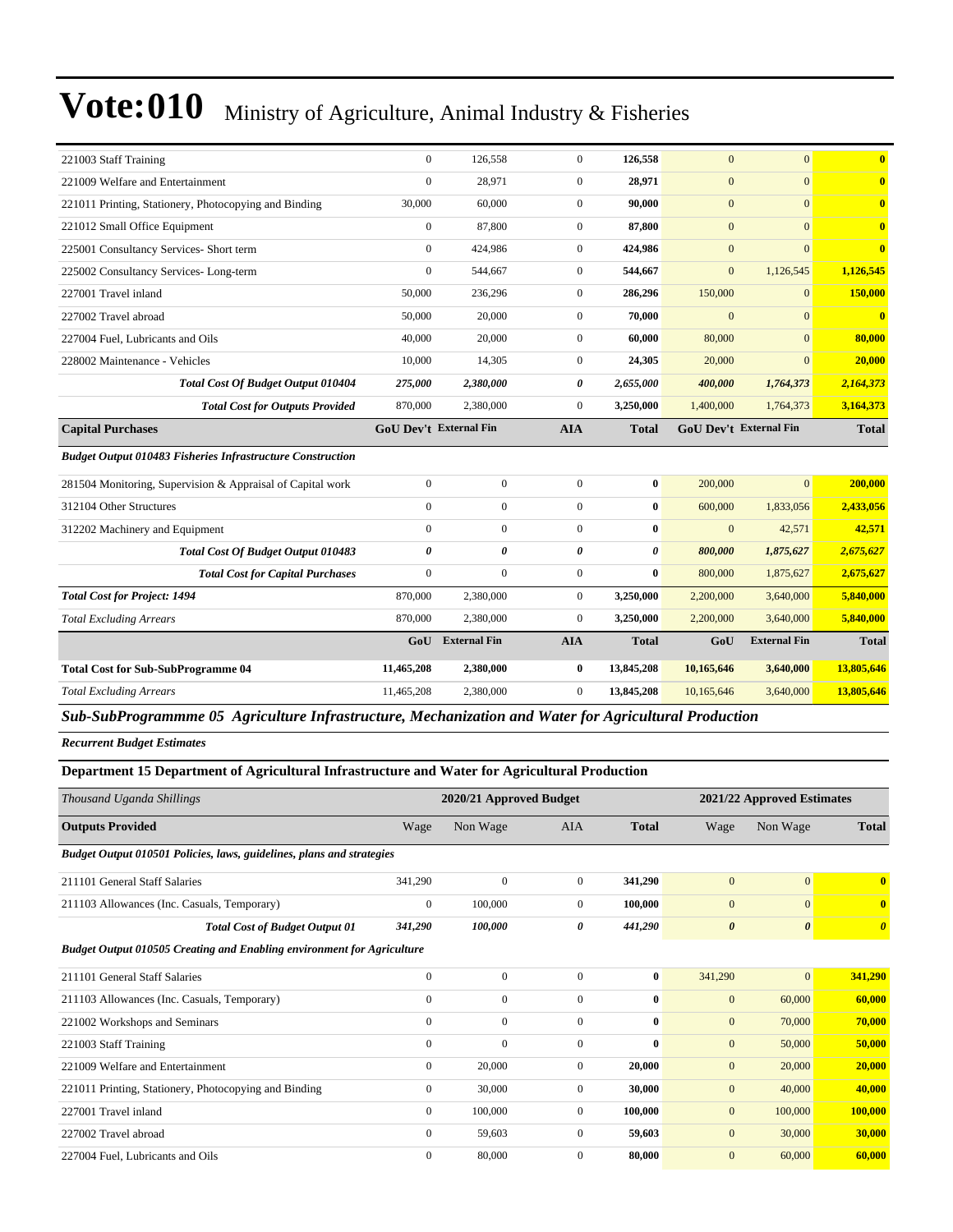| 228002 Maintenance - Vehicles                         |         | 30,000   | 30,000       | $\mathbf{0}$ | 20,000    | 20,000    |
|-------------------------------------------------------|---------|----------|--------------|--------------|-----------|-----------|
| 228003 Maintenance – Machinery, Equipment & Furniture |         | $\Omega$ | $\mathbf{0}$ | $\mathbf{0}$ | 8,000,000 | 8,000,000 |
| <b>Total Cost of Budget Output 05</b>                 | 0       | 319,603  | 319,603      | 341,290      | 8,450,000 | 8,791,290 |
| <b>Total Cost Of Outputs Provided</b>                 | 341,290 | 419.603  | 760,892      | 341,290      | 8,450,000 | 8.791.290 |
| <b>Total Cost for Department 15</b>                   | 341,290 | 419.603  | 760,892      | 341,290      | 8,450,000 | 8.791.290 |
| <b>Total Excluding Arrears</b>                        | 341,290 | 419.603  | 760,892      | 341,290      | 8.450,000 | 8.791.290 |

#### **Department 27 Soil and Water conservation Division**

| Thousand Uganda Shillings                                                     |              | 2020/21 Approved Budget |                |              | 2021/22 Approved Estimates |          |              |  |
|-------------------------------------------------------------------------------|--------------|-------------------------|----------------|--------------|----------------------------|----------|--------------|--|
| <b>Outputs Provided</b>                                                       | Wage         | Non Wage                | <b>AIA</b>     | <b>Total</b> | Wage                       | Non Wage | <b>Total</b> |  |
| <b>Budget Output 010505 Creating and Enabling environment for Agriculture</b> |              |                         |                |              |                            |          |              |  |
| 211103 Allowances (Inc. Casuals, Temporary)                                   | $\mathbf{0}$ | $\mathbf{0}$            | $\Omega$       | $\bf{0}$     | $\mathbf{0}$               | 40,000   | 40,000       |  |
| 221003 Staff Training                                                         | $\mathbf{0}$ | $\mathbf{0}$            | $\Omega$       | $\bf{0}$     | $\mathbf{0}$               | 50,000   | 50,000       |  |
| 221011 Printing, Stationery, Photocopying and Binding                         | $\mathbf{0}$ | $\mathbf{0}$            | $\Omega$       | $\bf{0}$     | $\mathbf{0}$               | 20,000   | 20,000       |  |
| 227001 Travel inland                                                          | $\mathbf{0}$ | $\mathbf{0}$            | $\overline{0}$ | $\bf{0}$     | $\mathbf{0}$               | 100,000  | 100,000      |  |
| 227002 Travel abroad                                                          | $\mathbf{0}$ | $\mathbf{0}$            | $\Omega$       | $\mathbf{0}$ | $\mathbf{0}$               | 30,000   | 30,000       |  |
| 227004 Fuel, Lubricants and Oils                                              | $\Omega$     | $\mathbf{0}$            | $\Omega$       | $\bf{0}$     | $\mathbf{0}$               | 40,000   | 40,000       |  |
| 228002 Maintenance - Vehicles                                                 | $\Omega$     | $\mathbf{0}$            | $\Omega$       | $\bf{0}$     | $\mathbf{0}$               | 20,000   | 20,000       |  |
| <b>Total Cost of Budget Output 05</b>                                         | 0            | 0                       | 0              | $\theta$     | $\boldsymbol{\theta}$      | 300,000  | 300,000      |  |
| <b>Total Cost Of Outputs Provided</b>                                         | $\bf{0}$     | $\bf{0}$                | $\bf{0}$       | $\bf{0}$     | $\bf{0}$                   | 300,000  | 300,000      |  |
| <b>Total Cost for Department 27</b>                                           | $\bf{0}$     | $\bf{0}$                | $\bf{0}$       | $\bf{0}$     | $\bf{0}$                   | 300,000  | 300,000      |  |
| <b>Total Excluding Arrears</b>                                                | $\mathbf{0}$ | $\mathbf{0}$            | $\overline{0}$ | $\bf{0}$     | $\mathbf{0}$               | 300,000  | 300,000      |  |

*Development Budget Estimates*

### **Project 1323 The Project on Irrigation Scheme Development in Central and Eastern Uganda (PISD)-JICA Supported Project**

| Thousand Uganda Shillings                                              |                                             | 2020/21 Approved Budget |                |                               | 2021/22 Approved Estimates |                       |                         |
|------------------------------------------------------------------------|---------------------------------------------|-------------------------|----------------|-------------------------------|----------------------------|-----------------------|-------------------------|
| <b>Outputs Provided</b>                                                | <b>GoU Dev't External Fin</b><br><b>AIA</b> |                         | <b>Total</b>   | <b>GoU</b> Dev't External Fin |                            | <b>Total</b>          |                         |
| Budget Output 010501 Policies, laws, guidelines, plans and strategies  |                                             |                         |                |                               |                            |                       |                         |
| 211103 Allowances (Inc. Casuals, Temporary)                            | 80,000                                      | $\overline{0}$          | $\mathbf{0}$   | 80,000                        | $\mathbf{0}$               | $\overline{0}$        | $\overline{\mathbf{0}}$ |
| 221009 Welfare and Entertainment                                       | 20,000                                      | $\boldsymbol{0}$        | $\overline{0}$ | 20,000                        | $\mathbf{0}$               | $\overline{0}$        | $\overline{\mathbf{0}}$ |
| 221011 Printing, Stationery, Photocopying and Binding                  | 20,000                                      | $\boldsymbol{0}$        | $\mathbf{0}$   | 20,000                        | $\mathbf{0}$               | $\Omega$              | $\overline{\mathbf{0}}$ |
| 225001 Consultancy Services- Short term                                | 60,000                                      | $\overline{0}$          | $\mathbf{0}$   | 60,000                        | $\mathbf{0}$               | $\overline{0}$        | $\overline{\mathbf{0}}$ |
| 227004 Fuel, Lubricants and Oils                                       | 20,000                                      | $\overline{0}$          | $\Omega$       | 20,000                        | $\mathbf{0}$               | $\Omega$              | $\overline{\mathbf{0}}$ |
| Total Cost Of Budget Output 010501                                     | 200,000                                     | $\boldsymbol{\theta}$   | 0              | 200,000                       | $\boldsymbol{\theta}$      | $\boldsymbol{\theta}$ | $\boldsymbol{\theta}$   |
| <b>Budget Output 010502 Administration, HRD and Accounting</b>         |                                             |                         |                |                               |                            |                       |                         |
| 221003 Staff Training                                                  | 45,000                                      | $\mathbf{0}$            | $\mathbf{0}$   | 45,000                        | $\mathbf{0}$               | $\overline{0}$        | $\overline{\mathbf{0}}$ |
| <b>Total Cost Of Budget Output 010502</b>                              | 45.000                                      | $\theta$                | 0              | 45,000                        | $\boldsymbol{\theta}$      | $\boldsymbol{\theta}$ | $\boldsymbol{\theta}$   |
| Budget Output 010505 Creating and Enabling environment for Agriculture |                                             |                         |                |                               |                            |                       |                         |
| 211103 Allowances (Inc. Casuals, Temporary)                            | $\boldsymbol{0}$                            | $\mathbf{0}$            | $\mathbf{0}$   | $\bf{0}$                      | 100,000                    | $\mathbf{0}$          | 100,000                 |
| 221002 Workshops and Seminars                                          | 100,000                                     | $\boldsymbol{0}$        | $\mathbf{0}$   | 100,000                       | $\mathbf{0}$               | $\overline{0}$        | $\overline{\mathbf{0}}$ |
| 223005 Electricity                                                     | $\mathbf{0}$                                | $\overline{0}$          | $\mathbf{0}$   | $\bf{0}$                      | 30,000                     | $\overline{0}$        | 30,000                  |
| 223006 Water                                                           | $\Omega$                                    | $\boldsymbol{0}$        | $\mathbf{0}$   | $\mathbf{0}$                  | 20,000                     | $\Omega$              | 20,000                  |
| 225001 Consultancy Services- Short term                                | $\Omega$                                    | $\mathbf{0}$            | $\Omega$       | $\mathbf{0}$                  | 50,000                     | $\Omega$              | 50,000                  |
| 227001 Travel inland                                                   | 113,800                                     | $\mathbf{0}$            | $\mathbf{0}$   | 113,800                       | 40,000                     | $\overline{0}$        | 40,000                  |
| 227002 Travel abroad                                                   | 80,000                                      | $\mathbf{0}$            | $\mathbf{0}$   | 80,000                        | $\overline{0}$             | $\mathbf{0}$          | $\bf{0}$                |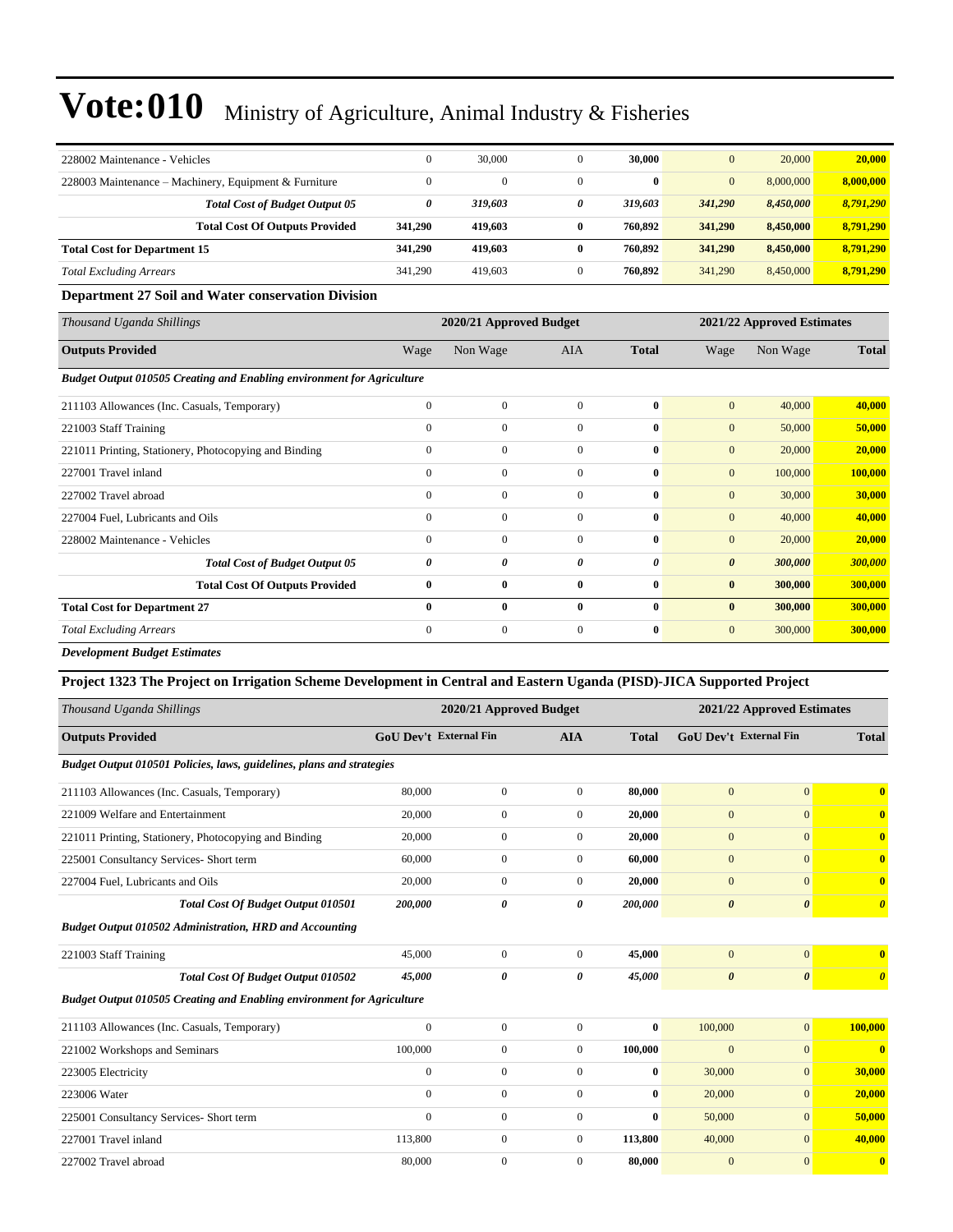| 227004 Fuel, Lubricants and Oils                                                                                                | 60,000                        | $\boldsymbol{0}$        | $\boldsymbol{0}$ | 60,000           | 60,000                     | $\mathbf{0}$                  | 60,000                  |
|---------------------------------------------------------------------------------------------------------------------------------|-------------------------------|-------------------------|------------------|------------------|----------------------------|-------------------------------|-------------------------|
| 228002 Maintenance - Vehicles                                                                                                   | 20,000                        | 0                       | $\boldsymbol{0}$ | 20,000           | $\mathbf{0}$               | $\mathbf{0}$                  | $\bf{0}$                |
| <b>Total Cost Of Budget Output 010505</b>                                                                                       | 373,800                       | 0                       | 0                | 373,800          | 300,000                    | $\boldsymbol{\theta}$         | 300,000                 |
| <b>Total Cost for Outputs Provided</b>                                                                                          | 618,800                       | 0                       | $\boldsymbol{0}$ | 618,800          | 300,000                    | $\mathbf{0}$                  | 300,000                 |
| <b>Capital Purchases</b>                                                                                                        | <b>GoU Dev't External Fin</b> |                         | AIA              | <b>Total</b>     | GoU Dev't External Fin     |                               | <b>Total</b>            |
| <b>Budget Output 010571 Acquisition of Land by Government</b>                                                                   |                               |                         |                  |                  |                            |                               |                         |
| 281502 Feasibility Studies for Capital Works                                                                                    | $\boldsymbol{0}$              | $\boldsymbol{0}$        | $\boldsymbol{0}$ | $\bf{0}$         | 200,000                    | $\mathbf{0}$                  | 200,000                 |
| 311101 Land                                                                                                                     | $\mathbf{0}$                  | 0                       | $\boldsymbol{0}$ | $\bf{0}$         | 300,000                    | $\mathbf{0}$                  | 300,000                 |
| <b>Total Cost Of Budget Output 010571</b>                                                                                       | $\pmb{\theta}$                | 0                       | 0                | 0                | 500,000                    | $\boldsymbol{\theta}$         | 500,000                 |
| <b>Budget Output 010582 Construction of irrigation schemes</b>                                                                  |                               |                         |                  |                  |                            |                               |                         |
| 281503 Engineering and Design Studies & Plans for capital<br>works                                                              | 700,000                       | $\boldsymbol{0}$        | $\boldsymbol{0}$ | 700,000          | $\mathbf{0}$               | $\mathbf{0}$                  | $\overline{\mathbf{0}}$ |
| 312104 Other Structures                                                                                                         | $\boldsymbol{0}$              | 6,910,000               | $\boldsymbol{0}$ | 6,910,000        | $\boldsymbol{0}$           | 4,000,000                     | 4,000,000               |
| 312202 Machinery and Equipment                                                                                                  | $\mathbf{0}$                  | $\mathbf{0}$            | $\boldsymbol{0}$ | $\bf{0}$         | $\mathbf{0}$               | 1,670,000                     | 1,670,000               |
| Total Cost Of Budget Output 010582                                                                                              | 700,000                       | 6,910,000               | 0                | 7,610,000        | $\boldsymbol{\theta}$      | 5,670,000                     | 5,670,000               |
| <b>Total Cost for Capital Purchases</b>                                                                                         | 700,000                       | 6,910,000               | $\boldsymbol{0}$ | 7,610,000        | 500,000                    | 5,670,000                     | 6,170,000               |
| <b>Total Cost for Project: 1323</b>                                                                                             | 1,318,800                     | 6,910,000               | $\boldsymbol{0}$ | 8,228,800        | 800,000                    | 5,670,000                     | 6,470,000               |
| <b>Total Excluding Arrears</b>                                                                                                  | 1,318,800                     | 6,910,000               | $\overline{0}$   | 8,228,800        | 800,000                    | 5,670,000                     | 6,470,000               |
| Project 1357 Improving Access and Use of Agricultural Equipment and Mechanisation through the use of labour Saving Technologies |                               |                         |                  |                  |                            |                               |                         |
| Thousand Uganda Shillings                                                                                                       |                               | 2020/21 Approved Budget |                  |                  | 2021/22 Approved Estimates |                               |                         |
| <b>Outputs Provided</b>                                                                                                         | <b>GoU Dev't External Fin</b> |                         | AIA              | <b>Total</b>     |                            | <b>GoU Dev't External Fin</b> | <b>Total</b>            |
| Budget Output 010501 Policies, laws, guidelines, plans and strategies                                                           |                               |                         |                  |                  |                            |                               |                         |
| 211102 Contract Staff Salaries                                                                                                  | 400,000                       | $\boldsymbol{0}$        | $\boldsymbol{0}$ | 400,000          | $\mathbf{0}$               | $\mathbf{0}$                  | $\bf{0}$                |
| 211103 Allowances (Inc. Casuals, Temporary)                                                                                     | 330,000                       | 0                       | $\boldsymbol{0}$ | 330,000          | $\mathbf{0}$               | $\mathbf{0}$                  | $\bf{0}$                |
| 221009 Welfare and Entertainment                                                                                                | 80,000                        | $\boldsymbol{0}$        | $\boldsymbol{0}$ | 80,000           | $\boldsymbol{0}$           | $\mathbf{0}$                  | $\bf{0}$                |
| 221011 Printing, Stationery, Photocopying and Binding                                                                           | 30,000                        | 0                       | $\boldsymbol{0}$ | 30,000           | $\boldsymbol{0}$           | $\mathbf{0}$                  | $\bf{0}$                |
| 227004 Fuel, Lubricants and Oils                                                                                                | 660,000                       | 0                       | $\boldsymbol{0}$ | 660,000          | $\mathbf{0}$               | $\mathbf{0}$                  | $\bf{0}$                |
| 228003 Maintenance – Machinery, Equipment & Furniture                                                                           | 500,000                       | $\boldsymbol{0}$        | $\boldsymbol{0}$ | 500,000          | $\boldsymbol{0}$           | $\mathbf{0}$                  | $\bf{0}$                |
| Total Cost Of Budget Output 010501                                                                                              | 2,000,000                     | 0                       | 0                | 2,000,000        | $\boldsymbol{\theta}$      | $\boldsymbol{\theta}$         | $\boldsymbol{\theta}$   |
| Budget Output 010504 Monitoring and evaluating the activities of the sector                                                     |                               |                         |                  |                  |                            |                               |                         |
| 211103 Allowances (Inc. Casuals, Temporary)                                                                                     | 110,000                       | $\boldsymbol{0}$        | $\boldsymbol{0}$ | 110,000          | 110,000                    | $\mathbf{0}$                  | 110,000                 |
| 221009 Welfare and Entertainment                                                                                                | 45,000                        | 0                       | $\boldsymbol{0}$ | 45,000           | 45,000                     | $\mathbf{0}$                  | 45,000                  |
| 227001 Travel inland                                                                                                            | 60,000                        | $\boldsymbol{0}$        | $\boldsymbol{0}$ | 60,000           | 60,000                     | $\mathbf{0}$                  | 60,000                  |
| <b>Total Cost Of Budget Output 010504</b>                                                                                       | 215,000                       | $\pmb{\theta}$          | 0                | 215,000          | 215,000                    | $\boldsymbol{\theta}$         | 215,000                 |
| <b>Budget Output 010505 Creating and Enabling environment for Agriculture</b>                                                   |                               |                         |                  |                  |                            |                               |                         |
| 211102 Contract Staff Salaries                                                                                                  | 330,000                       | $\boldsymbol{0}$        | $\boldsymbol{0}$ | 330,000          | 550,000                    | $\mathbf{0}$                  | 550,000                 |
| 211103 Allowances (Inc. Casuals, Temporary)                                                                                     | 300,000                       | $\boldsymbol{0}$        | $\mathbf{0}$     | 300,000          | 550,000                    | $\mathbf{0}$                  | 550,000                 |
| 221009 Welfare and Entertainment                                                                                                | $\mathbf{0}$                  | $\boldsymbol{0}$        | $\boldsymbol{0}$ | $\bf{0}$         | 80,000                     | $\mathbf{0}$                  | 80,000                  |
| 227001 Travel inland                                                                                                            | 185,000                       | $\boldsymbol{0}$        | $\boldsymbol{0}$ | 185,000          | $\mathbf{0}$               | $\mathbf{0}$                  | $\bf{0}$                |
| 227004 Fuel, Lubricants and Oils                                                                                                | 179,364                       | $\boldsymbol{0}$        | $\boldsymbol{0}$ | 179,364          | 3,700,000                  | $\mathbf{0}$                  | 3,700,000               |
| 228003 Maintenance - Machinery, Equipment & Furniture                                                                           | $\boldsymbol{0}$              | $\boldsymbol{0}$        | $\boldsymbol{0}$ | $\boldsymbol{0}$ | 120,000                    | $\mathbf{0}$                  | 120,000                 |
| Total Cost Of Budget Output 010505                                                                                              | 994,364                       | 0                       | 0                | 994,364          | 5,000,000                  | $\boldsymbol{\theta}$         | 5,000,000               |
| <b>Total Cost for Outputs Provided</b>                                                                                          | 3,209,364                     | $\boldsymbol{0}$        | $\boldsymbol{0}$ | 3,209,364        | 5,215,000                  | $\mathbf{0}$                  | 5,215,000               |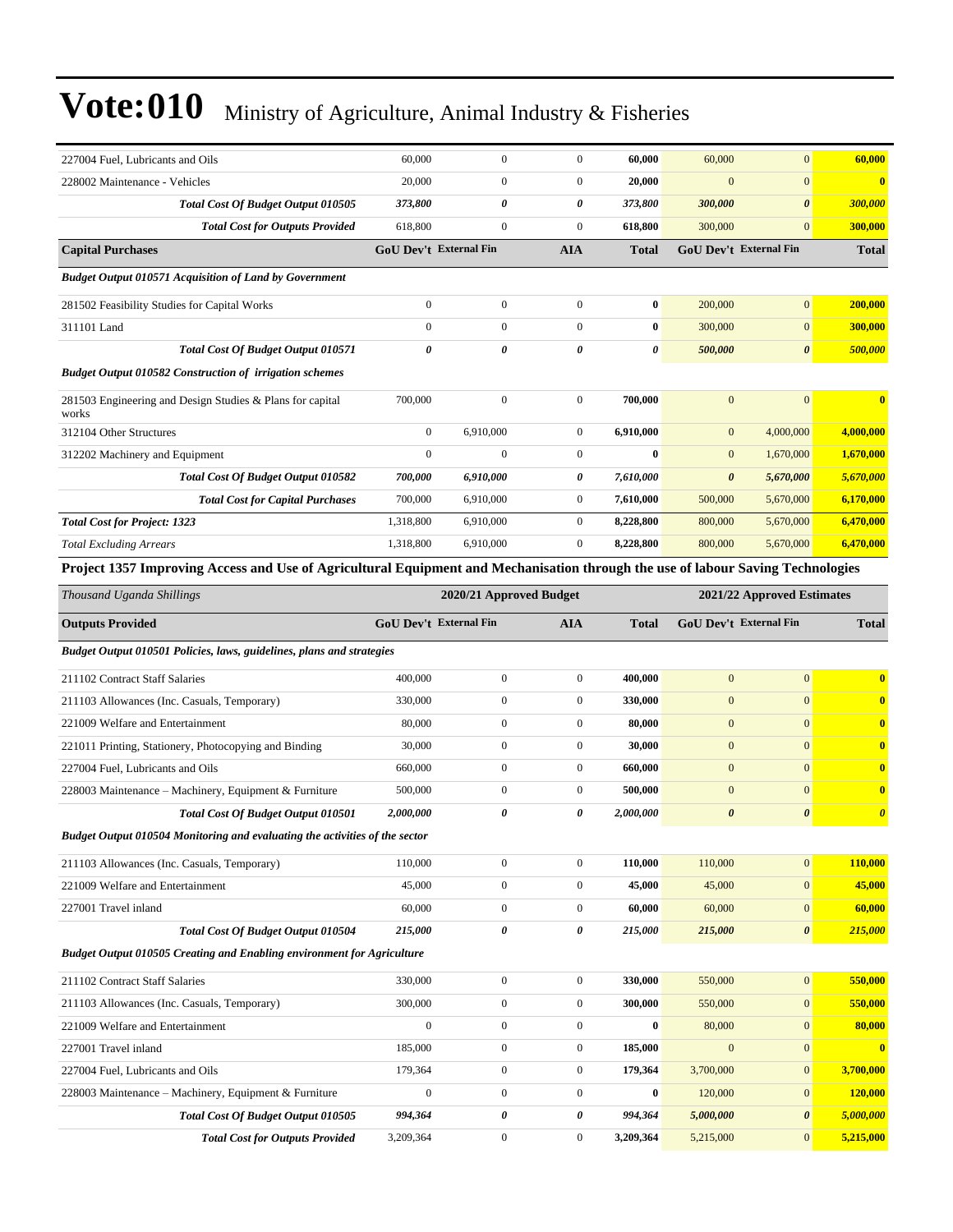| <b>Capital Purchases</b>                                                                           | <b>GoU Dev't External Fin</b> |                         | <b>AIA</b>       | <b>Total</b>     |                       | <b>GoU Dev't External Fin</b> | <b>Total</b>          |
|----------------------------------------------------------------------------------------------------|-------------------------------|-------------------------|------------------|------------------|-----------------------|-------------------------------|-----------------------|
| Budget Output 010572 Government Buildings and Administrative Infrastructure                        |                               |                         |                  |                  |                       |                               |                       |
| 281504 Monitoring, Supervision & Appraisal of Capital work                                         | 1,500,000                     | $\boldsymbol{0}$        | $\boldsymbol{0}$ | 1,500,000        | 2,000,000             | $\mathbf{0}$                  | 2,000,000             |
| 312101 Non-Residential Buildings                                                                   | 3,000,000                     | 0                       | $\boldsymbol{0}$ | 3,000,000        | $\mathbf{0}$          | $\boldsymbol{0}$              | $\bf{0}$              |
| 312103 Roads and Bridges.                                                                          | 3,500,000                     | $\boldsymbol{0}$        | $\boldsymbol{0}$ | 3,500,000        | 6,000,000             | $\mathbf{0}$                  | 6,000,000             |
| <b>Total Cost Of Budget Output 010572</b>                                                          | 8,000,000                     | 0                       | 0                | 8,000,000        | 8,000,000             | $\boldsymbol{\theta}$         | 8,000,000             |
| <b>Budget Output 010577 Purchase of Specialised Machinery &amp; Equipment</b>                      |                               |                         |                  |                  |                       |                               |                       |
| 312201 Transport Equipment                                                                         | 1,181,836                     | $\boldsymbol{0}$        | $\boldsymbol{0}$ | 1,181,836        | $\mathbf{0}$          | $\boldsymbol{0}$              | $\bf{0}$              |
| 312202 Machinery and Equipment                                                                     | 18,450,000                    | $\boldsymbol{0}$        | $\boldsymbol{0}$ | 18,450,000       | 20,000,000            | $\boldsymbol{0}$              | 20,000,000            |
| <b>Total Cost Of Budget Output 010577</b>                                                          | 19,631,836                    | 0                       | 0                | 19,631,836       | 20,000,000            | $\boldsymbol{\theta}$         | 20,000,000            |
| <b>Budget Output 010580 Livestock Infrastructure Construction</b>                                  |                               |                         |                  |                  |                       |                               |                       |
| 312104 Other Structures                                                                            | 1,400,000                     | $\boldsymbol{0}$        | $\boldsymbol{0}$ | 1,400,000        | $\boldsymbol{0}$      | $\boldsymbol{0}$              | $\bf{0}$              |
| <b>Total Cost Of Budget Output 010580</b>                                                          | 1,400,000                     | 0                       | $\pmb{\theta}$   | 1,400,000        | $\boldsymbol{\theta}$ | $\boldsymbol{\theta}$         | $\boldsymbol{\theta}$ |
| <b>Budget Output 010583 Valley Tank Construction (livestock)</b>                                   |                               |                         |                  |                  |                       |                               |                       |
| 281504 Monitoring, Supervision & Appraisal of Capital work                                         | $\mathbf{0}$                  | $\boldsymbol{0}$        | $\boldsymbol{0}$ | $\bf{0}$         | 904,208               | $\boldsymbol{0}$              | 904,208               |
| 312104 Other Structures                                                                            | 6,160,000                     | $\boldsymbol{0}$        | $\boldsymbol{0}$ | 6,160,000        | 2,000,000             | $\boldsymbol{0}$              | 2,000,000             |
| <b>Total Cost Of Budget Output 010583</b>                                                          | 6,160,000                     | 0                       | 0                | 6,160,000        | 2,904,208             | $\boldsymbol{\theta}$         | 2,904,208             |
| <b>Budget Output 010584 Fisheries Infrastructure Construction</b>                                  |                               |                         |                  |                  |                       |                               |                       |
| 281504 Monitoring, Supervision & Appraisal of Capital work                                         | $\boldsymbol{0}$              | $\boldsymbol{0}$        | $\boldsymbol{0}$ | $\bf{0}$         | 500,000               | $\boldsymbol{0}$              | 500,000               |
| 312104 Other Structures                                                                            | $\mathbf{0}$                  | $\boldsymbol{0}$        | $\boldsymbol{0}$ | $\bf{0}$         | 1,700,792             | $\mathbf{0}$                  | 1,700,792             |
| Total Cost Of Budget Output 010584                                                                 | $\boldsymbol{\theta}$         | 0                       | 0                | 0                | 2,200,792             | $\boldsymbol{\theta}$         | 2,200,792             |
| <b>Total Cost for Capital Purchases</b>                                                            | 35,191,836                    | $\boldsymbol{0}$        | $\boldsymbol{0}$ | 35,191,836       | 33,105,000            | $\mathbf{0}$                  | 33,105,000            |
| <b>Arrears</b>                                                                                     | <b>GoU Dev't External Fin</b> |                         | <b>AIA</b>       | Total            |                       | <b>GoU Dev't External Fin</b> | <b>Total</b>          |
| <b>Budget Output 010599 Arrears</b>                                                                |                               |                         |                  |                  |                       |                               |                       |
| 321605 Domestic arrears (Budgeting)                                                                | $\mathbf{0}$                  | $\boldsymbol{0}$        | $\boldsymbol{0}$ | $\bf{0}$         | 5,128,033             | $\boldsymbol{0}$              | 5,128,033             |
| Total Cost Of Budget Output 010599                                                                 | $\pmb{\theta}$                | 0                       | 0                | 0                | 5,128,033             | $\boldsymbol{\theta}$         | 5,128,033             |
| <b>Total Cost for Arrears</b>                                                                      | $\mathbf{0}$                  | $\boldsymbol{0}$        | $\boldsymbol{0}$ | $\bf{0}$         | 5,128,033             | $\mathbf{0}$                  | 5,128,033             |
| <b>Total Cost for Project: 1357</b>                                                                | 38,401,200                    | $\boldsymbol{0}$        | $\boldsymbol{0}$ | 38,401,200       | 43,448,033            | $\mathbf{0}$                  | 43,448,033            |
| <b>Total Excluding Arrears</b>                                                                     | 38,401,200                    | 0                       | $\boldsymbol{0}$ | 38,401,200       | 38,320,000            | $\mathbf{0}$                  | 38,320,000            |
| Project 1520 Building Resilient Communities, Wetland Ecosystem and Associated Catchments in Uganda |                               |                         |                  |                  |                       |                               |                       |
| Thousand Uganda Shillings                                                                          |                               | 2020/21 Approved Budget |                  |                  |                       | 2021/22 Approved Estimates    |                       |
| <b>Outputs Funded</b>                                                                              | <b>GoU Dev't External Fin</b> |                         | <b>AIA</b>       | <b>Total</b>     |                       | GoU Dev't External Fin        | <b>Total</b>          |
| Budget Output 010552 Support to Private Sector on Hass Avocado and Macadamia                       |                               |                         |                  |                  |                       |                               |                       |
| 264201 Contributions to Autonomous Institutions                                                    | $\mathbf{0}$                  | $\boldsymbol{0}$        | $\boldsymbol{0}$ | $\bf{0}$         | 6,000,000             | $\mathbf{0}$                  | 6,000,000             |
| o/w Support to Macadamia and Hass Avocado production                                               | $\theta$                      | 0                       | 0                | $\bf{0}$         | 6,000,000             | $\boldsymbol{\mathit{0}}$     | 6,000,000             |
| Total Cost Of Budget Output 010552                                                                 | $\boldsymbol{\theta}$         | 0                       | 0                | 0                | 6,000,000             | 0                             | 6,000,000             |
| <b>Total Cost for Outputs Funded</b>                                                               | $\boldsymbol{0}$              | $\boldsymbol{0}$        | $\boldsymbol{0}$ | $\bf{0}$         | 6,000,000             | $\boldsymbol{0}$              | 6,000,000             |
| <b>Capital Purchases</b>                                                                           | GoU Dev't External Fin        |                         | <b>AIA</b>       | <b>Total</b>     |                       | GoU Dev't External Fin        | <b>Total</b>          |
| <b>Budget Output 010580 Livestock Infrastructure Construction</b>                                  |                               |                         |                  |                  |                       |                               |                       |
| 281502 Feasibility Studies for Capital Works                                                       | $\mathbf{0}$                  | $\boldsymbol{0}$        | $\boldsymbol{0}$ | $\boldsymbol{0}$ | 400,000               | $\boldsymbol{0}$              | 400,000               |
| 281504 Monitoring, Supervision & Appraisal of Capital work                                         | 400,000                       | $\boldsymbol{0}$        | $\boldsymbol{0}$ | 400,000          | 400,000               | $\boldsymbol{0}$              | 400,000               |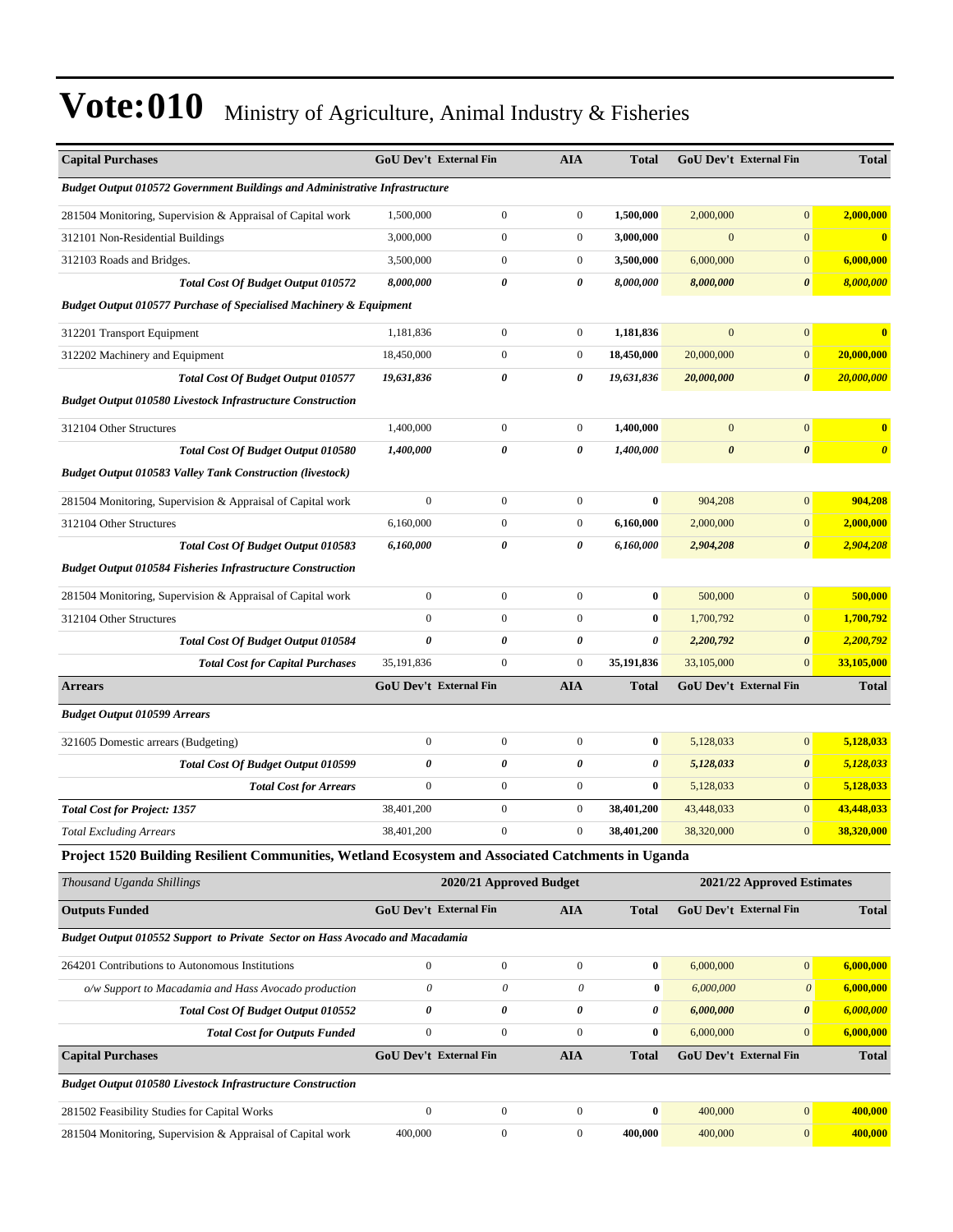| 312201 Transport Equipment                                            | $\theta$  | $\mathbf{0}$ | $\Omega$       | $\bf{0}$  | 200,000               | $\overline{0}$        | 200,000               |
|-----------------------------------------------------------------------|-----------|--------------|----------------|-----------|-----------------------|-----------------------|-----------------------|
| <b>Total Cost Of Budget Output 010580</b>                             | 400,000   | 0            | 0              | 400.000   | 1,000,000             | $\boldsymbol{\theta}$ | 1,000,000             |
| <b>Budget Output 010581 Livestock marketing facility construction</b> |           |              |                |           |                       |                       |                       |
| 281502 Feasibility Studies for Capital Works                          | 400,000   | $\Omega$     | $\Omega$       | 400.000   | $\mathbf{0}$          | $\Omega$              | $\mathbf{0}$          |
| 281504 Monitoring, Supervision & Appraisal of Capital work            | 200,000   | $\mathbf{0}$ | $\overline{0}$ | 200,000   | $\mathbf{0}$          | $\mathbf{0}$          | $\mathbf{0}$          |
| <b>Total Cost Of Budget Output 010581</b>                             | 600,000   | 0            | 0              | 600,000   | $\boldsymbol{\theta}$ | $\boldsymbol{\theta}$ | $\boldsymbol{\theta}$ |
| <b>Total Cost for Capital Purchases</b>                               | 1,000,000 | $\mathbf{0}$ | $\mathbf{0}$   | 1.000.000 | 1,000,000             | $\mathbf{0}$          | 1,000,000             |
| <b>Total Cost for Project: 1520</b>                                   | 1,000,000 | $\mathbf{0}$ | $\Omega$       | 1.000.000 | 7,000,000             | $\overline{0}$        | 7,000,000             |
| <b>Total Excluding Arrears</b>                                        | 1,000,000 | $\mathbf{0}$ | $\mathbf{0}$   | 1.000.000 | 7,000,000             | $\overline{0}$        | 7,000,000             |
|                                                                       |           |              |                |           |                       |                       |                       |

### **Project 1661 Irrigation For Climate Resilience Project Profile**

| Thousand Uganda Shillings                                      |                               | 2020/21 Approved Budget |                |              |                               | 2021/22 Approved Estimates |              |  |  |
|----------------------------------------------------------------|-------------------------------|-------------------------|----------------|--------------|-------------------------------|----------------------------|--------------|--|--|
| <b>Capital Purchases</b>                                       | <b>GoU Dev't External Fin</b> |                         | <b>AIA</b>     | <b>Total</b> | <b>GoU Dev't External Fin</b> |                            | <b>Total</b> |  |  |
| <b>Budget Output 010582 Construction of irrigation schemes</b> |                               |                         |                |              |                               |                            |              |  |  |
| 281504 Monitoring, Supervision & Appraisal of Capital work     | $\mathbf{0}$                  | $\mathbf{0}$            | $\Omega$       | $\bf{0}$     | 750,000                       | $\mathbf{0}$               | 750,000      |  |  |
| 312201 Transport Equipment                                     | $\mathbf{0}$                  | $\mathbf{0}$            | $\Omega$       | $\bf{0}$     | 250,000                       | $\overline{0}$             | 250,000      |  |  |
| <b>Total Cost Of Budget Output 010582</b>                      | 0                             | 0                       | 0              | 0            | 1,000,000                     | $\boldsymbol{\theta}$      | 1,000,000    |  |  |
| <b>Total Cost for Capital Purchases</b>                        | $\boldsymbol{0}$              | $\mathbf{0}$            | $\mathbf{0}$   | $\bf{0}$     | 1,000,000                     | $\mathbf{0}$               | 1,000,000    |  |  |
| <b>Total Cost for Project: 1661</b>                            | $\mathbf{0}$                  | $\Omega$                | $\Omega$       | $\bf{0}$     | 1,000,000                     | $\overline{0}$             | 1,000,000    |  |  |
| <b>Total Excluding Arrears</b>                                 | $\mathbf{0}$                  | $\mathbf{0}$            | $\mathbf{0}$   | $\bf{0}$     | 1,000,000                     | $\mathbf{0}$               | 1,000,000    |  |  |
|                                                                | GoU                           | <b>External Fin</b>     | <b>AIA</b>     | <b>Total</b> | GoU                           | <b>External Fin</b>        | <b>Total</b> |  |  |
| <b>Total Cost for Sub-SubProgramme 05</b>                      | 41,480,892                    | 6,910,000               | $\mathbf{0}$   | 48,390,892   | 61,339,323                    | 5,670,000                  | 67,009,323   |  |  |
| <b>Total Excluding Arrears</b>                                 | 41,480,892                    | 6,910,000               | $\overline{0}$ | 48,390,892   | 56,211,290                    | 5,670,000                  | 61,881,290   |  |  |

*Sub-SubProgrammme 49 Policy, Planning and Support Services*

*Recurrent Budget Estimates*

### **Department 01 Headquarters**

| Thousand Uganda Shillings                                       |              | 2020/21 Approved Budget |                | 2021/22 Approved Estimates |                       |                       |                         |
|-----------------------------------------------------------------|--------------|-------------------------|----------------|----------------------------|-----------------------|-----------------------|-------------------------|
| <b>Outputs Provided</b>                                         | Wage         | Non Wage                | <b>AIA</b>     | <b>Total</b>               | Wage                  | Non Wage              | <b>Total</b>            |
| Budget Output 014901 Strategies, policies, plans and Guidelines |              |                         |                |                            |                       |                       |                         |
| 211101 General Staff Salaries                                   | 915,111      | $\mathbf{0}$            | $\overline{0}$ | 915,111                    | $\mathbf{0}$          | $\overline{0}$        | $\overline{\mathbf{0}}$ |
| 211103 Allowances (Inc. Casuals, Temporary)                     | $\mathbf{0}$ | 50,000                  | $\mathbf{0}$   | 50,000                     | $\mathbf{0}$          | $\overline{0}$        | $\overline{\mathbf{0}}$ |
| 221008 Computer supplies and Information Technology (IT)        | $\mathbf{0}$ | 14,000                  | $\mathbf{0}$   | 14,000                     | $\mathbf{0}$          | $\overline{0}$        | $\mathbf{0}$            |
| 221011 Printing, Stationery, Photocopying and Binding           | $\mathbf{0}$ | 20,000                  | $\mathbf{0}$   | 20,000                     | $\mathbf{0}$          | $\overline{0}$        | $\bf{0}$                |
| 221017 Subscriptions                                            | $\mathbf{0}$ | 600,000                 | $\mathbf{0}$   | 600,000                    | $\mathbf{0}$          | $\overline{0}$        | $\overline{\mathbf{0}}$ |
| 227004 Fuel, Lubricants and Oils                                | $\mathbf{0}$ | 35,000                  | $\mathbf{0}$   | 35,000                     | $\mathbf{0}$          | $\overline{0}$        | $\bf{0}$                |
| 228002 Maintenance - Vehicles                                   | $\mathbf{0}$ | 10,000                  | $\overline{0}$ | 10,000                     | $\mathbf{0}$          | $\overline{0}$        | $\bf{0}$                |
| <b>Total Cost of Budget Output 01</b>                           | 915,111      | 729,000                 | 0              | 1,644,111                  | $\boldsymbol{\theta}$ | $\boldsymbol{\theta}$ | $\boldsymbol{\theta}$   |
| Budget Output 014902 Administration, HRD and Accounting         |              |                         |                |                            |                       |                       |                         |
| 211103 Allowances (Inc. Casuals, Temporary)                     | $\mathbf{0}$ | 60,000                  | $\Omega$       | 60,000                     | $\overline{0}$        | $\overline{0}$        | $\overline{0}$          |
| 221007 Books, Periodicals & Newspapers                          | $\mathbf{0}$ | 28,000                  | $\Omega$       | 28,000                     | $\mathbf{0}$          | $\overline{0}$        | $\mathbf{0}$            |
| 221008 Computer supplies and Information Technology (IT)        | $\mathbf{0}$ | 15,000                  | $\mathbf{0}$   | 15,000                     | $\mathbf{0}$          | $\overline{0}$        | $\overline{\mathbf{0}}$ |
| 221009 Welfare and Entertainment                                | $\mathbf{0}$ | 30,000                  | $\mathbf{0}$   | 30,000                     | $\mathbf{0}$          | $\overline{0}$        | $\bf{0}$                |
| 221011 Printing, Stationery, Photocopying and Binding           | $\mathbf{0}$ | 14,080                  | $\Omega$       | 14,080                     | $\mathbf{0}$          | $\overline{0}$        | $\bf{0}$                |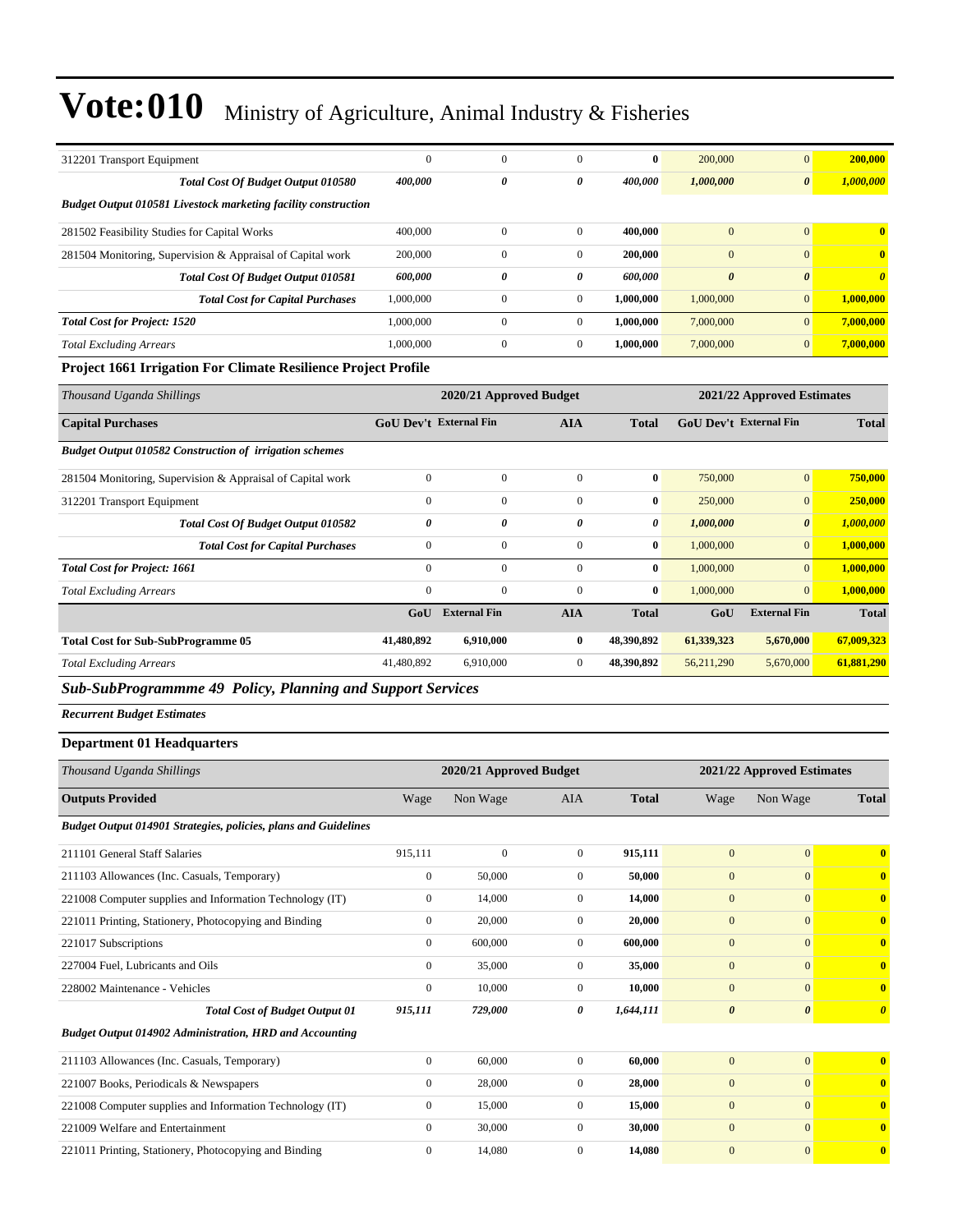| 221012 Small Office Equipment                                                 | $\boldsymbol{0}$          | 15,000           | $\boldsymbol{0}$          | 15,000    | $\mathbf{0}$          | $\mathbf{0}$          | $\mathbf{0}$          |
|-------------------------------------------------------------------------------|---------------------------|------------------|---------------------------|-----------|-----------------------|-----------------------|-----------------------|
| 221016 IFMS Recurrent costs                                                   | $\mathbf{0}$              | 30,000           | $\boldsymbol{0}$          | 30,000    | $\boldsymbol{0}$      | $\mathbf{0}$          | $\bf{0}$              |
| 227001 Travel inland                                                          | $\boldsymbol{0}$          | 25,000           | $\boldsymbol{0}$          | 25,000    | $\boldsymbol{0}$      | $\mathbf{0}$          | $\mathbf{0}$          |
| 227002 Travel abroad                                                          | $\boldsymbol{0}$          | 20,000           | $\overline{0}$            | 20,000    | $\boldsymbol{0}$      | $\mathbf{0}$          | $\mathbf{0}$          |
| 227004 Fuel, Lubricants and Oils                                              | $\mathbf{0}$              | 70,000           | $\mathbf{0}$              | 70,000    | $\mathbf{0}$          | $\mathbf{0}$          | $\mathbf{0}$          |
| 228002 Maintenance - Vehicles                                                 | $\boldsymbol{0}$          | 25,158           | $\mathbf{0}$              | 25,158    | $\mathbf{0}$          | $\mathbf{0}$          | $\mathbf{0}$          |
| <b>Total Cost of Budget Output 02</b>                                         | $\pmb{\theta}$            | 332,238          | 0                         | 332,238   | $\pmb{\theta}$        | $\boldsymbol{\theta}$ | $\boldsymbol{\theta}$ |
| Budget Output 014904 Monitoring and evaluating the activities of the sector   |                           |                  |                           |           |                       |                       |                       |
| 221011 Printing, Stationery, Photocopying and Binding                         | $\boldsymbol{0}$          | 30,000           | $\boldsymbol{0}$          | 30,000    | $\mathbf{0}$          | 30,000                | 30,000                |
| 222001 Telecommunications                                                     | $\boldsymbol{0}$          | 205,000          | $\boldsymbol{0}$          | 205,000   | $\boldsymbol{0}$      | 205,000               | 205,000               |
| 222002 Postage and Courier                                                    | $\boldsymbol{0}$          | 60,000           | $\mathbf{0}$              | 60,000    | $\boldsymbol{0}$      | 60,000                | 60,000                |
| 222003 Information and communications technology (ICT)                        | $\boldsymbol{0}$          | 20,000           | $\mathbf{0}$              | 20,000    | $\mathbf{0}$          | 20,000                | 20,000                |
| 223004 Guard and Security services                                            | $\boldsymbol{0}$          | 250,000          | $\boldsymbol{0}$          | 250,000   | $\mathbf{0}$          | 250,000               | 250,000               |
| 223005 Electricity                                                            | $\mathbf{0}$              | 400,000          | $\boldsymbol{0}$          | 400,000   | $\mathbf{0}$          | 400,000               | 400,000               |
| 223006 Water                                                                  | $\boldsymbol{0}$          | 160,000          | $\mathbf{0}$              | 160,000   | $\mathbf{0}$          | 160,000               | 160,000               |
| 224004 Cleaning and Sanitation                                                | $\boldsymbol{0}$          | 263,000          | $\mathbf{0}$              | 263,000   | $\mathbf{0}$          | 263,000               | 263,000               |
| 227001 Travel inland                                                          | $\boldsymbol{0}$          | 13,000           | $\mathbf{0}$              | 13,000    | $\mathbf{0}$          | $\mathbf{0}$          | $\mathbf{0}$          |
| 227004 Fuel, Lubricants and Oils                                              | $\mathbf{0}$              | 10,000           | $\overline{0}$            | 10,000    | $\mathbf{0}$          | $\mathbf{0}$          | $\bf{0}$              |
| 228002 Maintenance - Vehicles                                                 | $\boldsymbol{0}$          | 80,970           | $\mathbf{0}$              | 80,970    | $\mathbf{0}$          | 12,000                | 12,000                |
| <b>Total Cost of Budget Output 04</b>                                         | 0                         | 1,491,970        | 0                         | 1,491,970 | $\boldsymbol{\theta}$ | 1,400,000             | 1,400,000             |
| <b>Budget Output 014905 Creating and Enabling environment for Agriculture</b> |                           |                  |                           |           |                       |                       |                       |
| 211101 General Staff Salaries                                                 | $\boldsymbol{0}$          | $\boldsymbol{0}$ | $\overline{0}$            | $\bf{0}$  | 600,000               | $\mathbf{0}$          | 600,000               |
| 211103 Allowances (Inc. Casuals, Temporary)                                   | $\mathbf{0}$              | $\boldsymbol{0}$ | $\overline{0}$            | $\bf{0}$  | $\mathbf{0}$          | 110,000               | 110,000               |
| 221009 Welfare and Entertainment                                              | $\mathbf{0}$              | $\boldsymbol{0}$ | $\boldsymbol{0}$          | $\bf{0}$  | $\boldsymbol{0}$      | 30,000                | 30,000                |
| 221011 Printing, Stationery, Photocopying and Binding                         | $\boldsymbol{0}$          | $\boldsymbol{0}$ | $\boldsymbol{0}$          | $\bf{0}$  | $\boldsymbol{0}$      | 40,000                | 40,000                |
| 221012 Small Office Equipment                                                 | $\boldsymbol{0}$          | $\boldsymbol{0}$ | $\overline{0}$            | $\bf{0}$  | $\boldsymbol{0}$      | 15,000                | 15,000                |
| 221016 IFMS Recurrent costs                                                   | $\mathbf{0}$              | $\boldsymbol{0}$ | $\overline{0}$            | $\bf{0}$  | $\boldsymbol{0}$      | 30,000                | 30,000                |
| 227001 Travel inland                                                          | $\mathbf{0}$              | $\boldsymbol{0}$ | $\overline{0}$            | $\bf{0}$  | $\mathbf{0}$          | 72,466                | 72,466                |
| 227002 Travel abroad                                                          | $\mathbf{0}$              | $\boldsymbol{0}$ | $\mathbf{0}$              | $\bf{0}$  | $\boldsymbol{0}$      | 85,000                | 85,000                |
| 227004 Fuel, Lubricants and Oils                                              | $\boldsymbol{0}$          | $\boldsymbol{0}$ | $\boldsymbol{0}$          | $\bf{0}$  | $\mathbf{0}$          | 80,000                | 80,000                |
| 228002 Maintenance - Vehicles                                                 | $\boldsymbol{0}$          | $\boldsymbol{0}$ | 0                         | 0         | $\mathbf{0}$          | 35,000                | 35,000                |
| <b>Total Cost of Budget Output 05</b>                                         | $\pmb{\theta}$            | $\pmb{\theta}$   | 0                         | 0         | 600,000               | 497,466               | 1,097,466             |
| <b>Total Cost Of Outputs Provided</b>                                         | 915,111                   | 2,553,208        | $\bf{0}$                  | 3,468,319 | 600,000               | 1,897,466             | 2,497,466             |
| <b>Outputs Funded</b>                                                         | Wage                      | Non Wage         | AIA                       | Total     | Wage                  | Non Wage              | <b>Total</b>          |
| Budget Output 014951 Secondment for MAAIF staff in Rome                       |                           |                  |                           |           |                       |                       |                       |
| 263340 Other grants                                                           | $\boldsymbol{0}$          | 427,068          | $\boldsymbol{0}$          | 427,068   | $\boldsymbol{0}$      | 377,000               | 377,000               |
| o/w Operations of MAAIF offices in Rome supported                             | $\theta$                  | 427,068          | 0                         | 427,068   | $\boldsymbol{\theta}$ | $\boldsymbol{\theta}$ | $\bf{0}$              |
| o/w Office operation for the Agriculture Attachie in Rome                     | $\boldsymbol{\mathit{0}}$ | 0                | $\boldsymbol{\mathit{0}}$ | $\bf{0}$  | $\boldsymbol{\theta}$ | 377,000               | 377,000               |
| 264102 Contributions to Autonomous Institutions (Wage<br>Subventions)         | $\boldsymbol{0}$          | 72,932           | $\boldsymbol{0}$          | 72,932    | $\boldsymbol{0}$      | 73,000                | 73,000                |
| o/w Wages for staff in MAAIF Rome office                                      | $\theta$                  | 72,932           | 0                         | 72,932    | $\boldsymbol{\theta}$ | $\boldsymbol{\theta}$ | $\bf{0}$              |
| o/w Wage subvention                                                           | $\boldsymbol{\mathit{0}}$ | 0                | $\boldsymbol{\mathit{0}}$ | $\bf{0}$  | $\boldsymbol{\theta}$ | 73,000                | 73,000                |
| <b>Total Cost of Budget Output 51</b>                                         | 0                         | 500,000          | 0                         | 500,000   | $\pmb{\theta}$        | 450,000               | 450,000               |
| <b>Budget Output 014953 Support for Agricultural Training Institutions</b>    |                           |                  |                           |           |                       |                       |                       |
| 263204 Transfers to other govt. Units (Capital)                               | $\boldsymbol{0}$          | 330,000          | $\boldsymbol{0}$          | 330,000   | $\boldsymbol{0}$      | 330,000               | 330,000               |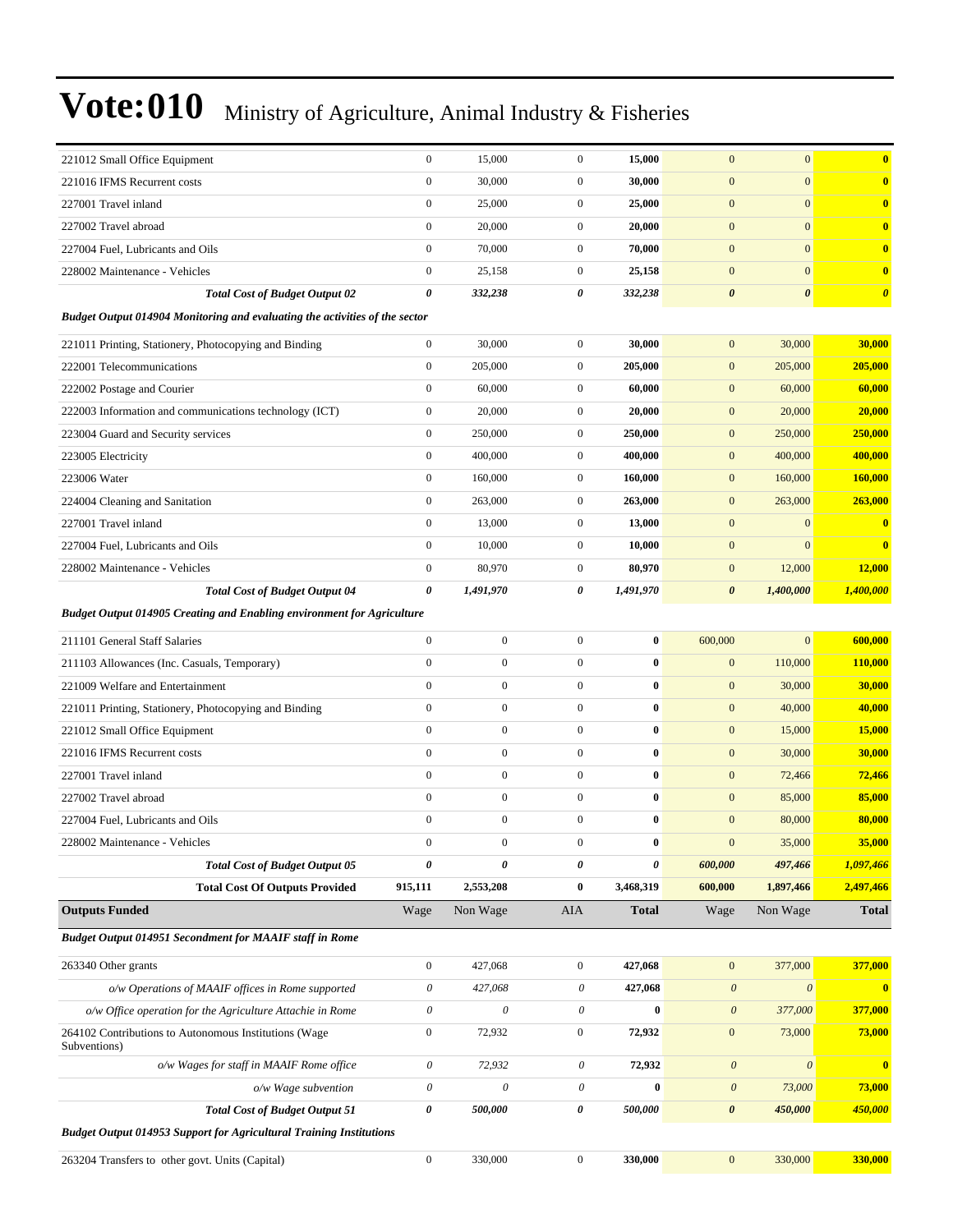| $o/w$ Support for training institutions<br>(practical materials, exams & industrial material) | 0                     | 330,000                 | 0                | 330,000      | $\boldsymbol{\theta}$ | $\theta$                   | $\bf{0}$              |
|-----------------------------------------------------------------------------------------------|-----------------------|-------------------------|------------------|--------------|-----------------------|----------------------------|-----------------------|
| o/w Transfer to other government units Exams and scholastic<br>materials for BAC and FTI      | $\theta$              | $\mathcal O$            | $\theta$         | $\bf{0}$     | $\boldsymbol{\theta}$ | 330,000                    | 330,000               |
| 264101 Contributions to Autonomous Institutions                                               | $\boldsymbol{0}$      | 619,697                 | $\boldsymbol{0}$ | 619,697      | $\mathbf{0}$          | 470,000                    | 470,000               |
| o/w Subvention to Bukalasa Agricultural College and<br><b>Fisheries Training Institute</b>    | $\theta$              | 619,697                 | 0                | 619,697      | $\boldsymbol{\theta}$ | $\theta$                   | $\bf{0}$              |
| o/w Subventions to BAC and FTI                                                                | 0                     | 0                       | 0                | $\bf{0}$     | $\boldsymbol{\theta}$ | 470,000                    | 470,000               |
| <b>Total Cost of Budget Output 53</b>                                                         | $\boldsymbol{\theta}$ | 949,697                 | 0                | 949.697      | $\boldsymbol{\theta}$ | 800,000                    | 800,000               |
| <b>Total Cost Of Outputs Funded</b>                                                           | $\bf{0}$              | 1,449,697               | $\bf{0}$         | 1,449,697    | $\bf{0}$              | 1,250,000                  | 1,250,000             |
| <b>Arrears</b>                                                                                | Wage                  | Non Wage                | <b>AIA</b>       | <b>Total</b> | Wage                  | Non Wage                   | <b>Total</b>          |
| <b>Budget Output 014999 Arrears</b>                                                           |                       |                         |                  |              |                       |                            |                       |
| 321605 Domestic arrears (Budgeting)                                                           | $\boldsymbol{0}$      | 2,408,694               | $\boldsymbol{0}$ | 2,408,694    | $\mathbf{0}$          | 425,680                    | 425,680               |
| 321608 General Public Service Pension arrears (Budgeting)                                     | $\boldsymbol{0}$      | $\boldsymbol{0}$        | $\mathbf{0}$     | $\bf{0}$     | $\mathbf{0}$          | 9,669                      | 9,669                 |
| <b>Total Cost of Budget Output 99</b>                                                         | 0                     | 2,408,694               | 0                | 2,408,694    | $\boldsymbol{\theta}$ | 435,349                    | 435,349               |
| <b>Total Cost Of Arrears</b>                                                                  | $\bf{0}$              | 2,408,694               | 0                | 2,408,694    | $\bf{0}$              | 435,349                    | 435,349               |
| <b>Total Cost for Department 01</b>                                                           | 915,111               | 6,411,599               | 0                | 7,326,710    | 600,000               | 3,582,815                  | 4,182,815             |
| <b>Total Excluding Arrears</b>                                                                | 915,111               | 4,002,905               | $\boldsymbol{0}$ | 4,918,016    | 600,000               | 3,147,466                  | 3,747,466             |
| <b>Department 10 Department of Planning</b>                                                   |                       |                         |                  |              |                       |                            |                       |
| Thousand Uganda Shillings                                                                     |                       | 2020/21 Approved Budget |                  |              |                       | 2021/22 Approved Estimates |                       |
| <b>Outputs Provided</b>                                                                       | Wage                  | Non Wage                | AIA              | <b>Total</b> | Wage                  | Non Wage                   | <b>Total</b>          |
| <b>Budget Output 014901 Strategies, policies, plans and Guidelines</b>                        |                       |                         |                  |              |                       |                            |                       |
| 211101 General Staff Salaries                                                                 | 250,000               | $\boldsymbol{0}$        | $\mathbf{0}$     | 250,000      | $\boldsymbol{0}$      | $\mathbf{0}$               | $\bf{0}$              |
| 211102 Contract Staff Salaries                                                                | 250,000               | $\mathbf{0}$            | $\mathbf{0}$     | 250,000      | $\mathbf{0}$          | $\mathbf{0}$               | $\bf{0}$              |
| 211103 Allowances (Inc. Casuals, Temporary)                                                   | $\mathbf{0}$          | 120,130                 | $\mathbf{0}$     | 120,130      | $\mathbf{0}$          | $\mathbf{0}$               | $\bf{0}$              |
| 221011 Printing, Stationery, Photocopying and Binding                                         | $\boldsymbol{0}$      | 65,000                  | $\mathbf{0}$     | 65,000       | $\mathbf{0}$          | $\mathbf{0}$               | $\bf{0}$              |
| 227004 Fuel, Lubricants and Oils                                                              | $\boldsymbol{0}$      | 80,870                  | $\boldsymbol{0}$ | 80,870       | $\mathbf{0}$          | $\overline{0}$             | $\bf{0}$              |
| 228002 Maintenance - Vehicles                                                                 | $\mathbf{0}$          | 19,000                  | $\mathbf{0}$     | 19,000       | $\mathbf{0}$          | $\mathbf{0}$               | $\bf{0}$              |
| <b>Total Cost of Budget Output 01</b>                                                         | 500,000               | 285,000                 | 0                | 785,000      | $\boldsymbol{\theta}$ | $\boldsymbol{\theta}$      | $\boldsymbol{\theta}$ |
| <b>Budget Output 014902 Administration, HRD and Accounting</b>                                |                       |                         |                  |              |                       |                            |                       |
| 221003 Staff Training                                                                         | $\boldsymbol{0}$      | 30,000                  | $\boldsymbol{0}$ | 30,000       | $\mathbf{0}$          | $\overline{0}$             | $\bf{0}$              |
| 221009 Welfare and Entertainment                                                              | $\boldsymbol{0}$      | 20,894                  | $\boldsymbol{0}$ | 20,894       | $\mathbf{0}$          | $\mathbf{0}$               | $\bf{0}$              |
| <b>Total Cost of Budget Output 02</b>                                                         | $\pmb{\theta}$        | 50,894                  | 0                | 50,894       | $\boldsymbol{\theta}$ | $\boldsymbol{\theta}$      | $\boldsymbol{\theta}$ |
| Budget Output 014904 Monitoring and evaluating the activities of the sector                   |                       |                         |                  |              |                       |                            |                       |
| 211103 Allowances (Inc. Casuals, Temporary)                                                   | $\boldsymbol{0}$      | 150,000                 | $\boldsymbol{0}$ | 150,000      | $\mathbf{0}$          | $\mathbf{0}$               | $\bf{0}$              |
| 221002 Workshops and Seminars                                                                 | $\boldsymbol{0}$      | 30,000                  | $\boldsymbol{0}$ | 30,000       | $\mathbf{0}$          | $\mathbf{0}$               | $\bf{0}$              |
| 221009 Welfare and Entertainment                                                              | $\boldsymbol{0}$      | 20,000                  | $\boldsymbol{0}$ | 20,000       | $\mathbf{0}$          | $\mathbf{0}$               | $\bf{0}$              |
| 221011 Printing, Stationery, Photocopying and Binding                                         | $\boldsymbol{0}$      | 40,000                  | $\boldsymbol{0}$ | 40,000       | $\mathbf{0}$          | $\vert 0 \vert$            | $\bf{0}$              |
| 227002 Travel abroad                                                                          | $\boldsymbol{0}$      | 40,000                  | $\boldsymbol{0}$ | 40,000       | $\boldsymbol{0}$      | $\mathbf{0}$               | $\bf{0}$              |
| 228002 Maintenance - Vehicles                                                                 | $\boldsymbol{0}$      | 20,000                  | $\boldsymbol{0}$ | 20,000       | $\mathbf{0}$          | $\vert 0 \vert$            | $\bf{0}$              |
| <b>Total Cost of Budget Output 04</b>                                                         | $\pmb{\theta}$        | 300,000                 | 0                | 300,000      | $\boldsymbol{\theta}$ | $\boldsymbol{\theta}$      | $\boldsymbol{\theta}$ |
| <b>Budget Output 014905 Creating and Enabling environment for Agriculture</b>                 |                       |                         |                  |              |                       |                            |                       |
| 211101 General Staff Salaries                                                                 | $\boldsymbol{0}$      | $\boldsymbol{0}$        | $\mathbf{0}$     | $\bf{0}$     | 300,000               | 0                          | 300,000               |
| 211102 Contract Staff Salaries                                                                | $\boldsymbol{0}$      | $\boldsymbol{0}$        | $\boldsymbol{0}$ | $\bf{0}$     | 300,000               | $\mathbf{0}$               | 300,000               |
| 211103 Allowances (Inc. Casuals, Temporary)                                                   | $\boldsymbol{0}$      | 200,000                 | $\overline{0}$   | 200,000      | $\mathbf{0}$          | 150,000                    | 150,000               |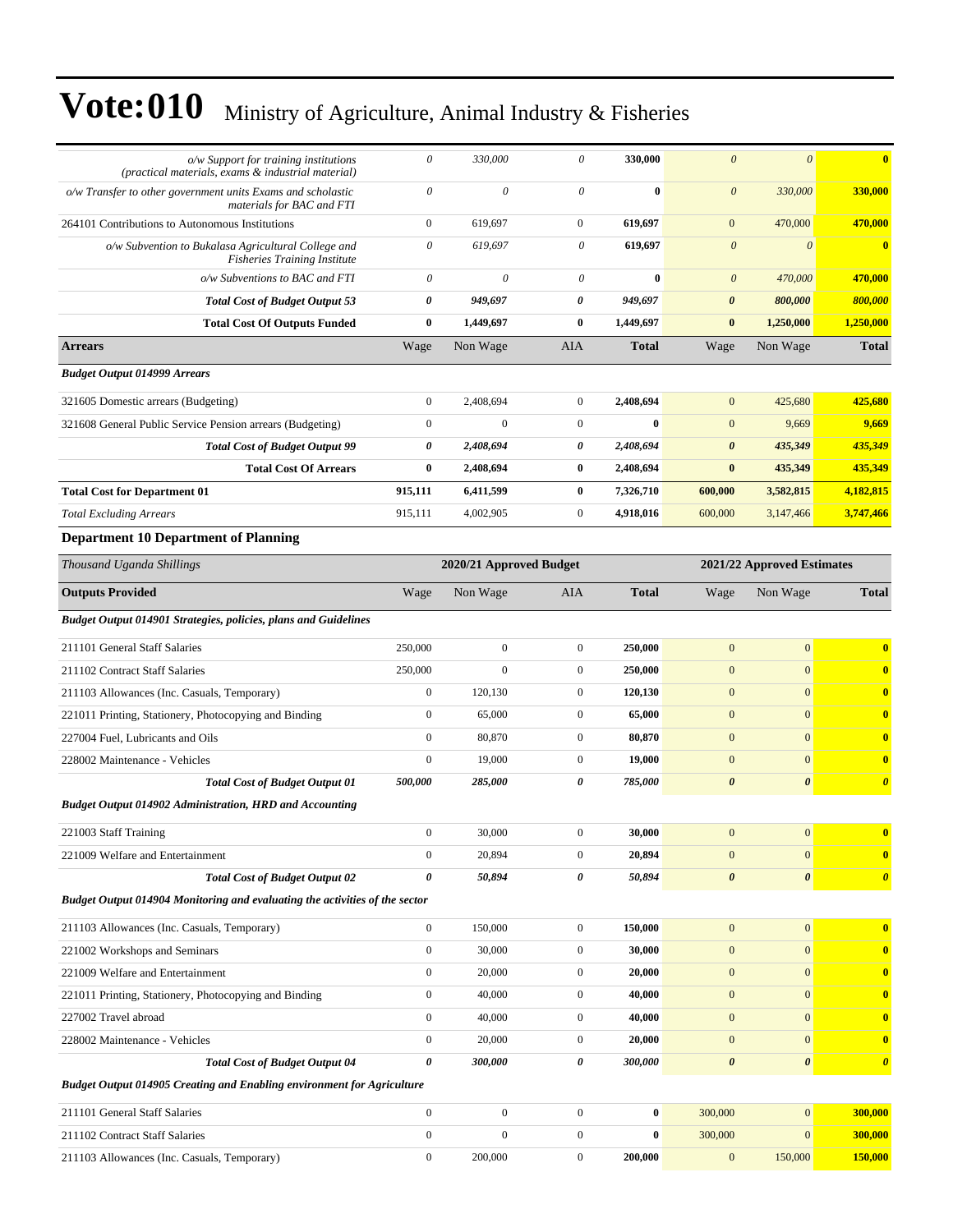| 221002 Workshops and Seminars                                                | $\boldsymbol{0}$ | 200,000                 | $\mathbf{0}$     | 200,000          | $\mathbf{0}$          | 120,000                    | 120,000                 |
|------------------------------------------------------------------------------|------------------|-------------------------|------------------|------------------|-----------------------|----------------------------|-------------------------|
| 221009 Welfare and Entertainment                                             | $\mathbf{0}$     | $\mathbf{0}$            | $\mathbf{0}$     | $\bf{0}$         | $\mathbf{0}$          | 40,000                     | 40,000                  |
| 221011 Printing, Stationery, Photocopying and Binding                        | $\boldsymbol{0}$ | $\boldsymbol{0}$        | $\overline{0}$   | $\bf{0}$         | $\mathbf{0}$          | 40,000                     | 40,000                  |
| 225001 Consultancy Services- Short term                                      | $\boldsymbol{0}$ | $\mathbf{0}$            | $\boldsymbol{0}$ | $\bf{0}$         | $\mathbf{0}$          | 100,000                    | 100,000                 |
| 227001 Travel inland                                                         | $\boldsymbol{0}$ | 103,820                 | $\mathbf{0}$     | 103,820          | $\mathbf{0}$          | 200,000                    | 200,000                 |
| 227002 Travel abroad                                                         | $\boldsymbol{0}$ | $\overline{0}$          | $\mathbf{0}$     | $\bf{0}$         | $\mathbf{0}$          | 50,000                     | 50,000                  |
| 227004 Fuel, Lubricants and Oils                                             | $\mathbf{0}$     | $\overline{0}$          | $\boldsymbol{0}$ | $\bf{0}$         | $\mathbf{0}$          | 100,000                    | 100,000                 |
| 228002 Maintenance - Vehicles                                                | $\boldsymbol{0}$ | $\overline{0}$          | $\overline{0}$   | $\bf{0}$         | $\mathbf{0}$          | 20,000                     | 20,000                  |
| <b>Total Cost of Budget Output 05</b>                                        | 0                | 503,820                 | 0                | 503,820          | 600,000               | 820,000                    | 1,420,000               |
| <b>Budget Output 014906 Institutional Development In Agricultural Sector</b> |                  |                         |                  |                  |                       |                            |                         |
| 227001 Travel inland                                                         | $\boldsymbol{0}$ | 55,800                  | $\mathbf{0}$     | 55,800           | $\mathbf{0}$          | $\mathbf{0}$               | $\bf{0}$                |
| <b>Total Cost of Budget Output 06</b>                                        | 0                | 55,800                  | 0                | 55,800           | $\boldsymbol{\theta}$ | $\boldsymbol{\theta}$      | $\boldsymbol{\theta}$   |
| <b>Total Cost Of Outputs Provided</b>                                        | 500,000          | 1,195,514               | $\bf{0}$         | 1,695,514        | 600,000               | 820,000                    | 1,420,000               |
| <b>Total Cost for Department 10</b>                                          | 500,000          | 1,195,514               | $\bf{0}$         | 1,695,514        | 600,000               | 820,000                    | 1,420,000               |
| <b>Total Excluding Arrears</b>                                               | 500,000          | 1,195,514               | $\mathbf{0}$     | 1,695,514        | 600,000               | 820,000                    | 1,420,000               |
| Department 13 Internal Audit                                                 |                  |                         |                  |                  |                       |                            |                         |
| Thousand Uganda Shillings                                                    |                  | 2020/21 Approved Budget |                  |                  |                       | 2021/22 Approved Estimates |                         |
| <b>Outputs Provided</b>                                                      | Wage             | Non Wage                | AIA              | <b>Total</b>     | Wage                  | Non Wage                   | <b>Total</b>            |
| Budget Output 014902 Administration, HRD and Accounting                      |                  |                         |                  |                  |                       |                            |                         |
| 211101 General Staff Salaries                                                | 37,462           | $\boldsymbol{0}$        | $\mathbf{0}$     | 37,462           | 37,462                | $\mathbf{0}$               | 37,462                  |
| 221007 Books, Periodicals & Newspapers                                       | $\boldsymbol{0}$ | 2,895                   | $\mathbf{0}$     | 2,895            | $\boldsymbol{0}$      | $\mathbf{0}$               | $\overline{\mathbf{0}}$ |
| 221009 Welfare and Entertainment                                             | $\boldsymbol{0}$ | 30,100                  | $\boldsymbol{0}$ | 30,100           | $\mathbf{0}$          | 30,000                     | 30,000                  |
| 221011 Printing, Stationery, Photocopying and Binding                        | $\boldsymbol{0}$ | 10,000                  | $\overline{0}$   | 10,000           | $\mathbf{0}$          | 10,000                     | 10,000                  |
| 221016 IFMS Recurrent costs                                                  | $\boldsymbol{0}$ | $\mathbf{0}$            | $\mathbf{0}$     | $\bf{0}$         | $\mathbf{0}$          | 50,000                     | 50,000                  |
| 221017 Subscriptions                                                         | $\boldsymbol{0}$ | 12,000                  | $\mathbf{0}$     | 12,000           | $\mathbf{0}$          | $\mathbf{0}$               | $\bf{0}$                |
| 227001 Travel inland                                                         | $\boldsymbol{0}$ | 194,000                 | $\mathbf{0}$     | 194,000          | $\mathbf{0}$          | 150,000                    | 150,000                 |
| 227002 Travel abroad                                                         | $\mathbf{0}$     | 36,000                  | $\boldsymbol{0}$ | 36,000           | $\mathbf{0}$          | 60,000                     | 60,000                  |
| 227004 Fuel, Lubricants and Oils                                             | $\boldsymbol{0}$ | 48,288                  | $\boldsymbol{0}$ | 48,288           | $\mathbf{0}$          | 80,000                     | 80,000                  |
| 228002 Maintenance - Vehicles                                                | $\boldsymbol{0}$ | 25,000                  | $\mathbf{0}$     | 25,000           | $\mathbf{0}$          | 20,000                     | 20,000                  |
| <b>Total Cost of Budget Output 02</b>                                        | 37,462           | 358,283                 | 0                | 395,744          | 37,462                | 400,000                    | 437,462                 |
| <b>Total Cost Of Outputs Provided</b>                                        | 37,462           | 358,283                 | $\bf{0}$         | 395,744          | 37,462                | 400,000                    | 437,462                 |
| <b>Total Cost for Department 13</b>                                          | 37,462           | 358,283                 | $\bf{0}$         | 395,744          | 37,462                | 400,000                    | 437,462                 |
| <b>Total Excluding Arrears</b>                                               | 37,462           | 358,283                 | $\boldsymbol{0}$ | 395,744          | 37,462                | 400,000                    | 437,462                 |
| Department 22 Agricultural Statistical Unit                                  |                  |                         |                  |                  |                       |                            |                         |
| Thousand Uganda Shillings                                                    |                  | 2020/21 Approved Budget |                  |                  |                       | 2021/22 Approved Estimates |                         |
| <b>Outputs Provided</b>                                                      | Wage             | Non Wage                | AIA              | <b>Total</b>     | Wage                  | Non Wage                   | <b>Total</b>            |
| Budget Output 014904 Monitoring and evaluating the activities of the sector  |                  |                         |                  |                  |                       |                            |                         |
| 211101 General Staff Salaries                                                | $\boldsymbol{0}$ | $\boldsymbol{0}$        | $\boldsymbol{0}$ | $\pmb{0}$        | 600,000               | $\mathbf{0}$               | 600,000                 |
| 221003 Staff Training                                                        | $\boldsymbol{0}$ | $\boldsymbol{0}$        | $\boldsymbol{0}$ | $\boldsymbol{0}$ | $\boldsymbol{0}$      | 40,000                     | 40,000                  |
| 221009 Welfare and Entertainment                                             | $\boldsymbol{0}$ | $\boldsymbol{0}$        | $\boldsymbol{0}$ | $\boldsymbol{0}$ | $\boldsymbol{0}$      | 20,000                     | 20,000                  |
| 221011 Printing, Stationery, Photocopying and Binding                        | $\boldsymbol{0}$ | $\boldsymbol{0}$        | $\boldsymbol{0}$ | $\boldsymbol{0}$ | $\boldsymbol{0}$      | 20,000                     | 20,000                  |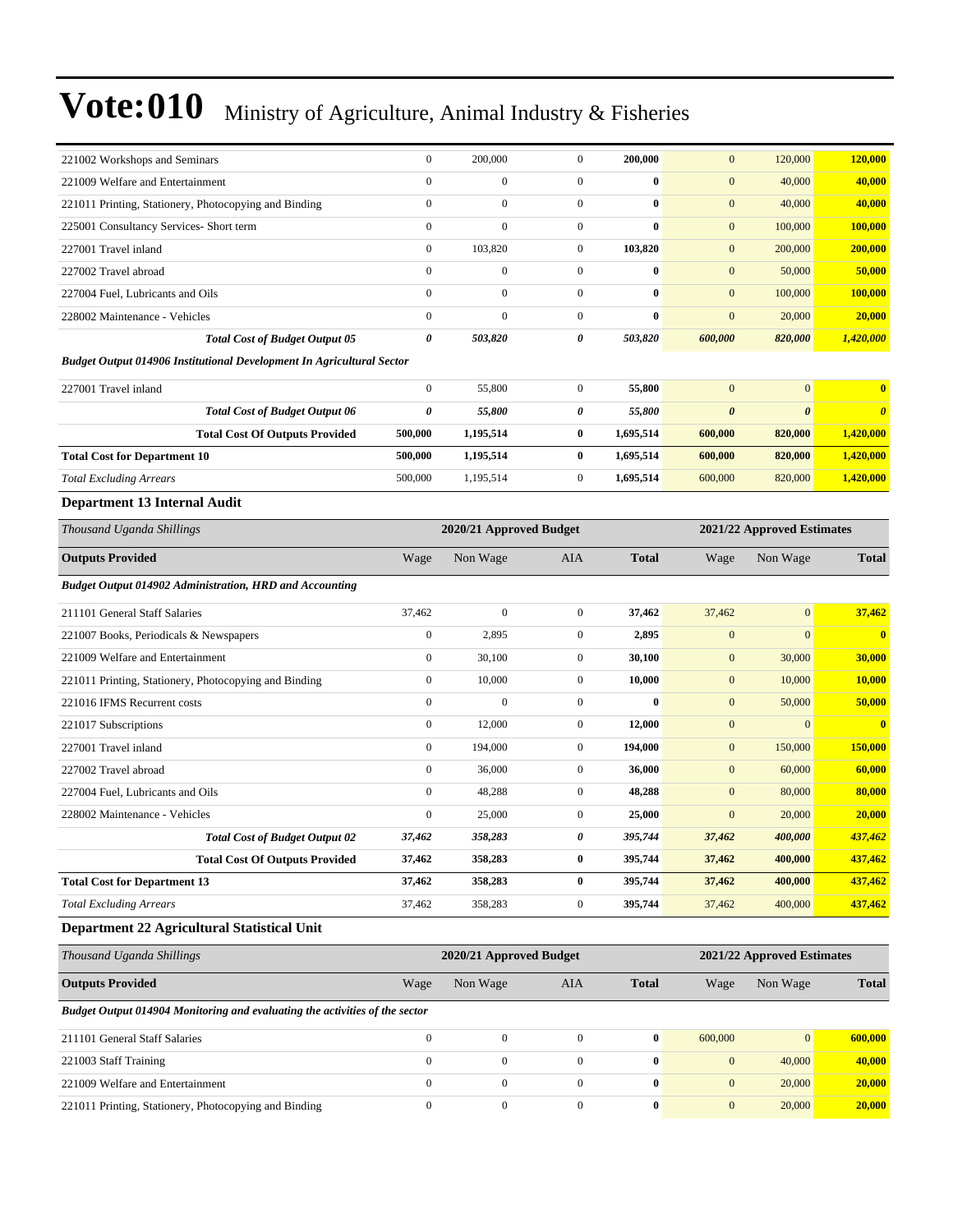| 227001 Travel inland                                                                             | $\mathbf{0}$     | $\boldsymbol{0}$                     | $\boldsymbol{0}$             | $\bf{0}$          | $\mathbf{0}$                 | 200,000                          | 200,000               |  |
|--------------------------------------------------------------------------------------------------|------------------|--------------------------------------|------------------------------|-------------------|------------------------------|----------------------------------|-----------------------|--|
| 227004 Fuel, Lubricants and Oils                                                                 | $\boldsymbol{0}$ | $\boldsymbol{0}$                     | $\mathbf{0}$                 | $\bf{0}$          | $\mathbf{0}$                 | 100,000                          | 100,000               |  |
| 228002 Maintenance - Vehicles                                                                    | $\mathbf{0}$     | $\boldsymbol{0}$                     | $\overline{0}$               | $\bf{0}$          | $\mathbf{0}$                 | 20,000                           | 20,000                |  |
| <b>Total Cost of Budget Output 04</b>                                                            | 0                | 0                                    | 0                            | 0                 | 600,000                      | 400,000                          | 1,000,000             |  |
| Budget Output 014906 Institutional Development In Agricultural Sector                            |                  |                                      |                              |                   |                              |                                  |                       |  |
| 211103 Allowances (Inc. Casuals, Temporary)                                                      | $\mathbf{0}$     | 40,000                               | $\mathbf{0}$                 | 40,000            | $\mathbf{0}$                 | $\overline{0}$                   | $\bf{0}$              |  |
| 221001 Advertising and Public Relations                                                          | $\mathbf{0}$     | 7,001                                | $\mathbf{0}$                 | 7,001             | $\mathbf{0}$                 | $\overline{0}$                   | $\mathbf{0}$          |  |
| 221011 Printing, Stationery, Photocopying and Binding                                            | $\mathbf{0}$     | 15,000                               | $\mathbf{0}$                 | 15,000            | $\mathbf{0}$                 | $\overline{0}$                   | $\bf{0}$              |  |
| 227001 Travel inland                                                                             | $\boldsymbol{0}$ | 20,000                               | $\mathbf{0}$                 | 20,000            | $\mathbf{0}$                 | $\overline{0}$                   | $\mathbf{0}$          |  |
| 227004 Fuel, Lubricants and Oils                                                                 | $\mathbf{0}$     | 30,000                               | $\mathbf{0}$                 | 30,000            | $\mathbf{0}$                 | $\overline{0}$                   | $\bf{0}$              |  |
| 228002 Maintenance - Vehicles                                                                    | $\mathbf{0}$     | 14,000                               | $\mathbf{0}$                 | 14,000            | $\mathbf{0}$                 | $\overline{0}$                   | $\mathbf{0}$          |  |
| <b>Total Cost of Budget Output 06</b>                                                            | 0                | 126,001                              | 0                            | 126,001           | $\boldsymbol{\theta}$        | $\boldsymbol{\theta}$            | $\boldsymbol{\theta}$ |  |
| Budget Output 014907 Monitoring & Evaluation of commodity approach activities in the sector      |                  |                                      |                              |                   |                              |                                  |                       |  |
| 211101 General Staff Salaries                                                                    | 200,000          | $\boldsymbol{0}$                     | $\mathbf{0}$                 | 200,000           | $\mathbf{0}$                 | $\overline{0}$                   | $\bf{0}$              |  |
| 211103 Allowances (Inc. Casuals, Temporary)                                                      | $\boldsymbol{0}$ | 70,000                               | $\mathbf{0}$                 | 70,000            | $\mathbf{0}$                 | $\overline{0}$                   | $\bf{0}$              |  |
| 221009 Welfare and Entertainment                                                                 | $\mathbf{0}$     | 20,000                               | $\mathbf{0}$                 | 20,000            | $\mathbf{0}$                 | $\mathbf{0}$                     | $\mathbf{0}$          |  |
| 221011 Printing, Stationery, Photocopying and Binding                                            | $\boldsymbol{0}$ | 19,000                               | $\mathbf{0}$                 | 19,000            | $\mathbf{0}$                 | $\overline{0}$                   | $\mathbf{0}$          |  |
| 227001 Travel inland                                                                             | $\mathbf{0}$     | 70,000                               | $\mathbf{0}$                 | 70,000            | $\mathbf{0}$                 | $\overline{0}$                   | $\bf{0}$              |  |
| 227004 Fuel. Lubricants and Oils                                                                 | $\boldsymbol{0}$ | 70,000                               | $\mathbf{0}$                 | 70,000            | $\mathbf{0}$                 | $\overline{0}$                   | $\bf{0}$              |  |
| <b>Total Cost of Budget Output 07</b>                                                            | 200,000          | 249,000                              | 0                            | 449,000           | $\boldsymbol{\theta}$        | $\boldsymbol{\theta}$            | $\boldsymbol{\theta}$ |  |
| <b>Total Cost Of Outputs Provided</b>                                                            | 200,000          | 375,001                              | $\bf{0}$                     | 575,001           | 600,000                      | 400,000                          | 1,000,000             |  |
| <b>Total Cost for Department 22</b>                                                              | 200,000          | 375,001                              | $\bf{0}$                     | 575,001           | 600,000                      | 400,000                          | 1,000,000             |  |
| <b>Total Excluding Arrears</b>                                                                   | 200,000          | 375,001                              | $\mathbf{0}$                 | 575,001           | 600,000                      | 400,000                          | 1,000,000             |  |
| <b>Department 25 Human Resource Management Department</b>                                        |                  |                                      |                              |                   |                              |                                  |                       |  |
| Thousand Uganda Shillings                                                                        |                  | 2020/21 Approved Budget              |                              |                   |                              | 2021/22 Approved Estimates       |                       |  |
| <b>Outputs Provided</b>                                                                          | Wage             | Non Wage                             | AIA                          | <b>Total</b>      | Wage                         | Non Wage                         | <b>Total</b>          |  |
| Budget Output 014901 Strategies, policies, plans and Guidelines                                  |                  |                                      |                              |                   |                              |                                  |                       |  |
| 211101 General Staff Salaries                                                                    |                  |                                      |                              |                   |                              | $\overline{0}$                   |                       |  |
|                                                                                                  | 62,000<br>30,000 | $\boldsymbol{0}$<br>$\boldsymbol{0}$ | $\mathbf{0}$<br>$\mathbf{0}$ | 62,000<br>30,000  | $\mathbf{0}$<br>$\mathbf{0}$ | $\mathbf{0}$                     | $\bf{0}$<br>$\bf{0}$  |  |
| 211102 Contract Staff Salaries                                                                   | $\boldsymbol{0}$ | 60,000                               | $\boldsymbol{0}$             | 60,000            | $\boldsymbol{0}$             |                                  |                       |  |
| 211103 Allowances (Inc. Casuals, Temporary)                                                      | $\boldsymbol{0}$ | 10,000                               | $\mathbf{0}$                 |                   | $\boldsymbol{0}$             | $\boldsymbol{0}$<br>$\mathbf{0}$ | $\bf{0}$              |  |
| 221009 Welfare and Entertainment<br>221011 Printing, Stationery, Photocopying and Binding        | $\boldsymbol{0}$ | 20,000                               | $\boldsymbol{0}$             | 10,000<br>20,000  | $\mathbf{0}$                 | $\mathbf{0}$                     | $\bf{0}$<br>$\bf{0}$  |  |
|                                                                                                  | 92,000           | 90,000                               | 0                            | 182,000           | $\pmb{\theta}$               | 0                                | $\boldsymbol{\theta}$ |  |
| <b>Total Cost of Budget Output 01</b><br>Budget Output 014902 Administration, HRD and Accounting |                  |                                      |                              |                   |                              |                                  |                       |  |
| 211103 Allowances (Inc. Casuals, Temporary)                                                      | $\boldsymbol{0}$ | 39,825                               | $\boldsymbol{0}$             | 39,825            | $\boldsymbol{0}$             | $\overline{0}$                   | $\mathbf{0}$          |  |
| 212102 Pension for General Civil Service                                                         | $\boldsymbol{0}$ | 12,816,999                           | $\boldsymbol{0}$             | 12,816,999        | $\mathbf{0}$                 | 12,897,567                       | 12,897,567            |  |
| 213001 Medical expenses (To employees)                                                           | $\boldsymbol{0}$ |                                      | $\mathbf{0}$                 |                   | $\mathbf{0}$                 | $\overline{0}$                   |                       |  |
| 213002 Incapacity, death benefits and funeral expenses                                           | $\mathbf{0}$     | 110,000<br>60,000                    | $\boldsymbol{0}$             | 110,000<br>60,000 | $\boldsymbol{0}$             | $\mathbf{0}$                     | $\bf{0}$<br>$\bf{0}$  |  |
| 213004 Gratuity Expenses                                                                         | $\boldsymbol{0}$ | 751,023                              | $\boldsymbol{0}$             | 751,023           | $\mathbf{0}$                 | 1,222,989                        | 1,222,989             |  |
| 221002 Workshops and Seminars                                                                    | $\boldsymbol{0}$ | 616,509                              | $\boldsymbol{0}$             | 616,509           | $\boldsymbol{0}$             | $\mathbf{0}$                     | $\bf{0}$              |  |
| 221004 Recruitment Expenses                                                                      | $\boldsymbol{0}$ | 40,000                               | $\mathbf{0}$                 | 40,000            | $\boldsymbol{0}$             | $\mathbf{0}$                     | $\bf{0}$              |  |
| 221020 IPPS Recurrent Costs                                                                      | $\boldsymbol{0}$ | 100,000                              | $\mathbf{0}$                 | 100,000           | $\boldsymbol{0}$             | $\overline{0}$                   | $\bf{0}$              |  |
|                                                                                                  |                  |                                      |                              |                   |                              |                                  |                       |  |
| <b>Total Cost of Budget Output 02</b>                                                            | 0                | 14,534,356                           | 0                            | 14,534,356        | $\boldsymbol{\theta}$        | 14,120,556                       | 14,120,556            |  |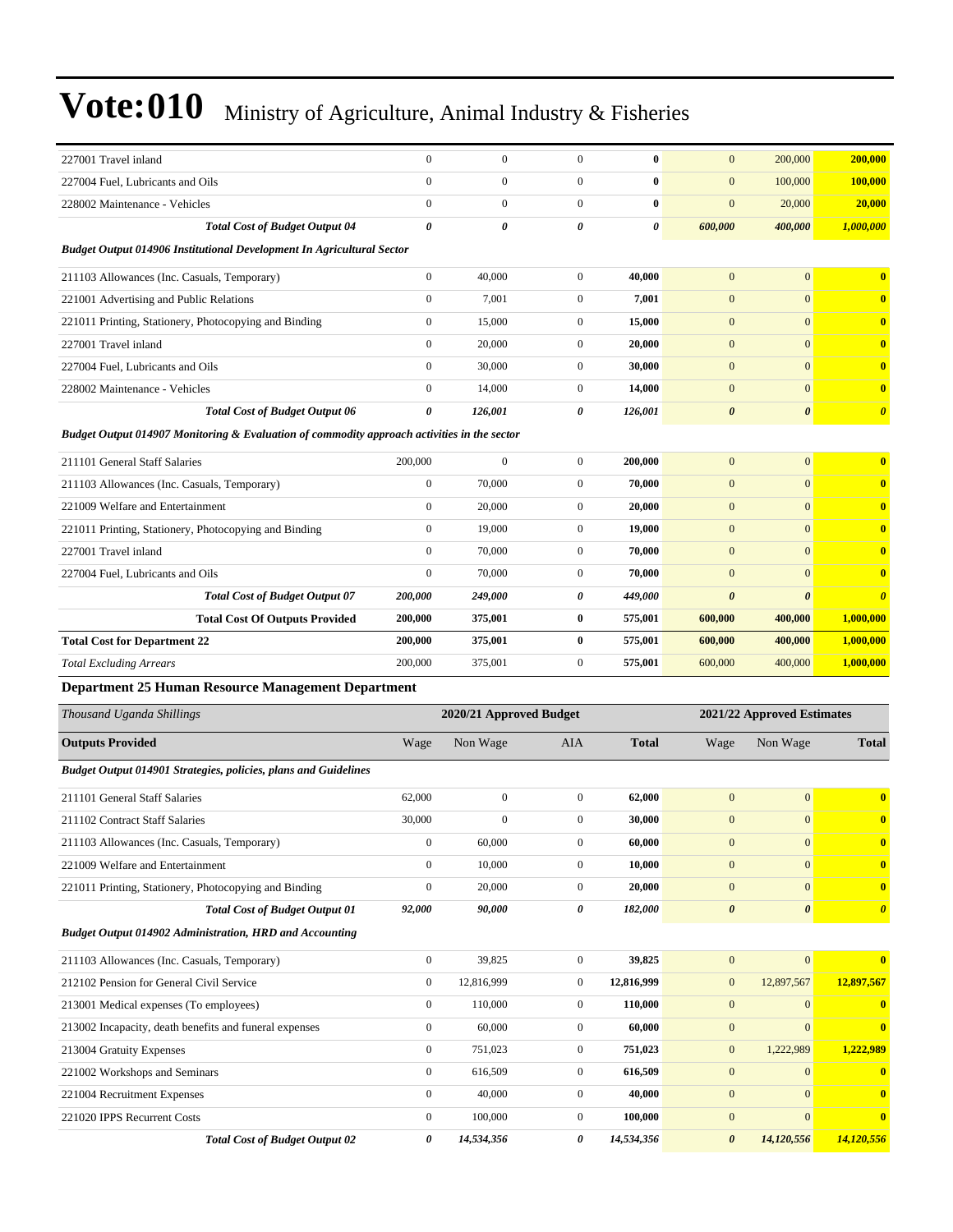| Budget Output 014904 Monitoring and evaluating the activities of the sector  |                           |                  |                       |                  |                       |                           |                       |
|------------------------------------------------------------------------------|---------------------------|------------------|-----------------------|------------------|-----------------------|---------------------------|-----------------------|
| 211103 Allowances (Inc. Casuals, Temporary)                                  | $\boldsymbol{0}$          | 150,000          | $\boldsymbol{0}$      | 150,000          | $\mathbf{0}$          | $\mathbf{0}$              | $\bf{0}$              |
| 221011 Printing, Stationery, Photocopying and Binding                        | $\overline{0}$            | 30,000           | $\overline{0}$        | 30,000           | $\overline{0}$        | $\overline{0}$            | $\bf{0}$              |
| 227002 Travel abroad                                                         | $\boldsymbol{0}$          | 50,000           | $\boldsymbol{0}$      | 50,000           | $\mathbf{0}$          | $\mathbf{0}$              | $\bf{0}$              |
| 227004 Fuel, Lubricants and Oils                                             | $\overline{0}$            | 69,747           | $\boldsymbol{0}$      | 69,747           | $\overline{0}$        | $\overline{0}$            | $\bf{0}$              |
| <b>Total Cost of Budget Output 04</b>                                        | 0                         | 299,747          | $\boldsymbol{\theta}$ | 299,747          | $\boldsymbol{\theta}$ | $\boldsymbol{\theta}$     | $\boldsymbol{\theta}$ |
| <b>Budget Output 014906 Institutional Development In Agricultural Sector</b> |                           |                  |                       |                  |                       |                           |                       |
| 211101 General Staff Salaries                                                | $\overline{0}$            | $\mathbf{0}$     | $\boldsymbol{0}$      | $\bf{0}$         | 377,111               | $\overline{0}$            | 377,111               |
| 211102 Contract Staff Salaries                                               | $\mathbf{0}$              | $\boldsymbol{0}$ | $\mathbf{0}$          | $\bf{0}$         | 30,000                | $\mathbf{0}$              | 30,000                |
| 211103 Allowances (Inc. Casuals, Temporary)                                  | $\mathbf{0}$              | $\boldsymbol{0}$ | $\boldsymbol{0}$      | $\bf{0}$         | $\mathbf{0}$          | 200,000                   | 200,000               |
| 213001 Medical expenses (To employees)                                       | $\boldsymbol{0}$          | $\boldsymbol{0}$ | $\mathbf{0}$          | $\bf{0}$         | $\boldsymbol{0}$      | 100,000                   | 100,000               |
| 213002 Incapacity, death benefits and funeral expenses                       | $\overline{0}$            | $\mathbf{0}$     | $\mathbf{0}$          | $\bf{0}$         | $\boldsymbol{0}$      | 61,198                    | 61,198                |
| 221002 Workshops and Seminars                                                | $\overline{0}$            | $\boldsymbol{0}$ | $\boldsymbol{0}$      | $\bf{0}$         | $\boldsymbol{0}$      | 100,000                   | 100,000               |
| 221009 Welfare and Entertainment                                             | $\overline{0}$            | $\boldsymbol{0}$ | $\boldsymbol{0}$      | $\boldsymbol{0}$ | $\boldsymbol{0}$      | 40,000                    | 40,000                |
| 221011 Printing, Stationery, Photocopying and Binding                        | $\overline{0}$            | $\overline{0}$   | $\boldsymbol{0}$      | $\bf{0}$         | $\mathbf{0}$          | 40,000                    | 40,000                |
| 221020 IPPS Recurrent Costs                                                  | $\overline{0}$            | $\mathbf{0}$     | $\boldsymbol{0}$      | $\bf{0}$         | $\mathbf{0}$          | 30,000                    | 30,000                |
| 227002 Travel abroad                                                         | $\overline{0}$            | $\overline{0}$   | $\boldsymbol{0}$      | $\bf{0}$         | $\mathbf{0}$          | 780                       | 780                   |
| 227004 Fuel, Lubricants and Oils                                             | $\mathbf{0}$              | $\mathbf{0}$     | $\boldsymbol{0}$      | $\bf{0}$         | $\mathbf{0}$          | 60,000                    | 60,000                |
| <b>Total Cost of Budget Output 06</b>                                        | 0                         | 0                | $\pmb{\theta}$        | $\theta$         | 407,111               | 631,978                   | 1,039,089             |
| <b>Total Cost Of Outputs Provided</b>                                        | 92,000                    | 14,924,104       | $\bf{0}$              | 15,016,104       | 407,111               | 14,752,534                | 15,159,646            |
| <b>Outputs Funded</b>                                                        | Wage                      | Non Wage         | <b>AIA</b>            | <b>Total</b>     | Wage                  | Non Wage                  | <b>Total</b>          |
| <b>Budget Output 014952 National Farmers Leadership Centre</b>               |                           |                  |                       |                  |                       |                           |                       |
| 264101 Contributions to Autonomous Institutions                              | $\overline{0}$            | 785,275          | $\boldsymbol{0}$      | 785,275          | $\mathbf{0}$          | $\mathbf{0}$              | $\bf{0}$              |
| o/w NFLC Operational expenses                                                | $\boldsymbol{\mathit{0}}$ | 785,275          | $\theta$              | 785,275          | $\boldsymbol{\theta}$ | $\boldsymbol{\mathit{0}}$ | $\bf{0}$              |
| 264102 Contributions to Autonomous Institutions (Wage<br>Subventions)        | $\overline{0}$            | 400,000          | $\boldsymbol{0}$      | 400,000          | 700,000               | $\mathbf{0}$              | 700,000               |
| o/w Wage Salaries for National Farmers Leadership Center -<br>Kampilingisa   | 0                         | 400,000          | $\theta$              | 400,000          | $\boldsymbol{0}$      | $\boldsymbol{\mathit{0}}$ | $\bf{0}$              |
| o/w Contributions to Aotunomous Institutions                                 | $\boldsymbol{\mathit{0}}$ | $\theta$         | $\mathcal O$          | $\bf{0}$         | 700,000               | $\theta$                  | 700,000               |
| <b>Total Cost of Budget Output 52</b>                                        | 0                         | 1,185,275        | $\pmb{\theta}$        | 1,185,275        | 700,000               | $\boldsymbol{\theta}$     | 700,000               |
| <b>Total Cost Of Outputs Funded</b>                                          | $\bf{0}$                  | 1,185,275        | $\bf{0}$              | 1,185,275        | 700,000               | $\bf{0}$                  | 700,000               |
| <b>Total Cost for Department 25</b>                                          | 92,000                    | 16,109,378       | $\bf{0}$              | 16,201,378       | 1,107,111             | 14,752,534                | 15,859,646            |
| <b>Total Excluding Arrears</b>                                               | 92,000                    | 16,109,378       | $\boldsymbol{0}$      | 16,201,378       | 1,107,111             | 14,752,534                | 15,859,646            |
| <b>Development Budget Estimates</b>                                          |                           |                  |                       |                  |                       |                           |                       |
| <b>Project 1328 Support to Agricultural Training Institutions</b>            |                           |                  |                       |                  |                       |                           |                       |

| Thousand Uganda Shillings                                              | 2020/21 Approved Budget       |          |              |              | 2021/22 Approved Estimates |                       |              |  |
|------------------------------------------------------------------------|-------------------------------|----------|--------------|--------------|----------------------------|-----------------------|--------------|--|
| <b>Outputs Provided</b>                                                | <b>GoU</b> Dev't External Fin |          | <b>AIA</b>   | <b>Total</b> | GoU Dev't External Fin     |                       | <b>Total</b> |  |
| <b>Budget Output 014901 Strategies, policies, plans and Guidelines</b> |                               |          |              |              |                            |                       |              |  |
| 211103 Allowances (Inc. Casuals, Temporary)                            | 200,000                       | 0        | $\Omega$     | 200,000      | $\mathbf{0}$               | $\Omega$              | $\mathbf{0}$ |  |
| 221011 Printing, Stationery, Photocopying and Binding                  | 20,000                        | 0        | $\mathbf{0}$ | 20.000       | $\mathbf{0}$               | $\overline{0}$        | $\mathbf{0}$ |  |
| 227004 Fuel. Lubricants and Oils                                       | 40,000                        | $\Omega$ | $\Omega$     | 40,000       | $\overline{0}$             | $\Omega$              | $\mathbf{0}$ |  |
| 228002 Maintenance - Vehicles                                          | 20,000                        | 0        | $\Omega$     | 20.000       | $\overline{0}$             | $\Omega$              | $\mathbf{0}$ |  |
| <b>Total Cost Of Budget Output 014901</b>                              | 280,000                       | $\theta$ | 0            | 280,000      | $\boldsymbol{\theta}$      | $\boldsymbol{\theta}$ | $\theta$     |  |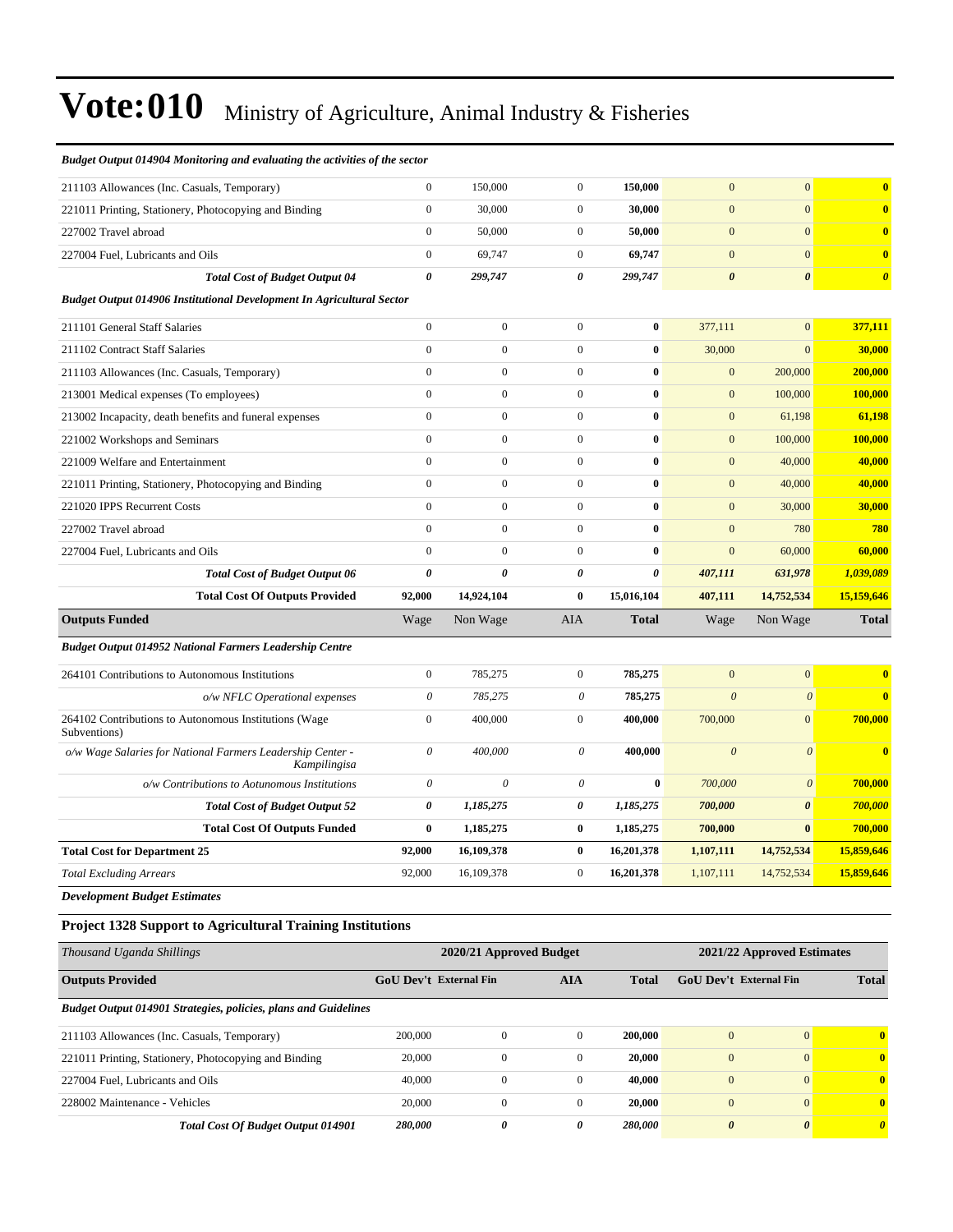| <b>Budget Output 014905 Creating and Enabling environment for Agriculture</b>      |                               |                                      |                                      |                             |                       |                               |                                    |  |  |
|------------------------------------------------------------------------------------|-------------------------------|--------------------------------------|--------------------------------------|-----------------------------|-----------------------|-------------------------------|------------------------------------|--|--|
| 211103 Allowances (Inc. Casuals, Temporary)                                        | 260,000                       | $\boldsymbol{0}$                     | $\boldsymbol{0}$                     | 260,000                     | $\mathbf{0}$          | $\mathbf{0}$                  | $\bf{0}$                           |  |  |
| 227004 Fuel, Lubricants and Oils                                                   | 40,000                        | $\boldsymbol{0}$                     | $\mathbf{0}$                         | 40,000                      | $\mathbf{0}$          | $\mathbf{0}$                  | $\mathbf{0}$                       |  |  |
| Total Cost Of Budget Output 014905                                                 | 300,000                       | 0                                    | 0                                    | 300,000                     | $\boldsymbol{\theta}$ | $\boldsymbol{\theta}$         | $\boldsymbol{\theta}$              |  |  |
| <b>Budget Output 014906 Institutional Development In Agricultural Sector</b>       |                               |                                      |                                      |                             |                       |                               |                                    |  |  |
| 211103 Allowances (Inc. Casuals, Temporary)                                        | 260,000                       | $\boldsymbol{0}$                     | $\boldsymbol{0}$                     | 260,000                     | $\mathbf{0}$          | $\mathbf{0}$                  | $\bf{0}$                           |  |  |
| 227004 Fuel, Lubricants and Oils                                                   | 50,000                        | $\boldsymbol{0}$                     | $\boldsymbol{0}$                     | 50,000                      | $\mathbf{0}$          | $\mathbf{0}$                  | $\overline{\mathbf{0}}$            |  |  |
| <b>Total Cost Of Budget Output 014906</b>                                          | 310,000                       | 0                                    | 0                                    | 310,000                     | $\boldsymbol{\theta}$ | $\boldsymbol{\theta}$         | $\boldsymbol{\theta}$              |  |  |
| <b>Total Cost for Outputs Provided</b>                                             | 890,000                       | $\boldsymbol{0}$                     | $\boldsymbol{0}$                     | 890,000                     | $\mathbf{0}$          | $\overline{0}$                | $\bf{0}$                           |  |  |
| <b>Capital Purchases</b>                                                           | <b>GoU Dev't External Fin</b> |                                      | <b>AIA</b>                           | <b>Total</b>                |                       | GoU Dev't External Fin        | <b>Total</b>                       |  |  |
| <b>Budget Output 014972 Government Buildings and Administrative Infrastructure</b> |                               |                                      |                                      |                             |                       |                               |                                    |  |  |
| 312101 Non-Residential Buildings                                                   | 347,000                       | $\boldsymbol{0}$                     | $\boldsymbol{0}$                     | 347,000                     | $\boldsymbol{0}$      | $\mathbf{0}$                  | $\bf{0}$                           |  |  |
| <b>Total Cost Of Budget Output 014972</b>                                          | 347,000                       | 0                                    | 0                                    | 347,000                     | $\boldsymbol{\theta}$ | $\boldsymbol{\theta}$         | $\boldsymbol{\theta}$              |  |  |
| <b>Budget Output 014979 Acquisition of Other Capital Assets</b>                    |                               |                                      |                                      |                             |                       |                               |                                    |  |  |
| 312101 Non-Residential Buildings                                                   | 347,000                       | $\boldsymbol{0}$                     | $\boldsymbol{0}$                     | 347,000                     | $\mathbf{0}$          | $\mathbf{0}$                  | $\overline{\mathbf{0}}$            |  |  |
| Total Cost Of Budget Output 014979                                                 | 347,000                       | 0                                    | 0                                    | 347,000                     | $\boldsymbol{\theta}$ | $\boldsymbol{\theta}$         | $\boldsymbol{\theta}$              |  |  |
| <b>Total Cost for Capital Purchases</b>                                            | 694,000                       | $\boldsymbol{0}$                     | $\boldsymbol{0}$                     | 694,000                     | $\boldsymbol{0}$      | $\mathbf{0}$                  | $\bf{0}$                           |  |  |
| <b>Total Cost for Project: 1328</b>                                                | 1,584,000                     | $\boldsymbol{0}$                     | $\boldsymbol{0}$                     | 1,584,000                   | $\boldsymbol{0}$      | $\overline{0}$                | $\overline{\mathbf{0}}$            |  |  |
| <b>Total Excluding Arrears</b>                                                     | 1.584.000                     | $\boldsymbol{0}$                     | $\mathbf{0}$                         | 1,584,000                   | $\mathbf{0}$          | $\mathbf{0}$                  | $\bf{0}$                           |  |  |
| Project 1411 The COMESA Seed Harmonization Implementation Plan (COMSHIP) Project   |                               |                                      |                                      |                             |                       |                               |                                    |  |  |
| Thousand Uganda Shillings                                                          |                               | 2020/21 Approved Budget              |                                      |                             |                       | 2021/22 Approved Estimates    |                                    |  |  |
|                                                                                    |                               |                                      |                                      |                             |                       | <b>GoU Dev't External Fin</b> |                                    |  |  |
| <b>Outputs Provided</b>                                                            | <b>GoU Dev't External Fin</b> |                                      | <b>AIA</b>                           | <b>Total</b>                |                       |                               | <b>Total</b>                       |  |  |
| Budget Output 014904 Monitoring and evaluating the activities of the sector        |                               |                                      |                                      |                             |                       |                               |                                    |  |  |
| 211102 Contract Staff Salaries                                                     | 107,500                       | $\boldsymbol{0}$                     | $\boldsymbol{0}$                     | 107,500                     | 108,000               | $\mathbf{0}$                  | 108,000                            |  |  |
| 211103 Allowances (Inc. Casuals, Temporary)                                        | 90,000                        | $\boldsymbol{0}$                     | $\boldsymbol{0}$                     | 90,000                      | 62,000                | $\mathbf{0}$                  | 62,000                             |  |  |
| 221008 Computer supplies and Information Technology (IT)                           | 40,000                        | $\boldsymbol{0}$                     | $\boldsymbol{0}$                     | 40,000                      | 30,000                | $\mathbf{0}$                  | 30,000                             |  |  |
| 221009 Welfare and Entertainment                                                   | 17,500                        | $\boldsymbol{0}$                     | $\boldsymbol{0}$                     | 17,500                      | 20,000                | $\mathbf{0}$                  | 20,000                             |  |  |
| 221011 Printing, Stationery, Photocopying and Binding                              | 40,000                        | $\boldsymbol{0}$                     | $\boldsymbol{0}$                     | 40,000                      | 20,000                | $\mathbf{0}$                  | 20,000                             |  |  |
| 227001 Travel inland                                                               | 116,250                       | $\boldsymbol{0}$                     | $\boldsymbol{0}$                     | 116,250                     | 110,000               | $\mathbf{0}$                  | 110,000                            |  |  |
| 227002 Travel abroad                                                               | 70,000                        | $\boldsymbol{0}$                     | $\boldsymbol{0}$                     | 70,000                      | 50,000                | 0                             | 50,000                             |  |  |
| Total Cost Of Budget Output 014904                                                 | 481,250                       | 0                                    | 0                                    | 481,250                     | 400,000               | $\pmb{\theta}$                | 400,000                            |  |  |
| Budget Output 014905 Creating and Enabling environment for Agriculture             |                               |                                      |                                      |                             |                       |                               |                                    |  |  |
| 211103 Allowances (Inc. Casuals, Temporary)                                        | 400,000                       | $\boldsymbol{0}$                     | $\boldsymbol{0}$                     | 400,000                     | 400,000               | $\mathbf{0}$                  | 400,000                            |  |  |
| 225001 Consultancy Services- Short term                                            | 200,000                       | $\boldsymbol{0}$                     | $\mathbf{0}$                         | 200,000                     | 200,000               | $\boldsymbol{0}$              | 200,000                            |  |  |
| 227001 Travel inland                                                               | 400,000                       | $\boldsymbol{0}$                     | $\boldsymbol{0}$                     | 400,000                     | 200,000               | $\mathbf{0}$                  | 200,000                            |  |  |
| Total Cost Of Budget Output 014905                                                 | 1,000,000                     | 0                                    | 0                                    | 1,000,000                   | 800,000               | $\boldsymbol{\theta}$         | 800,000                            |  |  |
| <b>Budget Output 014906 Institutional Development In Agricultural Sector</b>       |                               |                                      |                                      |                             |                       |                               |                                    |  |  |
| 221002 Workshops and Seminars                                                      | 600,000                       | $\boldsymbol{0}$                     | $\boldsymbol{0}$                     | 600,000                     | 200,000               | $\mathbf{0}$                  | 200,000                            |  |  |
| 221003 Staff Training                                                              | $\boldsymbol{0}$              | $\boldsymbol{0}$                     | $\boldsymbol{0}$                     | $\bf{0}$                    | 150,000               | $\mathbf{0}$                  | 150,000                            |  |  |
| 221006 Commissions and related charges                                             | 617,872                       | $\boldsymbol{0}$                     | $\boldsymbol{0}$                     | 617,872                     | $\boldsymbol{0}$      | $\boldsymbol{0}$              | $\bf{0}$                           |  |  |
| 225001 Consultancy Services- Short term<br>225002 Consultancy Services-Long-term   | 400,000<br>$\boldsymbol{0}$   | $\boldsymbol{0}$<br>$\boldsymbol{0}$ | $\boldsymbol{0}$<br>$\boldsymbol{0}$ | 400,000<br>$\boldsymbol{0}$ | $\boldsymbol{0}$      | $\boldsymbol{0}$              | $\overline{\mathbf{0}}$<br>150,000 |  |  |

227001 Travel inland **600,000** 600,000 0 0 600,000 50,000 0 50,000 0 50,000 0 50,000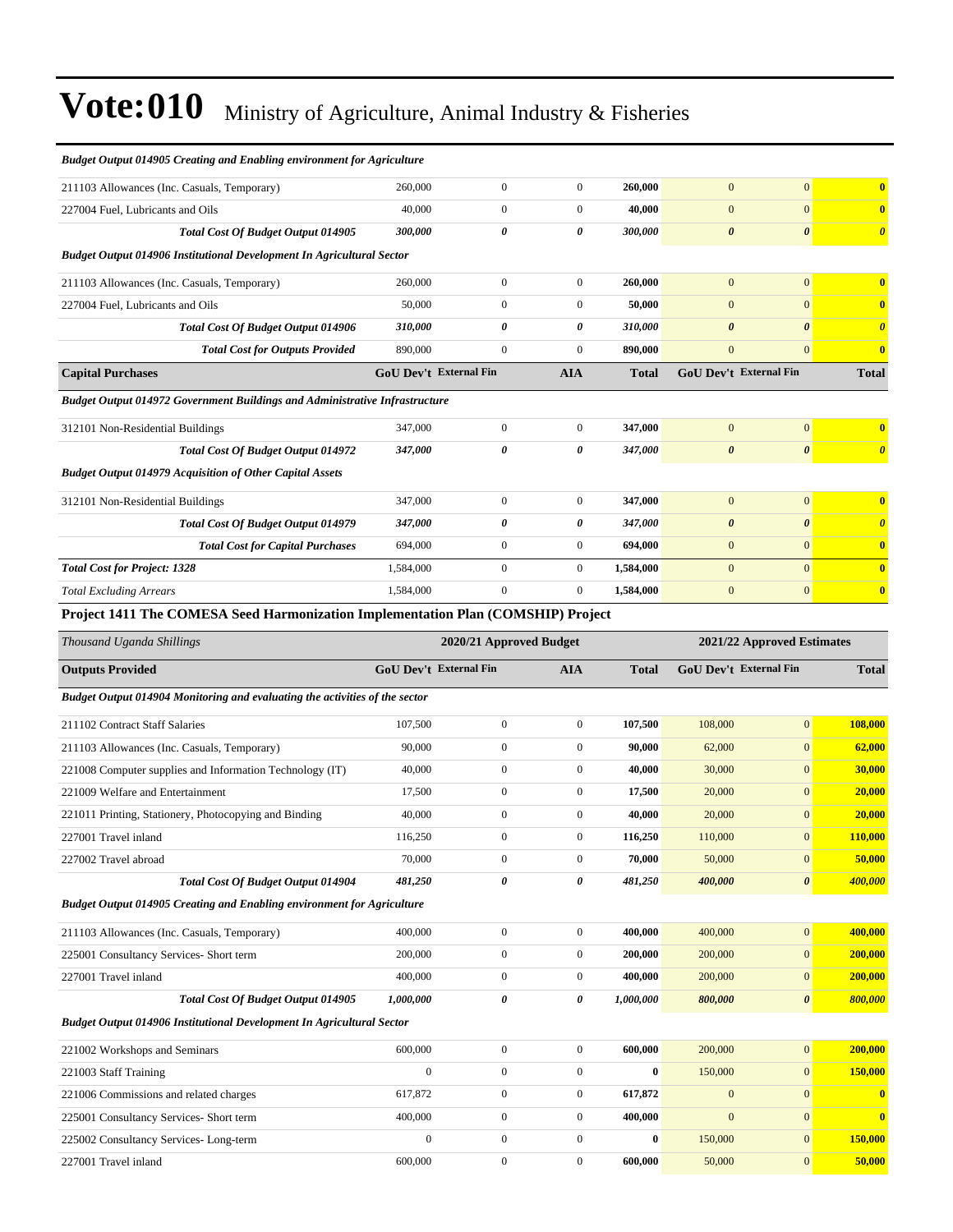| 227002 Travel abroad                                                          | 300,000                       | $\boldsymbol{0}$        | $\boldsymbol{0}$ | 300,000      | $\mathbf{0}$          | $\boldsymbol{0}$              | $\bf{0}$                |
|-------------------------------------------------------------------------------|-------------------------------|-------------------------|------------------|--------------|-----------------------|-------------------------------|-------------------------|
| 227004 Fuel, Lubricants and Oils                                              | 100,000                       | $\boldsymbol{0}$        | $\boldsymbol{0}$ | 100,000      | 50,000                | $\boldsymbol{0}$              | 50,000                  |
| <b>Total Cost Of Budget Output 014906</b>                                     | 2,617,872                     | 0                       | 0                | 2,617,872    | 600,000               | $\boldsymbol{\theta}$         | 600,000                 |
| <b>Budget Output 014920 Records Management Services</b>                       |                               |                         |                  |              |                       |                               |                         |
| 211102 Contract Staff Salaries                                                | 80,000                        | $\boldsymbol{0}$        | $\boldsymbol{0}$ | 80,000       | 100,000               | $\mathbf{0}$                  | 100,000                 |
| 221002 Workshops and Seminars                                                 | 450,000                       | $\boldsymbol{0}$        | $\boldsymbol{0}$ | 450,000      | 450,000               | $\boldsymbol{0}$              | 450,000                 |
| 221003 Staff Training                                                         | 100,000                       | $\boldsymbol{0}$        | $\boldsymbol{0}$ | 100,000      | $\mathbf{0}$          | $\mathbf{0}$                  | $\overline{\mathbf{0}}$ |
| 221009 Welfare and Entertainment                                              | 40,000                        | $\mathbf{0}$            | $\boldsymbol{0}$ | 40,000       | $\boldsymbol{0}$      | $\mathbf{0}$                  | $\overline{\mathbf{0}}$ |
| 221011 Printing, Stationery, Photocopying and Binding                         | 27,101                        | $\boldsymbol{0}$        | $\boldsymbol{0}$ | 27,101       | $\boldsymbol{0}$      | $\overline{0}$                | $\mathbf{0}$            |
| 227001 Travel inland                                                          | 200,000                       | $\boldsymbol{0}$        | $\boldsymbol{0}$ | 200,000      | $\boldsymbol{0}$      | $\mathbf{0}$                  | $\bf{0}$                |
| 227002 Travel abroad                                                          | 100,000                       | $\boldsymbol{0}$        | $\boldsymbol{0}$ | 100,000      | $\boldsymbol{0}$      | $\boldsymbol{0}$              | $\overline{\mathbf{0}}$ |
| 227004 Fuel, Lubricants and Oils                                              | 120,000                       | $\boldsymbol{0}$        | $\boldsymbol{0}$ | 120,000      | 50,000                | $\boldsymbol{0}$              | 50,000                  |
| 228002 Maintenance - Vehicles                                                 | 25,000                        | $\mathbf{0}$            | $\boldsymbol{0}$ | 25,000       | $\overline{0}$        | $\mathbf{0}$                  | $\mathbf{0}$            |
| Total Cost Of Budget Output 014920                                            | 1,142,101                     | 0                       | 0                | 1,142,101    | 600,000               | $\boldsymbol{\theta}$         | 600,000                 |
| <b>Total Cost for Outputs Provided</b>                                        | 5,241,223                     | $\boldsymbol{0}$        | $\boldsymbol{0}$ | 5,241,223    | 2,400,000             | $\mathbf{0}$                  | 2,400,000               |
| <b>Capital Purchases</b>                                                      | <b>GoU Dev't External Fin</b> |                         | <b>AIA</b>       | <b>Total</b> |                       | <b>GoU Dev't External Fin</b> | <b>Total</b>            |
| Budget Output 014976 Purchase of Office and ICT Equipment, including Software |                               |                         |                  |              |                       |                               |                         |
| 312211 Office Equipment                                                       | 45,000                        | $\boldsymbol{0}$        | $\boldsymbol{0}$ | 45,000       | $\mathbf{0}$          | $\boldsymbol{0}$              | $\overline{\mathbf{0}}$ |
| Total Cost Of Budget Output 014976                                            | 45,000                        | 0                       | 0                | 45,000       | $\boldsymbol{\theta}$ | $\boldsymbol{\theta}$         | $\boldsymbol{\theta}$   |
| <b>Total Cost for Capital Purchases</b>                                       | 45,000                        | $\boldsymbol{0}$        | $\boldsymbol{0}$ | 45,000       | $\boldsymbol{0}$      | $\mathbf{0}$                  | $\bf{0}$                |
| <b>Total Cost for Project: 1411</b>                                           | 5,286,223                     | $\boldsymbol{0}$        | $\boldsymbol{0}$ | 5,286,223    | 2,400,000             | $\mathbf{0}$                  | 2,400,000               |
| <b>Total Excluding Arrears</b>                                                | 5,286,223                     | $\boldsymbol{0}$        | $\boldsymbol{0}$ | 5,286,223    | 2,400,000             | $\mathbf{0}$                  | 2,400,000               |
| Project 1444 Agriculture Value Chain Development                              |                               |                         |                  |              |                       |                               |                         |
| Thousand Uganda Shillings                                                     |                               | 2020/21 Approved Budget |                  |              |                       | 2021/22 Approved Estimates    |                         |
| <b>Outputs Provided</b>                                                       | <b>GoU Dev't External Fin</b> |                         | <b>AIA</b>       | <b>Total</b> |                       | <b>GoU Dev't External Fin</b> | <b>Total</b>            |
| Budget Output 014901 Strategies, policies, plans and Guidelines               |                               |                         |                  |              |                       |                               |                         |
| 211103 Allowances (Inc. Casuals, Temporary)                                   | 120,000                       | $\mathbf{0}$            | $\boldsymbol{0}$ | 120,000      | $\mathbf{0}$          | $\boldsymbol{0}$              | $\overline{\mathbf{0}}$ |
| 221002 Workshops and Seminars                                                 | $\boldsymbol{0}$              | 825,256                 | $\boldsymbol{0}$ | 825,256      | $\boldsymbol{0}$      | $\mathbf{0}$                  | $\mathbf{0}$            |
| 221011 Printing, Stationery, Photocopying and Binding                         | $\mathbf{0}$                  | 67,294                  | $\boldsymbol{0}$ | 67,294       | $\boldsymbol{0}$      | $\mathbf{0}$                  | $\overline{\mathbf{0}}$ |
| 224006 Agricultural Supplies                                                  | $\boldsymbol{0}$              | 660,709                 | $\boldsymbol{0}$ | 660,709      | $\boldsymbol{0}$      | $\boldsymbol{0}$              | $\mathbf{0}$            |
| 227001 Travel inland                                                          | 60,000                        | 591,260                 | $\boldsymbol{0}$ | 651,260      | $\mathbf{0}$          | $\mathbf{0}$                  | $\bf{0}$                |
| 227002 Travel abroad                                                          | 80,000                        | $\boldsymbol{0}$        | $\boldsymbol{0}$ | 80,000       | $\boldsymbol{0}$      | $\mathbf{0}$                  | $\bf{0}$                |
| Total Cost Of Budget Output 014901                                            | 260,000                       | 2,144,518               | 0                | 2,404,518    | $\boldsymbol{\theta}$ | $\boldsymbol{\theta}$         | $\boldsymbol{\theta}$   |
| <b>Budget Output 014902 Administration, HRD and Accounting</b>                |                               |                         |                  |              |                       |                               |                         |
| 211102 Contract Staff Salaries                                                | $\overline{0}$                | 1,613,700               | $\boldsymbol{0}$ | 1,613,700    | 200,000               | 575,868                       | 775,868                 |
| 211103 Allowances (Inc. Casuals, Temporary)                                   | $\boldsymbol{0}$              | 103,952                 | $\boldsymbol{0}$ | 103,952      | $\boldsymbol{0}$      | 87,116                        | 87,116                  |
| 212101 Social Security Contributions                                          | $\overline{0}$                | 147,420                 | $\boldsymbol{0}$ | 147,420      | $\boldsymbol{0}$      | $\boldsymbol{0}$              | $\bf{0}$                |
| 212201 Social Security Contributions                                          | $\mathbf{0}$                  | $\boldsymbol{0}$        | $\boldsymbol{0}$ | $\bf{0}$     | $\mathbf{0}$          | 59,535                        | 59,535                  |
| 213004 Gratuity Expenses                                                      | $\boldsymbol{0}$              | 737,100                 | $\boldsymbol{0}$ | 737,100      | $\boldsymbol{0}$      | 119,070                       | 119,070                 |
| 221001 Advertising and Public Relations                                       | $\boldsymbol{0}$              | 74,000                  | $\boldsymbol{0}$ | 74,000       | $\mathbf{0}$          | 27,000                        | 27,000                  |
| 221003 Staff Training                                                         | 50,000                        | 128,683                 | $\boldsymbol{0}$ | 178,683      | $\boldsymbol{0}$      | 46,952                        | 46,952                  |
| 221009 Welfare and Entertainment                                              |                               |                         |                  |              |                       |                               |                         |
|                                                                               | 30,000                        | $\overline{0}$          | $\boldsymbol{0}$ | 30,000       | $\boldsymbol{0}$      | $\boldsymbol{0}$              | $\bf{0}$                |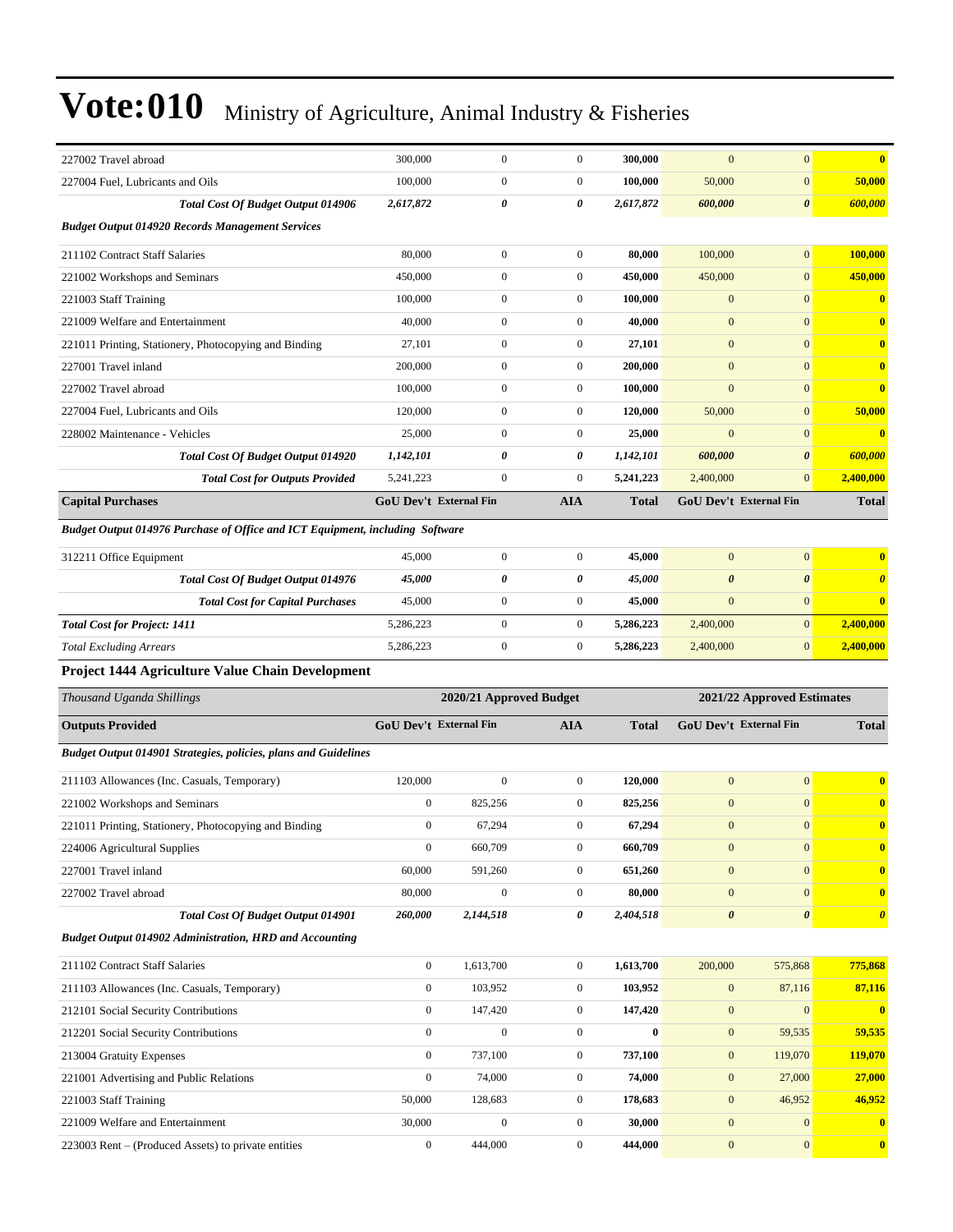| 223901 Rent – (Produced Assets) to other govt. units                               | $\boldsymbol{0}$       | $\mathbf{0}$     | $\mathbf{0}$     | $\bf{0}$         | $\mathbf{0}$          | 391,500                | 391,500                 |
|------------------------------------------------------------------------------------|------------------------|------------------|------------------|------------------|-----------------------|------------------------|-------------------------|
| 224006 Agricultural Supplies                                                       | $\boldsymbol{0}$       | 148,000          | $\boldsymbol{0}$ | 148,000          | $\boldsymbol{0}$      | 84,767                 | 84,767                  |
| 225001 Consultancy Services- Short term                                            | $\boldsymbol{0}$       | 555,000          | $\boldsymbol{0}$ | 555,000          | $\boldsymbol{0}$      | 145,193                | 145,193                 |
| 227001 Travel inland                                                               | $\mathbf{0}$           | 1,839,575        | $\boldsymbol{0}$ | 1,839,575        | $\mathbf{0}$          | 472,500                | 472,500                 |
| 228002 Maintenance - Vehicles                                                      | $\mathbf{0}$           | 111,000          | $\boldsymbol{0}$ | 111,000          | $\mathbf{0}$          | 40,500                 | 40,500                  |
| <b>Total Cost Of Budget Output 014902</b>                                          | 80,000                 | 5,902,429        | 0                | 5,982,429        | 200,000               | 2,050,000              | 2,250,000               |
| <b>Budget Output 014903 Improving Value addition and market Access</b>             |                        |                  |                  |                  |                       |                        |                         |
| 211102 Contract Staff Salaries                                                     | 200,000                | $\mathbf{0}$     | $\boldsymbol{0}$ | 200,000          | $\mathbf{0}$          | $\mathbf{0}$           | $\mathbf{0}$            |
| 221002 Workshops and Seminars                                                      | $\mathbf{0}$           | 2,382,000        | $\boldsymbol{0}$ | 2,382,000        | $\mathbf{0}$          | $\overline{0}$         | $\bf{0}$                |
| 221003 Staff Training                                                              | 200,000                | 600,000          | $\boldsymbol{0}$ | 800,000          | $\mathbf{0}$          | $\mathbf{0}$           | $\bf{0}$                |
| 221009 Welfare and Entertainment                                                   | 40,000                 | $\boldsymbol{0}$ | $\boldsymbol{0}$ | 40,000           | $\boldsymbol{0}$      | $\mathbf{0}$           | $\overline{\mathbf{0}}$ |
| 224001 Medical Supplies                                                            | $\boldsymbol{0}$       | $\overline{0}$   | $\boldsymbol{0}$ | $\bf{0}$         | $\boldsymbol{0}$      | 200,890                | 200,890                 |
| 224006 Agricultural Supplies                                                       | $\boldsymbol{0}$       | 4,000,000        | $\boldsymbol{0}$ | 4,000,000        | $\boldsymbol{0}$      | 3,487,295              | 3,487,295               |
| 225001 Consultancy Services- Short term                                            | $\mathbf{0}$           | $\overline{0}$   | $\boldsymbol{0}$ | $\mathbf{0}$     | $\boldsymbol{0}$      | 204,826                | 204,826                 |
| 225002 Consultancy Services-Long-term                                              | $\mathbf{0}$           | 2,000,000        | $\boldsymbol{0}$ | 2,000,000        | $\mathbf{0}$          | 2,944,990              | 2,944,990               |
| 227001 Travel inland                                                               | $\boldsymbol{0}$       | 592,000          | $\boldsymbol{0}$ | 592,000          | $\boldsymbol{0}$      | 72,000                 | 72,000                  |
| 227002 Travel abroad                                                               | 100,000                | $\overline{0}$   | $\boldsymbol{0}$ | 100,000          | $\mathbf{0}$          | $\mathbf{0}$           | $\overline{\mathbf{0}}$ |
| 227004 Fuel, Lubricants and Oils                                                   | 60,000                 | 800,000          | $\boldsymbol{0}$ | 860,000          | $\boldsymbol{0}$      | $\mathbf{0}$           | $\mathbf{0}$            |
| Total Cost Of Budget Output 014903                                                 | 600,000                | 10,374,000       | 0                | 10,974,000       | $\boldsymbol{\theta}$ | 6,910,000              | 6,910,000               |
| <b>Budget Output 014905 Creating and Enabling environment for Agriculture</b>      |                        |                  |                  |                  |                       |                        |                         |
| 211102 Contract Staff Salaries                                                     | $\boldsymbol{0}$       | $\boldsymbol{0}$ | $\boldsymbol{0}$ | $\bf{0}$         | 150,000               | $\mathbf{0}$           | 150,000                 |
| 211103 Allowances (Inc. Casuals, Temporary)                                        | 150,000                | $\mathbf{0}$     | $\boldsymbol{0}$ | 150,000          | $\mathbf{0}$          | $\overline{0}$         | $\bf{0}$                |
| 221002 Workshops and Seminars                                                      | $\boldsymbol{0}$       | 481,000          | $\boldsymbol{0}$ | 481,000          | $\mathbf{0}$          | 40,283                 | 40,283                  |
| 221011 Printing, Stationery, Photocopying and Binding                              | 150,000                | $\boldsymbol{0}$ | $\boldsymbol{0}$ | 150,000          | $\boldsymbol{0}$      | $\mathbf{0}$           | $\overline{\mathbf{0}}$ |
| 222003 Information and communications technology (ICT)                             | $\boldsymbol{0}$       | 1,894,161        | $\boldsymbol{0}$ | 1,894,161        | $\mathbf{0}$          | $\mathbf{0}$           | $\bf{0}$                |
| 224006 Agricultural Supplies                                                       | $\boldsymbol{0}$       | 23,637,781       | $\boldsymbol{0}$ | 23,637,781       | 250,000               | 237,134                | 487,134                 |
| 225001 Consultancy Services- Short term                                            | $\boldsymbol{0}$       | $\mathbf{0}$     | $\boldsymbol{0}$ | $\bf{0}$         | 200,000               | 106,313                | 306,313                 |
| 227001 Travel inland                                                               | $\boldsymbol{0}$       | 103,551          | $\boldsymbol{0}$ | 103,551          | $\mathbf{0}$          | 1,064,271              | 1,064,271               |
| 227002 Travel abroad                                                               | 50,356                 | 0                | $\boldsymbol{0}$ | 50,356           | $\mathbf{0}$          | $\mathbf{0}$           | $\overline{\mathbf{0}}$ |
| Total Cost Of Budget Output 014905                                                 | 350,356                | 26,116,493       | 0                | 26,466,849       | 600,000               | 1,448,000              | 2,048,000               |
| Budget Output 014906 Institutional Development In Agricultural Sector              |                        |                  |                  |                  |                       |                        |                         |
| 211103 Allowances (Inc. Casuals, Temporary)                                        | $\boldsymbol{0}$       | $\boldsymbol{0}$ | $\boldsymbol{0}$ | $\boldsymbol{0}$ | 150,000               | $\mathbf{0}$           | 150,000                 |
| 225001 Consultancy Services- Short term                                            | $\boldsymbol{0}$       | $\overline{0}$   | $\boldsymbol{0}$ | $\boldsymbol{0}$ | 130,000               | $\mathbf{0}$           | 130,000                 |
| 227001 Travel inland                                                               | $\boldsymbol{0}$       | $\overline{0}$   | $\boldsymbol{0}$ | $\boldsymbol{0}$ | 200,000               | $\mathbf{0}$           | 200,000                 |
| 227004 Fuel, Lubricants and Oils                                                   | $\boldsymbol{0}$       | $\boldsymbol{0}$ | $\boldsymbol{0}$ | $\boldsymbol{0}$ | 120,000               | $\mathbf{0}$           | 120,000                 |
| <b>Total Cost Of Budget Output 014906</b>                                          | $\pmb{\theta}$         | 0                | 0                | 0                | 600,000               | $\boldsymbol{\theta}$  | 600,000                 |
| <b>Total Cost for Outputs Provided</b>                                             | 1,290,356              | 44,537,441       | $\boldsymbol{0}$ | 45,827,797       | 1,400,000             | 10,408,000             | 11,808,000              |
| <b>Capital Purchases</b>                                                           | GoU Dev't External Fin |                  | <b>AIA</b>       | <b>Total</b>     |                       | GoU Dev't External Fin | <b>Total</b>            |
| <b>Budget Output 014971 Acquisition of Land by Government</b>                      |                        |                  |                  |                  |                       |                        |                         |
| 281502 Feasibility Studies for Capital Works                                       | 1,000,000              | $\boldsymbol{0}$ | $\boldsymbol{0}$ | 1,000,000        | 700,000               | $\mathbf{0}$           | 700,000                 |
| <b>Total Cost Of Budget Output 014971</b>                                          | 1,000,000              | 0                | 0                | 1,000,000        | 700,000               | $\boldsymbol{\theta}$  | 700,000                 |
| <b>Budget Output 014972 Government Buildings and Administrative Infrastructure</b> |                        |                  |                  |                  |                       |                        |                         |
| 281503 Engineering and Design Studies & Plans for capital<br>works                 | $\boldsymbol{0}$       | 866,667          | $\boldsymbol{0}$ | 866,667          | $\boldsymbol{0}$      | 129,938                | 129,938                 |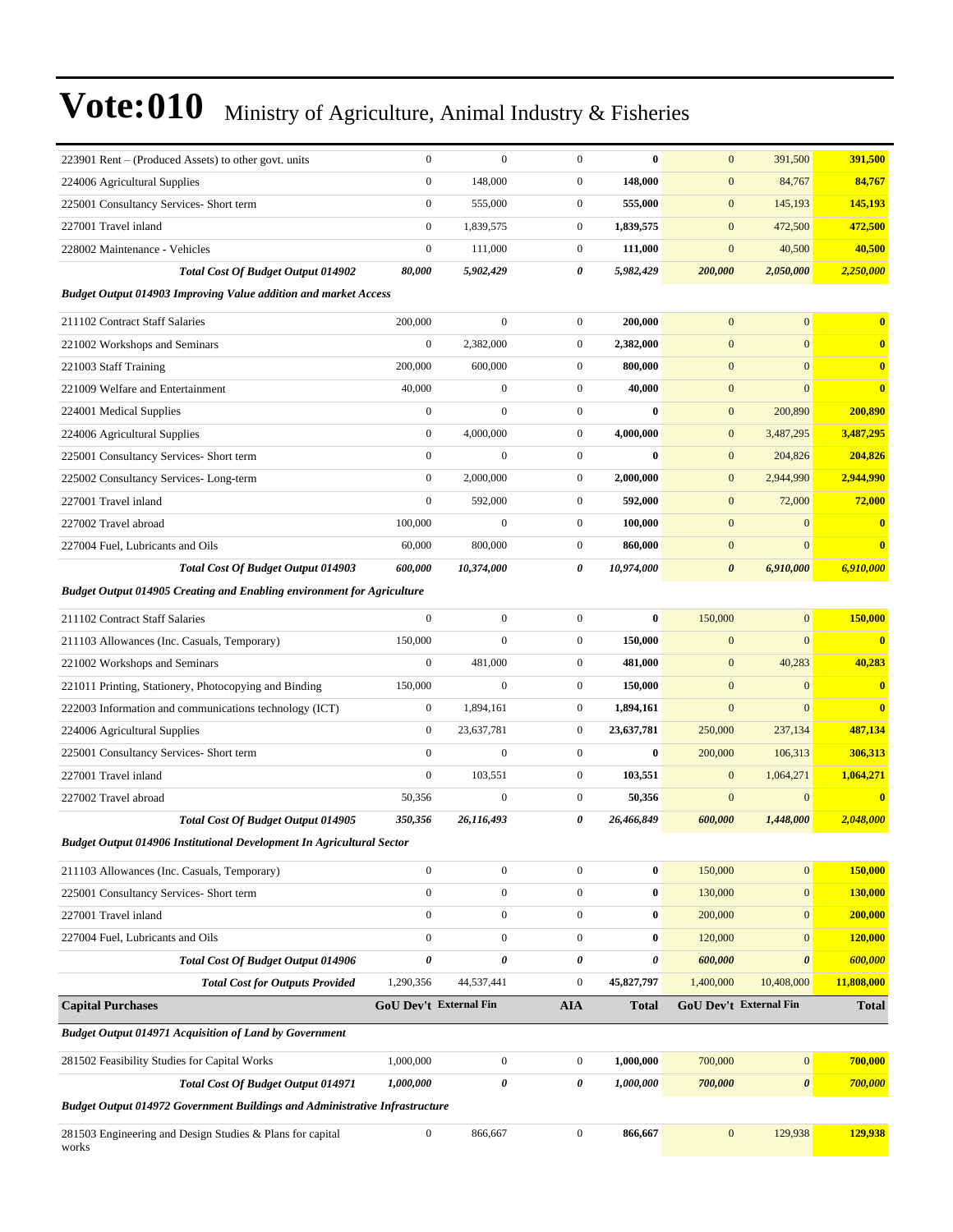| 281504 Monitoring, Supervision & Appraisal of Capital work                    | $\boldsymbol{0}$ | $\mathbf{0}$ | $\mathbf{0}$     | $\bf{0}$    | $\mathbf{0}$          | 328,844        | 328,844                 |
|-------------------------------------------------------------------------------|------------------|--------------|------------------|-------------|-----------------------|----------------|-------------------------|
| 312101 Non-Residential Buildings                                              | $\mathbf{0}$     | 9.597.600    | $\overline{0}$   | 9.597.600   | $\mathbf{0}$          | 3,921,219      | 3,921,219               |
| 312104 Other Structures                                                       | 700,000          | $\Omega$     | $\overline{0}$   | 700.000     | $\mathbf{0}$          | $\Omega$       | $\mathbf{0}$            |
| 312214 Laboratory Equipments                                                  | $\mathbf{0}$     | 3,818,400    | $\boldsymbol{0}$ | 3,818,400   | $\boldsymbol{0}$      | $\mathbf{0}$   | $\overline{\mathbf{0}}$ |
| <b>Total Cost Of Budget Output 014972</b>                                     | 700,000          | 14,282,667   | 0                | 14,982,667  | $\boldsymbol{\theta}$ | 4,380,000      | 4,380,000               |
| Budget Output 014975 Purchase of Motor Vehicles and Other Transport Equipment |                  |              |                  |             |                       |                |                         |
| 312201 Transport Equipment                                                    | $\boldsymbol{0}$ | 3,803,280    | $\mathbf{0}$     | 3,803,280   | $\mathbf{0}$          | 664,870        | 664,870                 |
| Total Cost Of Budget Output 014975                                            | $\theta$         | 3,803,280    | 0                | 3,803,280   | $\boldsymbol{\theta}$ | 664,870        | 664,870                 |
| <b>Budget Output 014979 Acquisition of Other Capital Assets</b>               |                  |              |                  |             |                       |                |                         |
| 281503 Engineering and Design Studies & Plans for capital<br>works            | $\boldsymbol{0}$ | 333,000      | $\overline{0}$   | 333,000     | $\mathbf{0}$          | $\overline{0}$ | $\overline{\mathbf{0}}$ |
| 312202 Machinery and Equipment                                                | $\boldsymbol{0}$ | 304,003      | $\boldsymbol{0}$ | 304,003     | $\boldsymbol{0}$      | 1,092,380      | 1,092,380               |
| 312203 Furniture & Fixtures                                                   | $\boldsymbol{0}$ | $\mathbf{0}$ | $\boldsymbol{0}$ | $\bf{0}$    | $\mathbf{0}$          | 13,500         | 13,500                  |
| 312211 Office Equipment                                                       | $\mathbf{0}$     | 37,000       | $\mathbf{0}$     | 37,000      | $\mathbf{0}$          | $\overline{0}$ | $\mathbf{0}$            |
| 312213 ICT Equipment                                                          | $\overline{0}$   | 462,500      | $\overline{0}$   | 462,500     | $\mathbf{0}$          | 168,750        | 168,750                 |
| 312214 Laboratory Equipments                                                  | $\mathbf{0}$     | 3,250,802    | $\overline{0}$   | 3,250,802   | $\mathbf{0}$          | 472,500        | 472,500                 |
| <b>Total Cost Of Budget Output 014979</b>                                     | 0                | 4,387,305    | 0                | 4,387,305   | $\boldsymbol{\theta}$ | 1,747,130      | 1,747,130               |
| <b>Budget Output 014982 Construction of Irrigation Schemes</b>                |                  |              |                  |             |                       |                |                         |
| 281503 Engineering and Design Studies & Plans for capital<br>works            | $\boldsymbol{0}$ | 762,200      | $\boldsymbol{0}$ | 762,200     | $\mathbf{0}$          | $\overline{0}$ | $\overline{\mathbf{0}}$ |
| 281504 Monitoring, Supervision & Appraisal of Capital work                    | 400,000          | $\mathbf{0}$ | $\overline{0}$   | 400,000     | 400,000               | $\mathbf{0}$   | 400,000                 |
| 312104 Other Structures                                                       | 645,083          | 39,698,206   | $\boldsymbol{0}$ | 40,343,288  | 1,000,000             | 15,029,541     | 16,029,541              |
| <b>Total Cost Of Budget Output 014982</b>                                     | 1,045,083        | 40,460,406   | 0                | 41,505,488  | 1,400,000             | 15,029,541     | 16,429,541              |
| <b>Total Cost for Capital Purchases</b>                                       | 2,745,083        | 62,933,657   | $\boldsymbol{0}$ | 65,678,740  | 2,100,000             | 21,821,541     | 23,921,541              |
| <b>Total Cost for Project: 1444</b>                                           | 4,035,439        | 107,471,098  | $\mathbf{0}$     | 111,506,537 | 3,500,000             | 32,229,541     | 35,729,541              |
| <b>Total Excluding Arrears</b>                                                | 4,035,439        | 107,471,098  | $\boldsymbol{0}$ | 111,506,537 | 3,500,000             | 32,229,541     | 35,729,541              |
| Project 1618 Retooling of Ministry Agriculture, Animal Industry and Fisheries |                  |              |                  |             |                       |                |                         |
| $\mathbf{r}$ $\alpha$ $\mathbf{r}$ $\alpha$                                   |                  |              |                  |             |                       |                |                         |

| Thousand Uganda Shillings                                       | 2020/21 Approved Budget                     |                |                |              | 2021/22 Approved Estimates    |                       |                                  |  |
|-----------------------------------------------------------------|---------------------------------------------|----------------|----------------|--------------|-------------------------------|-----------------------|----------------------------------|--|
| <b>Outputs Provided</b>                                         | <b>GoU Dev't External Fin</b><br><b>AIA</b> |                |                | <b>Total</b> | <b>GoU Dev't External Fin</b> |                       | <b>Total</b>                     |  |
| Budget Output 014901 Strategies, policies, plans and Guidelines |                                             |                |                |              |                               |                       |                                  |  |
| 221002 Workshops and Seminars                                   | 50,000                                      | $\mathbf{0}$   | $\Omega$       | 50,000       | $\mathbf{0}$                  | $\overline{0}$        | $\mathbf{0}$                     |  |
| 221003 Staff Training                                           | 140,000                                     | $\overline{0}$ | $\overline{0}$ | 140,000      | $\mathbf{0}$                  | $\mathbf{0}$          | $\bf{0}$                         |  |
| 221009 Welfare and Entertainment                                | 116,000                                     | $\overline{0}$ | $\overline{0}$ | 116,000      | $\mathbf{0}$                  | $\Omega$              | $\mathbf{0}$                     |  |
| 221010 Special Meals and Drinks                                 | 150,000                                     | $\mathbf{0}$   | $\mathbf{0}$   | 150,000      | $\mathbf{0}$                  | $\Omega$              | $\bf{0}$                         |  |
| 221011 Printing, Stationery, Photocopying and Binding           | 100,000                                     | $\overline{0}$ | $\mathbf{0}$   | 100,000      | $\mathbf{0}$                  | $\Omega$              | $\bf{0}$                         |  |
| 223002 Rates                                                    | 160,000                                     | $\mathbf{0}$   | $\Omega$       | 160,000      | $\mathbf{0}$                  | $\mathbf{0}$          | $\bf{0}$                         |  |
| Total Cost Of Budget Output 014901                              | 716,000                                     | 0              | 0              | 716,000      | $\boldsymbol{\theta}$         | $\boldsymbol{\theta}$ | $\overline{\boldsymbol{\theta}}$ |  |
| <b>Budget Output 014902 Administration, HRD and Accounting</b>  |                                             |                |                |              |                               |                       |                                  |  |
| 211102 Contract Staff Salaries                                  | 80,000                                      | $\mathbf{0}$   | $\Omega$       | 80,000       | $\mathbf{0}$                  | $\overline{0}$        | $\mathbf{0}$                     |  |
| 227002 Travel abroad                                            | 120,000                                     | 0              | $\mathbf{0}$   | 120,000      | $\mathbf{0}$                  | $\mathbf{0}$          | $\bf{0}$                         |  |
| 227004 Fuel, Lubricants and Oils                                | 60,000                                      | $\mathbf{0}$   | $\Omega$       | 60,000       | $\mathbf{0}$                  | $\Omega$              | $\bf{0}$                         |  |
| <b>Total Cost Of Budget Output 014902</b>                       | 260,000                                     | 0              | 0              | 260,000      | $\boldsymbol{\theta}$         | $\boldsymbol{\theta}$ | $\boldsymbol{\theta}$            |  |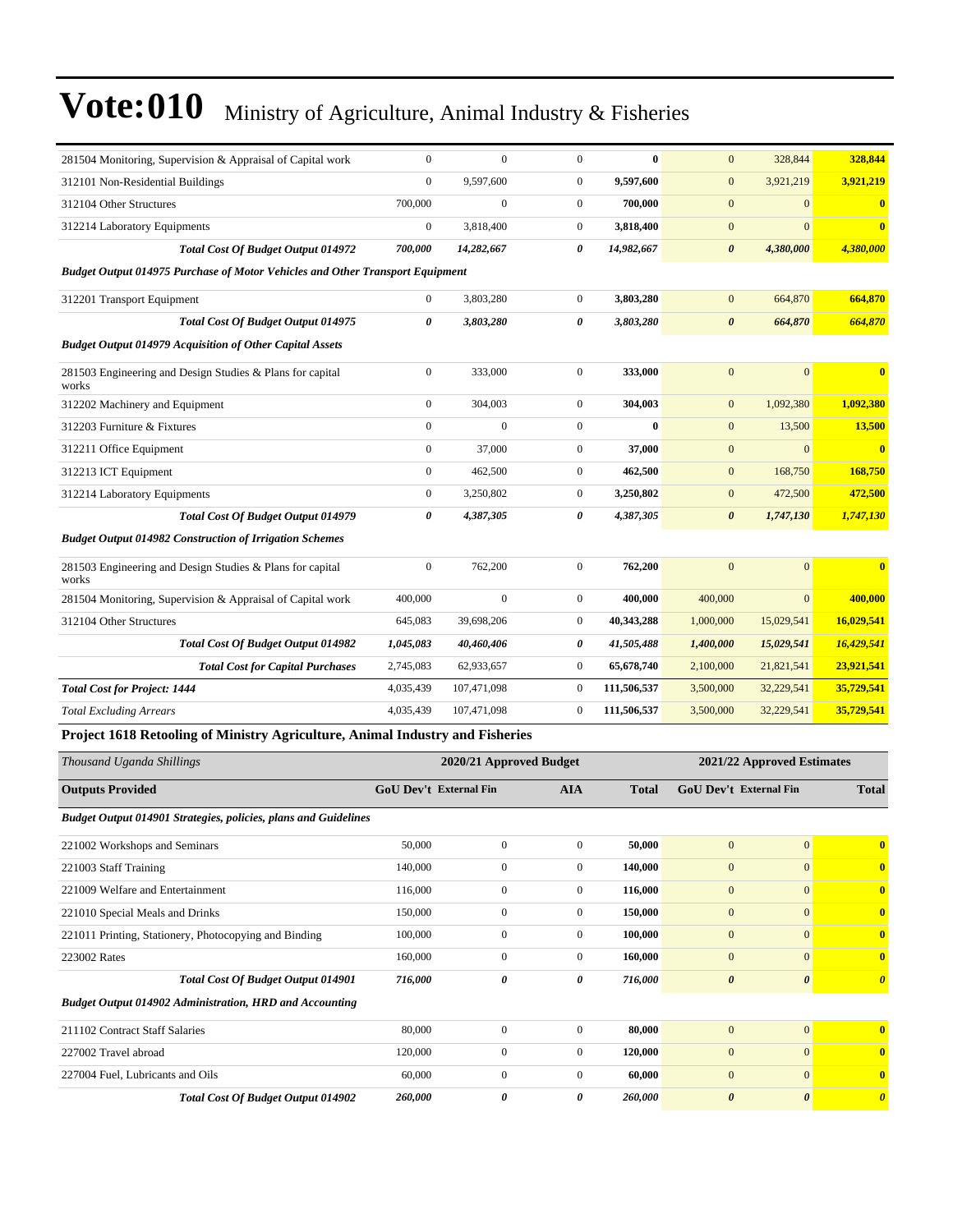| Budget Output 014904 Monitoring and evaluating the activities of the sector                 |                  |                  |                  |           |                       |                       |                         |  |
|---------------------------------------------------------------------------------------------|------------------|------------------|------------------|-----------|-----------------------|-----------------------|-------------------------|--|
| 227001 Travel inland                                                                        | 61,000           | $\boldsymbol{0}$ | $\boldsymbol{0}$ | 61,000    | $\mathbf{0}$          | $\mathbf{0}$          | $\bf{0}$                |  |
| 227004 Fuel, Lubricants and Oils                                                            | 60,000           | $\boldsymbol{0}$ | $\boldsymbol{0}$ | 60,000    | $\mathbf{0}$          | $\mathbf{0}$          | $\overline{\mathbf{0}}$ |  |
| 228002 Maintenance - Vehicles                                                               | 80,000           | $\boldsymbol{0}$ | $\mathbf{0}$     | 80,000    | $\mathbf{0}$          | $\mathbf{0}$          | $\bf{0}$                |  |
| <b>Total Cost Of Budget Output 014904</b>                                                   | 201,000          | 0                | 0                | 201,000   | $\boldsymbol{\theta}$ | $\boldsymbol{\theta}$ | $\boldsymbol{\theta}$   |  |
| <b>Budget Output 014905 Creating and Enabling environment for Agriculture</b>               |                  |                  |                  |           |                       |                       |                         |  |
| 225001 Consultancy Services- Short term                                                     | 243,750          | $\boldsymbol{0}$ | $\boldsymbol{0}$ | 243,750   | 240,000               | $\boldsymbol{0}$      | 240,000                 |  |
| <b>Total Cost Of Budget Output 014905</b>                                                   | 243,750          | 0                | 0                | 243,750   | 240,000               | $\boldsymbol{\theta}$ | 240,000                 |  |
| Budget Output 014906 Institutional Development In Agricultural Sector                       |                  |                  |                  |           |                       |                       |                         |  |
| 211102 Contract Staff Salaries                                                              | $\overline{0}$   | $\boldsymbol{0}$ | $\mathbf{0}$     | $\bf{0}$  | 80,000                | $\boldsymbol{0}$      | 80,000                  |  |
| 221002 Workshops and Seminars                                                               | $\boldsymbol{0}$ | $\boldsymbol{0}$ | $\mathbf{0}$     | $\bf{0}$  | 150,000               | $\boldsymbol{0}$      | 150,000                 |  |
| 221003 Staff Training                                                                       | $\overline{0}$   | $\boldsymbol{0}$ | $\mathbf{0}$     | $\bf{0}$  | 100,000               | $\mathbf{0}$          | 100,000                 |  |
| 221010 Special Meals and Drinks                                                             | $\mathbf{0}$     | $\boldsymbol{0}$ | $\boldsymbol{0}$ | $\bf{0}$  | 40,000                | $\mathbf{0}$          | 40,000                  |  |
| 227001 Travel inland                                                                        | $\overline{0}$   | $\boldsymbol{0}$ | $\mathbf{0}$     | $\bf{0}$  | 200,000               | $\mathbf{0}$          | 200,000                 |  |
| 227002 Travel abroad                                                                        | $\overline{0}$   | $\boldsymbol{0}$ | $\mathbf{0}$     | $\bf{0}$  | 60,000                | $\boldsymbol{0}$      | 60,000                  |  |
| 227004 Fuel, Lubricants and Oils                                                            | $\boldsymbol{0}$ | $\boldsymbol{0}$ | $\mathbf{0}$     | $\bf{0}$  | 120,000               | $\mathbf{0}$          | 120,000                 |  |
| 228002 Maintenance - Vehicles                                                               | $\mathbf{0}$     | $\boldsymbol{0}$ | $\mathbf{0}$     | $\bf{0}$  | 60,000                | $\mathbf{0}$          | 60,000                  |  |
| Total Cost Of Budget Output 014906                                                          | 0                | $\theta$         | 0                | 0         | 810,000               | $\boldsymbol{\theta}$ | 810,000                 |  |
| Budget Output 014907 Monitoring & Evaluation of commodity approach activities in the sector |                  |                  |                  |           |                       |                       |                         |  |
| 211103 Allowances (Inc. Casuals, Temporary)                                                 | $\overline{0}$   | $\boldsymbol{0}$ | $\mathbf{0}$     | $\bf{0}$  | 150,000               | $\mathbf{0}$          | 150,000                 |  |
| 221002 Workshops and Seminars                                                               | $\mathbf{0}$     | $\boldsymbol{0}$ | $\mathbf{0}$     | $\bf{0}$  | 200,000               | $\mathbf{0}$          | 200,000                 |  |
| 227001 Travel inland                                                                        | 230,000          | $\boldsymbol{0}$ | $\boldsymbol{0}$ | 230,000   | 300,000               | $\boldsymbol{0}$      | 300,000                 |  |
| 227002 Travel abroad                                                                        | 150,000          | $\boldsymbol{0}$ | $\boldsymbol{0}$ | 150,000   | $\mathbf{0}$          | $\boldsymbol{0}$      | $\overline{\mathbf{0}}$ |  |
| 227004 Fuel, Lubricants and Oils                                                            | 120,000          | $\boldsymbol{0}$ | $\boldsymbol{0}$ | 120,000   | 150,000               | $\mathbf{0}$          | 150,000                 |  |
| <b>Total Cost Of Budget Output 014907</b>                                                   | 500,000          | 0                | 0                | 500,000   | 800,000               | $\boldsymbol{\theta}$ | 800,000                 |  |
| <b>Budget Output 014919 Human Resource Management Services</b>                              |                  |                  |                  |           |                       |                       |                         |  |
| 211103 Allowances (Inc. Casuals, Temporary)                                                 | $\boldsymbol{0}$ | $\boldsymbol{0}$ | $\boldsymbol{0}$ | $\bf{0}$  | 150,000               | $\boldsymbol{0}$      | 150,000                 |  |
| 221002 Workshops and Seminars                                                               | 150,000          | $\boldsymbol{0}$ | $\boldsymbol{0}$ | 150,000   | 150,000               | $\boldsymbol{0}$      | 150,000                 |  |
| 221009 Welfare and Entertainment                                                            | 60,000           | $\boldsymbol{0}$ | $\boldsymbol{0}$ | 60,000    | 40,000                | $\mathbf{0}$          | 40,000                  |  |
| 227001 Travel inland                                                                        | 200,000          | $\boldsymbol{0}$ | $\boldsymbol{0}$ | 200,000   | $\mathbf{0}$          | $\mathbf{0}$          | $\bf{0}$                |  |
| 227002 Travel abroad                                                                        | 50,000           | $\boldsymbol{0}$ | $\boldsymbol{0}$ | 50,000    | $\boldsymbol{0}$      | $\bf{0}$              | $\bf{0}$                |  |
| 227004 Fuel, Lubricants and Oils                                                            | 100,000          | $\boldsymbol{0}$ | $\boldsymbol{0}$ | 100,000   | 80,000                | $\boldsymbol{0}$      | 80,000                  |  |
| 228002 Maintenance - Vehicles                                                               | 40,000           | $\boldsymbol{0}$ | $\boldsymbol{0}$ | 40,000    | 30,000                | $\mathbf{0}$          | 30,000                  |  |
| Total Cost Of Budget Output 014919                                                          | 600,000          | 0                | 0                | 600,000   | 450,000               | $\pmb{\theta}$        | 450,000                 |  |
| <b>Budget Output 014920 Records Management Services</b>                                     |                  |                  |                  |           |                       |                       |                         |  |
| 211103 Allowances (Inc. Casuals, Temporary)                                                 | 100,000          | $\boldsymbol{0}$ | $\boldsymbol{0}$ | 100,000   | 190,000               | $\mathbf{0}$          | 190,000                 |  |
| 221001 Advertising and Public Relations                                                     | 50,000           | $\boldsymbol{0}$ | $\boldsymbol{0}$ | 50,000    | 50,000                | $\boldsymbol{0}$      | 50,000                  |  |
| 227001 Travel inland                                                                        | 220,000          | $\boldsymbol{0}$ | $\boldsymbol{0}$ | 220,000   | $\boldsymbol{0}$      | $\bf{0}$              | $\bf{0}$                |  |
| 227004 Fuel, Lubricants and Oils                                                            | 60,000           | $\boldsymbol{0}$ | $\boldsymbol{0}$ | 60,000    | 60,000                | $\boldsymbol{0}$      | 60,000                  |  |
| 228002 Maintenance - Vehicles                                                               | 20,000           | $\boldsymbol{0}$ | $\boldsymbol{0}$ | 20,000    | $\mathbf{0}$          | $\mathbf{0}$          | $\bf{0}$                |  |
| Total Cost Of Budget Output 014920                                                          | 450,000          | 0                | 0                | 450,000   | 300,000               | 0                     | 300,000                 |  |
| <b>Total Cost for Outputs Provided</b>                                                      | 2,970,750        | $\boldsymbol{0}$ | $\boldsymbol{0}$ | 2,970,750 | 2,600,000             | $\mathbf{0}$          | 2,600,000               |  |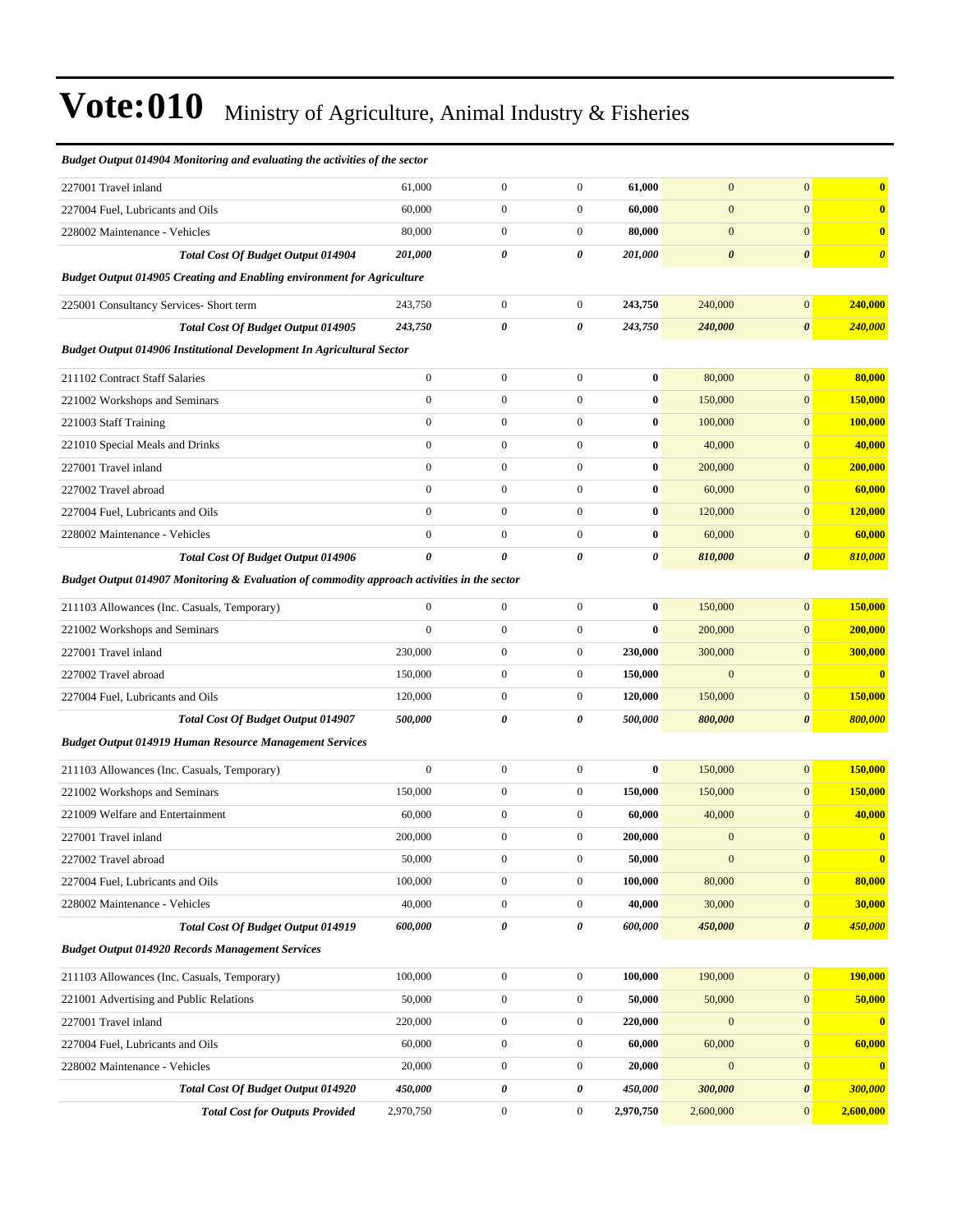| <b>Outputs Funded</b>                                                                |                                                       | GoU Dev't External Fin        | <b>AIA</b>            | <b>Total</b> |                       | <b>GoU Dev't External Fin</b> | <b>Total</b>          |
|--------------------------------------------------------------------------------------|-------------------------------------------------------|-------------------------------|-----------------------|--------------|-----------------------|-------------------------------|-----------------------|
| <b>Budget Output 014951 Secondment for MAAIF staff in Rome</b>                       |                                                       |                               |                       |              |                       |                               |                       |
| 263340 Other grants                                                                  | 500,000                                               | $\mathbf{0}$                  | $\mathbf{0}$          | 500,000      | 500,000               | $\overline{0}$                | 500,000               |
| o/w Operational and capital expenses for the MAAIF Office in<br>Rome                 | 500,000                                               | 0                             | 0                     | 500,000      | $\boldsymbol{\theta}$ | $\boldsymbol{\theta}$         | $\bf{0}$              |
| o/w Operations and Capital Expenses for Rome Office                                  | $\theta$                                              | 0                             | 0                     | $\bf{0}$     | 500,000               | $\boldsymbol{\theta}$         | 500,000               |
| <b>Total Cost Of Budget Output 014951</b>                                            | 500,000                                               | 0                             | $\boldsymbol{\theta}$ | 500,000      | 500,000               | $\boldsymbol{\theta}$         | 500,000               |
| <b>Budget Output 014952 National Farmers Leadership Centre</b>                       |                                                       |                               |                       |              |                       |                               |                       |
| 263340 Other grants                                                                  | $\boldsymbol{0}$                                      | $\boldsymbol{0}$              | $\mathbf{0}$          | $\bf{0}$     | 1,400,000             | $\overline{0}$                | 1,400,000             |
| o/w Operations and capital expenses for NFLC-Kampilingisa                            | $\theta$                                              | $\theta$                      | $\theta$              | $\bf{0}$     | 1,400,000             | $\boldsymbol{\theta}$         | 1,400,000             |
| <b>Total Cost Of Budget Output 014952</b>                                            | 0                                                     | 0                             | 0                     | 0            | 1,400,000             | 0                             | 1,400,000             |
| <b>Budget Output 014953 Support for Agricultural Training Institutions</b>           |                                                       |                               |                       |              |                       |                               |                       |
| 263204 Transfers to other govt. Units (Capital)                                      | $\mathbf{0}$                                          | $\boldsymbol{0}$              | $\boldsymbol{0}$      | $\bf{0}$     | 700,000               | $\mathbf{0}$                  | 700,000               |
| o/w Development operational transfers to BAC and FTI                                 | $\theta$                                              | $\theta$                      | $\theta$              | $\bf{0}$     | 700,000               | $\theta$                      | 700,000               |
| Total Cost Of Budget Output 014953                                                   | $\pmb{\theta}$                                        | 0                             | 0                     | 0            | 700,000               | $\boldsymbol{\theta}$         | 700,000               |
| <b>Total Cost for Outputs Funded</b>                                                 | 500,000                                               | $\mathbf{0}$                  | $\mathbf{0}$          | 500,000      | 2,600,000             | $\overline{0}$                | 2,600,000             |
| <b>Capital Purchases</b>                                                             |                                                       | <b>GoU Dev't External Fin</b> | AIA                   | <b>Total</b> |                       | GoU Dev't External Fin        | <b>Total</b>          |
| <b>Budget Output 014972 Government Buildings and Administrative Infrastructure</b>   |                                                       |                               |                       |              |                       |                               |                       |
| 312101 Non-Residential Buildings                                                     | 495,000                                               | $\mathbf{0}$                  | $\overline{0}$        | 495,000      | 400,000               | $\mathbf{0}$                  | 400,000               |
| <b>Total Cost Of Budget Output 014972</b>                                            | 495,000                                               | 0                             | 0                     | 495,000      | 400,000               | 0                             | 400,000               |
| <b>Budget Output 014975 Purchase of Motor Vehicles and Other Transport Equipment</b> |                                                       |                               |                       |              |                       |                               |                       |
| 312201 Transport Equipment                                                           | 900,000                                               | $\mathbf{0}$                  | $\mathbf{0}$          | 900,000      | $\mathbf{0}$          | $\boldsymbol{0}$              | $\bf{0}$              |
| Total Cost Of Budget Output 014975                                                   | 900,000                                               | 0                             | 0                     | 900,000      | $\boldsymbol{\theta}$ | $\boldsymbol{\theta}$         | $\boldsymbol{\theta}$ |
| <b>Budget Output 014979 Acquisition of Other Capital Assets</b>                      |                                                       |                               |                       |              |                       |                               |                       |
| 312302 Intangible Fixed Assets                                                       | 200,000                                               | $\boldsymbol{0}$              | $\mathbf{0}$          | 200,000      | $\mathbf{0}$          | $\mathbf{0}$                  | $\bf{0}$              |
| Total Cost Of Budget Output 014979                                                   | 200,000                                               | 0                             | $\boldsymbol{\theta}$ | 200,000      | $\boldsymbol{\theta}$ | $\boldsymbol{\theta}$         | $\boldsymbol{\theta}$ |
| <b>Total Cost for Capital Purchases</b>                                              | 1,595,000                                             | $\mathbf{0}$                  | $\mathbf{0}$          | 1,595,000    | 400,000               | $\overline{0}$                | 400,000               |
| <b>Arrears</b>                                                                       |                                                       | <b>GoU Dev't External Fin</b> | <b>AIA</b>            | <b>Total</b> |                       | GoU Dev't External Fin        | <b>Total</b>          |
| <b>Budget Output 014999 Arrears</b>                                                  |                                                       |                               |                       |              |                       |                               |                       |
| 321605 Domestic arrears (Budgeting)                                                  | 2,345                                                 | $\boldsymbol{0}$              | $\boldsymbol{0}$      | 2,345        | $\boldsymbol{0}$      | $\boldsymbol{0}$              | $\bf{0}$              |
| Total Cost Of Budget Output 014999                                                   | 2,345                                                 | 0                             | 0                     | 2,345        | $\boldsymbol{\theta}$ | 0                             | $\boldsymbol{\theta}$ |
| <b>Total Cost for Arrears</b>                                                        | 2,345                                                 | $\mathbf{0}$                  | $\boldsymbol{0}$      | 2,345        | $\mathbf{0}$          | $\overline{0}$                | $\bf{0}$              |
| <b>Total Cost for Project: 1618</b>                                                  | 5,068,095                                             | $\boldsymbol{0}$              | $\boldsymbol{0}$      | 5,068,095    | 5,600,000             | $\overline{0}$                | 5,600,000             |
| <b>Total Excluding Arrears</b>                                                       | 5,065,750                                             | $\boldsymbol{0}$              | $\boldsymbol{0}$      | 5,065,750    | 5,600,000             | $\boldsymbol{0}$              | 5,600,000             |
| Project 1663 China-Uganda South-South Cooperation Project Phase III                  |                                                       |                               |                       |              |                       |                               |                       |
| Thousand Uganda Shillings                                                            | 2020/21 Approved Budget<br>2021/22 Approved Estimates |                               |                       |              |                       |                               |                       |
| <b>Outputs Provided</b>                                                              |                                                       | GoU Dev't External Fin        | <b>AIA</b>            | <b>Total</b> |                       | GoU Dev't External Fin        | <b>Total</b>          |
| Budget Output 014905 Creating and Enabling environment for Agriculture               |                                                       |                               |                       |              |                       |                               |                       |
| 211102 Contract Staff Salaries                                                       | 30,000                                                | $\boldsymbol{0}$              | $\mathbf{0}$          | 30,000       | 30,000                | $\boldsymbol{0}$              | 30,000                |
| 211103 Allowances (Inc. Casuals, Temporary)                                          | 162,988                                               | $\boldsymbol{0}$              | $\mathbf{0}$          | 162,988      | 160,000               | $\boldsymbol{0}$              | 160,000               |
| 221011 Printing, Stationery, Photocopying and Binding                                | 20,000                                                | $\mathbf{0}$                  | $\mathbf{0}$          | 20,000       | 20,000                | $\overline{0}$                | 20,000                |
| 227001 Travel inland                                                                 | 150,000                                               | $\boldsymbol{0}$              | $\boldsymbol{0}$      | 150,000      | 30,000                | $\boldsymbol{0}$              | 30,000                |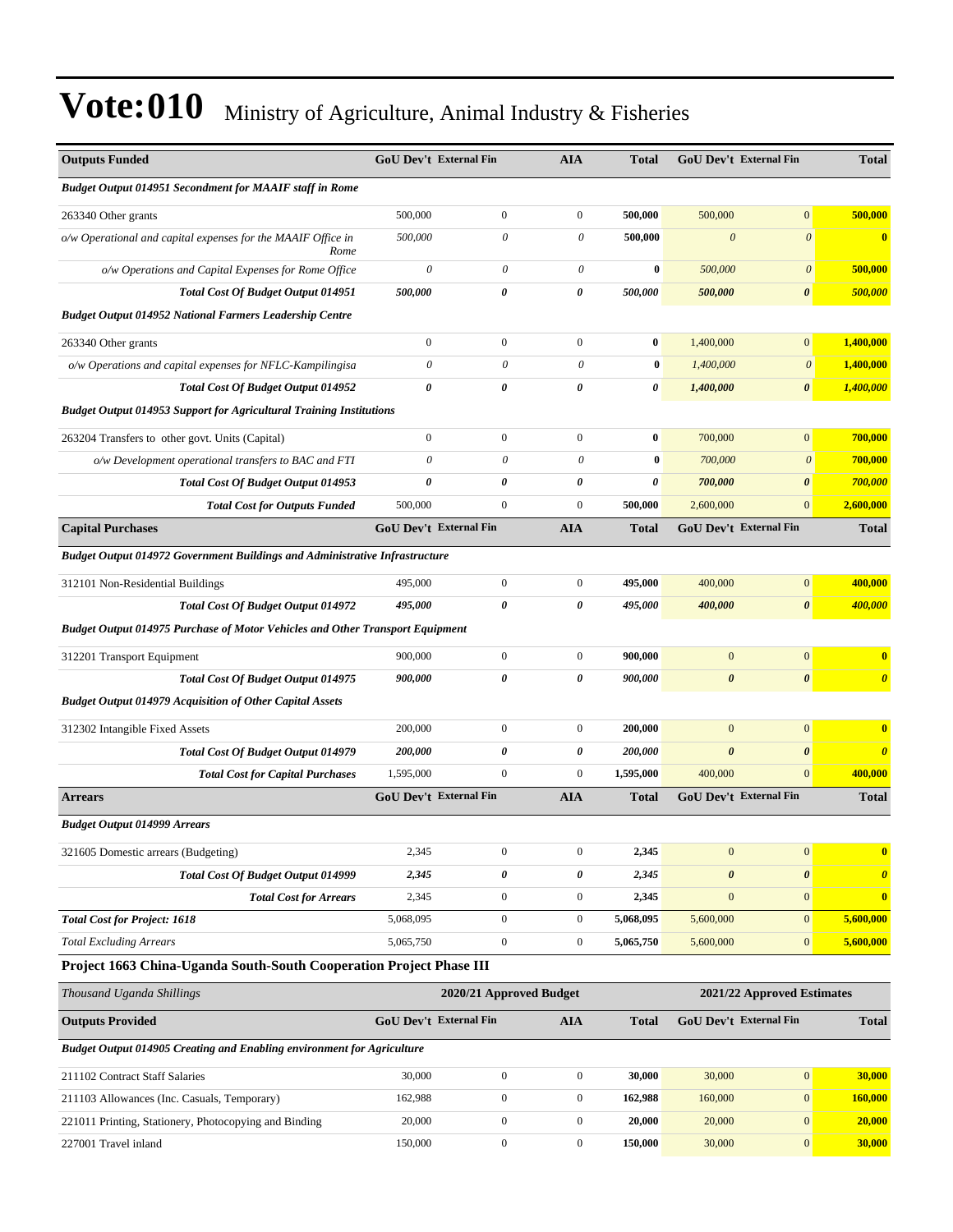| 227002 Travel abroad                                                                      | 100,000                       | $\mathbf{0}$          | $\Omega$              | 100.000       | 100,000     | $\overline{0}$                | 100,000      |
|-------------------------------------------------------------------------------------------|-------------------------------|-----------------------|-----------------------|---------------|-------------|-------------------------------|--------------|
| 227004 Fuel, Lubricants and Oils                                                          | 50,000                        | $\Omega$              | $\mathbf{0}$          | 50,000        | 50,000      | $\overline{0}$                | 50,000       |
| 228002 Maintenance - Vehicles                                                             | 10,000                        | $\mathbf{0}$          | $\mathbf{0}$          | 10.000        | 10,000      | $\overline{0}$                | 10,000       |
| <b>Total Cost Of Budget Output 014905</b>                                                 | 522,988                       | 0                     | 0                     | 522,988       | 400,000     | $\boldsymbol{\theta}$         | 400,000      |
| <b>Total Cost for Outputs Provided</b>                                                    | 522,988                       | $\mathbf{0}$          | $\mathbf{0}$          | 522,988       | 400,000     | $\overline{0}$                | 400.000      |
| <b>Outputs Funded</b>                                                                     | <b>GoU Dev't External Fin</b> |                       | <b>AIA</b>            | <b>Total</b>  |             | <b>GoU Dev't External Fin</b> | <b>Total</b> |
| <b>Budget Output 014952 National Farmers Leadership Centre</b>                            |                               |                       |                       |               |             |                               |              |
| 262101 Contributions to International Organisations (Current)                             | 3,000,000                     | $\mathbf{0}$          | $\overline{0}$        | 3,000,000     | 1.091.956   | $\overline{0}$                | 1.091.956    |
| o/w Transfers to FAO for the South to South Tripartite<br>Agreement with PRC, FAO and GoU | 3,000,000                     | $\theta$              | 0                     | 3,000,000     | $\theta$    | $\theta$                      | $\mathbf{0}$ |
| o/w Contributions to FAO for South to South Tripatite<br>Agreement with PRC, FAO and GOU  | $\theta$                      | $\theta$              | $\theta$              | $\bf{0}$      | 1,091,956   | $\mathcal{O}$                 | 1,091,956    |
| <b>Total Cost Of Budget Output 014952</b>                                                 | 3,000,000                     | $\boldsymbol{\theta}$ | $\boldsymbol{\theta}$ | 3,000,000     | 1,091,956   | $\boldsymbol{\theta}$         | 1,091,956    |
| <b>Total Cost for Outputs Funded</b>                                                      | 3,000,000                     | $\mathbf{0}$          | $\mathbf{0}$          | 3,000,000     | 1,091,956   | $\overline{0}$                | 1,091,956    |
| <b>Total Cost for Project: 1663</b>                                                       | 3,522,988                     | $\mathbf{0}$          | $\mathbf{0}$          | 3,522,988     | 1,491,956   | $\overline{0}$                | 1,491,956    |
| <b>Total Excluding Arrears</b>                                                            | 3,522,988                     | $\mathbf{0}$          | $\Omega$              | 3,522,988     | 1,491,956   | $\Omega$                      | 1,491,956    |
|                                                                                           | GoU                           | <b>External Fin</b>   | <b>AIA</b>            | <b>Total</b>  | GoU         | <b>External Fin</b>           | <b>Total</b> |
| <b>Total Cost for Sub-SubProgramme 49</b>                                                 | 45,691,091                    | 107,471,098           | $\mathbf{0}$          | 153,162,189   | 35,891,877  | 32,229,541                    | 68,121,419   |
| <b>Total Excluding Arrears</b>                                                            | 45,691,091                    | 107,471,098           | $\mathbf{0}$          | 153, 162, 189 | 35,456,528  | 32,229,541                    | 67,686,070   |
|                                                                                           | GoU                           | <b>External Fin</b>   | <b>AIA</b>            | <b>Total</b>  | GoU         | <b>External Fin.</b>          | <b>Total</b> |
| <b>Grand Total for Vote 010</b>                                                           | 165,271,006                   | 564,531,098           | $\bf{0}$              | 729,802,104   | 160,800,927 | 392,461,295                   | 553,262,222  |
| <b>Total Excluding Arrears</b>                                                            | 162,859,967                   | 564,531,098           | $\mathbf{0}$          | 727,391,066   | 155,237,545 | 392,461,295                   | 547,698,840  |